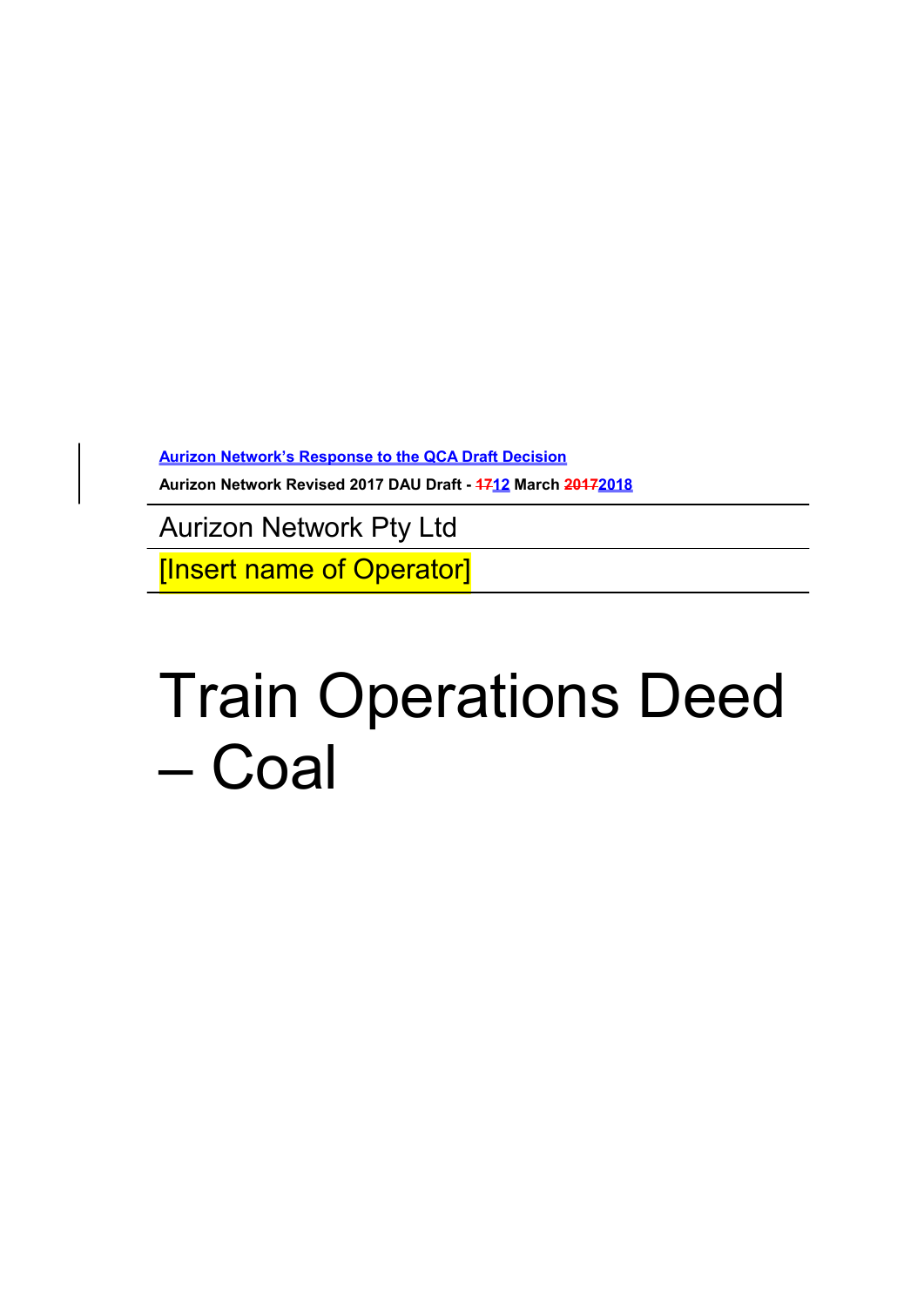# **Contents**

| 1            | Definitions and interpretation                                | 1        |
|--------------|---------------------------------------------------------------|----------|
|              | 1.1<br>Definitions                                            | 1        |
|              | 1.2<br>Interpretation                                         | 20       |
|              | 1.3<br>References to descriptors of Train Service Types       | 22       |
|              | 1.4<br>Material published on the Website                      | 22       |
|              | 1.5<br>Headings                                               | 22       |
|              | 1.6<br>Words and expressions defined in Access Undertaking    | 22       |
|              | 1.7<br>Inconsistency                                          | 22       |
| $\mathbf{2}$ | <b>Term</b>                                                   | 22       |
|              | 2.1<br>Term                                                   | 22       |
| 3            | <b>Access Undertaking</b>                                     | 22       |
|              | 3.1<br>Incorporation                                          | 22       |
|              | 3.2<br>Changes in Access Undertaking                          | 23       |
| 4            | <b>Operational Rights</b>                                     | 24       |
|              | 4.1<br><b>Grant of Operational Rights</b>                     | 24       |
|              | 4.2<br>Nature and scope of Operational Rights                 | 24       |
|              | Operation of Ad Hoc Train Service<br>4.3                      | 25       |
| <u>5</u>     | <b>Ancillary Services</b>                                     | 25       |
| 6            | <b>Nomination of the Operator</b>                             | 25       |
|              | 6.1<br>Nomination                                             | 25       |
|              | 6.2<br>Multiple Access Agreements                             | 26       |
|              | Variation of nomination of the Operator<br>6.3                | 26       |
| 7            | <b>Interaction of rights</b>                                  | 26       |
| 8            | <b>Billing and payments</b>                                   | 27       |
|              | 8.1                                                           | 27       |
|              | Charges<br>8.2<br>Invoicing                                   | 27       |
|              | Payment<br>8.3                                                | 27       |
|              | <b>Disputes</b><br>8.4                                        | 28       |
|              | 8.5<br>Interest on overdue payments and Disputed amounts      | 29       |
|              | Right of set-off<br>8.6                                       | 29       |
| 9            | <b>Accreditation</b>                                          | 29       |
| 10           | <b>Operation of Train Services</b>                            | 30       |
|              |                                                               |          |
|              | 10.1<br><b>Operation of Train Services</b>                    | 30       |
|              | 10.2<br><b>Commencement of Train Services</b>                 | 30       |
|              | 10.3<br>Commencement of Train Services for Train Service Type | 31       |
|              | 10.4<br>Power<br>10.5 Use of Regenerative Brakes              | 34<br>34 |
|              |                                                               |          |
| 11           | Increase in Maximum Payload                                   | 35       |
|              | Increase in Maximum Payload for a Train Service Type<br>11.1  | 35       |
|              | 11.2 No prejudice to other rights                             | 35       |
| 12           | <b>INOT USEDI</b>                                             | 35       |
| 13           | Day to day Train Movements                                    | 35       |
|              | 13.1 Exclusive responsibility for Train Control               | 35       |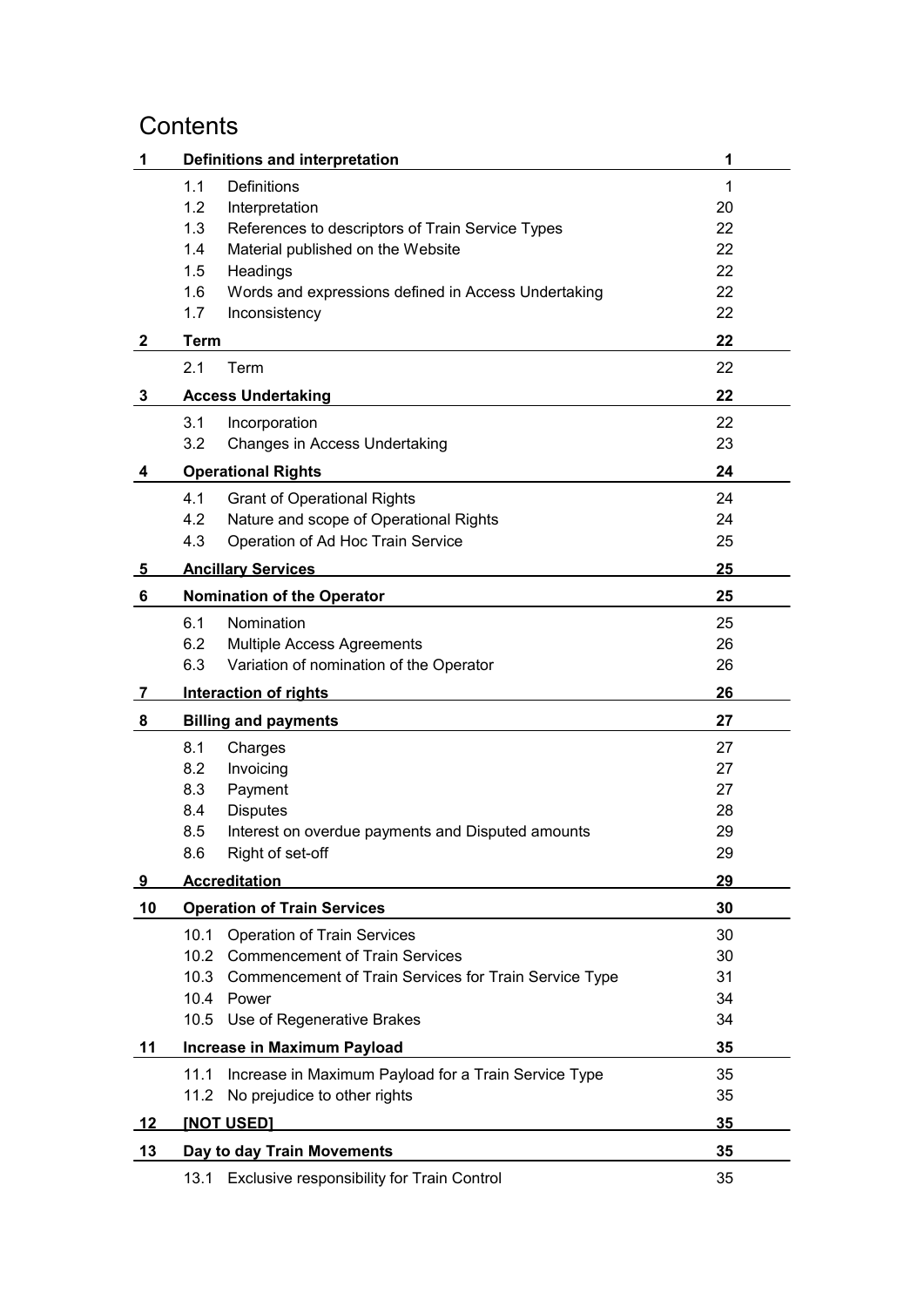|    | 13.2         | Train Control rights and obligations - Aurizon Network         | 35 |
|----|--------------|----------------------------------------------------------------|----|
|    | 13.3         | Train Control rights and obligations - Operator                | 36 |
|    | 13.4         | <b>Train Control communications</b>                            | 36 |
|    |              | 13.5 Removal at the end of Authorised Parking                  | 36 |
| 14 |              | Compliance                                                     |    |
|    | 14.1         | General requirements                                           | 37 |
|    |              | 14.2 Non-compliance by Operator with Train Description         | 38 |
|    | 14.3         | Certain matters to apply consistently to all Railway Operators | 39 |
|    |              | 14.4 Provision of information                                  | 39 |
| 15 | <b>Plans</b> |                                                                | 39 |
|    | 15.1         | Approval of Plans                                              | 39 |
|    |              | 15.2 Amendments to Plans                                       | 42 |
| 16 |              | <b>Train operations</b>                                        | 43 |
|    | 16.1         | Compliance with Scheduled Time                                 | 43 |
|    |              | 16.2 Alterations to Train Services                             | 44 |
|    |              | 16.3 Authorisation of other Train Movements                    | 44 |
|    |              | 16.4 Notification                                              | 44 |
|    |              | 16.5 Operator to supply information                            | 45 |
|    | 16.6         | Operation of Trains and Rollingstock                           | 45 |
| 17 |              | Authorisation of Rollingstock and Rollingstock Configurations  | 45 |
|    | 17.1         | Use of Rollingstock and Rollingstock Configuration             | 45 |
|    |              | 17.2 Authorisation Request Notice                              | 46 |
|    | 17.3         | <b>Compliance Statement</b>                                    | 46 |
|    | 17.4         | Rollingstock Interface Standards Risk Assessment               | 46 |
|    |              | 17.5 Certificate of Compliance                                 | 46 |
|    | 17.6         | <b>Disputes</b>                                                | 48 |
|    | 17.7         | Update of schedule 4 as a consequence of New Authorisations    | 48 |
|    | 17.8         | Issue of Train Route Acceptance or Authority to Travel         | 48 |
| 18 |              | <b>Amendments to System Wide Requirements</b>                  | 48 |
|    | 18.1         | <b>Amendment Notice</b>                                        | 48 |
|    | 18.2         | Response to a Discretionary System Amendment                   | 49 |
|    | 18.3         | Discretionary System Amendment which frustrate operations      | 49 |
|    | 18.4         | Discretionary System Amendment with negative financial impact  | 50 |
|    | 18.5         | Expert must have regard to certain matters                     | 50 |
|    | 18.6         | Costs of implementing amendments to a System Wide Requirement  | 50 |
|    | 18.7         | Implementation of amendments to System Wide Requirements       | 51 |
| 19 |              | <b>Weighbridges and Overload Detectors</b>                     | 51 |
|    | 19.1         | General                                                        | 51 |
|    | 19.2         | Exceeding Maximum Allowable Gross Tonnage                      | 52 |
|    | 19.3         | <b>Exceeding Maximum Desirable Gross Tonnage</b>               | 52 |
|    | 19.4         | Record keeping                                                 | 52 |
|    | 19.5         | Verification                                                   | 52 |
|    | 19.6         | No Claim                                                       | 53 |
| 20 |              | <b>Performance Levels</b>                                      | 54 |
|    | 20.1         | Consequences of failure to comply with Performance Levels      | 54 |
|    | 20.2         | Review of Performance Levels                                   | 54 |
|    |              |                                                                |    |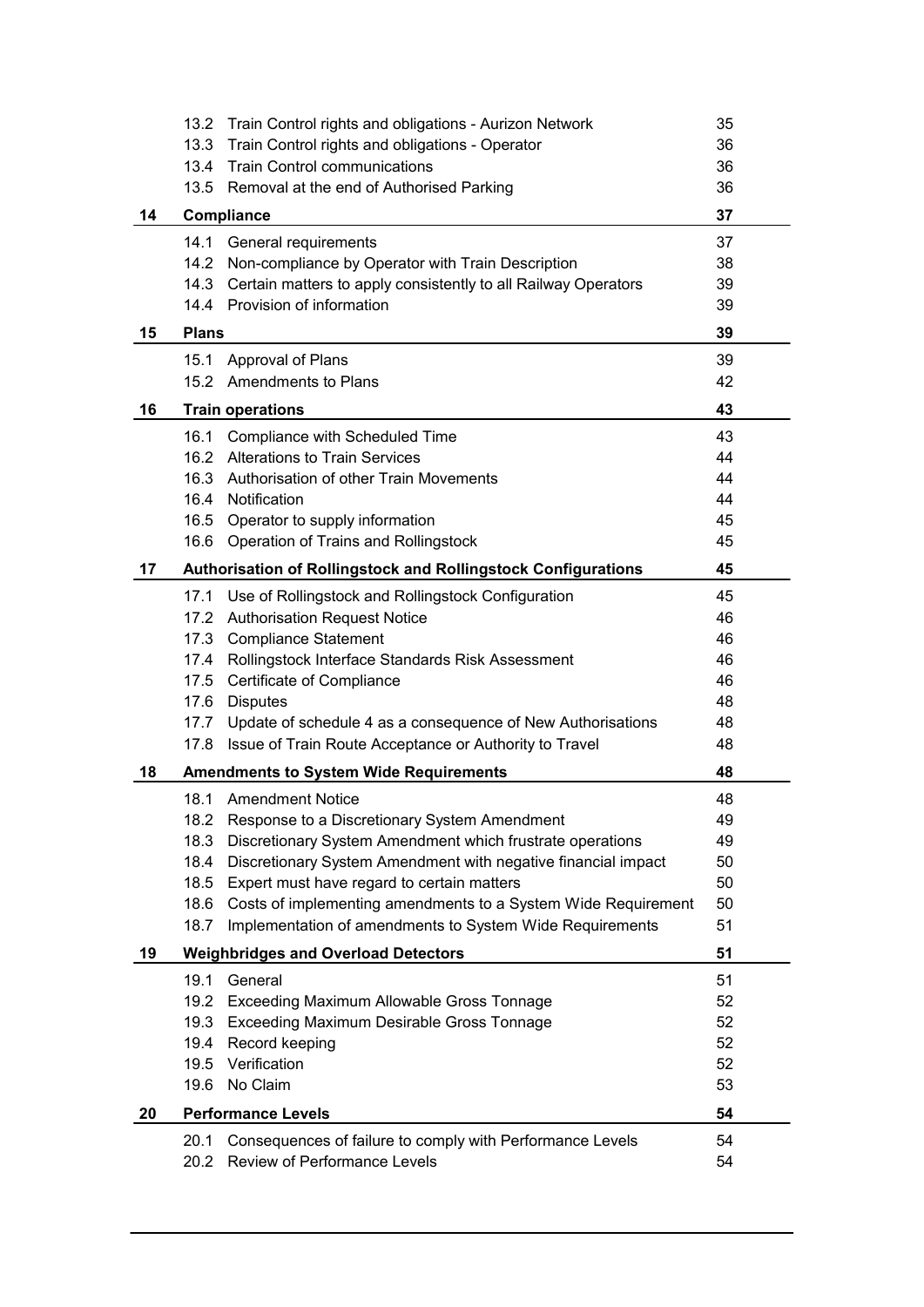| 21 | Infrastructure management                                                 | 54 |
|----|---------------------------------------------------------------------------|----|
|    | Management and control of the Nominated Network<br>21.1                   | 54 |
|    | Maintenance of the Nominated Network<br>21.2                              | 54 |
| 22 | Incident management                                                       | 55 |
|    | 22.1<br>Compliance                                                        | 55 |
|    | 22.2<br>Obstructions                                                      | 55 |
|    | Notification<br>22.3                                                      | 55 |
|    | 22.4<br>Management of Incident response                                   | 56 |
|    | 22.5 Investigations                                                       | 58 |
|    | 22.6<br>Management of Environmental Incidents                             | 59 |
|    | 22.7<br>Environmental Incident reporting                                  | 59 |
| 23 | <b>Operator's staff</b>                                                   | 60 |
|    | Safety of Operator's Staff<br>23.1                                        | 60 |
|    | 23.2 Qualifications of Operator's Staff                                   | 60 |
|    | Entry onto Aurizon Network Land<br>23.3                                   | 61 |
| 24 | Interface and environmental risk management                               | 61 |
|    | 24.1<br>Compliance with Interface Risk Management Plan                    | 61 |
|    | 24.2 Environmental consultant                                             | 61 |
|    | 24.3 Interface representative                                             | 61 |
|    | 24.4<br>Operator's Safety Management System                               | 61 |
|    | 24.5 Aurizon Network's Safety Management System                           | 62 |
|    | 24.6 Aurizon Network's environmental management system                    | 62 |
|    | 24.7 Carriage of Dangerous Goods on Train Services                        | 62 |
|    | 24.8 Noise management during Train Services                               | 62 |
|    | 24.9 Community liaison and environmental complaint procedures             | 63 |
|    | 24.10 Audit and review                                                    | 63 |
|    | 24.11 Notification                                                        | 64 |
| 25 | Inspection and audit rights                                               | 64 |
|    | Right of inspection by Operator<br>25.1                                   | 64 |
|    | Right of inspection of Trains and Rollingstock by Aurizon Network<br>25.2 | 65 |
|    | 25.3 Parties' obligations                                                 | 66 |
| 26 | <b>Insurance by Operator</b>                                              | 66 |
|    | 26.1<br>Maintain insurance policies                                       | 66 |
|    | 26.2 Required insurance policies                                          | 66 |
|    | 26.3 Disclosure of insurance policies                                     | 66 |
|    | 26.4<br>Failure to disclose insurance policies                            | 66 |
|    | 26.5<br>Minimum terms of policies                                         | 67 |
|    | 26.6<br>Operator not to render policy void                                | 67 |
|    | 26.7<br>Compliance                                                        | 67 |
|    | Notice of potential claims<br>26.8                                        | 67 |
|    | 26.9<br>Operator to pay all excess/deductibles                            | 67 |
|    | 26.10 Settlement of claims                                                | 67 |
| 27 | <b>Indemnities</b>                                                        | 68 |
|    | Indemnity for personal injury and property damage<br>27.1                 | 68 |
|    | 27.2<br>Indemnity by Operator for certain liabilities to Third Parties    | 68 |
|    | Duty to mitigate<br>27.3                                                  | 68 |
|    | 27.4 General provisions regarding indemnities                             | 68 |
|    |                                                                           |    |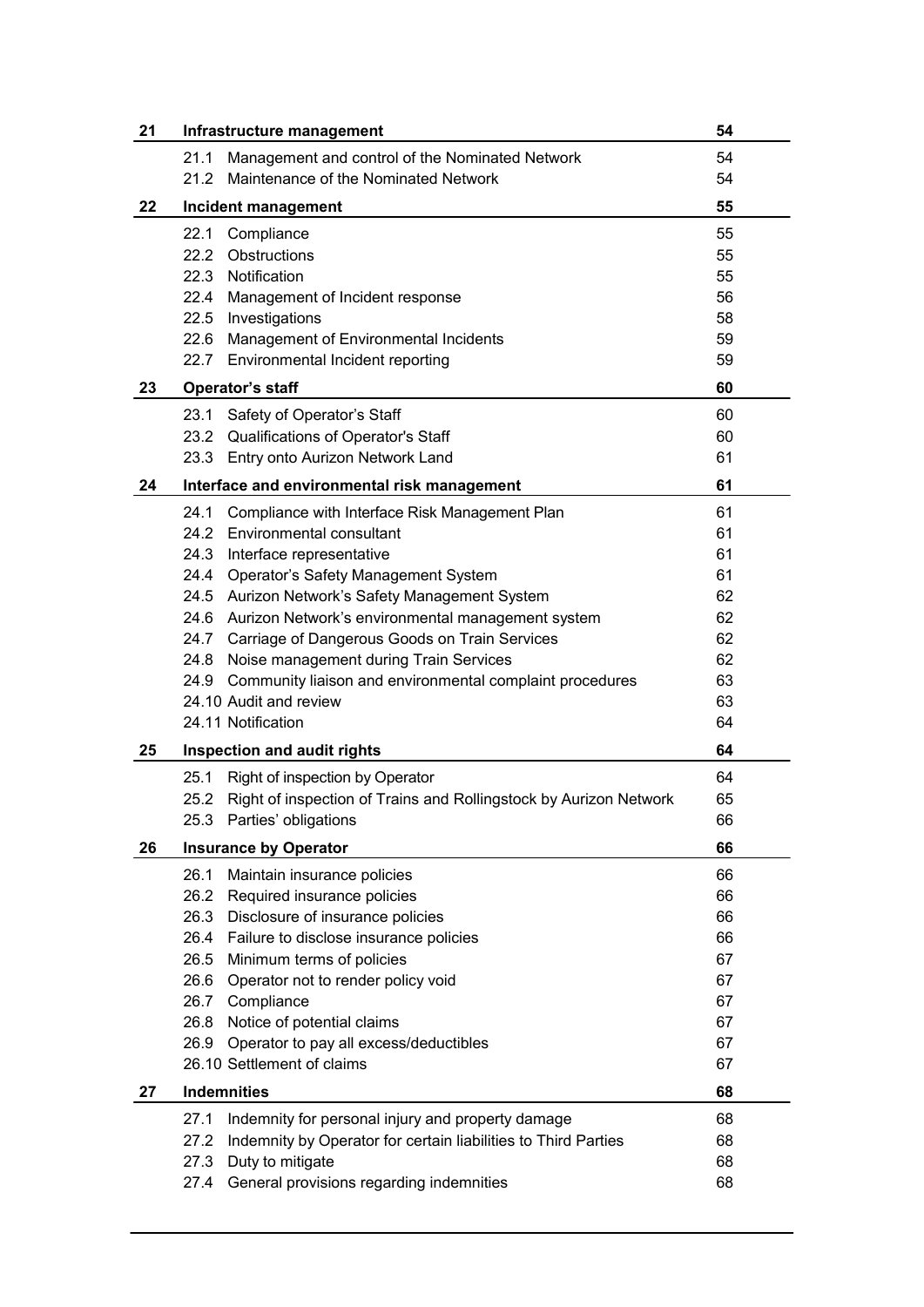| 28 | Limitations and exclusions of liability                                           | 69 |
|----|-----------------------------------------------------------------------------------|----|
|    | <b>Exclusion of Consequential Loss</b><br>28.1                                    | 69 |
|    | Time limit and minimum threshold on Claims<br>28.2                                | 69 |
|    | 28.3<br>Claims and exclusions in respect of Infrastructure standard               | 69 |
|    | Claims and exclusions in respect of non-provision of Operational Rights69<br>28.4 |    |
|    | 28.5 Claims and exclusions in respect of delays to Train Movements                | 71 |
|    | Defence of Claims by Third Parties<br>28.6                                        | 71 |
| 29 | Determination of liability and loss adjustment                                    | 72 |
|    | 29.1<br>Determination of liability                                                | 72 |
|    | 29.2<br>Loss Adjuster                                                             | 72 |
|    | 29.3<br>Parties to assist loss adjuster                                           | 73 |
|    | 29.4 Decision of the loss adjuster                                                | 73 |
|    | 29.5 Costs of the loss adjuster                                                   | 74 |
| 30 | <b>Disputes</b>                                                                   | 74 |
|    | 30.1<br>Method                                                                    | 74 |
|    | Authorised representative resolution<br>30.2                                      | 74 |
|    | 30.3<br>Expert                                                                    | 74 |
|    | Arbitration<br>30.4                                                               | 77 |
|    | 30.5<br>Queensland Competition Authority (QCA)                                    | 77 |
|    | Determination by Court<br>30.6                                                    | 77 |
| 31 | <b>Force Majeure</b>                                                              | 77 |
|    | Notice of Force Majeure<br>31.1                                                   | 77 |
|    | Suspension of obligations<br>31.2                                                 | 79 |
|    | 31.3 Duty to mitigate                                                             | 79 |
|    | 31.4 End of period of Force Majeure                                               | 79 |
|    | 31.5 Reduction of Access Rights                                                   | 79 |
|    | Effect of Nominated Network FM Reduction Notice on Operator nomination<br>31.6    |    |
|    |                                                                                   | 81 |
|    | 31.7 Termination after extended Force Majeure Event                               | 81 |
| 32 | <b>Suspension</b>                                                                 | 81 |
|    | 32.1 Suspension of Train Services for a Train Service Type                        | 81 |
|    | Suspension of Train Services generally<br>32.2                                    | 81 |
|    | Suspension of certain Rollingstock or Rollingstock Configurations<br>32.3         | 81 |
|    | Suspension due to suspension under Access Agreement<br>32.4                       | 82 |
|    | 32.5<br>Details of suspension                                                     | 82 |
|    | <b>Effect of suspension</b><br>32.6                                               | 82 |
|    | Duration of suspension<br>32.7                                                    | 83 |
| 33 | <b>Termination</b>                                                                | 83 |
|    | Termination of Train Services for a Train Service Type by Aurizon Network<br>33.1 |    |
|    |                                                                                   | 83 |
|    | 33.2<br><b>Termination of Agreement</b>                                           | 83 |
|    | Termination by the Operator<br>33.3                                               | 84 |
|    | Grounds for termination to be specified<br>33.4                                   | 84 |
|    | Obligations and other rights upon termination or expiry<br>33.5                   | 84 |
|    | Removal of Rollingstock following termination<br>33.6                             | 84 |
| 34 | <b>Assignment</b>                                                                 | 85 |
|    | 34.1 Assignment by Aurizon Network                                                | 85 |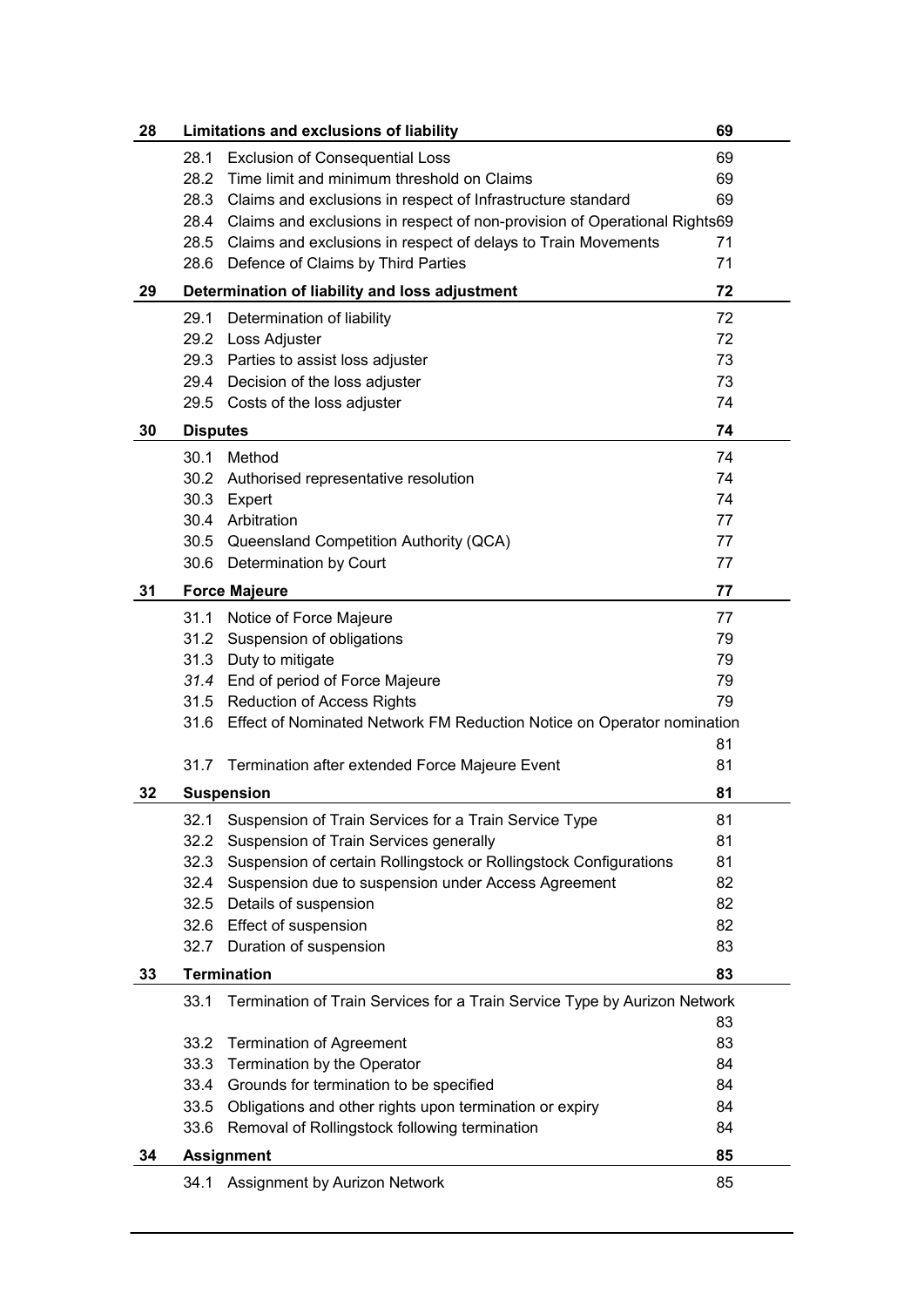|     | 34.2            | Assignment by the Operator                                                | 85       |
|-----|-----------------|---------------------------------------------------------------------------|----------|
|     | 34.3            | Charging                                                                  | 86       |
| 35  | <b>GST</b>      |                                                                           | 87       |
|     | 35.1            | Construction                                                              | 87       |
|     |                 | 35.2 Consideration GST exclusive                                          | 87       |
|     |                 | 35.3 Payment of GST                                                       | 87       |
|     | 35.4            | Timing of GST payment                                                     | 87       |
|     |                 | 35.5 Tax invoice                                                          | 87       |
|     |                 | 35.6 Adjustment event                                                     | 87       |
|     |                 | 35.7 Reimbursements                                                       | 87       |
| 36  | Confidentiality |                                                                           | 88       |
|     | 36.1            | Confidentiality                                                           | 88       |
|     |                 | 36.2 Permitted disclosures                                                | 88       |
|     |                 | 36.3 Discloser may give certain directions                                | 89       |
|     |                 | 36.4 PPS Act                                                              | 89       |
|     |                 | 36.5 Survival                                                             | 90       |
|     | 36.6            | Injunctive relief                                                         | 90       |
| -37 |                 | <b>Relationship with Access Agreements</b>                                | 90       |
| 38  | <b>Notices</b>  |                                                                           | 91       |
|     | 38.1            | Form of Notice                                                            | 91       |
|     |                 | 38.2 Method of service                                                    | 91       |
|     |                 | 38.3 Deemed Notice                                                        | 91       |
|     |                 | 38.4 Addresses for notices                                                | 92       |
|     | 38.5            | Train Control Direction or Incident Commander's direction                 | 92       |
|     |                 |                                                                           |          |
| 39  | General         |                                                                           | 92       |
|     | 39.1            | Survival                                                                  | 92       |
|     |                 | 39.2 Amendment                                                            | 92       |
|     |                 | 39.3 Entire agreement                                                     | 92       |
|     |                 | 39.4 Counterparts                                                         | 92       |
|     | 39.5            | Non-merger                                                                | 93       |
|     |                 | 39.6 Authority to enter into agreement                                    | 93       |
|     |                 | 39.7 Consents and approvals                                               | 93       |
|     |                 | 39.8 Relationship                                                         | 93       |
|     |                 | 39.9 Certificate                                                          | 93       |
|     |                 | 39.10 Costs                                                               | 93       |
|     |                 | 39.11 Duty                                                                | 93       |
|     |                 | 39.12 Waiver and exercise of rights                                       | 93       |
|     |                 | 39.13 Computation of time                                                 | 94       |
|     |                 | 39.14 Severance of invalid or illegal terms                               | 94       |
|     |                 | 39.15 Rights cumulative                                                   | 94       |
|     |                 | 39.16 Approvals and consents                                              | 94       |
|     |                 | 39.17 Third Party Land                                                    | 94       |
|     |                 | 39.18 Implementation of agreement                                         | 95       |
|     |                 | 39.19 Governing law and jurisdiction                                      | 95       |
|     |                 | 39.20 PPS Act                                                             | 95       |
|     |                 | Schedule 1 - Reference schedule<br><b>Schedule 2 - Train Descriptions</b> | 98<br>99 |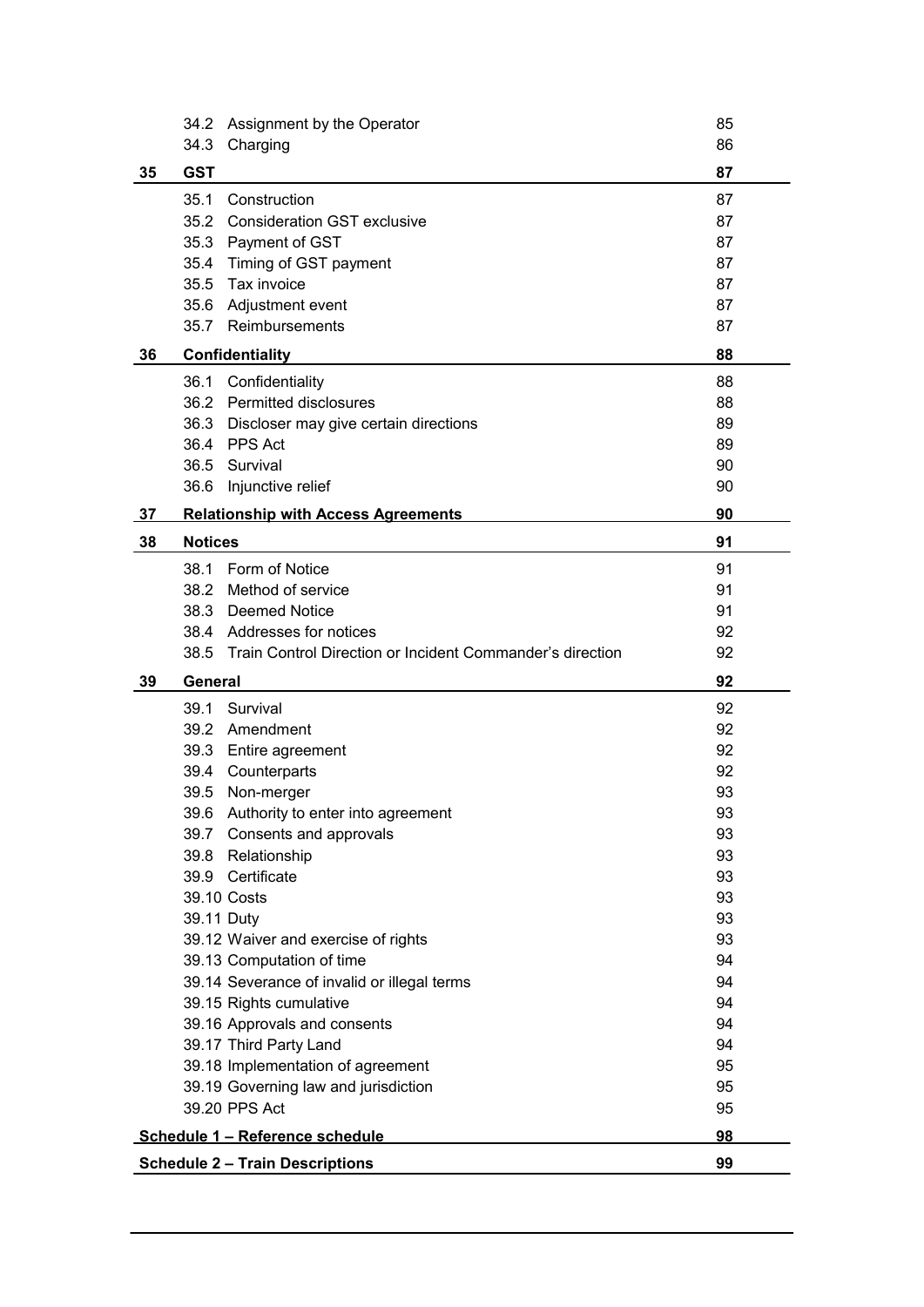| <b>Appendix A to Schedule 2 - Sectional Running Times</b>              | 103 |
|------------------------------------------------------------------------|-----|
| <b>Appendix B to Schedule 2 - Nominated Monthly Operational Rights</b> | 104 |
| <b>Schedule 3 – Nominated Network</b>                                  | 105 |
| <b>Schedule 4 - Rollingstock and Rollingstock Configurations</b>       | 107 |
| <b>Schedule 5 – Performance Levels</b>                                 | 108 |
| <b>Appendix to Schedule 5 – Calculation of Below Rail Transit Time</b> | 108 |
| <b>Schedule 6 – High visibility clothing and Emergency Procedures</b>  | 111 |
| Schedule 7 – Insurance                                                 | 112 |
| <b>Schedule 8 – Suspension Events and Termination Events</b>           | 114 |
| <b>Schedule 9 - Interface Coordination Arrangements</b>                | 120 |
| <b>Schedule 10 - Ancillary Services and Ancillary Services Charges</b> | 131 |
| Schedule 11 – Interface Risk Management Plan                           | 132 |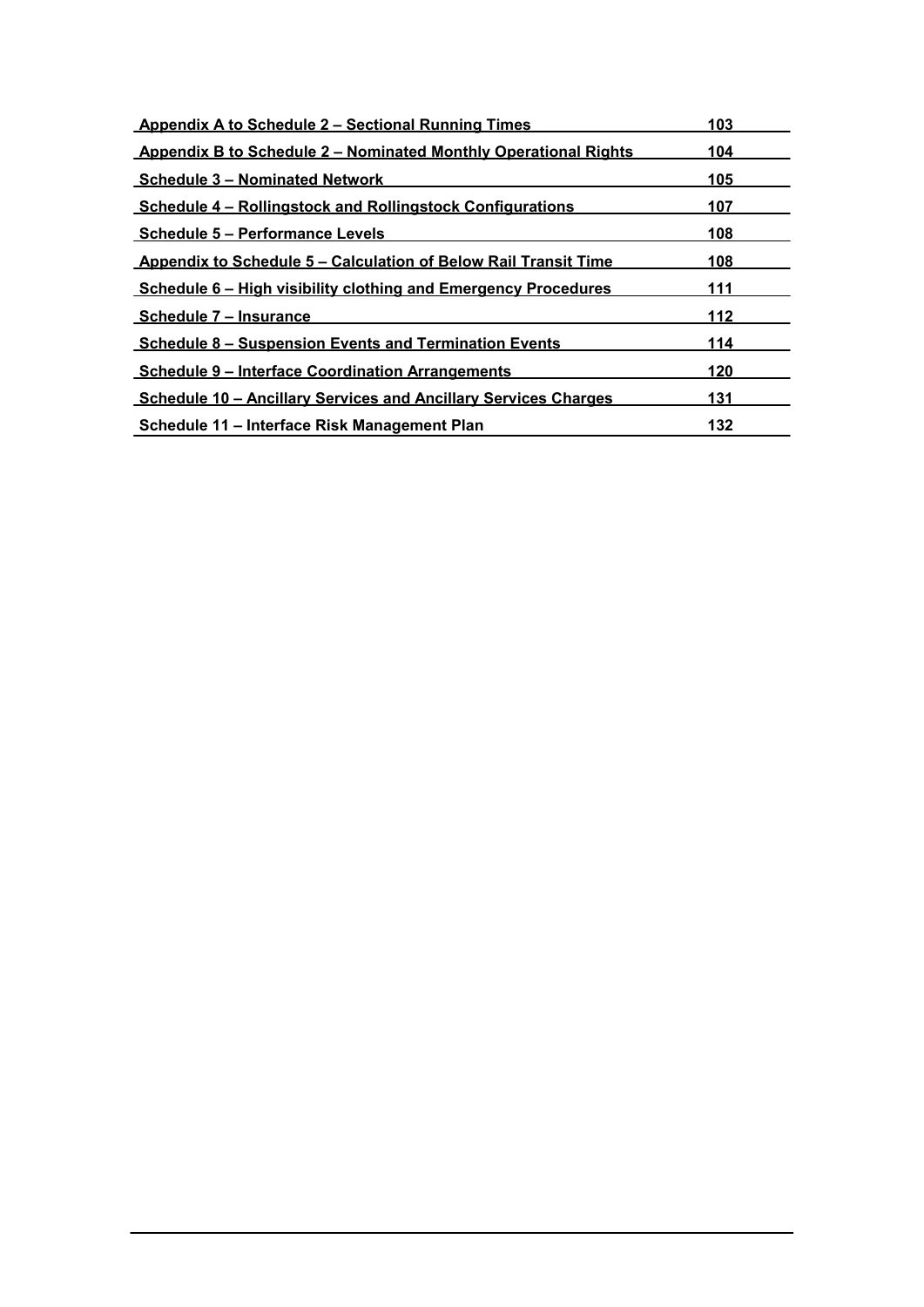#### **Date**

# Parties

**Aurizon Network Pty Ltd** ABN 78 132 181 116 of Level 17, 175 Eagle Street, Brisbane, Queensland (**Aurizon Network**)

The person specified in **item 1** of **schedule 1** (**Operator**)

# **Background**

- A Aurizon Network must provide access to the Nominated Network in accordance with the Access Undertaking.
- B Aurizon Network is a party to one or more access agreements under which Aurizon Network has granted Access Rights to Network Customers (as defined in the Access Agreement) for the operation of Train Services over the Nominated Network.
- C The Access Holder has nominated the Operator in respect of all or part of the Access Holder's Access Rights as reflected in the Train Description.
- D Aurizon Network has agreed that the Operator may operate Train Services over the Nominated Network and to provide Train Control for those Train Services on the terms and conditions of this Deed.
- E The Parties may enter into separate agreements for the provision of services by Aurizon Network to the Operator other than the grant of the Operational Rights.

# 1 Definitions and interpretation

#### **1.1 Definitions**

In this Deed:

**Access** has the meaning given in the Access Undertaking.

**Access Agreement** means the agreement between Aurizon Network and the Access Holder identified in **schedule 1**.

**Access Charges** has the meaning given in the Access Agreement.

**Access Holder** means the access holder identified in **item 3** of **schedule 1**.

**Access Holder's Staff** means the employees, contractors, volunteers and agents of the Access Holder and any other person under the control or supervision of the Access Holder involved in any Activity.

#### **Access Rights** means:

- (a) the rights of access to the Infrastructure granted to the Access Holder under the Access Agreement; and
- (b) for a Train Service Type, the "Access Rights" (as defined in paragraph **(a)**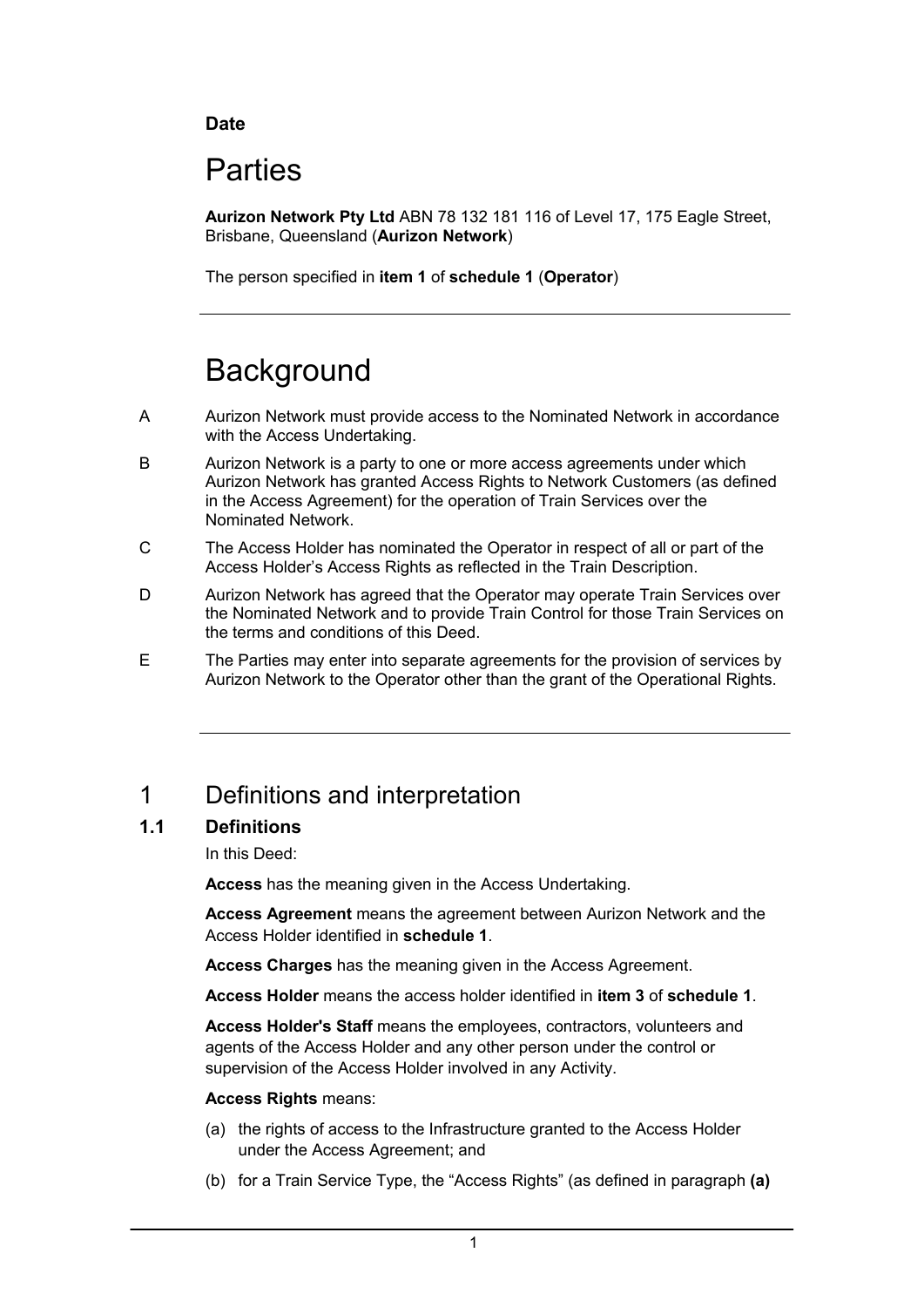of this definition) granted to the Access Holder in respect of the operation of Train Services for that Train Service Type.

**Access Undertaking** means the access undertaking submitted by Aurizon Network to the QCA and approved by the QCA under the *Queensland Competition Authority Act 1997* (Qld) from time to time.

**Accreditation** means the ability to lawfully carry out railway operations under the Rail Safety Act (whether by being accredited under the Rail Safety Act or by being exempt from the requirement to be accredited under the Rail Safety Act), and **Accredited** means to have Accreditation.

**Activities** means any activity associated with the Train Services, including "railway operations" as defined under the Rail Safety Act.

**Ad Hoc Train Service** for a Train Service Type means:

- (a) a Network Train Service which is additional to the Nominated Monthly Train Services for that Train Services Type but which is otherwise in accordance with the Train Description for that Train Service Type; or
- (b) a Network Train Service which is not a Train Service for a Train Service Type but which Aurizon Network permits the Operator to operate under this Deed as if it was a Train Service for the Train Service Type (subject to any derogations to the Train Description for the Train Service Type permitted by Aurizon Network, which includes a change in the Origin and Destination for that Train Service Type provided that the changed Origin and Destination forms part of the Nominated Network).

**Adjoining Network** means a rail network which is not part of the Infrastructure but which connects to the Infrastructure.

**Amendment Notice** has the meaning given in **clause 18.1(a)**.

**Ancillary Services** means those services set out in **schedule 10** (if any) which Aurizon Network has agreed to provide to the Operator in addition to the grant of the Operational Rights.

**Ancillary Services Charges** means the ancillary services charges (if any) determined in accordance with **schedule 10** and any interest payable in relation to such charges under this Deed.

**Applicable Safety Standards** means:

- (a) in respect of the Operator, any Safety Standards identified in the IRMP as being applicable to the Operator; and
- (b) in respect of Aurizon Network, any Safety Standards identified in the IRMP as being applicable to Aurizon Network.

#### **Applicable Safeworking Procedures** means:

- (a) in respect of the Operator, any Safeworking Procedures identified in the IRMP as being applicable to the Operator; and
- (b) in respect of Aurizon Network, any Safeworking Procedures identified in the IRMP as being applicable to Aurizon Network.

**Approval** means any consent, licence, permit, authorisation, lodgement, filing, agreement, certificate, permission, direction, declaration, authority,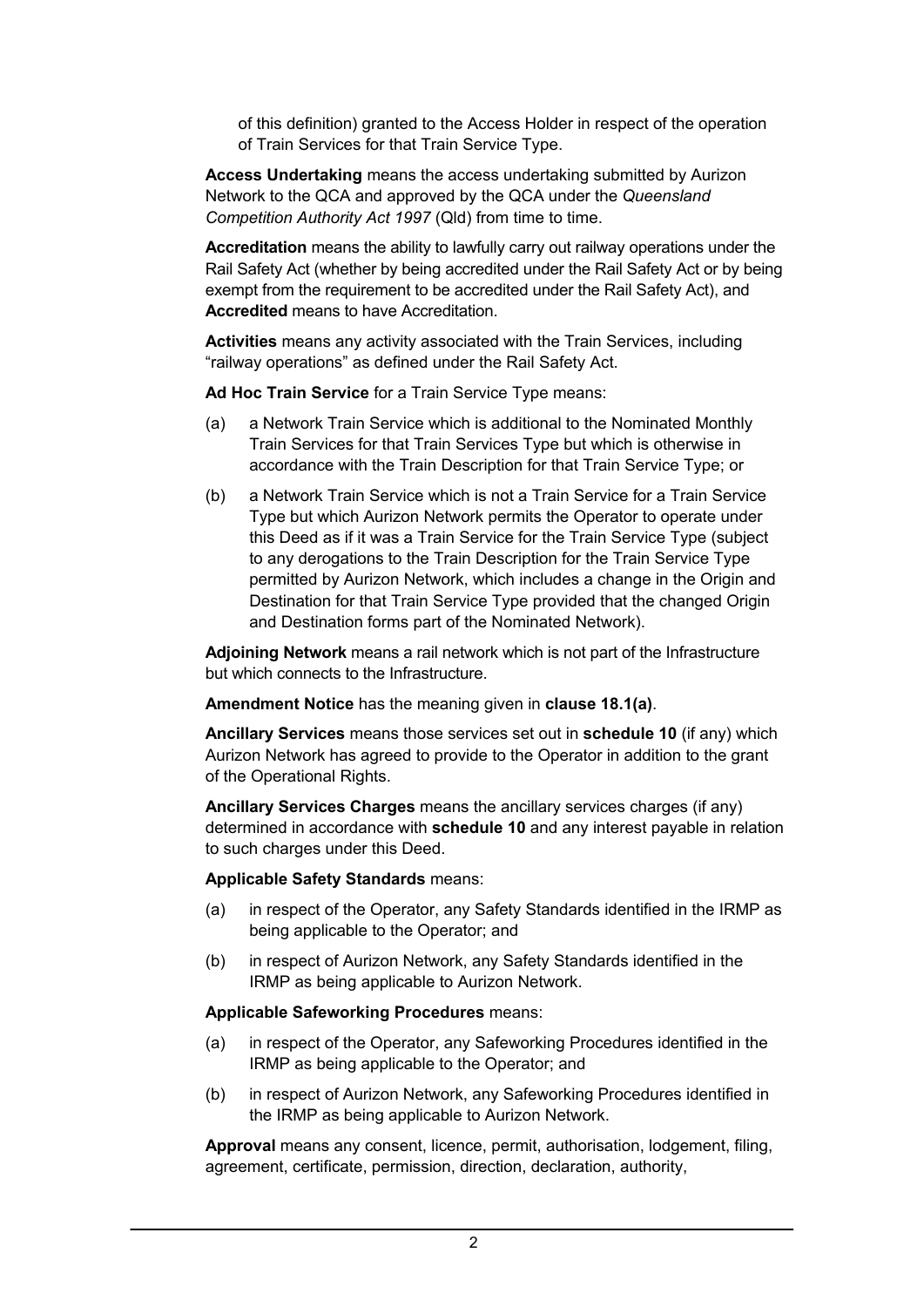accreditation, approval or exemption issued by an Authority.

**Approved Derogation** means, in respect of any Rollingstock or Rollingstock Configuration which does not comply with the Rollingstock Interface Standards, a departure from the Rollingstock Interface Standards which the IRMP identifies can be effectively managed by complying with measures specified in the IRMP in respect of such Rollingstock or Rollingstock Configuration.

**Assign** means to assign, novate, transfer, part possession with, license, charge, mortgage, become trustee of, grant an option or other right over or otherwise deal with or encumber.

**Aurizon Network Land** means each parcel of land on, under or above which the Nominated Network is situated and which is:

- (a) land that is owned, leased or controlled by Aurizon Network; or
- (b) land in respect of which entry is required to be given by Aurizon Network as part of the definition of Access.

**Aurizon Network Representative** means the Aurizon Network officer for the time being appointed pursuant to **item 2.2(b)** of **schedule 9**.

**Aurizon Network's Staff** means the employees, contractors and agents of Aurizon Network and any other person under the control or supervision of Aurizon Network involved in the provision of Operational Rights.

**Authorisation Request Notice** has the meaning given in **clause 17.2(a)**.

**Authorised Parking** has the meaning given in **clause 13.5(a)**.

**Authorised Rollingstock** means Rollingstock which is taken to be authorised Rollingstock under **clause 17.5(c)(i)** from time to time.

**Authorised Rollingstock Configurations** for a Train Service Type means Rollingstock Configurations for a Train Service Type which are taken to be authorised Rollingstock Configurations for that Train Service Type under **clause 17.5(c)(ii)** from time to time.

**Authority** has the meaning given in the Access Undertaking.

**Average Annual Payload** for a Train Service Type means, at a point in time, the average of the Payloads (expressed in tonnes) for each Train Service for that Train Service Type operated from the Origin to the Destination (as recorded by a Weighbridge or Overload Detector) during the 12 month period ending at that point in time.

**Authority to Travel** means an authorisation issued by Aurizon Network which authorises the Operator to operate Train Services for a Train Service Type on the Nominated Network, for a specified period, using specified Authorised Rollingstock Configurations for that Train Service Type.

**Billing Period** means the period of a Month, except that:

- (a) the first Billing Period starts on the Commitment Date and ends on the last day of the Month in which the Commitment Date occurs; and
- (b) the last Billing Period commences on the first day of the Month during which this Deed terminates or expires and ends on the date of termination or expiry.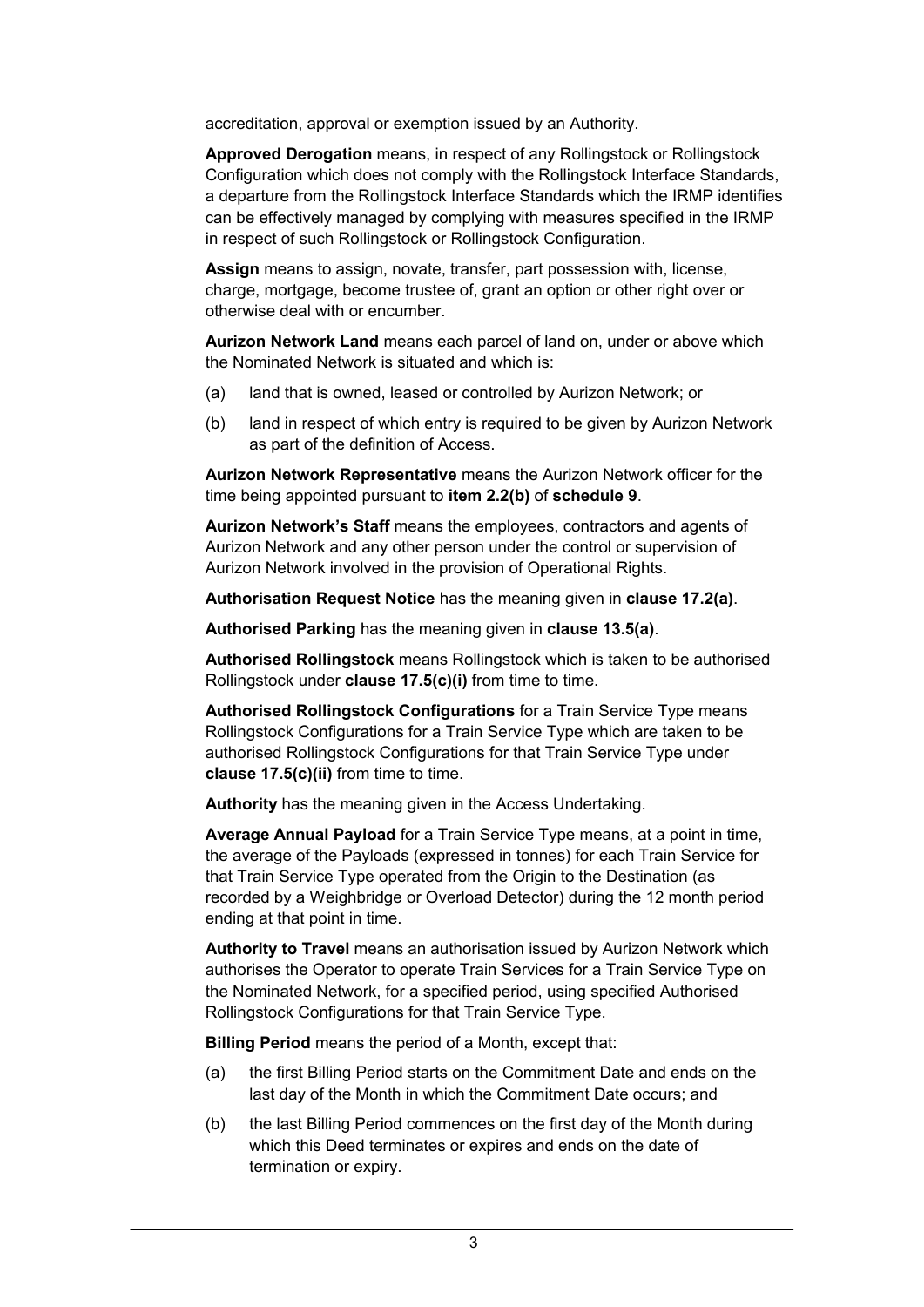**Business Day** means a day which is not a Saturday, Sunday or public holiday in Brisbane or, if and to the extent that this Deed expressly refers to another place, in that other place.

**Category 1 Reduced Operational Rights** has the meaning given in **clause 10.2(d)(i)(A)**.

**Category 2 Reduced Operational Rights** has the meaning given in **clause 10.2(d)(i)(B)**.

**Certificate of Compliance** means a certification issued by a Certifier under **clause 17.5(a)(vi)**.

**Certifier** means a person that Aurizon Network is reasonably satisfied is suitably qualified, experienced and competent to assess whether or not Rollingstock and Rollingstock Configurations comply with the Rollingstock Interface Standards subject to any Approved Derogations.

#### **Change in Access Undertaking** means:

- (a) any amendment to or replacement of the Access Undertaking or any successor undertaking to the Access Undertaking; or
- (b) any change in the interpretation or application, including by the exercise of delegated authority, of an Access Undertaking resulting from a decision of a court or other Authority.

**Change in Control** in relation to any entity (the first mentioned entity) means:

- (a) a change in the entity that Controls the first mentioned entity (other than if the Ultimate Holding Company of the first mentioned entity remains the same following the change);
- (b) an entity that Controls the first mentioned entity ceases to Control that entity (other than if the Ultimate Holding Company of the first mentioned entity remains the same following the change); or
- (c) if the first mentioned entity is not Controlled, another entity acquires Control of the first mentioned entity.

**Change in Law** has the meaning given in the Access Undertaking, except that the reference to "Commencing Date" is replaced with "Commencement Date" (as defined under this Deed).

**Change in Relevant Taxes** has the meaning given in the Access Undertaking.

#### **Charge** means:

- (a) any mortgage, charge, a general or special notarial bond, pledge, hypothec or lien; or
- (b) any other interest or arrangement of any kind that in substance secures the payment of money or the performance of an obligation, or that gives a creditor priority over unsecured creditors in relation to any property.

**Chargee** has the meaning given in **clause 34.3**.

**Chargor** has the meaning given in **clause 34.3**.

**Claim** means any action, proceeding, claim, demand, damage, loss, cost, liability or expense, including the costs and expenses of defending or settling any action, proceeding, claim or demand.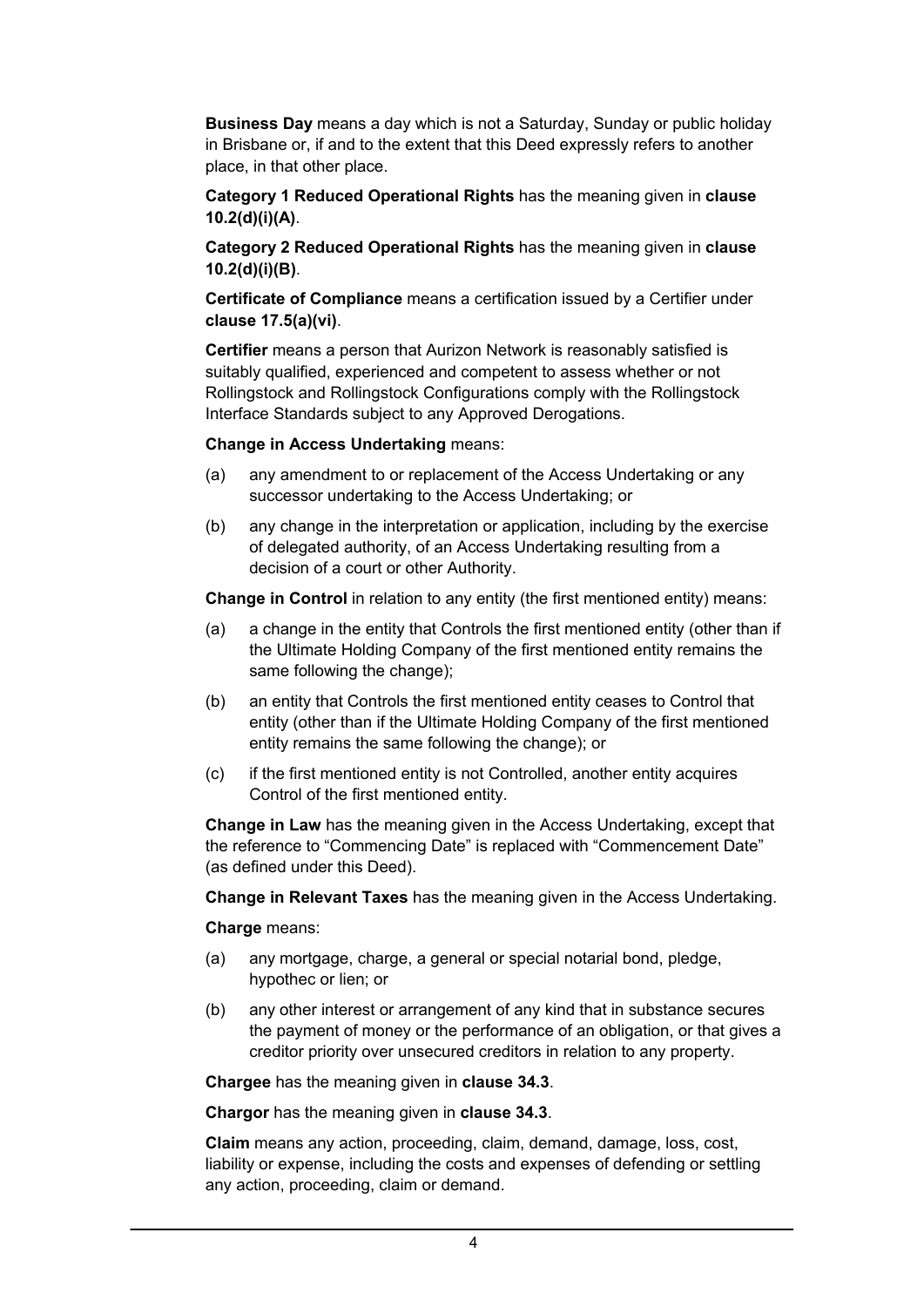**Coal System** has the meaning given in the Access Undertaking.

**Collateral** has the meaning given in the PPS Act.

**Commencement Date** means the date of this Deed.

**Commitment Date** means the earliest Train Service Commitment Date under this Deed.

**Compliance Date** means the earliest Train Service Compliance Date under this Deed.

**Compliance Statement** has the meaning given in **clause 17.3(b)**.

**Confidential Information** means the terms of this Deed and any information, data or other matter disclosed to a Recipient by or on behalf of the Discloser in relation to this Deed where:

- (a) the disclosure of the information, data or other matter by the Recipient might reasonably be expected to affect the commercial affairs of the Discloser; or
- (b) the information, data or matter is marked confidential by the Discloser when disclosed,

but excluding any such information, data or other matter which:

- (c) is already in the public domain or becomes available to the public through means other than a breach of the confidentiality undertaking by the Parties under this Deed;
- (d) was in the Recipient's lawful possession before the disclosure by the Discloser;
- (e) is received by the Recipient independently from a Third Party who is free to disclose such information, data or other matter to the Recipient; or
- (f) has ceased to retain its confidential nature, for example, where the disclosure of the information, data or other matter by the Recipient would no longer reasonably be expected to affect the commercial affairs of the Discloser.

**Consequential Loss** means:

- (a) any loss of revenue, loss of profits or loss of production;
- (b) any loss of whatever nature concerning the supply of product from a mine to any Third Party or to make product available to transport;
- (c) loss of business opportunities;
- (d) loss of or damage to reputation or goodwill;
- (e) any wasted overheads or demurrage;
- (f) loss of or damage to credit rating;
- (g) in respect of a breach of this Deed, loss or damage that does not naturally, according to the usual course of things, arise from the breach; and
- (h) loss or damage suffered or incurred by a Party arising out of a Claim against that Party by a Third Party, to the extent that the loss or damage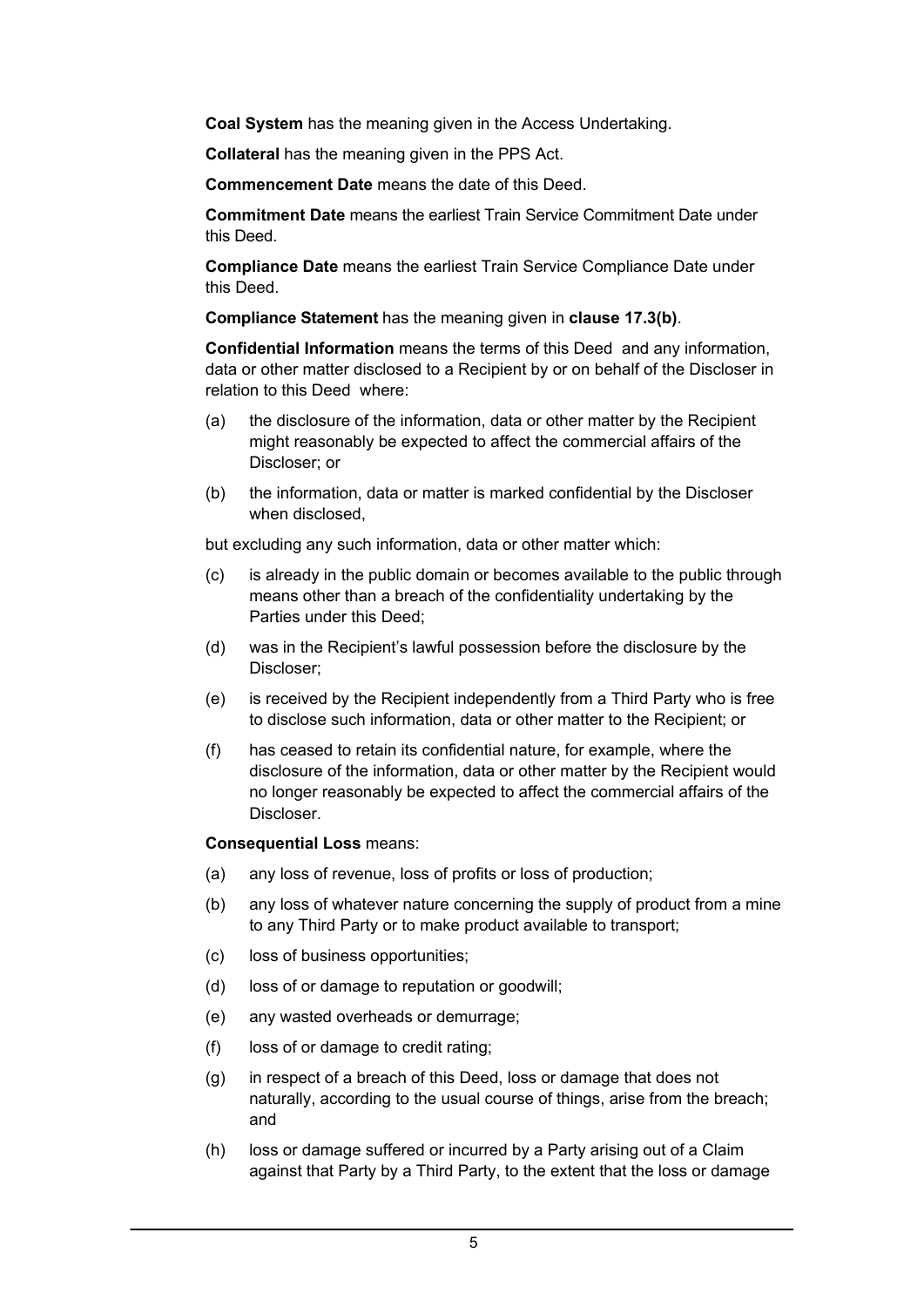would not be recoverable by the Third Party if the Party was not liable to the Third Party for "Consequential Loss" (as defined in this definition) in respect of the Claim by the Third Party,

but does not include any of the following Claims to the extent that the applicable Party would in the absence of this definition be entitled to recover them at law:

- (i) any costs or expenses incurred by the Party in connection with mitigating the effects of any breach of this Deed by the other Party (including implementing a workaround solution in respect of or otherwise mitigating any failure of a Party to comply with the requirements (including warranties) of this Deed) provided that if a loss arising from the breach of this Deed is itself not recoverable because it is a Consequential Loss, the costs or expenses incurred in mitigating that loss must also be treated as (non-recoverable) Consequential Loss;
- (j) a loss (including a loss arising out of a Claim by a Third Party) in respect of:
	- (i) the cost of repairing, replacing or reinstating any real or personal property of any person (including a Party) that has been lost, damaged or destroyed;
	- (ii) personal injury to or death of any person; or
- (k) in respect of any personal injury Claim, special loss or economic loss as those terms are used in the context of personal injury claims; or
- (l) any fines or penalties imposed by an Authority for failure by the Party to comply with the Law as a result of the other Party's failure to comply with the requirements of this Deed, and any costs or expenses incurred by the first Party in dealing with any actions, investigations, inquiries or proceedings by an Authority in respect of such failures or breaches.

**Contaminating Materials** means any material, substance, gas, liquid, chemical, biological substance, mineral or other physical matter which is toxic, flammable, harmful to the Environment (including any life form) or may cause pollution, contamination, harm to the Environment or otherwise cause damage.

**Control** has the meaning given in the Corporations Act.

**Corporations Act** means the *Corporations Act 2001* (Cth).

**Corresponding Suspension Event** in respect of a Termination Event means the Suspension Event specified in the same row as that Termination Event in **schedule 8**.

**Daily Train Plan** means that document detailing the scheduled times for all Network Train Services operating on the Infrastructure and any Planned Possessions, Urgent Possessions and Emergency Possessions on a particular day on a specified part of the Infrastructure, in a form that indicates the time/distance (location) relationship of all activities on that specific part of the Infrastructure.

**Dangerous Goods** means any substance or article prescribed as "Dangerous Goods" under the Dangerous Goods Code.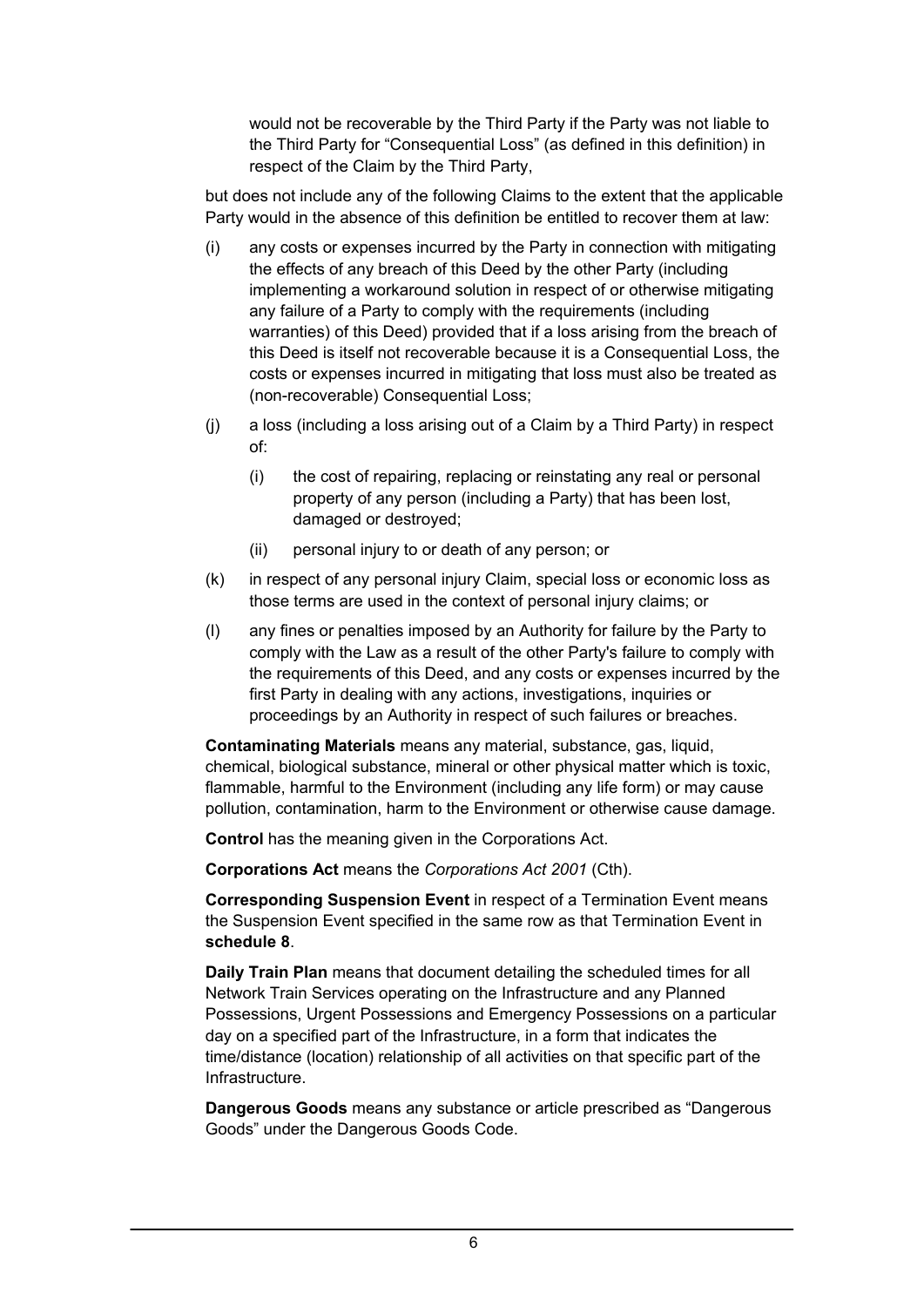**Dangerous Goods Code** means the following codes (as amended or replaced from time to time) or any other codes developed to replace or supplement them (from time to time):

- (a) the *Australian Code for the Transport of Dangerous Goods by Road and Rail* (7th Edition);
- (b) the *Australian Code for the Transport of Explosives by Road and Rail* (3rd Edition); and
- (c) the *Code of Practice for the Safe Transport of Radioactive Material* (2008 Edition).

**Deed** means this document, including the schedules and annexures to it.

**Default Rate** means, for any day in a Month, the annual interest rate that is the sum of:

- (c) 2%; and
- (d) the Commonwealth Bank of Australia's "Corporate Overdraft Reference Rate" (monthly charging cycle) quoted by the Commonwealth Bank of Australia on its public website for the last trading day of the previous Month (or in the event that such a rate is not so quoted at or in respect of any relevant date, such other similar rate as is quoted by a major commercial bank as agreed by the Parties or, failing agreement, as determined by an Expert under **clause 30.3**).

**Depot** for a Train Service Type means a depot, as specified in the Train Description for that Train Service Type.

**Destination** for a Train Service Type means the destination specified as such in the Train Description for that Train Service Type.

**Discloser** means a Party that discloses Confidential Information to the other Party.

**Discretionary System Amendment** has the meaning given in **clause 18.1(a)(iii)**.

**Dispute** has the meaning given in **clause 30.1**.

**Dispute Notice** has the meaning given in **clause 30.1**.

**Disputed Aspect** has the meaning given in **clause 15.1(d)(iii)**.

**Effective Date** has the meaning given in the Access Agreement.

**Emergency Possession** has the meaning given in the Access Undertaking.

**Emergency Response Plan** has the meaning given in **clause 15.1(a)(i)(B)**.

**Emergency Procedures** means the procedures developed and advised by Aurizon Network from time to time (as varied by Aurizon Network in accordance with this Deed) for dealing with a Network Incident including all actions to be taken to prevent, mitigate or remedy any risks to the safety of persons, to property or to the Environment.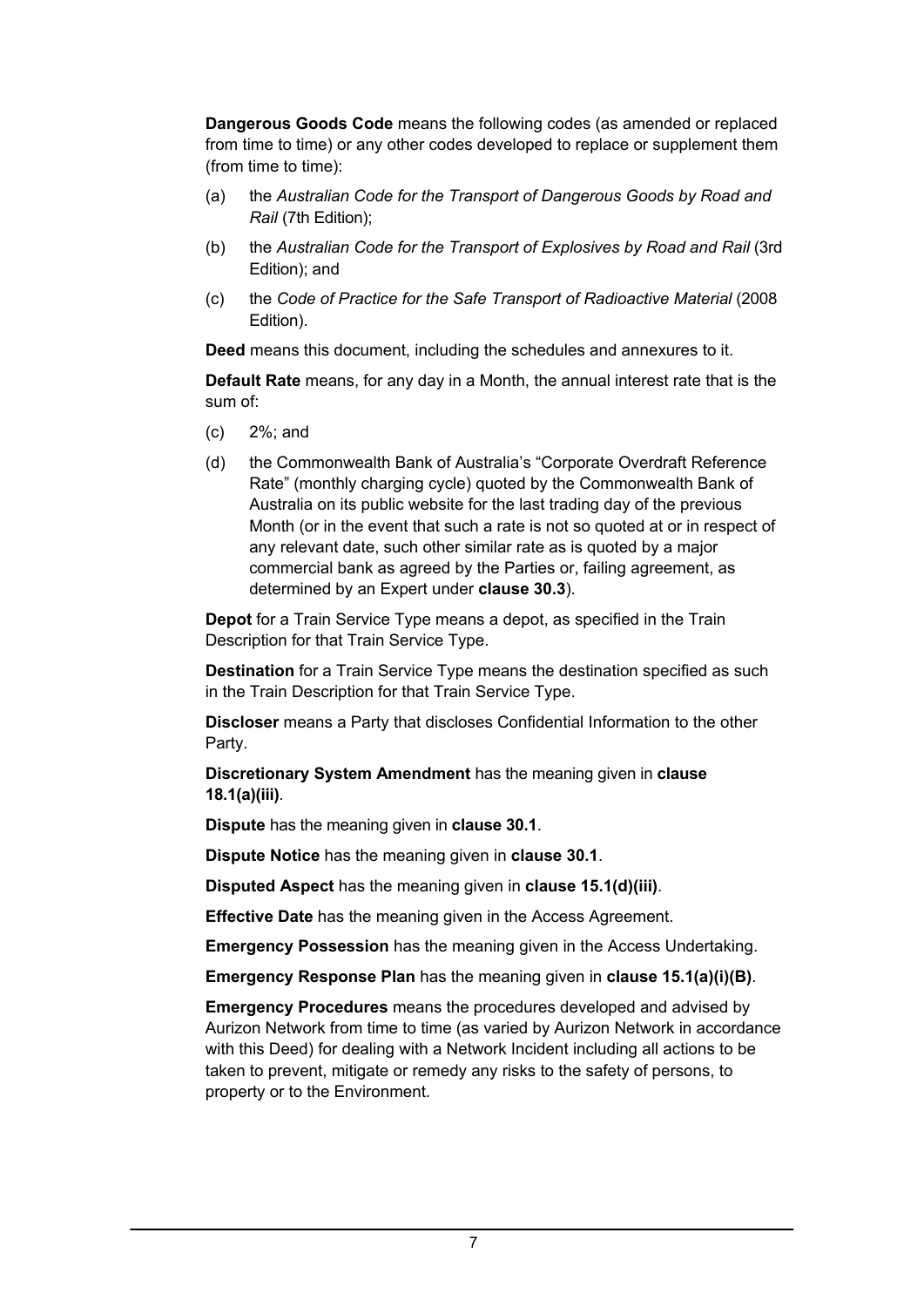**Environment** has the meaning given in the Environmental Protection Act.

**Environmental Authorities** means:

- (a) a "development approval" or "registration certificate" for a chapter 4 activity or an "environmental authority", as those terms are defined under the Environmental Protection Act; or
- (b) any approval (however described) which is deemed by the Environmental Protection Act to be a "development approval", "registration certificate" or "environmental authority" referred to in **paragraph (a)** of this definition.

**Environmental Harm** has the meaning given in the Access Undertaking.

**Environmental Incident** means any:

- (a) release, spillage or leakage of any Contaminating Materials; or
- (b) any incident which results in Environmental Harm.

**Environmental Law** has the meaning given in the Access Undertaking.

**Environmental Management Plan** has the meaning given in **clause 15.1(g)**.

**Environmental Protection Act** means the *Environmental Protection Act 1994* (Qld)*.*

**Environmental Regulator** means, in respect of an Environmental Law, the Authority administering that Environmental Law.

**Environmental Risks** means all risks to the Environment arising or potentially arising from the Operator's Activities in connection with this Deed (including risks associated with the environmental management matters identified as part of an Interface Risk Assessment).

**Expert** has the meaning given in **clause 30.3**.

**Expiry Date** means the latest Train Service Expiry Date under this Deed.

**FM Access Rights** means the Access Rights for each Train Service Type which cannot be made available by Aurizon Network for the Operator to operate Train Services due to damage to, or the destruction of, a part of the Nominated Network referred to in **clause 31.6(a)** (assuming that part of the Nominated Network will not be repaired or replaced).

**Force Majeure Event** means any cause, event or circumstance, or combination of causes, events or circumstances which:

- (a) is beyond the reasonable control of the affected Party; and
- (b) by the exercise of due diligence the affected Party was not reasonably able to prevent or is not reasonably able to overcome,

and, provided that the requirements in paragraphs (a) and (b) of this definition are satisfied, includes:

- (c) compliance with a lawful requirement, order, demand or direction of an Authority or an order of any court having jurisdiction other than where that requirement, order, demand or direction results from any act or omission of the affected Party;
- (d) a strike, lockout, stoppage, go slow, labour disturbance or other such industrial action, whether or not the affected Party is a party to such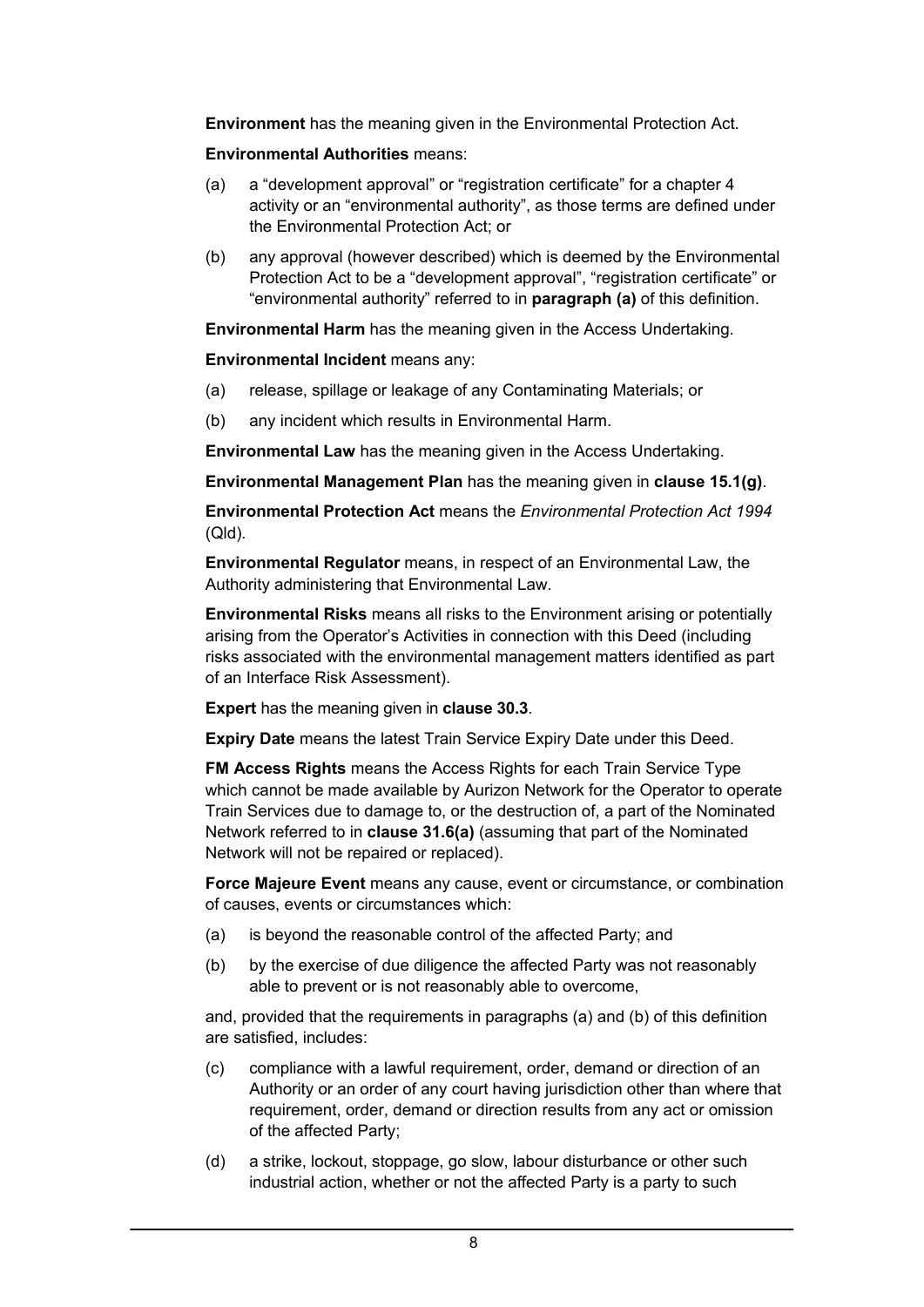industrial action or would be able to influence or procure the settlement of such industrial action;

- (e) act of God;
- (f) war, invasion, terrorist act, act of foreign enemies, hostilities (whether war is declared or not), civil war, rebellion, revolution, insurrection, military or usurped power, blockade or civil commotion;
- (g) equipment failure or breakdown where such failure or breakdown could not have been prevented by Good Engineering Practices;
- (h) malicious damage or sabotage;
- (i) ionising radiations or contamination by radioactivity from any nuclear fuel or from any nuclear waste from the combustion of nuclear fuel;
- (j) failure of electricity supply from the electricity grid;
- (k) delay, restraint, restriction, embargo or other material adverse effect arising from any act or omission of any Authority;
- (l) fire, flood, storm surge, cyclone, tornado, earthquake, washaway, landslide, explosion, severe weather conditions or other catastrophe or natural calamity;
- (m) epidemic or quarantine restriction; and
- (n) delay of a supplier due to any of the foregoing whether any such cause of delay exists before or after the Commencement Date.

#### **Former Interface Risk Provisions** has the meaning given in **clause 3.2(b)(i)**.

**Good Engineering Practices** means, in respect of any undertaking in any circumstances, the exercise of that degree of care, foresight, prudence and skill that would reasonably and ordinarily be expected from a competent, skilled and experienced person in the same type of undertaking in the same or similar circumstances.

**GST** has the meaning given to that expression in the *A New Tax System (Goods and Services Tax) Act 1999* (Cth).

**Incident** means any Network Incident involving the Activities of the Operator.

**Incident Commander** means a member of Aurizon Network's Staff who has been delegated responsibility for the direction and coordination of Aurizon Network's and the Operator's resources in the performance of their respective roles and tasks at the site of an Incident, recording events during the course of an Incident and liaison with Authorities.

**Indicative Tonnage** for a Train Service Type means the tonnage as specified as such in the Train Description for that Train Service Type.

**Infrastructure** has the meaning given to the term "Rail Infrastructure" in the Access Undertaking.

**Infrastructure Enhancement** has the meaning given in the Access Undertaking.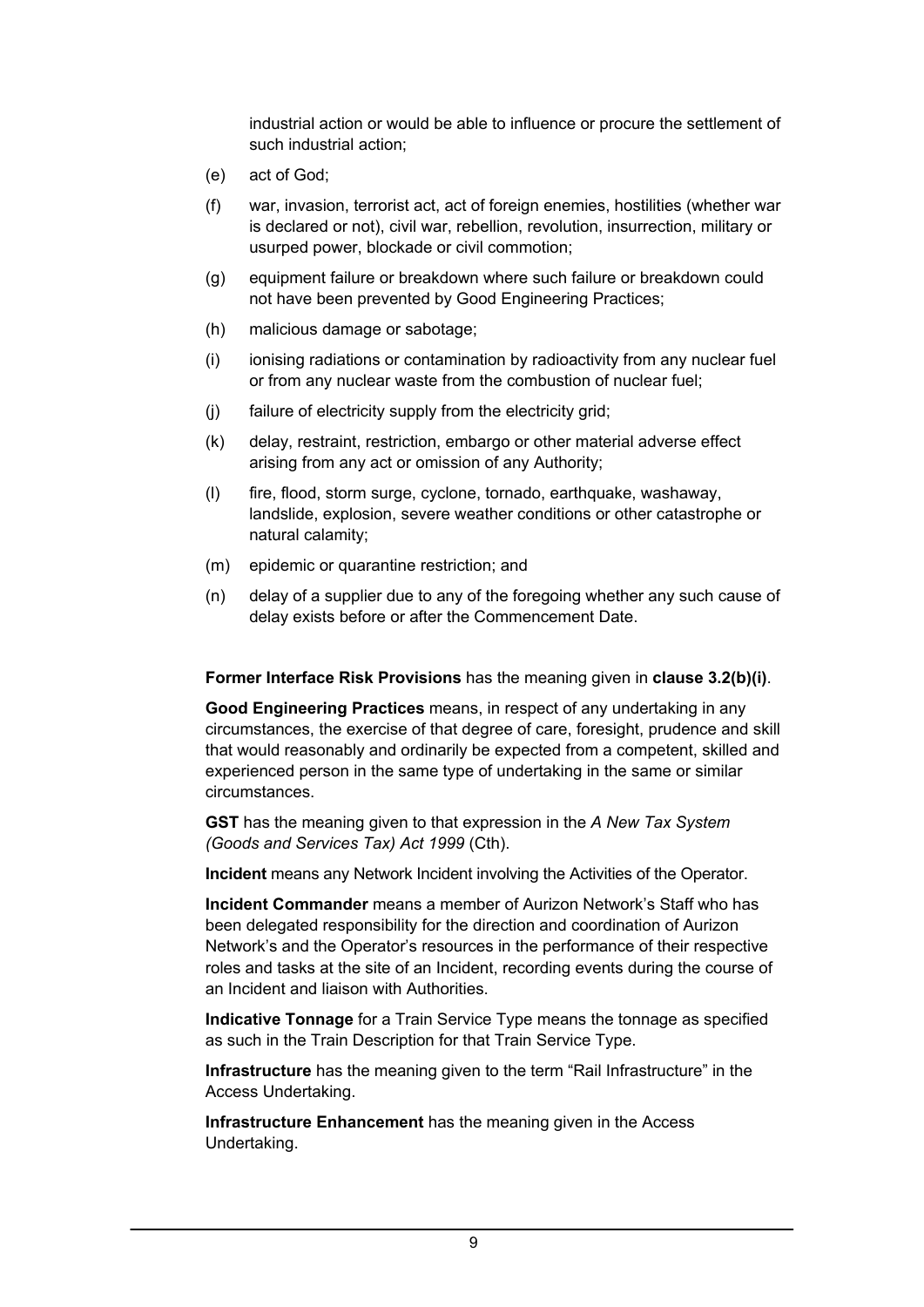**Infrastructure Lease** means any lease or sublease to Aurizon Network of any Infrastructure which forms part of the Nominated Network.

**Infrastructure Lessor** means any lessor or sublessor under an Infrastructure Lease.

**Infrastructure Service Providers** has the meaning given in the Access Undertaking.

**Insolvency Event** means the happening of any of the following events in relation to a Party:

- (a) it is unable to pay all its debts as and when they become due and payable or it has failed to comply with a statutory demand as provided in section 459F(1) of the Corporations Act;
- (b) a meeting is convened to pass a resolution to place it in voluntary liquidation or to appoint an administrator unless the resolution is withdrawn within 10 Business Days or the resolution fails to pass;
- (c) an application is made to a court for it to be wound up and the application is not dismissed within 10 Business Days after it is made;
- (d) the appointment of a liquidator, provisional liquidator or controller (as defined in the Corporations Act) of any of its assets if that appointment is not revoked within 10 Business Days after it is made;
- (e) it resolves to enter into or enters into any form of arrangement (formal or informal) with its creditors or any of them, including a deed of company arrangement; or
- (f) any similar event occurs in respect of the Party under the laws of any jurisdiction other than Australia.

**Interface Coordination Arrangements** means the plan set out in **schedule 9** as updated from time to time which identifies the procedures to be followed and the responsible officers from each Party, in respect of all regular operational interfaces between the Parties that arise in the exercise by the Parties of their respective rights and the performance of their respective obligations under this Deed other than those specified in the Network Management Principles.

**Interface Representative** has the meaning given in **clause 24.3(a)**.

**Interface Risk Assessment** has the meaning given in the Access Undertaking.

**Interface Risk Management Plan** or **IRMP** has the meaning given in the Access Undertaking.

**Interface Risk Provisions** means:

- (a) the provisions of the Access Undertaking which include the details of:
	- (i) the Interface Risks, the Interface Risk Assessment and the IRMP (which, as at the Commencement Date, is Schedule C of the Access Undertaking); and
	- (ii) the Environmental Management Plan (which, as at the Commencement Date, is Schedule C of the Access Undertaking); and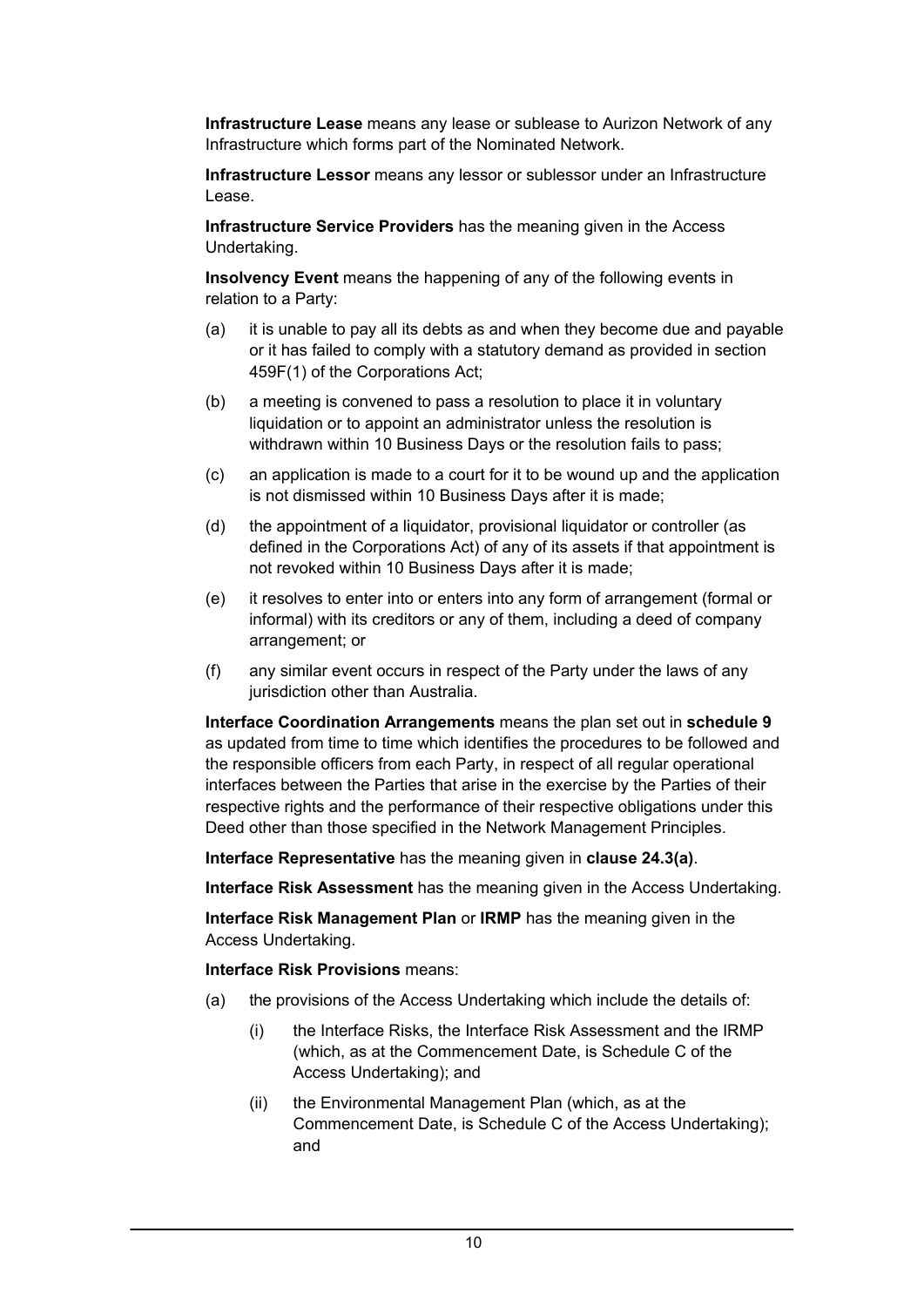(b) any other provisions of the Access Undertaking which affect or relate to the Interface Risks, the Interface Risk Assessment, the IRMP and the Environmental Management Plan.

**Interface Risks** means all risks to the safety of persons or property arising or potentially arising from the interaction between the Operator's Activities in connection with this Deed and:

- (a) the Infrastructure;
- (b) any Land;
- (c) Activities on the Infrastructure or any Land (including other Network Train Services); or
- (d) persons on, using or near the Infrastructure or any Land.

**Investigation** means an investigation conducted in accordance with the Investigation Procedures.

**Investigation Procedures** means the procedures in relation to investigations which are:

- (a) specified in Aurizon Network's document entitled *Incident Report and Investigations* which is published on the Website (as amended and replaced from time to time); and
- (b) as far as practicable, applied consistently for all Railway Operators operating Network Train Services in the same Coal System.

#### **Land** means any:

- (a) parcel of land on, under or above which the Infrastructure is situated;
- (b) Aurizon Network Land; and
- (c) Third Party Land.

**Law** has the meaning given in the Access Undertaking.

**Loading Facility** for a Train Service Type means the loading facility located at the ultimate origin for that Train Service Type (whether located on the Nominated Network, an Adjoining Network or otherwise), as specified in the Train Description for that Train Service Type.

**Maintenance Work** has the meaning given in the Access Undertaking.

**Major Periodic Maintenance** has the meaning given in the Access Undertaking.

**Material Change** means a:

- (a) Change in Law;
- (b) Change in Access Undertaking; or
- (c) matter deemed to be a Material Change under **clause 39.17(d)**.

**Maximum Allowable Gross Tonnage** means the maximum allowable gross tonnage for a Wagon, other Rollingstock or Train as specified in an Authority to Travel or a Train Route Acceptance.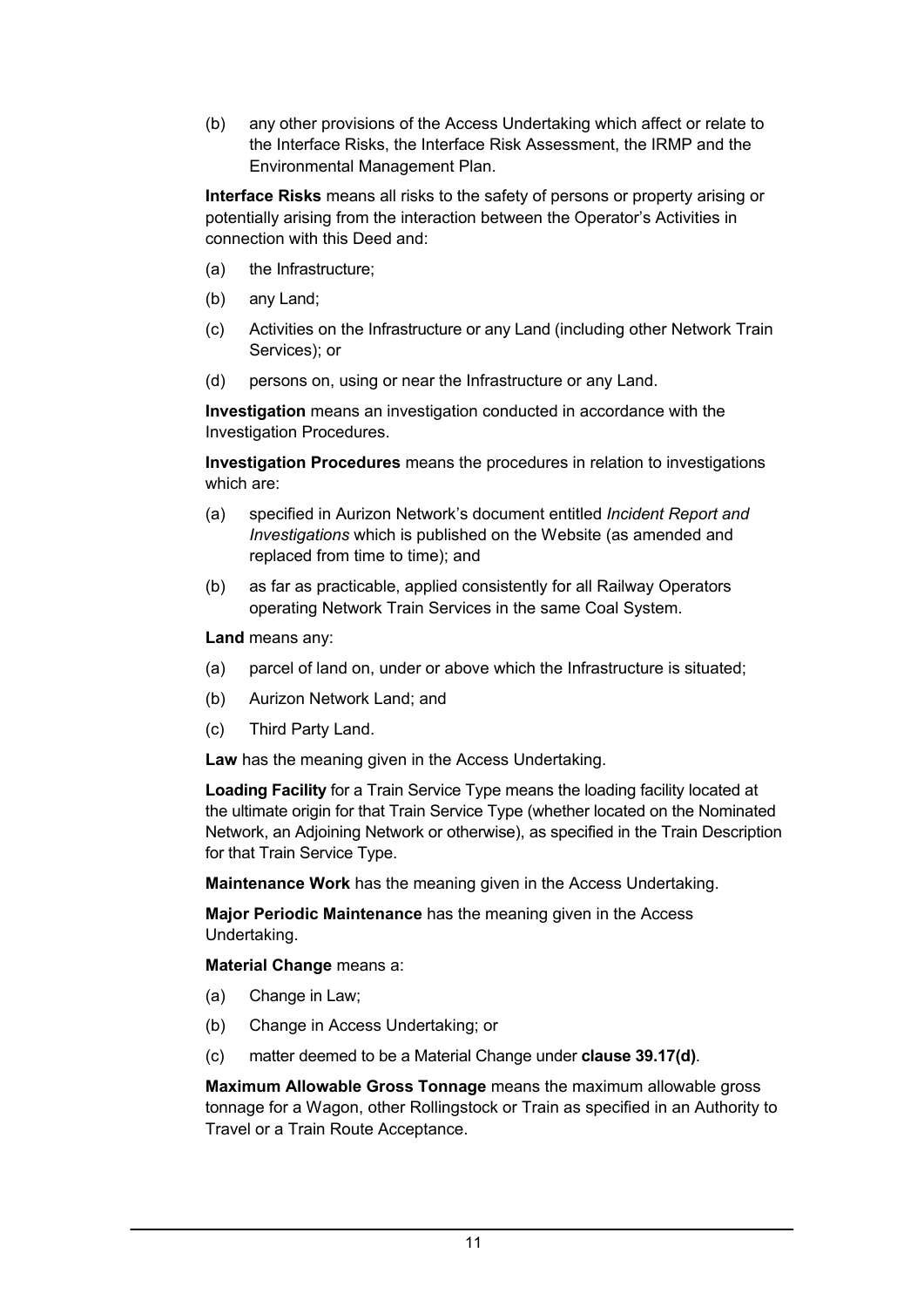**Maximum Desirable Gross Tonnage** means the maximum desirable gross tonnage for a Wagon, other Rollingstock or Train as specified in an Authority to Travel or a Train Route Acceptance.

**Maximum Gross Mass** means the maximum gross mass for the Wagon or other Rollingstock as specified in **schedule 5**.

**Maximum Other Dwell Times** for a Train Service Type means the maximum Other Dwell Times for Train Services for that Train Service Type as specified as such in the Train Description for that Train Service Type.

**Maximum Payload** for a Train Service Type means the maximum Payload for Train Services for that Train Service Type as specified as such in the Train Description for that Train Service Type.

**Maximum Sectional Running Time** for a Section for a Train Service Type means the maximum Sectional Running Times for Train Services for that Train Service Type operating on that Section as specified as such in the Train Description for that Train Service Type.

**Maximum SRT** means the sum of Maximum Sectional Running Time for all relevant Sections for the relevant Train Service Type except if it is the first or last movement of the relevant Train Service where the time to start and stop the Train Service is included (as specified in **appendix A** to **schedule 2** for the relevant Train Service Type).

**Maximum Time at Depot** for a Train Service Type means the maximum Time at Depot for Train Services for that Train Service Type as specified as such in the Train Description for that Train Service Type.

**Maximum Time at Loading Facility** for a Train Service Type means the maximum Time at Loading Facility for Train Services for that Train Service Type as specified as such in the Train Description for that Train Service Type.

**Maximum Time at Unloading Facility** for a Train Service Type means the maximum Time at Unloading Facility for Train Services for that Train Service Type as specified as such in the Train Description for that Train Service Type.

**Month** means calendar month.

**Net Financial Effect** on a Party of an event or circumstance means the net effect in financial terms of the occurrence of the event or circumstance on the Party in relation to performing its obligations and exercising its rights under this Deed including any increases in costs (whether capital or operating, fixed or variable) and other detriments incurred, or to be incurred, by the Party but deducting the amount of any savings or other benefits or advantages received, or to be received, by the Party, and on the basis that the Party uses reasonable endeavours to mitigate the net effect of the event or circumstance.

**Network Incident** has the meaning given in the Access Undertaking.

**Network Interface Point** means a location at which the Infrastructure meets an Adjoining Network.

**Network Management Principles** has the meaning given in the Access Undertaking.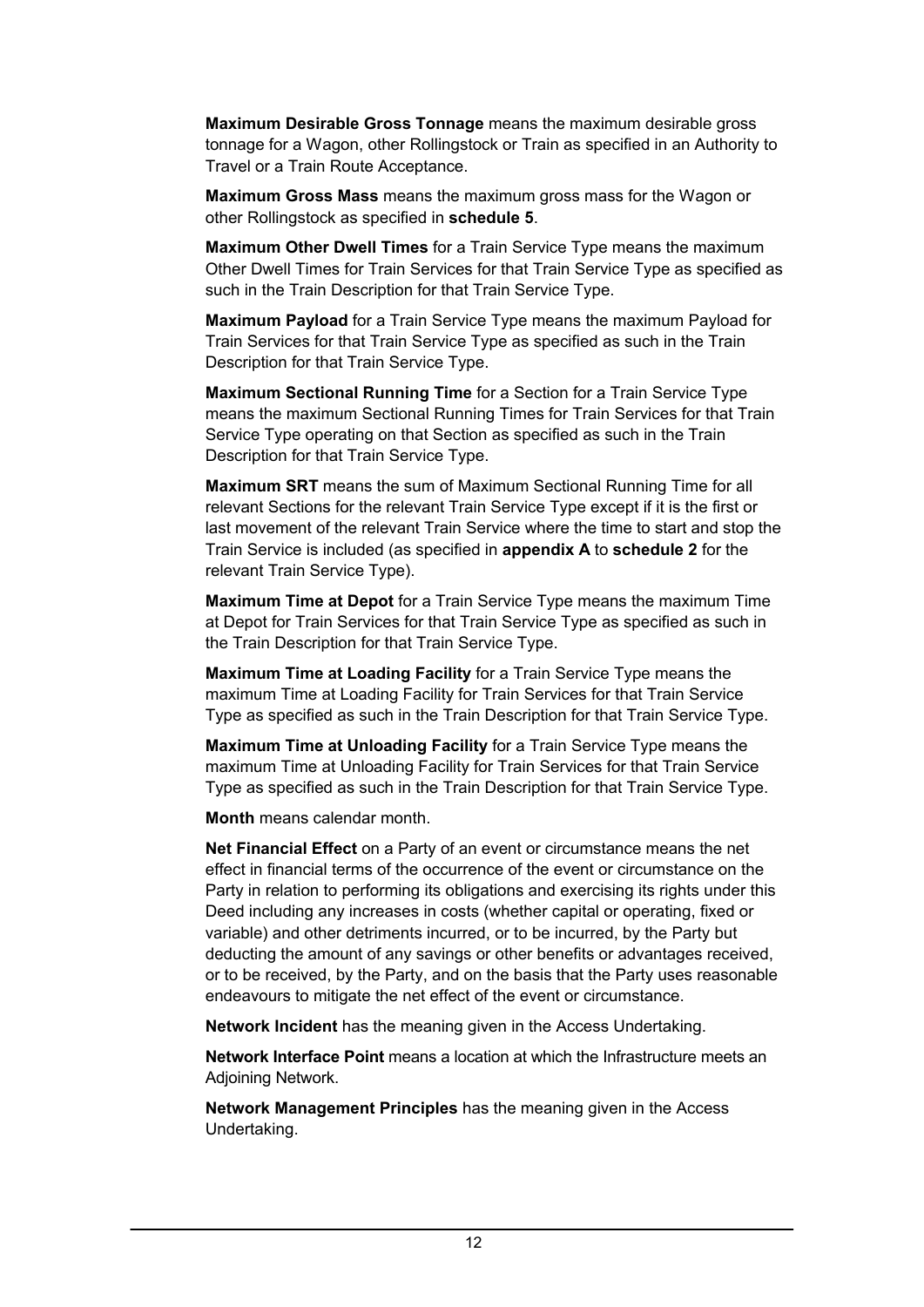**Network Train Service** means the running of a Train between specified origins and destinations by a Railway Operator (including any Stowage) on the Infrastructure.

**New Authorisation** has the meaning given in **clause 17.6**.

**New Interface Risk Provisions** has the meaning given in **clause 3.2(b)(i)**.

**Noise Code** means:

(a) unless and until a code of practice, guideline or other standard in relation to the management of railway noise (however described and whether or not a Law) is published by an Authority, the *CQCN Noise Management Guideline*; or

[**AN Note**: the QR Code of Practice has been repealed. It is now the CQCN Noise Management Guideline]

(b) if a code of practice, guideline or other standard referred to in **paragraph (a)** of this definition is published by an Authority, that document.

**Noise Levels** means the levels for railway noise specified in the Noise Code.

**Nominal Payload** for a Train Service Type means the nominal Payload for that Train Service Type as specified as such in the Train Description for that Train Service Type.

**Nominated Monthly Operational Rights** for a Train Service Type means the number of Train Services for that Train Service Type that the Operator is entitled to operate during any Month:

- (a) in the case of a Month that is 30 days, as specified in the Train Description for that Train Service Type; and
- (b) in the case of a Month that is longer or shorter than 30 days, a pro rata portion of the number of Train Services referred to in **paragraph (a)** of this definition (rounded to the nearest even number of whole Train Services provided that where the pro rata portion of the number of Train Services is a whole odd number, the number of Train Services will be rounded up to the nearest even number) to reflect the longer or shorter period,

as varied in accordance with this Deed.

**Nominated Monthly Train Services** has the meaning given in the Access Agreement.

**Nominated Network** means that part of the Infrastructure described in **item 1** of **schedule 3**.

**Nominated Network FM Reduction Notice** has the meaning given in the Access Agreement.

**Non-Charging Party** has the meaning given in **clause 34.3**.

**Notice** has the meaning given in **clause 36.1(a)**.

**Obstruction** means any circumstance relating to the whole or any part of the Infrastructure, including Rollingstock, debris or other objects on the Infrastructure, which has the potential to cause a disruption to or cancellation of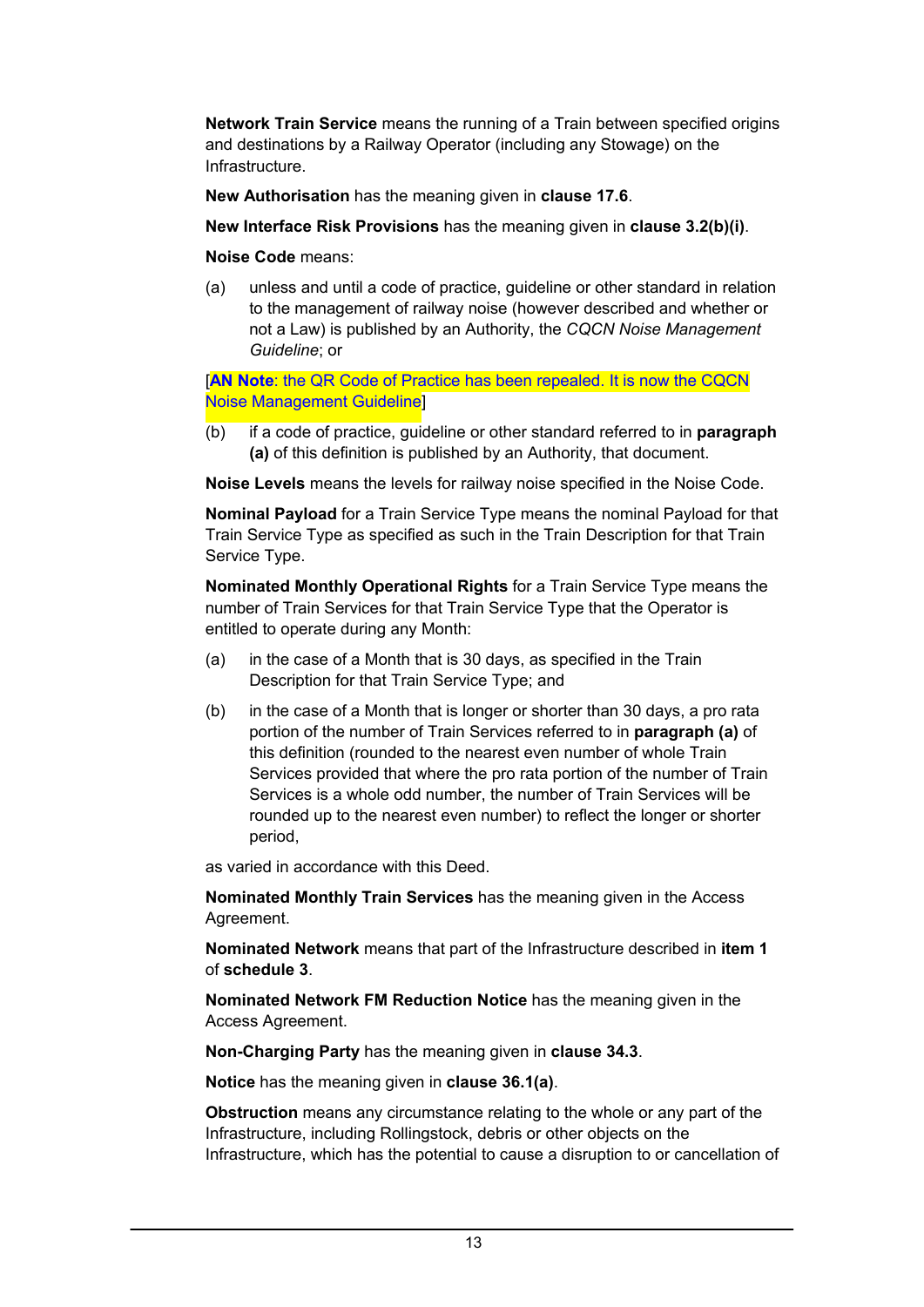Train Services or Train Movements, and includes any Network Incident but does not include an Operational Constraint imposed by Aurizon Network.

**Operating Document** means each of the following as in force from time to time:

- (a) this Deed;
- (b) the System Wide Requirements;
- (c) the IRMP;
- (d) the Operating Plan; and
- (e) each Authority to Travel and Train Route Acceptance issued by Aurizon Network to the Operator in respect of the operation of Train Services for a Train Service Type.

**Operating Plan** has the meaning given in **clause 15.1(a)(i)(A)**.

**Operational Constraint** has the meaning given in the Access Undertaking.

**Operational Rights** means the rights to operate Train Services on the Nominated Network granted to the Operator pursuant to this Deed.

**Operator's Controller** means the person for the time being nominated in that position pursuant to **item 1.2(h)** of **schedule 9**.

**Operator's Incident Response Coordinator** means the person appointed pursuant to **item 3.1 o**f **schedule 9**.

**Operator's Recovery Team Leader** means the person appointed pursuant to **item 3.2** of **schedule 9**.

**Operator's Representative** means the person for the time being appointed pursuant to **item 2.2(a)** of **schedule 9**.

**Operator's Safety Management System** has the meaning given in **clause 24.4**.

**Operator's Staff** means the employees, contractors, volunteers and agents of the Operator and any other person under the control or supervision of the Operator involved in any Activity associated with the Train Services.

**Origin** for a Train Service Type means the origin specified as such in the Train Description for that Train Service Type.

**Other Dwell Times** means, for any other permitted Activity, the time period commencing when a Train Service arrives at the specified point for that Activity and ending when it is ready to depart from that point and the relevant Train Controller has been advised accordingly.

**Overload Detector** means a weighing mechanism other than a Weighbridge and specified in **item 5.2** of **schedule 3**.

**Party** means a party to this Deed, and **Parties** means the parties to this Deed. For the avoidance of doubt, the Access Holder is not a party to this Deed.

**Passenger Priority Obligations** has the meaning given in the Access Undertaking.

**Payload** of a Train Service means the weight of product loaded onto any Train used by the Operator in operating that Train Service.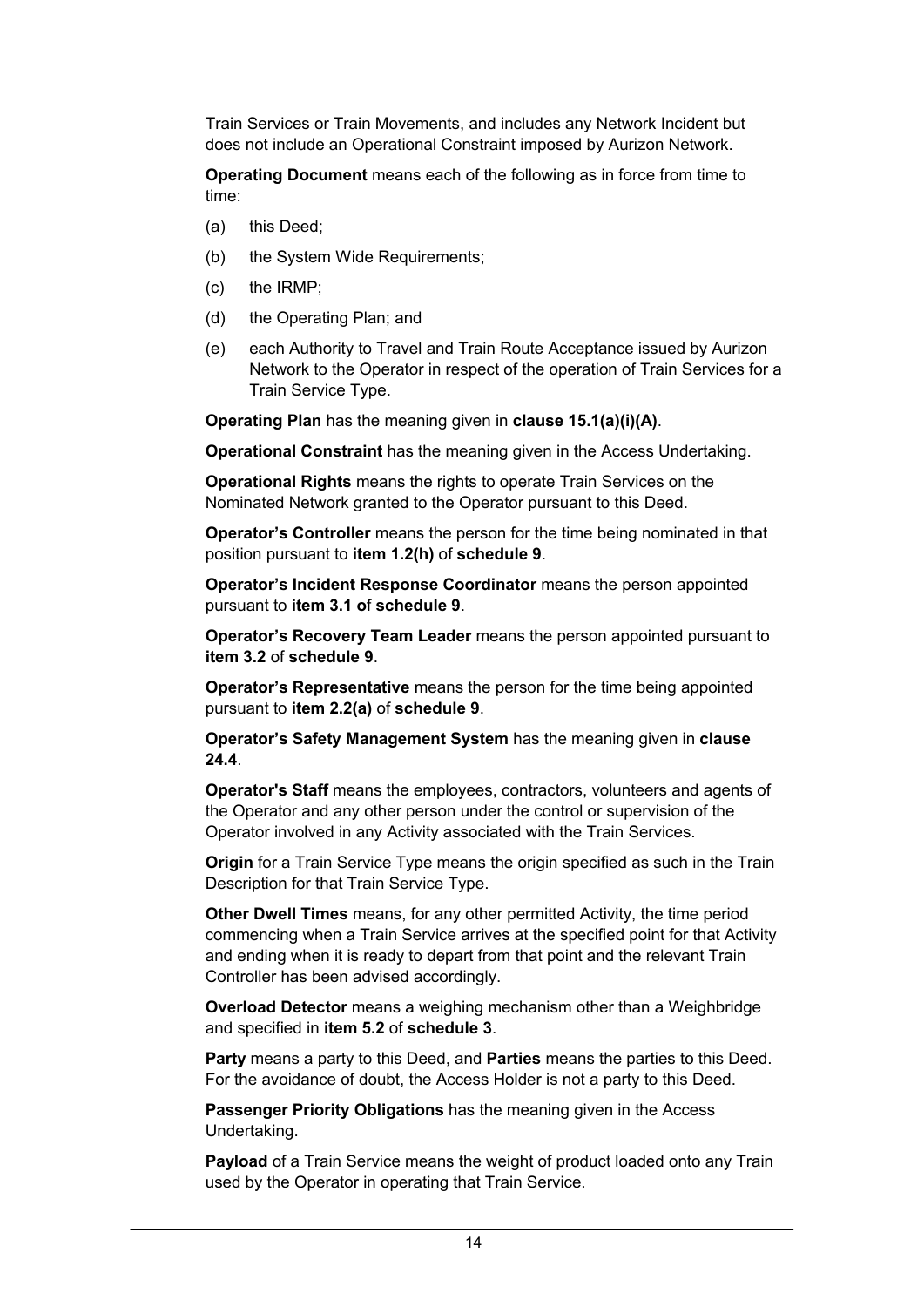**Performance Levels** means the performance levels which apply to the performance by the respective Parties of their obligations under this Deed are set out in **schedule 5**.

**Plan** means a plan developed and approved in accordance with the process outlined in **clause 13**.

**Planned Dwell Times** means each of Time at Loading Facility, Time at Unloading Facility, Time at Depot and Other Dwell Times specified in the Train Schedule.

**Planned Possession** has the meaning given in the Access Undertaking.

**Possession** has the meaning given in the Access Undertaking.

**Possession Protocols** means the protocols developed and advised by Aurizon Network from time to time (as varied in accordance with this Deed) for managing and scheduling Possessions.

**PPS Act** means the *Personal Property Securities Act 2009* (Cth).

**Queensland Competition Authority** or **QCA** means the Authority established under the *Queensland Competition Authority Act 1997* (Qld).

**Rail Safety Act** means the *Transport (Rail Safety National Law (Queensland) Act 2010 2017* (Qld).

**Rail Safety Regulator** means the chief executive Office of the department administering the National Rail Safety ActRegulator.

**Railway Operator** has the meaning given in the Access Undertaking.

**Recipient** means a Party that receives Confidential Information from the Discloser.

**Recovery** means action to be taken in respect of any derailed, malfunctioning or immobilised Rollingstock for which the Operator is responsible to enable prompt recommencement of Train Movements, but does not include the Retrieval of such Rollingstock.

**Reduced Operational Rights** has the meaning given in **clause 10.3(c)(iv)(A)(1)**.

**Reference Tariff** has the meaning given in the Access Undertaking.

**Reference Tariff Provisions** means:

- (a) the schedule of the Access Undertaking which includes the Reference Tariffs and the details of the application of the Reference Tariffs for a particular Reference Train Service (which, as at the Commencement Date, is Schedule F of the Access Undertaking); and
- (b) any other provisions of the Access Undertaking which affect or relate to the application or calculation of Reference Tariffs or access charges (including any TOP Charge).

**Reference Train Service** has the meaning given in the Access Undertaking.

**Regenerative Brake** means an energy recovery system installed on Rollingstock which slows the Rollingstock by converting its kinetic energy into electrical energy, which can then be returned to the overhead electric traction system.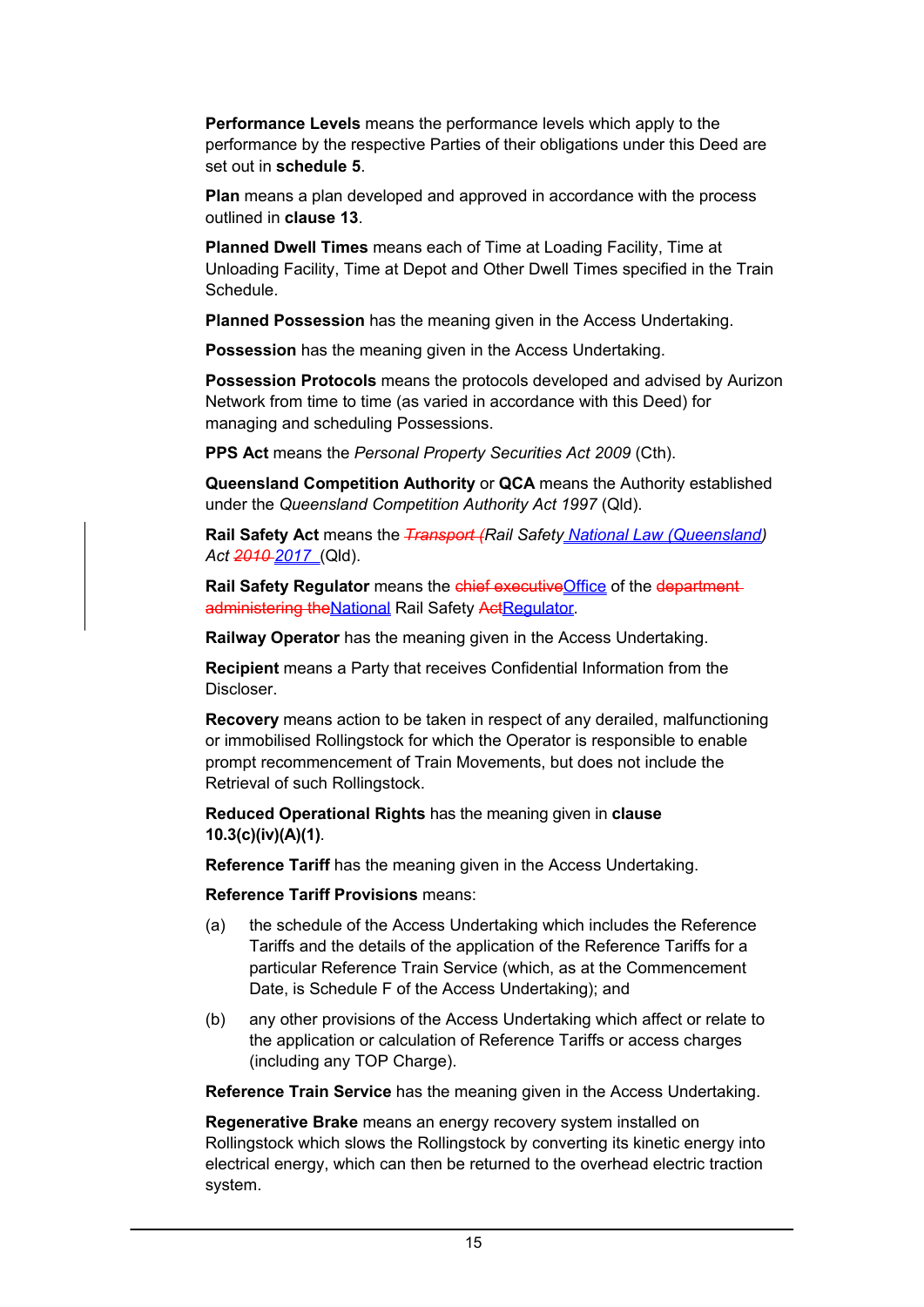**Related Body Corporate** has the meaning given in the Corporations Act.

**Relevant Collateral** means Collateral which is the subject of a Security Interest granted under this Deed.

**Relevant Rollingstock** means any Rollingstock of the Operator with a minimum value of \$1 million and which has been specified as Relevant Rollingstock in **schedule 4**.

**Required Information** means any information in relation to any Operator's Staff engaged in Safety Related Work on the Infrastructure that Aurizon Network considers is reasonably required to be known by Aurizon Network to comply with its Accreditation and a Law.

**Restoration** means the removal of any Obstruction on the Infrastructure, the rectification of any Incident and the prompt recommencement of Train Movements including all requisite repairs to the Infrastructure, but does not include Recovery or Retrieval.

**Retrieval** means the subsequent removal of Rollingstock, from the Infrastructure and Land, following the Recovery of such Rollingstock.

**Rollingstock** means locomotives, carriages, Wagons, rail cars, rail motors, light rail vehicles, light inspection vehicles, rail/road vehicles, trolleys and any other vehicles which operate on or use a Track, and where used in respect of the Operator's Rollingstock includes Rollingstock which is owned, hired or leased by the Operator, supplied by a contractor of the Operator or is otherwise in the possession or control of the Operator.

**Rollingstock Configuration** has the meaning given in the Access Undertaking.

**Rollingstock Interface Standards** has the meaning given in the Access Undertaking.

**Rollingstock Interface Standards Risk Assessment** means, in respect of any Rollingstock or Rollingstock Configurations for a Train Service Type used, or proposed to be used, by the Operator in the operation of Train Services on the Nominated Network, means an assessment to:

- (a) for each non-compliance with the Rollingstock Interface Standards specified in a Compliance Statement for the Rollingstock or Rollingstock Configurations, identify all reasonably foreseeable Interface Risks and Environmental Risks arising from each non-compliance;
- (b) assess:
	- (i) the likelihood of those Interface Risks and Environmental Risks occurring;
	- (ii) the consequences (including commercial consequences) of those Interface Risks and Environmental Risks occurring; and
	- (iii) whether those Interface Risks and Environmental Risks can be effectively managed and, if so, any factors relevant to the effective management of those Interface Risks and Environmental Risks; and
- (c) if those Interface Risks and Environmental Risks can be effectively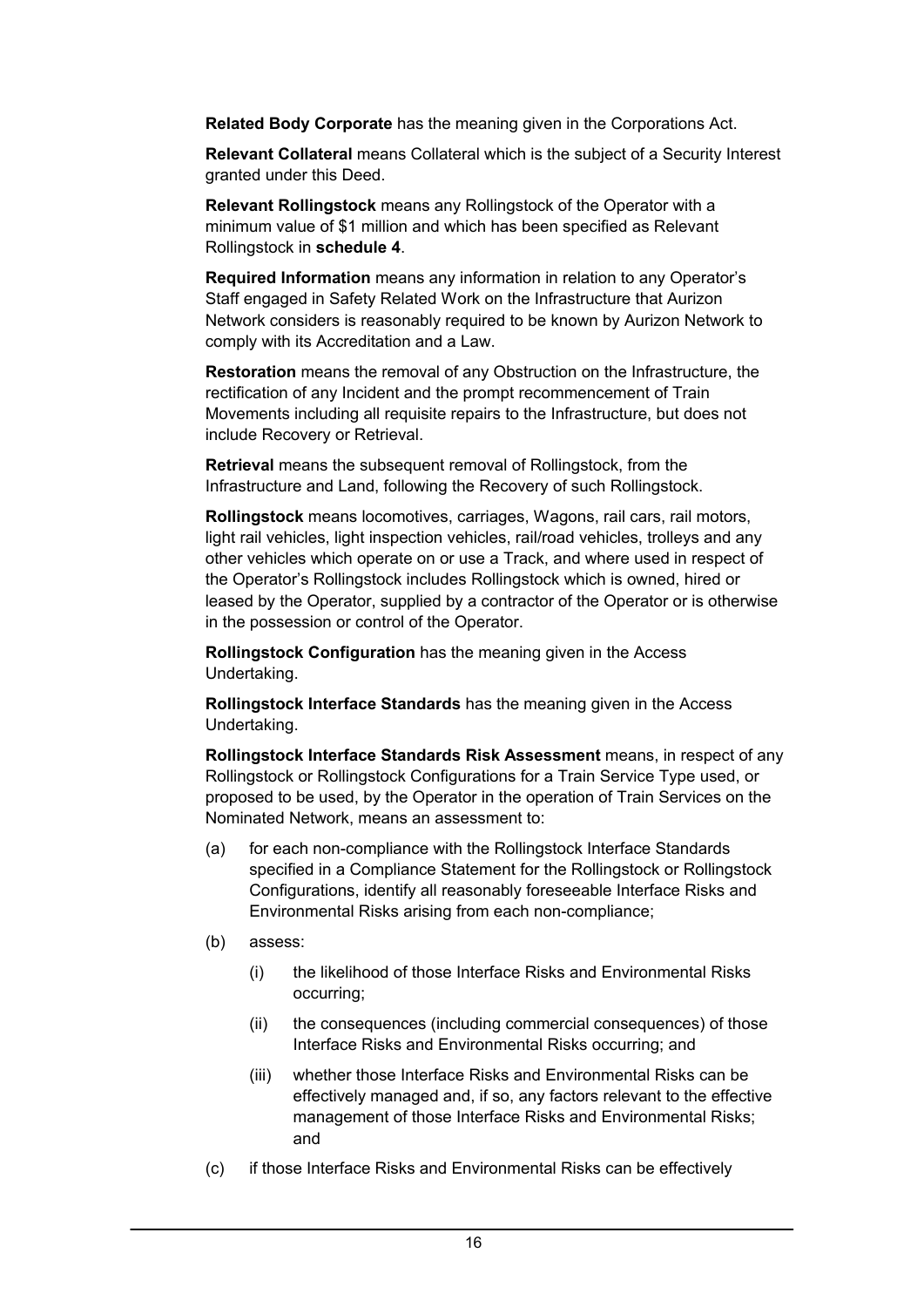managed by complying with appropriate measures, identify the measures to be complied with in respect of such Rollingstock or Rollingstock Configurations to effectively manage those Interface Risks and Environmental Risks within a risk management framework.

**Safety Law** means a Law relating to the safety of persons or property, including the Rail Safety Act and the *Work Health and Safety Act 2011* (Qld).

**Safety Regulator** means, in respect of a Safety Law, the Authority administering that Safety Law.

#### **Safety Related Work** means:

- (a) "rail safety work" as defined under the Rail Safety Act; and
- (b) any other work notified by Aurizon Network to the Operator as safety related work.

#### **Safety Standards** means the:

- (a) standards relating to safety, including work health and safety, established in published guidelines, industry practice or Aurizon Network policies specified in Aurizon Network's document entitled *Safety Standards* notified by Aurizon Network to the Operator (as amended and replaced from time to time); and
- (b) standards relating to safety, including work health and safety, prescribed by any Law.

**Safeworking Procedures** means the procedures and systems, including supporting communications systems, for the safe operation of Trains and protection of worksites on the Infrastructure specified in Aurizon Network's document entitled *Safeworking Procedures* as:

- (a) notified by Aurizon Network to the Operator; or
- (b) published on the Website,

(as amended and replaced from time to time).

**Scheduled Time** means the time of arrival or departure for a Train Movement at specified locations on the Nominated Network as set out in the Train Schedule or as amended by Aurizon Network from time to time on the day of operation in accordance with the Network Management Principles.

**Schedules** means the schedules attached to this Deed.

**Section** means a section of Track between two locations on the Nominated Network as shown in the diagram(s) in **schedule 3**.

**Sectional Running Times** means the time period measured from the time a Train Service passes the signal controlling entry into a Section until the time the Train Service arrives at the signal controlling entry into the next adjoining Section or the Adjoining Network (as applicable), and does not include an allowance for Planned Dwell Times.

**Security Interest** has the meaning given in **clause 39.20(a)**.

**Signalling and Telecommunications Equipment** means all electronic, electrical and other equipment, including signalling systems, safety devices and communications facilities, installed on or as part of the Infrastructure or on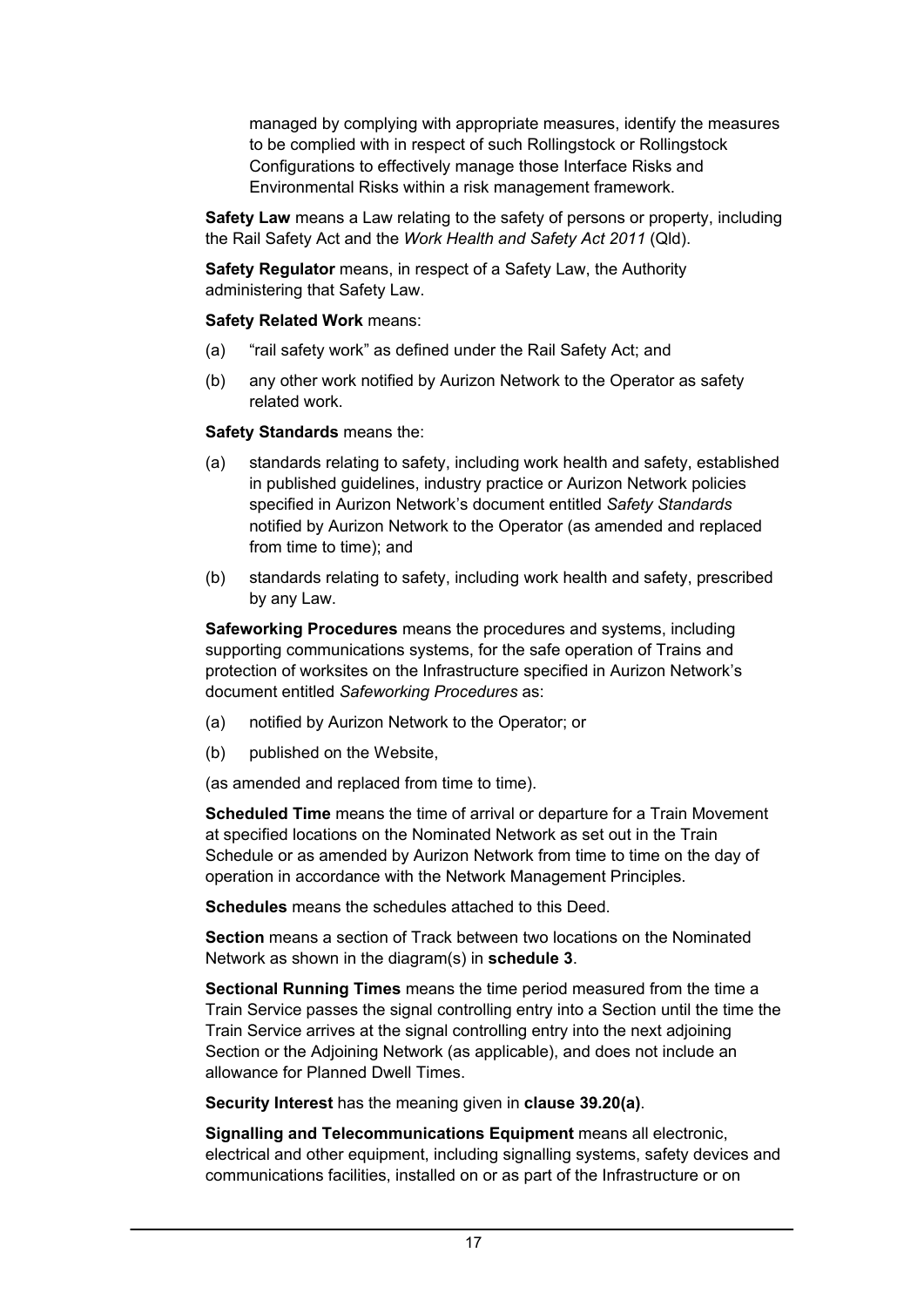Rollingstock, for the purpose of compliance with Safeworking Procedures and to facilitate Train Control.

**Staff** means Aurizon Network's Staff or the Operator's Staff (as applicable).

**State** means the State of Queensland.

**Stowage** has the meaning given in the Access Undertaking.

**Supplier** has the meaning given in **clause 35.3**.

**Supply Chain Rights** has the meaning given in the Access Agreement.

**Suspension Event** means any event or circumstance specified as such in **schedule 8**.

**Suspension Notice** has the meaning given under **clause 32.1**, **32.2**, **32.3** or **32.4**.

**System Operating Parameters** has the meaning given in the Access Undertaking.

**System Rules** has the meaning given in the Access Undertaking.

**System Wide Requirements** means the Possession Protocols, the Interface Coordination Arrangements, the Rollingstock Interface Standards, the Safeworking Procedures, the Safety Standards, the Emergency Procedures and the Investigation Procedures.

**Tare Weight** means the tare weight for a Wagon or other Rollingstock as specified in **Schedule 4**.

**Term** means the term of this Deed in accordance with **clause 2.1**.

**Termination Event** means any event or circumstance specified as such in **schedule 8**.

**Third Party** means a person other than the Operator or Aurizon Network.

**Third Party Land** has the meaning given in **clause 39.17(a)**.

**Through-Running Train Service Type** means a Train Service Type that has a Destination and/or Origin that is a Network Interface Point that is specified as such in the Train Description for that Train Service Type.

**Time at Depot** means the time period commencing when a Train Service arrives at the entry signal for a Depot and ending when it is ready to depart the Depot and the relevant Train Controller has been advised accordingly.

**Time at Loading Facility** means the time period commencing when a Train Service arrives at the entry signal for a Loading Facility and ending when it presents at the exit signal for the Loading Facility, is ready to depart the Loading Facility and the relevant Train Controller has been advised accordingly.

**Time at Unloading Facility** means the time period commencing when a Train Service arrives at the entry signal for an Unloading Facility and ending when it presents at the exit signal for the Unloading Facility, is ready to depart the Unloading Facility and the relevant Train Controller has been advised accordingly.

**Track** has the meaning given in the Access Undertaking.

**Train** has the meaning given in the Access Undertaking.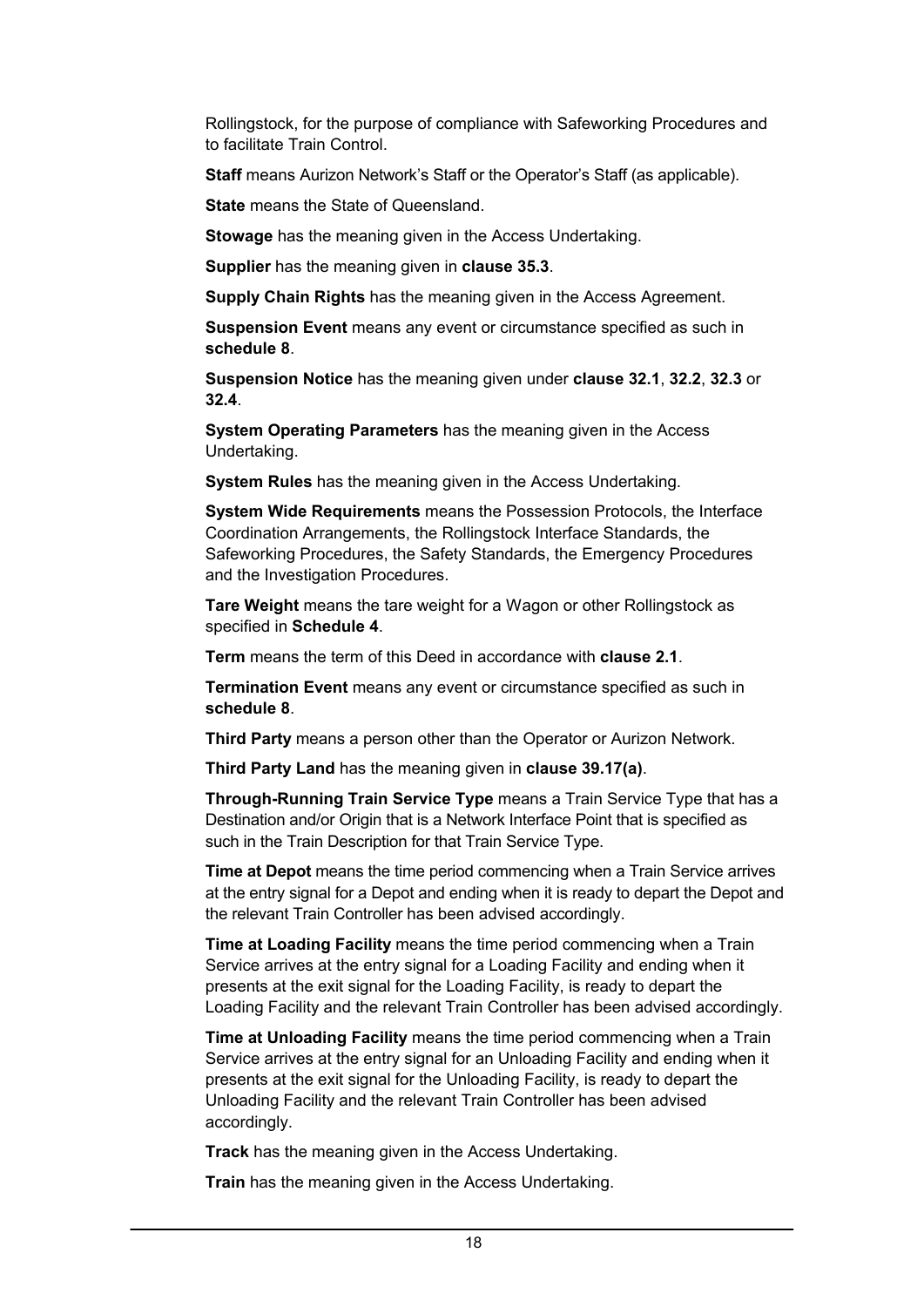**Train Control** means the management and monitoring of all Train Movements and of all other operation of Rollingstock on the Infrastructure and of any activities affecting or potentially affecting such Train Movements or Rollingstock operation including:

- (a) recording Train running times on Train diagrams and in Aurizon Network's information systems;
- (b) reporting of Incidents occurring on the Infrastructure;
- (c) managing Incidents occurring on the Infrastructure from within a Train Control centre;
- (d) field Incident management;
- (e) yard control services; and
- (f) exchanging information with Railway Operators.

**Train Control Direction** means any instruction or direction (whether given orally or in writing or by means of signal or other similar device) issued by or on behalf of Aurizon Network acting reasonably relating to Train Movements.

**Train Controller** means the person nominated by Aurizon Network from time to time as the supervisor of Train Movements on the relevant part of the Nominated Network, and whose details are initially specified in **item 1.1** of **schedule 9**.

**Train Description** for a Train Service Type means the description of, specifications for, and constraints on, the Access Rights for that Train Service Type specified in **schedule 2**.

**Train List** means the information required to be supplied by the Operator in accordance with **item 1.2(b)(vi)** of **schedule 9** in respect of each individual Train Service to be operated on the Nominated Network.

**Train Movement** has the meaning given in the Access Undertaking.

**Train Operator** has the meaning given in the Access Undertaking.

**Train Route Acceptance** means an authorisation issued by Aurizon Network which authorises the Operator to operate Train Services for a Train Service Type on the Nominated Network using specified Authorised Rollingstock Configurations for that Train Service Type.

**Train Schedule** means the train diagrams, yard schedules, terminal schedules and any other form of train timetable prepared by Aurizon Network before the day of operation in accordance with the Network Management Principles showing the programmed times of arrival or departure for Train Movements at specified locations on the Infrastructure.

**Train Service** for a Train Service Type means the running by the Operator, of a Train in one direction from the Origin to the Destination, or from the Destination to the Origin, for that Train Service Type (including any Stowage) in accordance with the Train Description for that Train Service Type.

**Train Service Commitment Date** for a Train Service Type means the date specified as such in the Train Description for that Train Service Type.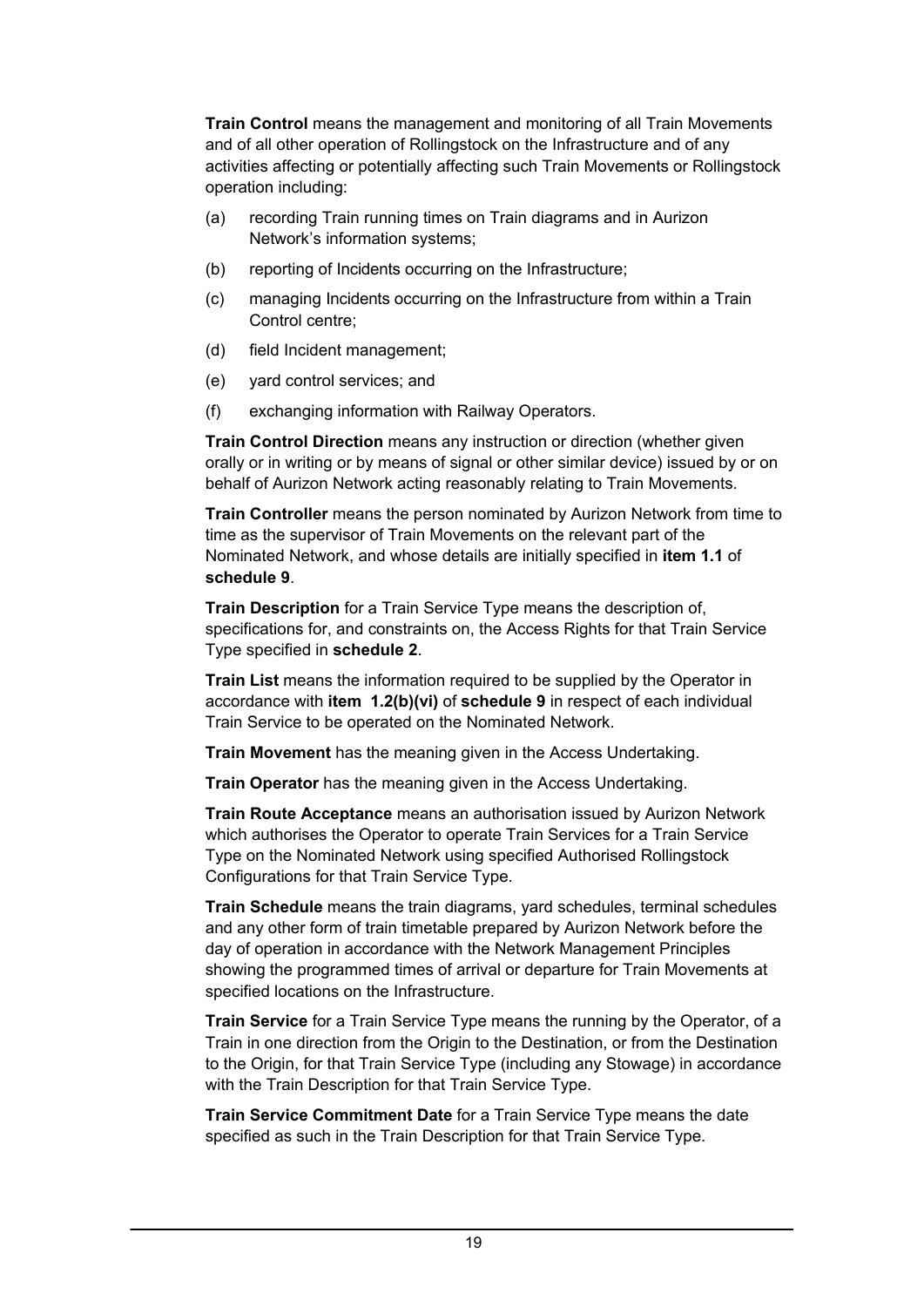**Train Service Compliance Date** for a Train Service Type means the date specified as such in the Train Description for that Train Service Type.

**Train Service Expiry Date** for a Train Service Type means the date specified as such in the Train Description for that Train Service Type.

**Train Service Type** means each type of train service specified as such in **schedule 2**.

**Transport Infrastructure Act** means the *Transport Infrastructure Act 1994* (Qld).

**Ultimate Holding Company** has the meaning given in the Corporations Act.

**Unloading Facility** for a Train Service Type means the unloading facility located at the ultimate destination for that Train Service Type (whether located on the Nominated Network, an Adjoining Network or otherwise), as specified in the Train Description for that Train Service Type.

**Unreasonable** in respect of an IRMP, or any aspect of or amendment to an IRMP, determined by Aurizon Network under clause **13.1(c)(iii)** means no reasonable person in the position of Aurizon Network could have made that determination.

**Urgent Possession** has the meaning given in the Access Undertaking.

**Wagon** means any rollingstock (including a wagon bogie) designed to carry any load other than passengers.

**Website** has the meaning given in the Access Undertaking.

**Weighbridge** means a weighbridge or weightometer verified under the *National Measurement Act 1960* (Cth), as specified in **item 5.1** of **schedule 3**.

**Year** means each year commencing on 1 July and ending on 30 June during the Term and, if applicable, includes:

- (a) the shorter period commencing on the first day of the Month in which the Commitment Date occurs and ending on the next 30 June; and
- (b) the shorter period commencing on the 1 July occurring prior to the date of expiration or termination of this Deed and ending on the date of expiration or termination of this Deed.

#### **1.2 Interpretation**

In this Deed, unless expressed to the contrary:

- (a) the singular includes the plural and vice versa;
- (b) a gender includes all other genders;
- (c) where a word or phrase is defined, its other grammatical forms have a corresponding meaning;
- (d) no rule of construction will apply to a clause to the disadvantage of a Party merely because that Party put forward the clause or would otherwise benefit from it; and
- (e) a reference to:
	- (i) a person includes a partnership, unincorporated association, corporation or other entity, government or statutory body;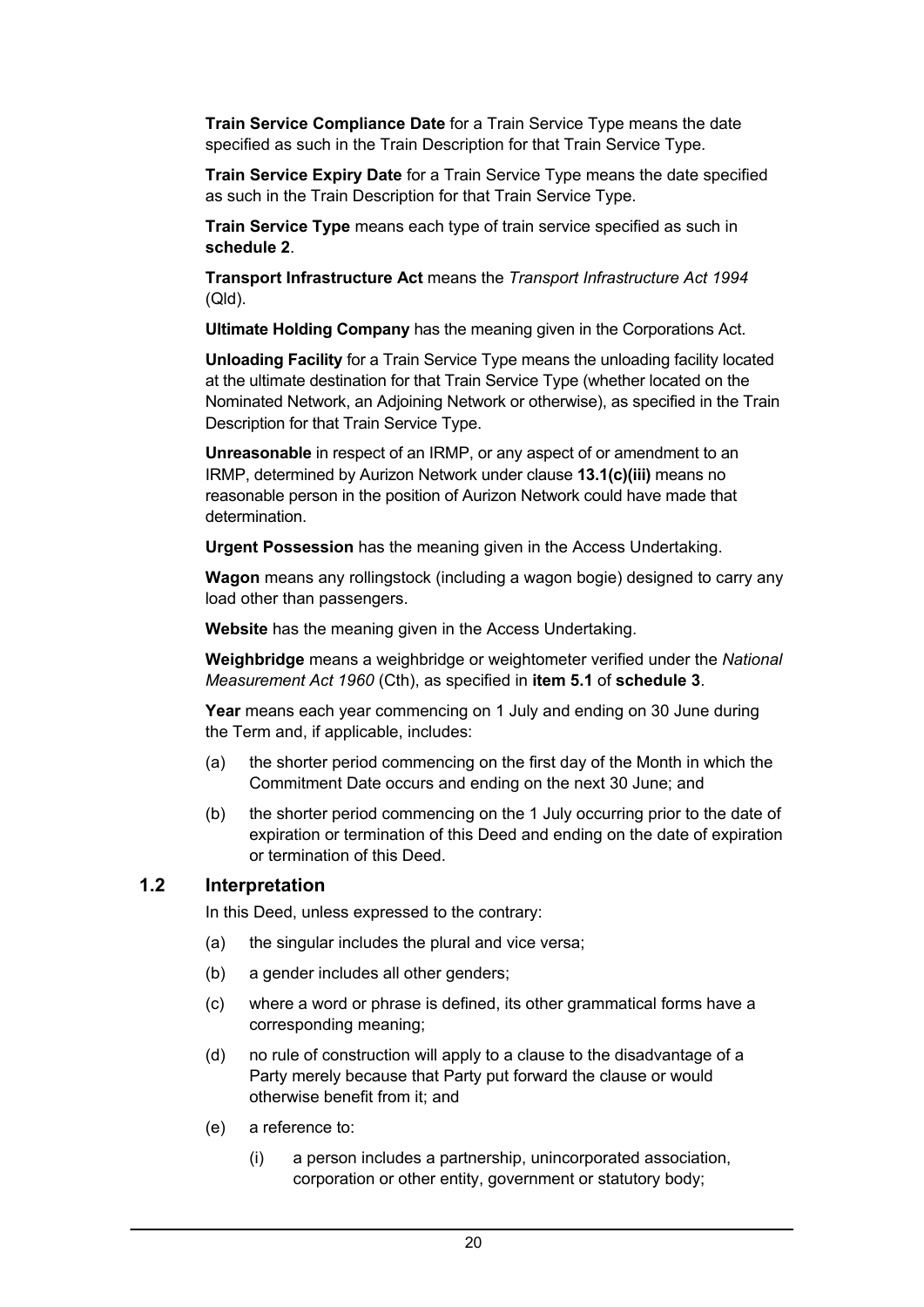- (ii) a person includes its legal personal representative, successors and assigns;
- (iii) conduct includes any omission and any representation, statement or undertaking, whether or not in writing;
- (iv) conduct includes a benefit, remedy, discretion, authority or power;
- (v) an obligation includes a warranty or representation and a reference to a failure to observe or perform an obligation includes a breach of warranty or representation;
- (vi) the words "include", "includes" or "including" must be read as if they are followed by the words "without limitation";
- (vii) writing includes:
	- (A) any mode of representing or reproducing words in tangible and permanently visible form, including fax transmission; and
	- (B) words created or stored in any electronic medium and retrievable in perceivable form;
- (viii) time is to local time in Brisbane, Queensland;
- (ix) "A\$", "\$" or "dollars" is a reference to the lawful currency of Australia;
- (x) this or any other document or agreement includes the document or agreement as novated, amended or replaced from time to time and despite any changes in the identity of the parties;
- (xi) anything (including any amount) is a reference to the whole or part or any part of it and a reference to a group of things or persons is a reference to any one or more of them;
- (xii) under a clause includes in accordance with that clause;
- (xiii) a clause or schedule is a reference to a clause or schedule (as applicable) in this Deed;
- (xiv) any legislation or any provision of any legislation includes any modification or re-enactment of it, any legislative provision substituted for it and all regulations and statutory instruments issued under it;
- (xv) any code, guideline, recommendation or policy, or any provision of any code, guideline, recommendation or policy, includes any modification of it, or the substitution of it or any of its provisions for others, unless otherwise specified or directed by Aurizon Network;
- (xvi) any Authority, association or body whether statutory or otherwise (**first body**) is, if the first body ceases to exist or is re-constituted, re-named or replaced or the powers or functions of the first body is transferred to any other Authority, association or body (**replacement body**), deemed to refer to the replacement body established or constituted in lieu of the first body or as nearly as may be succeeding to the powers or functions of the first body; and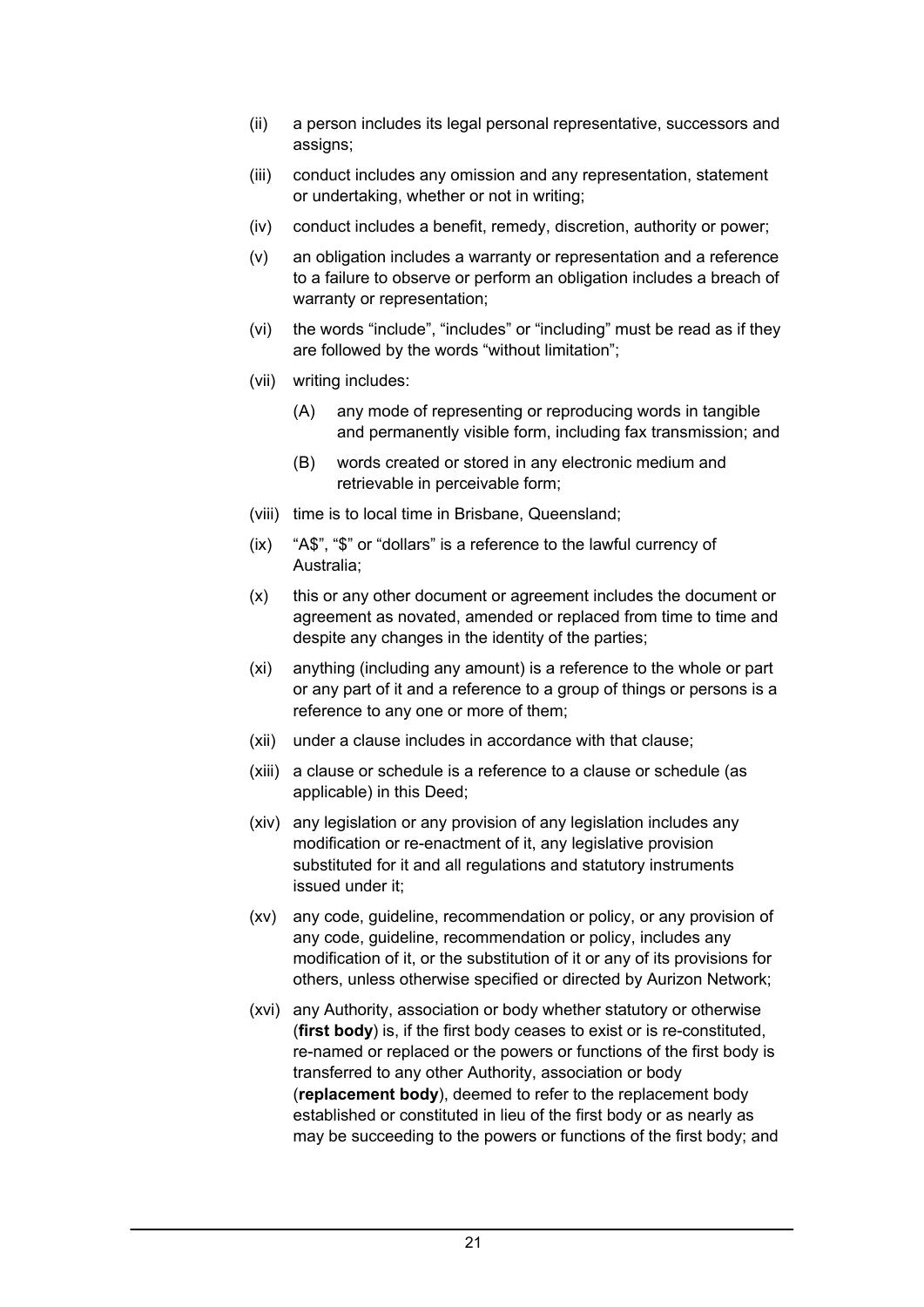(xvii) access or access rights does not include rights granted by Aurizon Network to a Railway Operator under a train operations deed.

#### **1.3 References to descriptors of Train Service Types**

In this Deed, references to any descriptor of a Train Service or a Train Service Type (for example, 'Destination', 'Loading Facility', 'Nominated Monthly Train Services', 'Origin' and 'Unloading Facility') is to that descriptor as applicable to that particular Train Service or Train Service Type.

#### **1.4 Material published on the Website**

For the avoidance of doubt, material published on the Website includes material which is available to the Operator via secured, password-protected online access to the Website.

#### **1.5 Headings**

Headings do not affect the interpretation of this Deed.

#### **1.6 Words and expressions defined in Access Undertaking**

- (a) Subject to **clause 1.6(b)**, if a word or expression is defined in this Deed to have the meaning given in the Access Undertaking, then it will have the meaning given in the Access Undertaking in force as at the date of this Deed.
- (b) If a word or expression used in the Interface Risk Provisions which form part of this Deed under **clause 3** is defined in the Access Undertaking, then, it will have the meaning given in the Access Undertaking in force on the date the relevant Interface Risk Provisions commenced to form part of this Deed under **clause 3.1** or **3.2** (as applicable).

#### **1.7 Inconsistency**

- (a) If there is any inconsistency between the substantive terms of this Deed (comprising **clauses 1** to **37**) and the schedules of this Deed, the substantive terms of this Deed prevail to the extent of the inconsistency.
- (b) If there is any inconsistency between matters contained in the Access Undertaking (as amended by any Change in Access Undertaking) and this Deed, the provisions of this Deed prevail to the extent of the inconsistency unless expressly provided to the contrary.

## 2 Term

#### **2.1 Term**

This Deed commences on the Commencement Date and, unless earlier terminated in accordance with its terms, continues until the Expiry Date.

## 3 Access Undertaking

#### **3.1 Incorporation**

(a) The Parties agree that, for the purposes of the Access Undertaking, the Operator is considered a Train Operator or a Railway Operator (as applicable).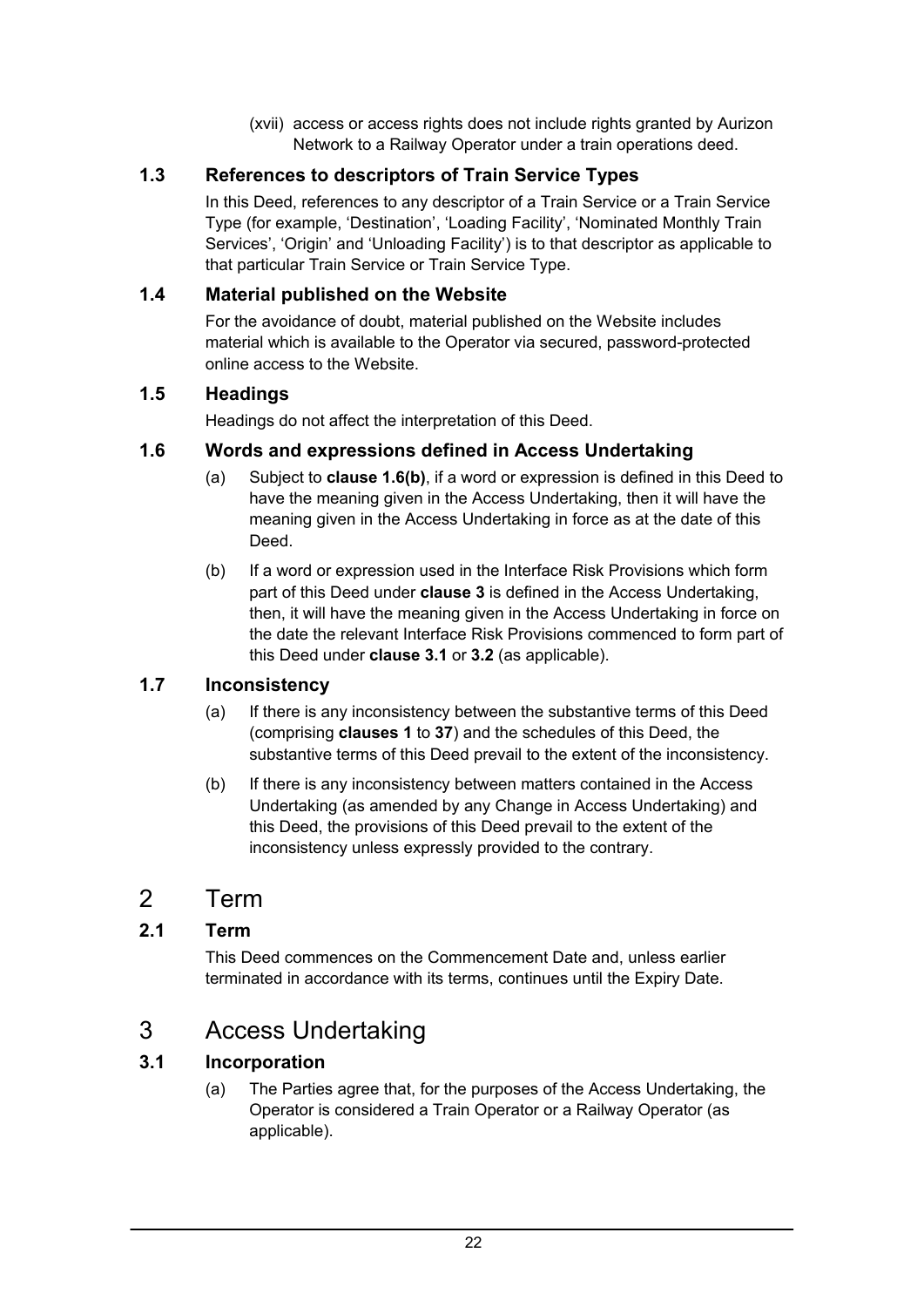- (b) Subject to **clause 3.2**, the Interface Risk Provisions (as in force as at the Commencement Date) form part of this Deed as if they were set out in full under this Deed.
- (c) For the avoidance of doubt, despite any other provision in the Access Undertaking:
	- (i) **clause 28** applies to any Claim in respect of a breach of the Interface Risk Provisions which form part of this Deed under this **clause 3**; and
	- (ii) **clause 30** applies in respect of any Dispute between the Parties in respect of any right or obligation (or in respect of the enforcement) of Interface Risk Provisions which form part of this Deed under this **clause 3**.

#### **3.2 Changes in Access Undertaking**

- (a) If there is a Change in Access Undertaking at any time which changes the Interface Risk Provisions, then this **clause 3.2** applies.
- (b) A Party (**Notifying Party**) may, within 20 Business Days from the date of the Change in the Access Undertaking (or such longer period as the Parties may agree) notify (**Amendment Notice**) the other Party (**Receiving Party**):
	- (i) that it elects to amend this Deed to replace the Interface Risk Provisions which form part of this Deed under **clause 1.1(a)(i)** or this **clause 3.2** (**Former Interface Risk Provisions**) with the Interface Risk Provisions as changed by the Change in Access Undertaking (**New Interface Risk Provisions**);
	- (ii) of any other changes to the other terms of this Deed (if any) which the Notifying Party requires as a consequence of, or to give full effect to the replacement of the Former Interface Risk Provisions with the New Interface Risk Provisions under this **clause 3.2**; and
	- (iii) of the date from which the changes become effective (and if any changes become effective from different dates, the dates applicable to each change) which must be on or after the date on which the Change in Access Undertaking became effective (**Change Date(s)**).
- (c) An Amendment Notice must include an amended version of this Deed, with the changes referred to in **clause 3.2(b)(i)** clearly identified.
- (d) Promptly following receipt of an Amendment Notice, the Receiving Party must notify the Notifying Party the extent to which the Receiving Party accepts or does not accept the drafting of the amendments to the terms of this Deed proposed in the Amendment Notice in accordance with **clause 3.2(b)(ii)**.
- (e) If the Receiving Party does not accept the drafting of the amendments to the terms of this Deed, then the Parties must promptly meet to negotiate and attempt to agree the changes to the terms of this Deed (if any) which are necessary as a consequence of, or to give full effect to, the replacement of the Former Interface Risk Provisions with the New Interface Risk Provisions under this **clause 3.2**.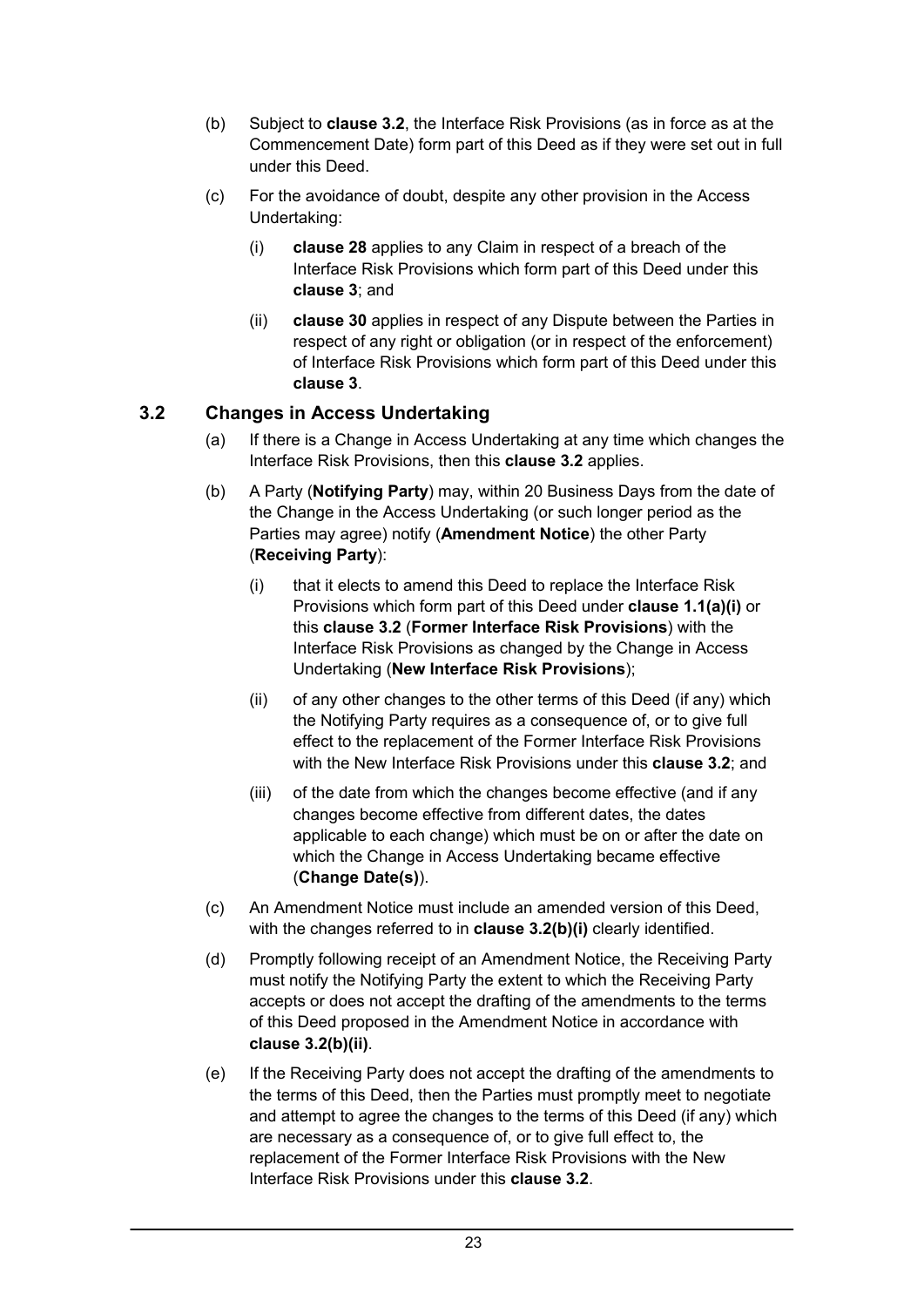- (f) If the Parties do not agree the amendments in respect of the matters outstanding under **clause 3.2(f)** by the Change Date(s), the matter must be referred to the QCA for determination in accordance with the provisions of the Access Undertaking which provide for determination of disputes by the QCA.
- (g) On and from the Change Date(s) (or such other time as the QCA may determine):
	- (i) the New Interface Risk Provisions will form part of this Deed as if set out in full in this Deed;
	- (ii) the Former Interface Risk Provisions will cease to form part of this Deed; and
	- (iii) amendments to the terms of this Deed:
		- (A) accepted under **clause 3.2(d)**;
		- (B) agreed under **clause 3.2(e)**; or
		- (C) determined by the QCA under **clause 3.2(f)**,
		- become effective.
- (h) Within 10 Business Days from the date that amendments to the terms of this Deed are accepted, agreed and/or determined (as applicable) under this **clause 3.2**, Aurizon Network must prepare and send to the Operator a copy of this Deed as modified.

# 4 Operational Rights

#### **4.1 Grant of Operational Rights**

On and from the Train Service Commitment Date for each Train Service Type until the Train Service Expiry Date for that Train Service Type, Aurizon Network grants, and must provide, to the Operator the Operational Rights for that Train Service Type in accordance with the Train Description on the terms and conditions of this Deed.

#### **4.2 Nature and scope of Operational Rights**

- (a) The Operational Rights granted under **clause 4.1** are non-exclusive contractual rights and do not give the Operator any right, title or interest of any proprietary nature in the Nominated Network.
- (b) The Operator must not:
	- (i) operate on, or use any part of, the Infrastructure that is not specifically included in the Nominated Network; or
	- (ii) use the Nominated Network for:
		- (A) carrying out any provisioning, inspection, testing or maintenance of Rollingstock;
		- (B) any marshalling, shunting or other relocation of Rollingstock;
		- (C) storage of Rollingstock; or
		- (D) any purpose other than the operation of Train Services,

unless otherwise expressly: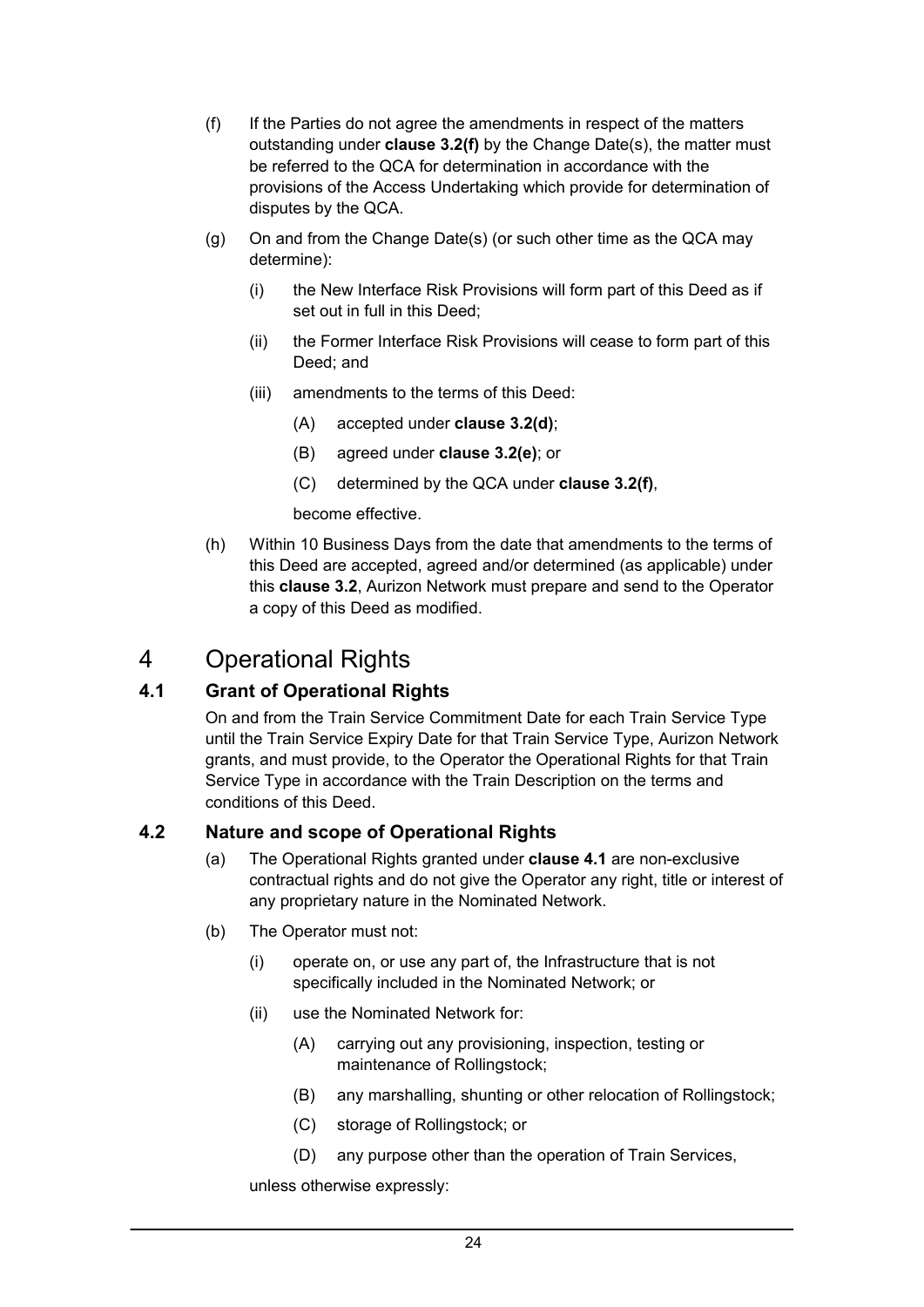- (iii) permitted or required to do so under this Deed;
- (iv) directed to do so by Aurizon Network in accordance with this Deed; or
- (v) expressly permitted under another agreement with Aurizon Network.

#### **4.3 Operation of Ad Hoc Train Service**

- (a) If:
	- (i) the Access Holder (or the Operator at the request of the Access Holder) notifies Aurizon Network under the Access Agreement that it wishes to have the Operator operate an Ad Hoc Train Service; and
	- (ii) the Operator notifies Aurizon Network that it is able and willing to operate an Ad Hoc Train Service for a Train Service Type at the request of the Access Holder,

then, to the extent permitted by the Network Management Principles, Aurizon Network:

- (iii) must if required in accordance with clause 5.4(c) of Schedule G of the Access Undertaking; or
- (iv) otherwise must use reasonable endeavours to,

schedule the Ad Hoc Train Service for the Train Service Type in the Daily Train Plan.

(b) On and from the time that the Ad Hoc Train Service is scheduled in the Daily Train Plan, the terms and conditions of this Deed apply to the Ad Hoc Train Service as if the Ad Hoc Train Service is a Train Service for the Train Service Type which the Operator is entitled to operate under this Deed.

# 5 Ancillary Services

In consideration of the Operator paying the Ancillary Services Charge, Aurizon Network must provide the Operator with the Ancillary Services (if any) in accordance with **schedule 10**.

# 6 Nomination of the Operator

#### **6.1 Nomination**

If at any time the Access Holder nominates the Operator in respect of all or part of the Access Holder's Access Rights, in accordance with the Access Agreement, then Aurizon Network must promptly provide to the Operator:

- (a) if not already provided by the Access Holder, a copy of the Access Agreement;
- (b) replacement Schedules (as relevant) amended to be consistent with the Access Holder's nomination of the Operator; and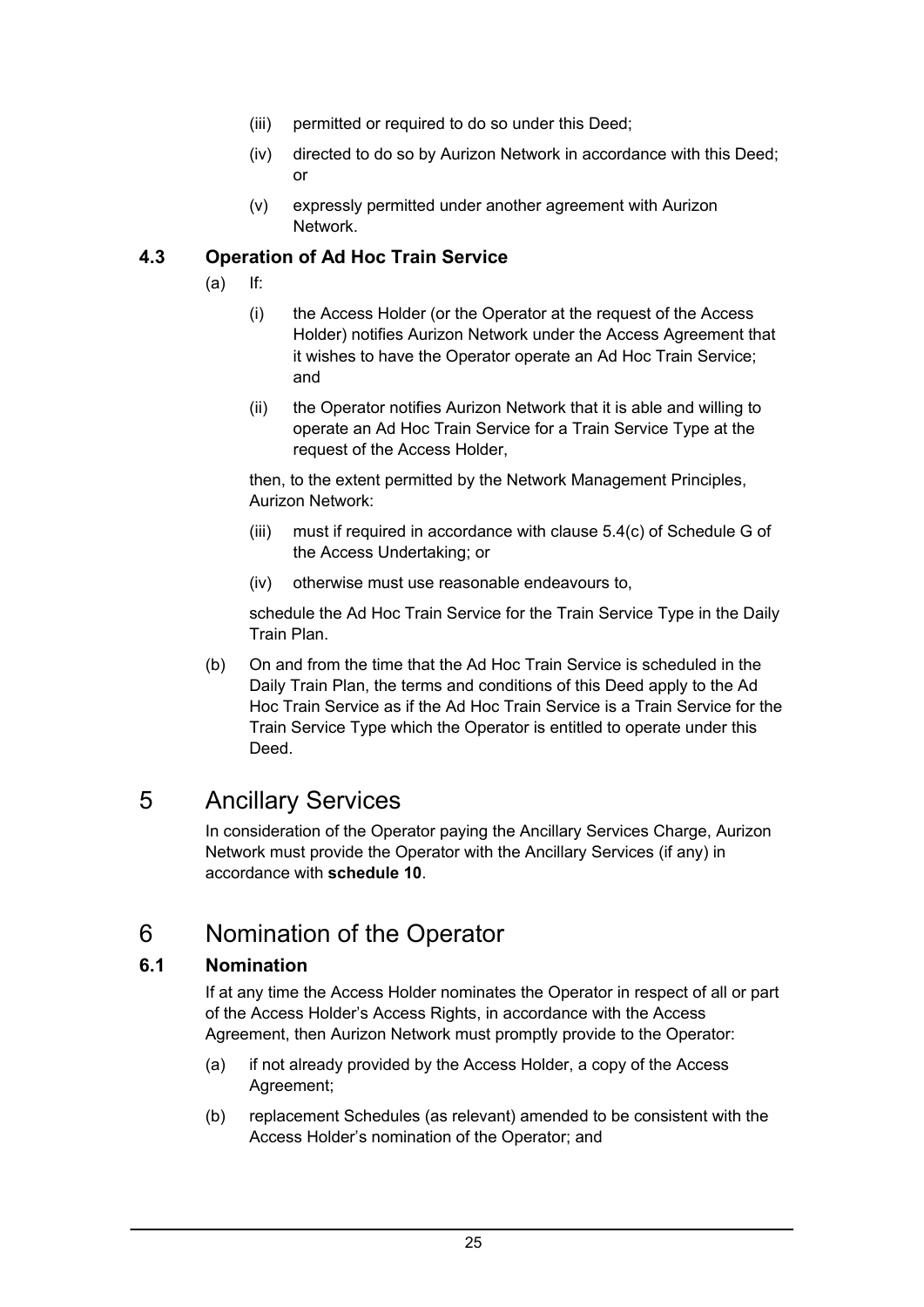(c) details of the date on which those replacement Schedules take effect being the date Aurizon Network notifies the Access Holder under the Access Agreement that it accepts the Operator's nomination,

and this Deed is varied in accordance with those replacement Schedules with effect on and from the date referred to under **clause 6.1(c)**.

#### **6.2 Multiple Access Agreements**

The Operator may not be nominated under more than one Access Agreement for the purposes of this Deed.

#### **6.3 Variation of nomination of the Operator**

- (a) If at any time:
	- (i) the Access Holder notifies, or is deemed to have notified, Aurizon Network of a variation to the nomination of the Operator by the Access Holder in accordance with the Access Agreement; or
	- (ii) the Access Holder withdraws, or is deemed to have withdrawn, the Access Holder's nomination of the Operator under the Access Agreement (or this Deed),

then:

- (iii) Aurizon Network must promptly provide to the Operator:
	- (A) a copy of the Access Holder's notice or withdrawal or, if no such notice or withdrawal has been given, details of the circumstances supporting the deeming of the notice or withdrawal;
	- (B) replacement Schedules (as relevant) amended consistent with the Access Holder's notice or withdrawal or deemed notice or withdrawal; and
	- (C) the date on which those replacement Schedules take effect; and
- (iv) this Deed is varied in accordance with those replacement Schedules with effect on and from the date referred to under **clause 6.3(a)(iii)(C)**.
- (b) The Access Holder is deemed to have withdrawn its nomination of the Operator if the Access Agreement is terminated or expires.

# 7 Interaction of rights

- (a) The Parties acknowledge and agree that:
	- (i) the Access Holder has contracted directly with Aurizon Network under the Access Agreement for the Access Rights:
		- (A) on the basis that the Access Rights will be used by one or more persons (such as the Operator) under agreements (such as this Deed) for the benefit of the Access Holder; and
		- (B) as such, the Access Holder has no direct above rail operational responsibilities in relation to Train Services for the Access Holder (unless it is also an "Operator" as defined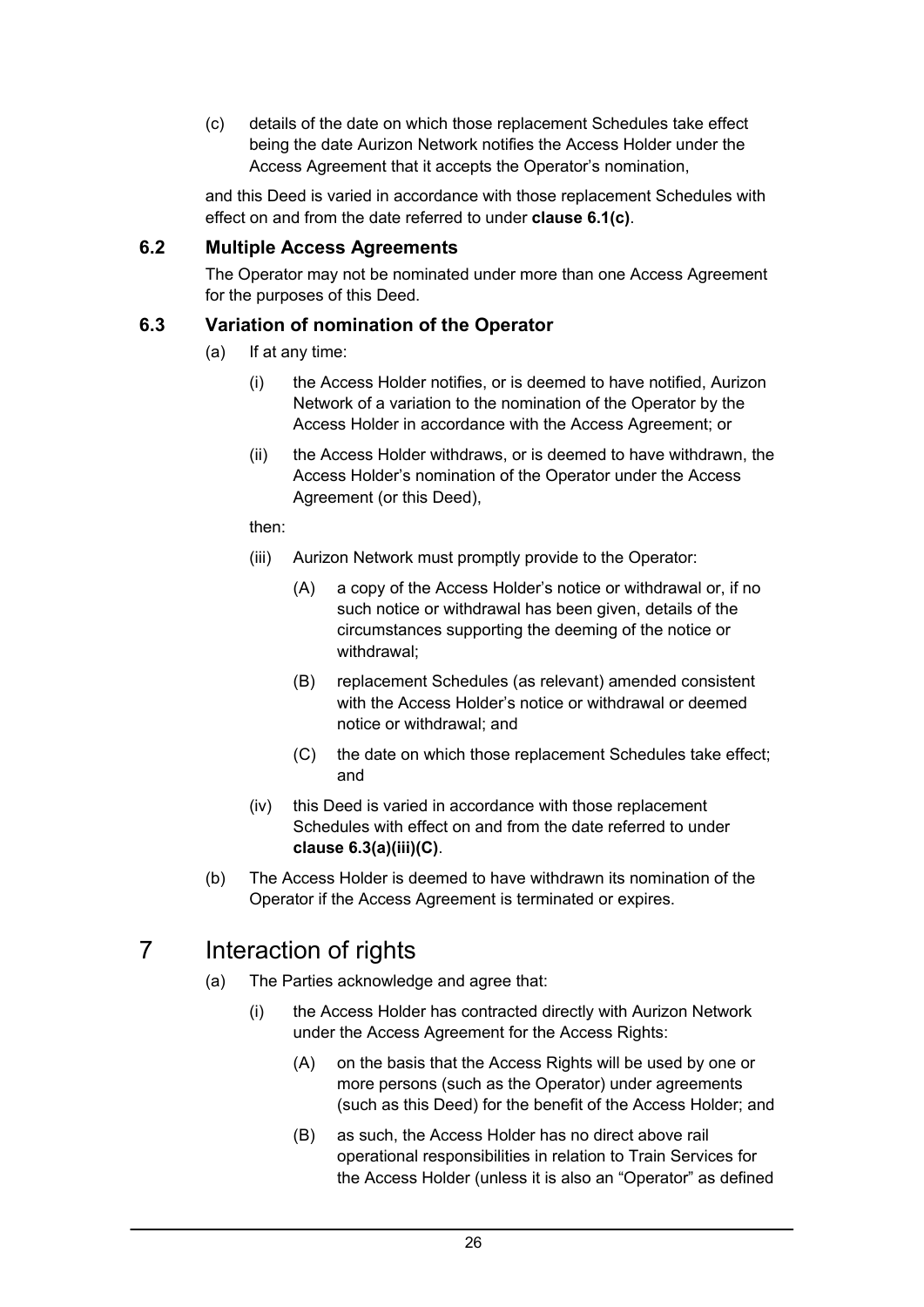in the Access Agreement); and

- (ii) the Operator will have above rail operational obligations in respect of the Train Services that will be operated by it for the Access Holder.
- (b) The Operator has no right to renew, transfer (subject to **clauses 34.2** and **34.3**), vary or relinguish to Aurizon Network any part of the Operational Rights, whether under this Deed or the Access Undertaking. The right to seek a renewal, transfer, variation or relinquishment of Access Rights is solely a right of the Access Holder.

# 8 Billing and payments

#### **8.1 Charges**

The Operator must pay to Aurizon Network the Ancillary Services Charges and any other charges (if any) as calculated in accordance with this Deed.

#### **8.2 Invoicing**

- (a) As soon as reasonably practicable after the end of each Billing Period, Aurizon Network must give to the Operator an invoice for:
	- (i) the Ancillary Services Charges for that Billing Period; plus
	- (ii) any amounts payable but unpaid by the Operator to Aurizon Network under this Deed, and which have not previously been invoiced, as at the end of the Billing Period.
- (b) If **clause 8.6** applies, Aurizon Network must give the Operator an invoice under **clause 8.2(a)** after the end of a Billing Period even if no amount is required to be invoiced under **clause 8.2(a)** for that Billing Period.
- (c) Each invoice given under this **clause 8.2** must be accompanied by reasonable details of Aurizon Network's calculation of the amounts claimed in the invoice, including an itemised description of any other amounts (for the amounts deducted under **clause 8.6**, particulars must include the amounts against which the deduction is applied).

#### **8.3 Payment**

Subject to **clause 8.4**, the Operator must:

- (a) pay to Aurizon Network the amount claimed in an invoice given under **clause 8.2** within 10 Business Days after the invoice is given to the Operator; and
- (b) pay all amounts payable to Aurizon Network under this Deed:
	- (i) in Australian currency; and
	- (ii) by:
		- (A) direct deposit into the one or more bank account notified by Aurizon Network to the Operator in the invoice for this purpose (whether or not those bank accounts are in the name of Aurizon Network); or
		- (B) such other payment method as Aurizon Network specifies in the invoice (acting reasonably).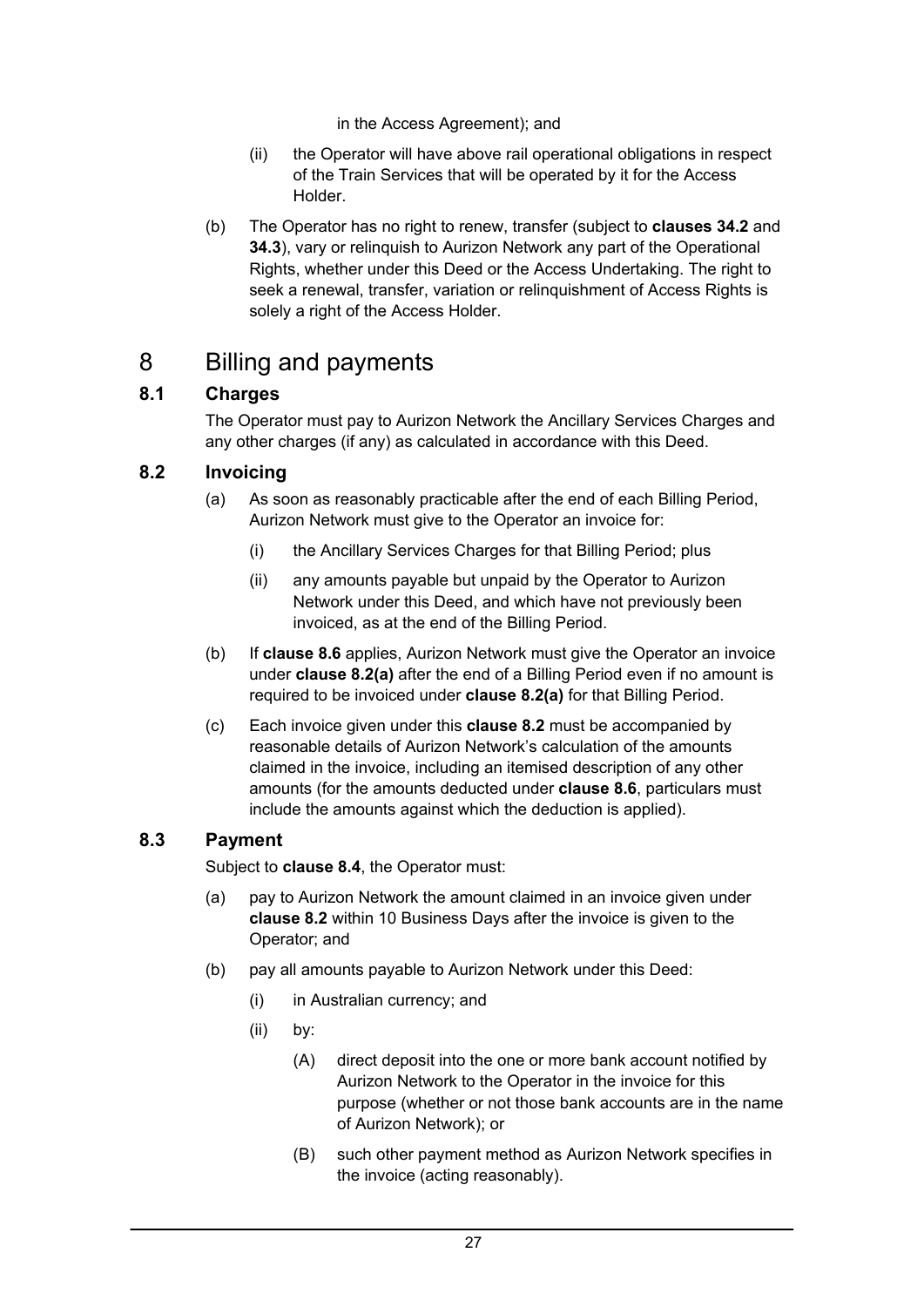(c) Any payment by the Operator of an amount payable under this Deed in accordance with this **clause 8.3** is taken to be a payment of such amount to Aurizon Network for the purpose of this Deed (whether or not such amount is paid into a bank account in the name of Aurizon Network).

#### **8.4 Disputes**

- (a) Any Disputes in connection with an amount claimed in an invoice:
	- (i) must be resolved in accordance with **clause 30**; and
	- (ii) which is not resolved in accordance with **clause 30.2**, may be referred by either Party to an Expert for determination in accordance with **clause 30.3**.
- (b) Despite **clause 8.4(a)**, if an amount claimed in an invoice given by Aurizon Network is Disputed, the Operator must pay to Aurizon Network:
	- (i) the portion of the amount claimed in the invoice that is not in Dispute; and
	- (ii) 50% of the portion of the amount claimed in the invoice that is in Dispute,

within the time specified in **clause 8.3(a)**.

- (c) Upon resolution of any Dispute about an amount claimed in an invoice given by Aurizon Network, if the total amount which Aurizon Network was entitled to claim in the invoice (as resolved) is:
	- (i) more than the amount paid by the Operator, then the amount of the difference, together with interest on that amount calculated in accordance with **clause 8.5** (from the date when the amount in Dispute would have been due and payable under **clause 8.3(a)** but for **clause 8.4(b)**, until the date on which the difference, together with any interest, has been paid in full), must be paid by the Operator to Aurizon Network within 20 Business Days after the resolution of the Dispute; or
	- (ii) less than the amount paid by the Operator, then the amount of the difference, together with interest on that amount calculated in accordance with **clause 8.5** (from the date when the amount in Dispute was paid by the Operator until the date on which the credit is applied or the amount is paid (as applicable) under this **clause 8.4(c)(ii)**), must be:
		- (A) applied by Aurizon Network as credit in favour of the Operator against the amount claimed in the next invoice to be issued by Aurizon Network to the Operator after the resolution of the Dispute (and, if necessary, to subsequent invoices issued by Aurizon Network until the amount of the difference (including any interest) has been fully credited in favour of the Operator against amounts payable under invoices issued by Aurizon Network to the Operator under **clause 8.2**); or
		- (B) if there will be no further invoices issued by Aurizon Network to the Operator after the resolution of the Dispute or the last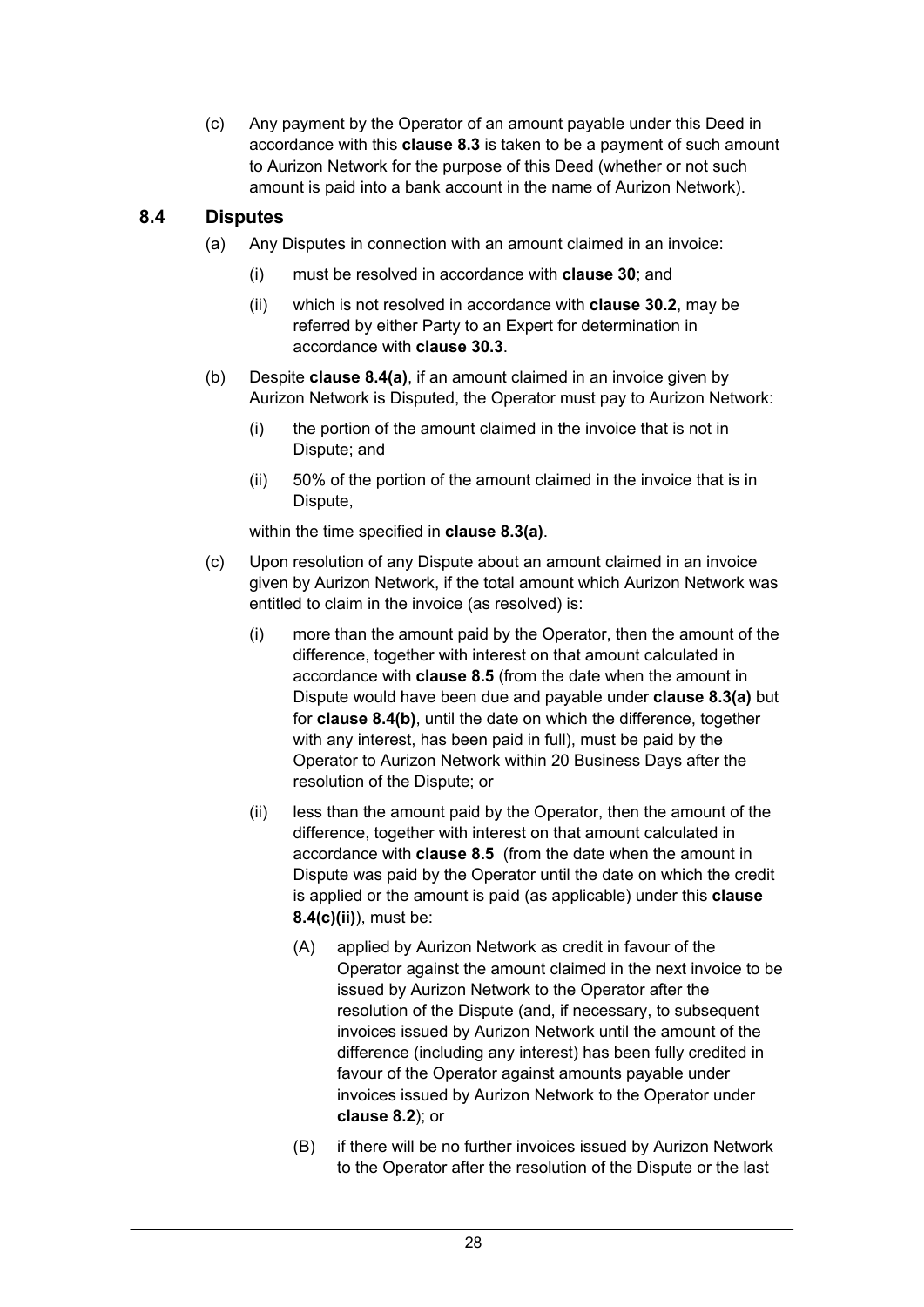credit referred to in **clause 8.4(c)(ii)(A)**, paid by Aurizon Network to the Operator within 20 Business Days after resolution of the Dispute or the last credit referred to in **clause 8.4(c)(ii)(A)** (as applicable).

#### **8.5 Interest on overdue payments and Disputed amounts**

- (a) Without prejudice to the rights, powers and remedies of a Party under this Deed or otherwise at Law, if for any reason a Party does not pay an amount payable under or in connection with this Deed on or before the due date for payment, then that Party must pay interest on the outstanding amount calculated in accordance with this **clause 8.5**.
- (b) Interest accrues on outstanding amounts from the due date for payment until that amount, together with the interest on that amount, has been paid in full.
- (c) Interest under **clauses 8.4(c)(i)**, **8.4(c)(ii)** and **8.5(b)** is calculated at the Default Rate. Any interest accrued but unpaid at the end of each Month is capitalised and, once capitalised, will itself bear interest.

#### **8.6 Right of set-off**

A Party may deduct from any amounts which are due and payable by the Party to the other Party under this Deed any amounts which are due and payable by the other Party to the Party under this Deed.

## 9 Accreditation

- (a) The Operator must, before the commencement of the first Train Services under this Deed, provide to Aurizon Network evidence of the Operator's Accreditation (including all conditions and/or variations).
- (b) Each Party must have and maintain Accreditation to the extent required to perform its obligations and exercise its rights under this Deed and, if requested to do so in writing by the other Party, provide to the other Party copies of documentation evidencing currency, renewal or amendment of its Accreditation within five Business Days after such request.
- (c) Each Party must notify the other as soon as possible of any notice from an Authority affecting, or likely to affect, its Accreditation, and must provide a copy of that notice to the other Party on request.
- (d) If:
	- (i) schedule 2 is varied to include an additional Train Service Type; or
	- (ii) the Train Description for an existing Train Service Type is varied,

then before the Operator commences or continues (as applicable) to operate any Train Services for such Train Service Type, the Operator must:

(iii) if the Operator's Accreditation is required to be varied to address the operation of Train Services for such additional Train Service Type or the operation of Train Services in accordance with such varied Train Description (as applicable), provide Aurizon Network evidence of the Operator's Accreditation as varied; or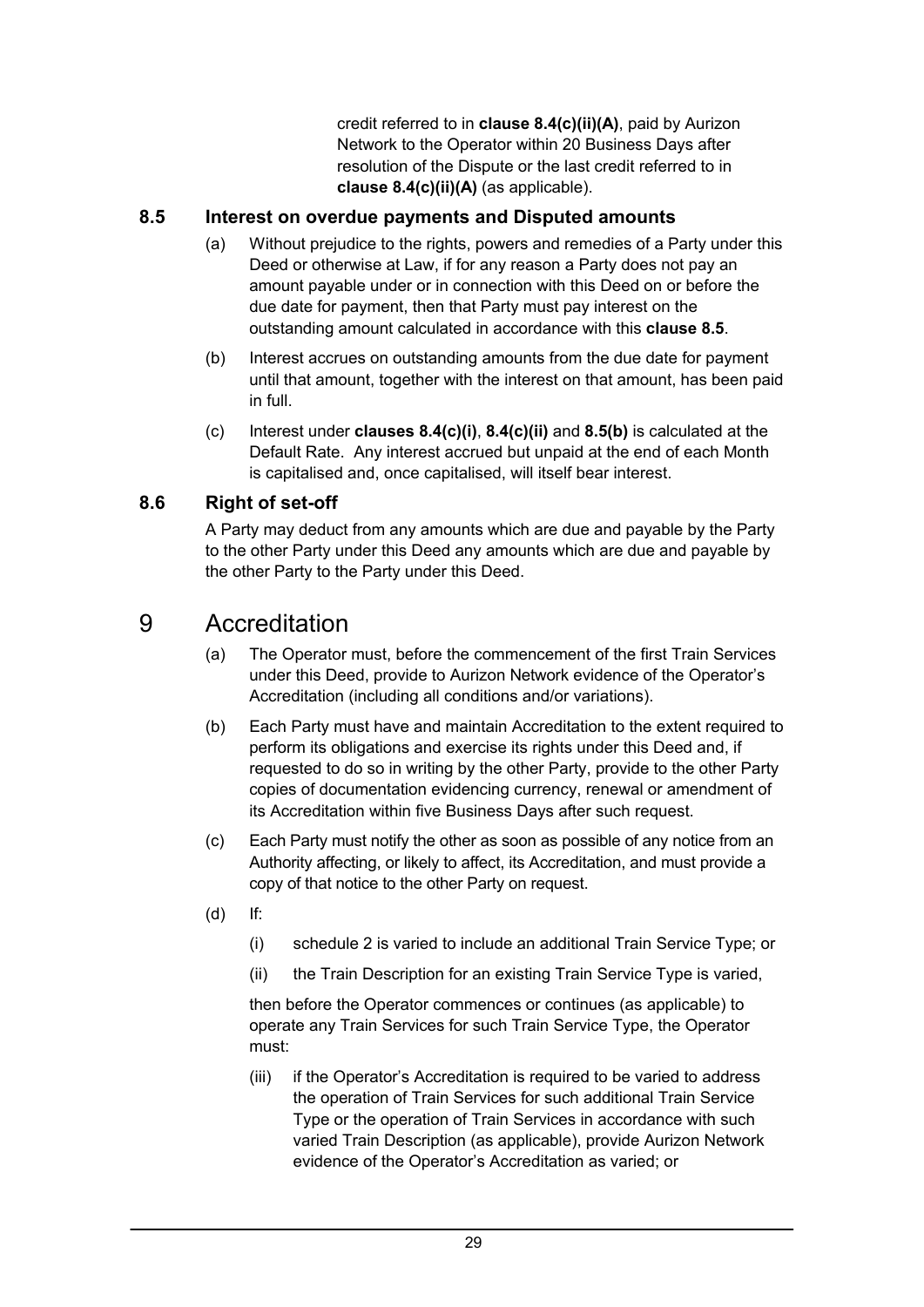(iv) if the Operator reasonably determines that no variations to the Operator's Accreditation are required to address the operation of such Train Services, notify Aurizon Network of that determination and the reasons for that determination.

# 10 Operation of Train Services

# **10.1 Operation of Train Services**

The Operator must not operate Train Services:

- (a) which do not comply with the applicable Train Description and this Deed, unless:
	- (i) acting under a Train Control Direction; or
	- (ii) with the prior written approval of Aurizon Network (which approval may specify terms in addition to or varying the terms of this Deed in respect of the Train Services or Ad Hoc Train Services to which the approval relates);
- (b) if clause 4.4 of the Access Agreement applies to those Train Services, unless an Access Interface Deed (as defined under the Access Agreement) has been executed by the relevant Customer and Aurizon Network; and
- (c) if the Access Holder does not hold, or does not have the benefit of, Supply Chain Rights for those Train Services.

## **10.2 Commencement of Train Services**

(a) Without limiting any other provision of this Deed, the Operator must only operate any Train Service if:

#### **Category 1- Requirements for Train Services generally**

- (i) an Operating Plan has been approved by Aurizon Network under **clause 15.1**;
- (ii) the Operator has submitted an Emergency Response Plan to Aurizon Network which complies with, or is taken to comply with, the requirements of **clause 15.1(a)(i)(B)**;
- (iii) the Operator has provided evidence to Aurizon Network of the Operator's Accreditation as required by **clause 9(a)**;
- (iv) an IRMP has been agreed or determined under the Interface Risk Provisions which form part of this Deed under **clause 3**;
- (v) the Operator has developed:
	- (A) the Operator's Safety Management System under **clause 24.4**;
	- (B) the Environmental Management Plan under **clause 15.1(g)**;
- (vi) the Operator has taken out the insurances, and provided evidence of those insurances to Aurizon Network, as required under **clause 24.3**;
- (vii) the Operator has complied with, or implemented any aspects of, the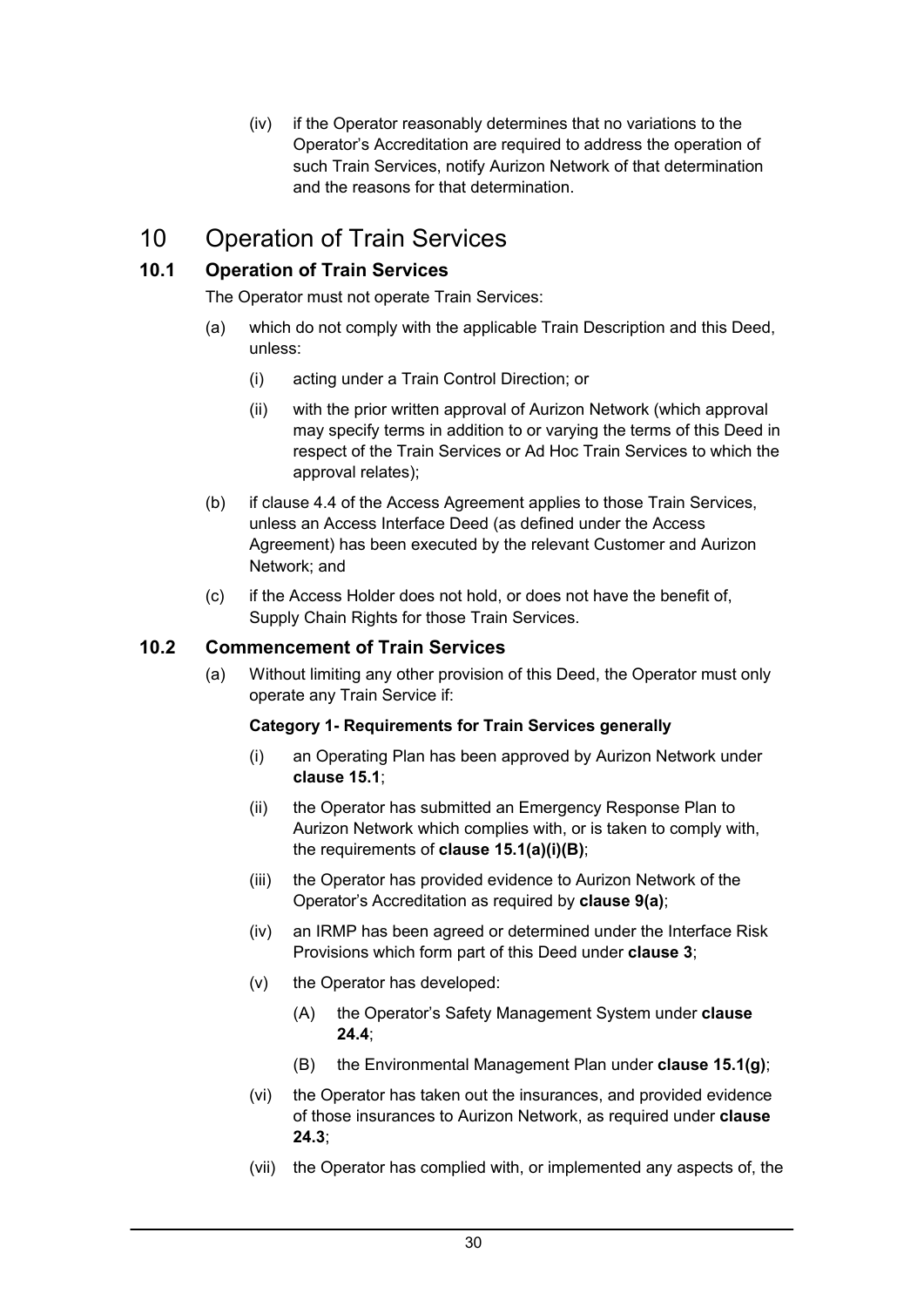Operating Plan, Emergency Response Plan, the Operator's Accreditation, the IRMP, the Operator's Safety Management System and the Environmental Management Plan that are required to be complied with or implemented before the commencement of Train Services;

### **Category 2 – Requirement for specific Train Service Types**

- (viii) the Operator has provided a Certificate of Compliance to Aurizon Network for all of the Rollingstock and/or Rollingstock Configurations which the Operator proposes to use in the operation of Train Services, and such Rollingstock and/or Rollingstock Configurations is Authorised Rollingstock and/or Authorised Rollingstock Configurations for each Train Service Type; and
- (ix) Aurizon Network has given the Operator an Authority to Travel or a Train Route Acceptance.
- (b) Aurizon Network must use reasonable endeavours to cooperate with the Operator and act promptly to facilitate the Operator's compliance with **clause 10.2(a)**.
- (c) If the Operator has not complied with each of the requirements of **clause 10.2(a)** by:
	- (i) the Compliance Date and Aurizon Network has a reasonable expectation that the Operator cannot commence the operation of Train Services by the Commitment Date; or
	- (ii) the Commitment Date,

then, provided that the Operator's failure to comply with **clause 10.2(a)** was not due to Aurizon Network's breach of **clause 10.2(b)** Aurizon Network may give a notice to the Operator and the Access Holder requiring the Operator to comply with **clause 10.2(a)** within 20 Business Days after the date the notice is given to the Operator and specifying that it is a notice given under this **clause 10.2(c)**. For clarity, the Operator is not obliged to, and Aurizon Network may not require the Operator to, comply with **clause 10.2(a)** prior to the Commitment Date.

- (d) If Aurizon Network notifies the Operator and the Access Holder under **clause 10.2(c)** and the Operator fails to comply with the requirements set out in the notice then, subject to **clause 10.2(e)**, Aurizon Network may:
	- (i) by notice to the Operator and the Access Holder reduce (as applicable):
		- (A) all of the Operational Rights (**Category 1 Reduced Operational Rights**); and
		- (B) the Operational Rights in respect of the affected Train Service Types only (**Category 2 Reduced Operational Rights**); or
	- (ii) if, as a result of such reduction, there will be no remaining Operational Rights, terminate this Deed.
- (e) Aurizon Network must allow the Access Holder to nominate an alternative "Operator" (as defined in the Access Agreement) to utilise the Category 1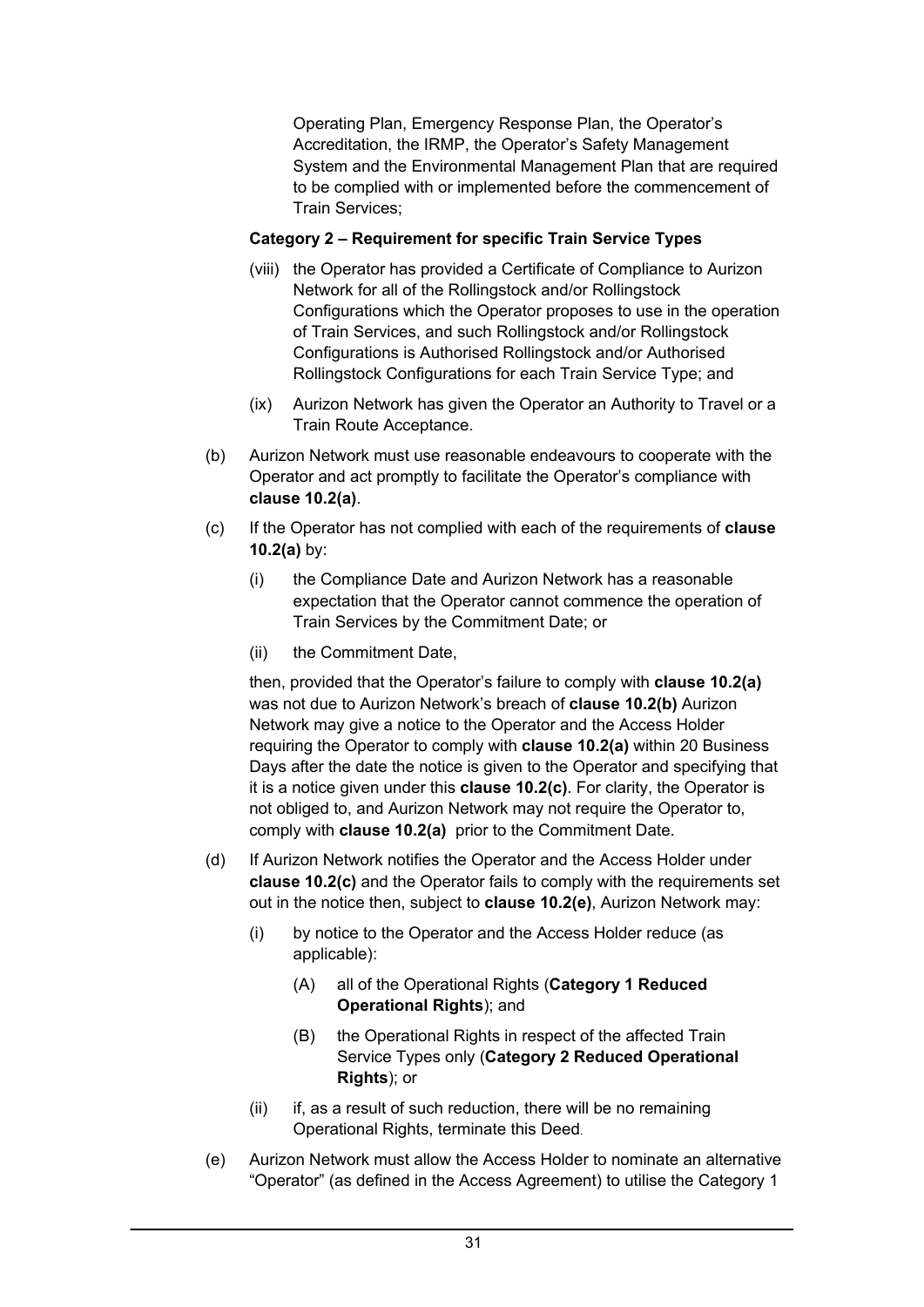Reduced Operational Rights and/or the Category 2 Reduced Operational Rights (as applicable).

## **10.3 Commencement of Train Services for Train Service Type**

- (a) Without limiting any other provision of this Deed, if:
	- (i) **schedule 2** is varied or deemed to be varied to include an additional Train Service Type; or
	- (ii) the Train Description for an existing Train Service Type is varied or deemed to be varied (including under **clause 14.2**),

then the Operator must only operate or continue to operate (as applicable) any such additional or varied Train Services for that Train Service Type if:

- (iii) the Operator:
	- (A) if required under **clause 17.5**, has provided a Certificate of Compliance to Aurizon Network for all of the Rollingstock or Rollingstock Configurations which the Operator proposes to use in the operation of Train Services for that Train Service Type, and such Rollingstock is Authorised Rollingstock or such Rollingstock Configurations are Authorised Rollingstock Configurations for that Train Service Type;
	- (B) has amended the Emergency Response Plan to address the operation of those Train Services, or notified Aurizon Network of its determination that no such amendments are required, under **clause 15.2(a)**;
	- (C) has provided evidence to Aurizon Network of the Operator's Accreditation as varied to address the operation of those Train Services, or notified Aurizon Network of its determination that no such variations are required, under **clause 9(d)**;
	- (D) and Aurizon Network have jointly conducted a further Interface Risk Assessment, and amendments to the IRMP, to the extent required, have been agreed or determined, under **clause 15.2(e)**;
	- (E) if required under **clause 24.4**, has amended the Operator's Safety Management System to address any amendments to the IRMP and the operation of those Train Services; and
	- (F) if required under **clause 15.2**, has amended the Environmental Management Plan to address any amendments to the IRMP and the operation of those Train Services; and
	- (G) has complied with or implemented any aspects of the Operating Plan, Emergency Response Plan, the Operator's Accreditation, the IRMP, the Operator's Safety Management System and the Environmental Management Plan that are required to be complied with or implemented before the commencement of those Train Services;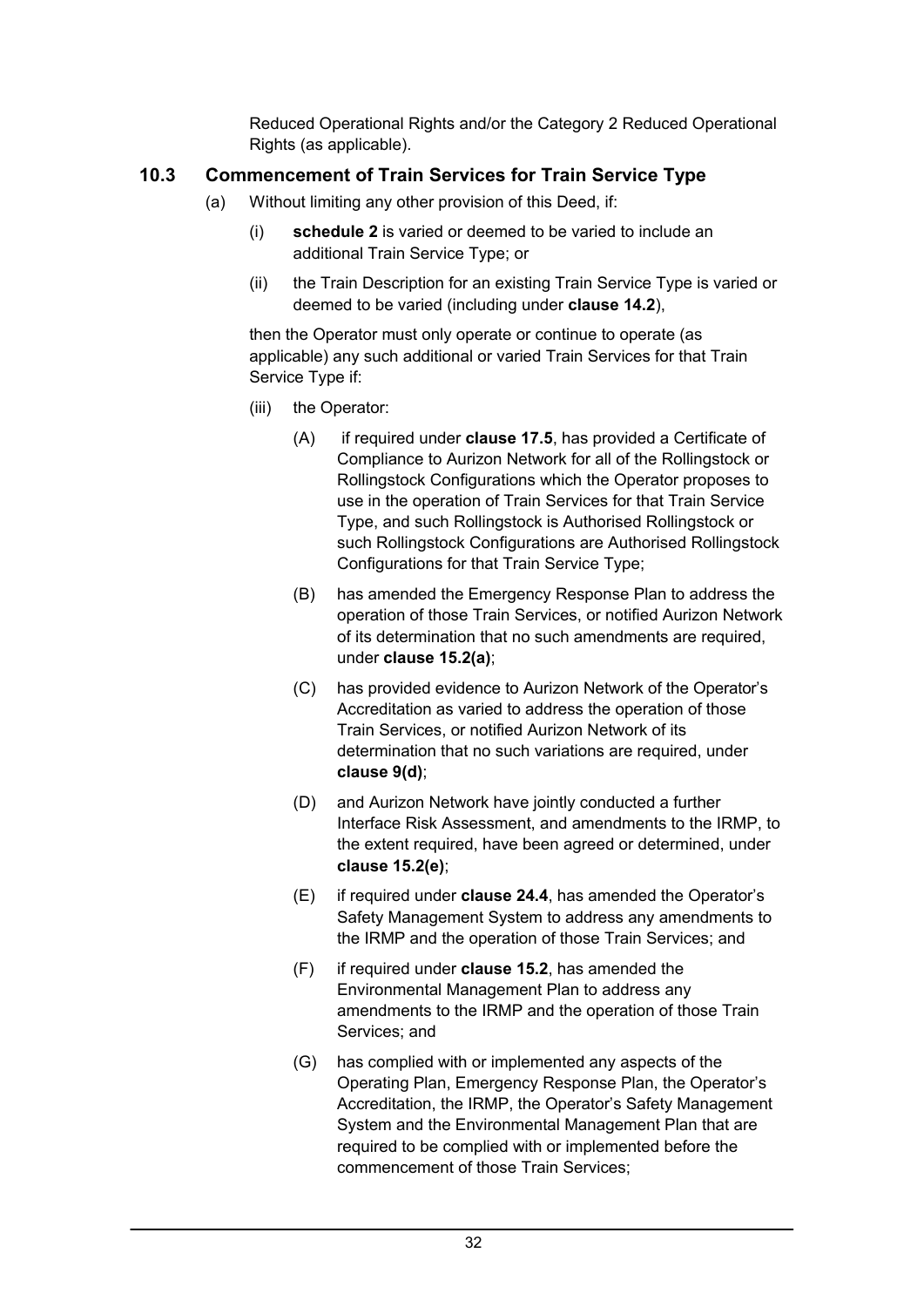- (iv) amendments to the Operating Plan to address the operation of those Train Services have been approved by Aurizon Network, or the Operator notified Aurizon Network of its determination that no such amendments are required, under **clause 15.2(a)**; and
- (v) Aurizon Network has given the Operator an Authority to Travel or a Train Route Acceptance authorising the Operator to operate Train Services for that Train Service Type using the Authorised Rollingstock Configurations for that Train Service Type.
- (b) Aurizon Network must use reasonable endeavours to cooperate with the Operator and act promptly to facilitate the Operator's compliance with **clause 10.3(a)**.
- (c) If **clause 10.3(a)** applies and the Operator has not complied with **clause 10.3(a)** in respect of the Train Services for a Train Service Type by:
	- (i) if **clause 10.3(a)(i)** applies:
		- (A) the Train Service Compliance Date for that Train Service Type and Aurizon Network has a reasonable expectation that the Operator cannot commence the operation of those Train Services by the Train Service Commitment Date for that Train Service Type; or
		- (B) the Train Service Commitment Date for that Train Service Type; or
	- (ii) if **clause 10.3(a)(ii)** applies, the date the variation to the Train Description for the Train Service Type takes effect,

then, provided that the Operator's failure to comply with **clause 10.3(a)** was not due to Aurizon Network's breach of **clause 10.3(b)** and subject to **clause 10.3(d)**:

- (iii) Aurizon Network may give a notice to the Operator and the Access Holder requiring the Operator to comply with **clause 10.3(a)** within 20 Business Days after the date the notice is given to the Operator and the Access Holder; and
- (iv) if Aurizon Network gives a notice to the Operator and the Access Holder under **clause 10.3(c)(iii)** and the Operator fails to comply with **clause 10.3(a)** within 20 Business Days after the date that the notice is given to the Operator and the Access Holder, then:
	- (A) if **clause 10.3(a)(i)** applies:
		- (1) Aurizon Network may, by notice to the Operator and the Access Holder, reduce the Operational Rights by the Train Services for that Train Service Type by removing the variation (**Reduced Operational Rights**);
		- (2) if the Operational Rights of the Operator are reduced in accordance with **clause 10.3(c)(iv)(A)(1)**, Aurizon Network may allow the Access Holder to nominate an alternative "Operator" (as defined in the Access Agreement) to utilise the Reduced Operational Rights in accordance with the terms of the Access Agreement;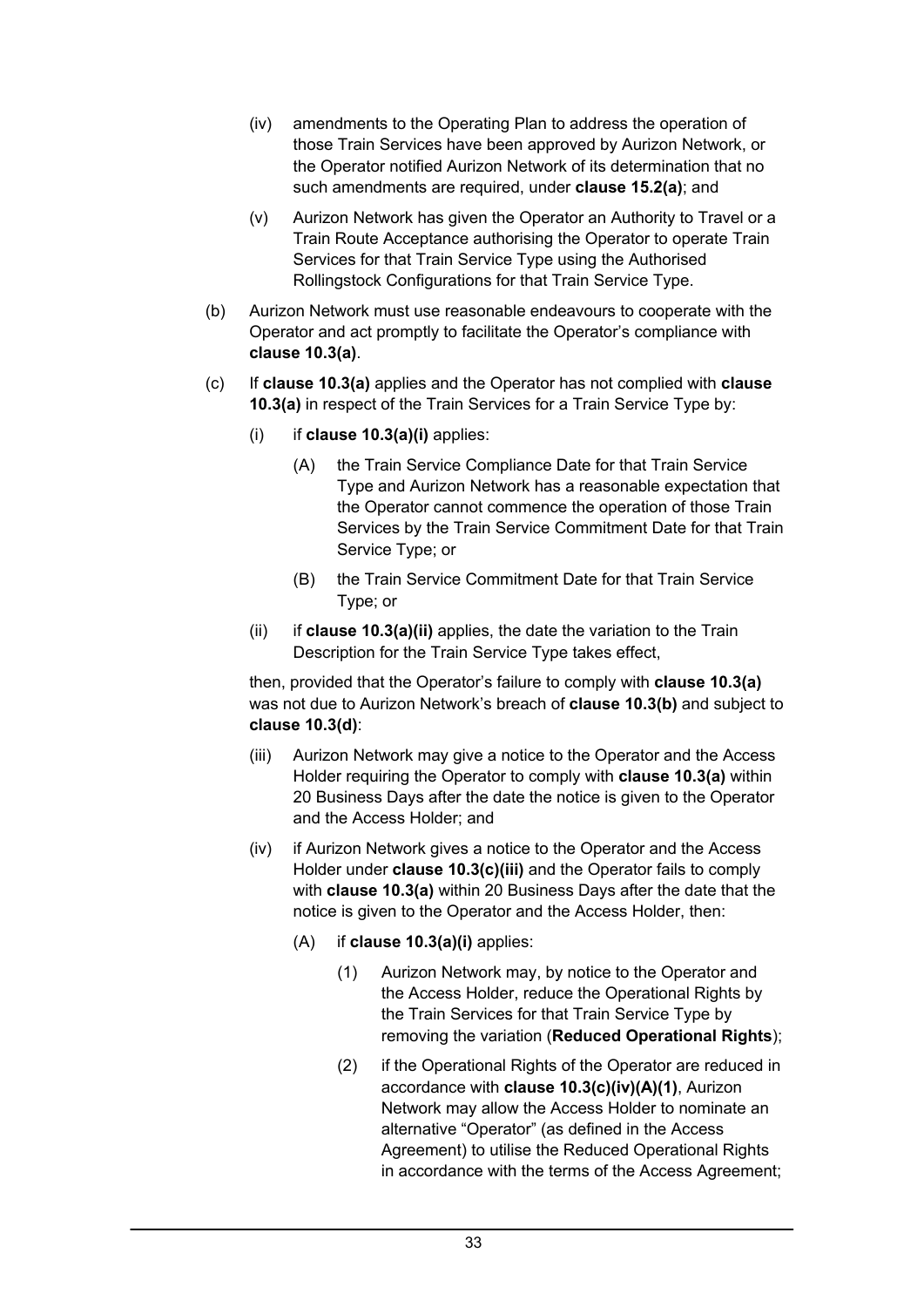- (3) Aurizon Network must provide to the Operator replacement Schedules amended consistent with any notice under **clause 10.3(c)(iv)(A)(1)** and this Deed is varied in accordance with those replacement Schedules with effect on and from the date that the notice referred to in **clause 10.3(c)(iv)(A)(1)** is given to the Operator and the Access Holder; and
- (4) if there are no Operational Rights remaining following the issuance of a notice under **clause 10.3(c)(iv)(A)(1)**, Aurizon Network may terminate this Deed (without prejudice to those provisions which are stated to survive this Deed); or
- (B) if **clause 10.3(a)(ii)** applies:
	- (1) Aurizon Network may give the Operator and the Access Holder a notice specifying that the variation to the Train Description for the Train Service Type will cease to be of any effect; and
	- (2) if Aurizon Network gives the Operator and the Access Holder a notice referred to in **clause 10.3(c)(iv)(B)(1)**, the Train Description for the Train Service Type will be taken not to have been varied (even if the relevant variation has taken effect) and the Train Description for the Train Service Type will be taken to be the Train Description for the Train Service Type in force immediately before the variation took effect.
- (d) For clarity, the Operator is not obliged to, and Aurizon Network may not require the Operator to, comply with **clause 10.3(a)** prior to the Commitment Date.

## **10.4 Power**

- (a) If the operation of a Train Service consumes electricity supplied by Aurizon Network, in operating Train Services the Operator must not cause Aurizon Network to breach any reasonable and lawful requirements imposed on Aurizon Network by any supplier of electricity to Aurizon Network and which are notified by Aurizon Network to the Operator.
- (b) Aurizon Network must apply the same terms in respect of the consumption of electricity to all Train Operators.

#### **10.5 Use of Regenerative Brakes**

- (a) The Operator must obtain Aurizon Network's prior written consent to use Regenerative Brakes on any Rollingstock operated on the Nominated **Network**
- (b) Aurizon Network must not unreasonably withhold its consent under this clause, but such consent may be given subject to conditions provided:
	- (i) Aurizon Network acts reasonably in imposing the conditions;
	- (ii) the conditions are required for Aurizon Network to comply with Aurizon Network's obligations under its electricity connection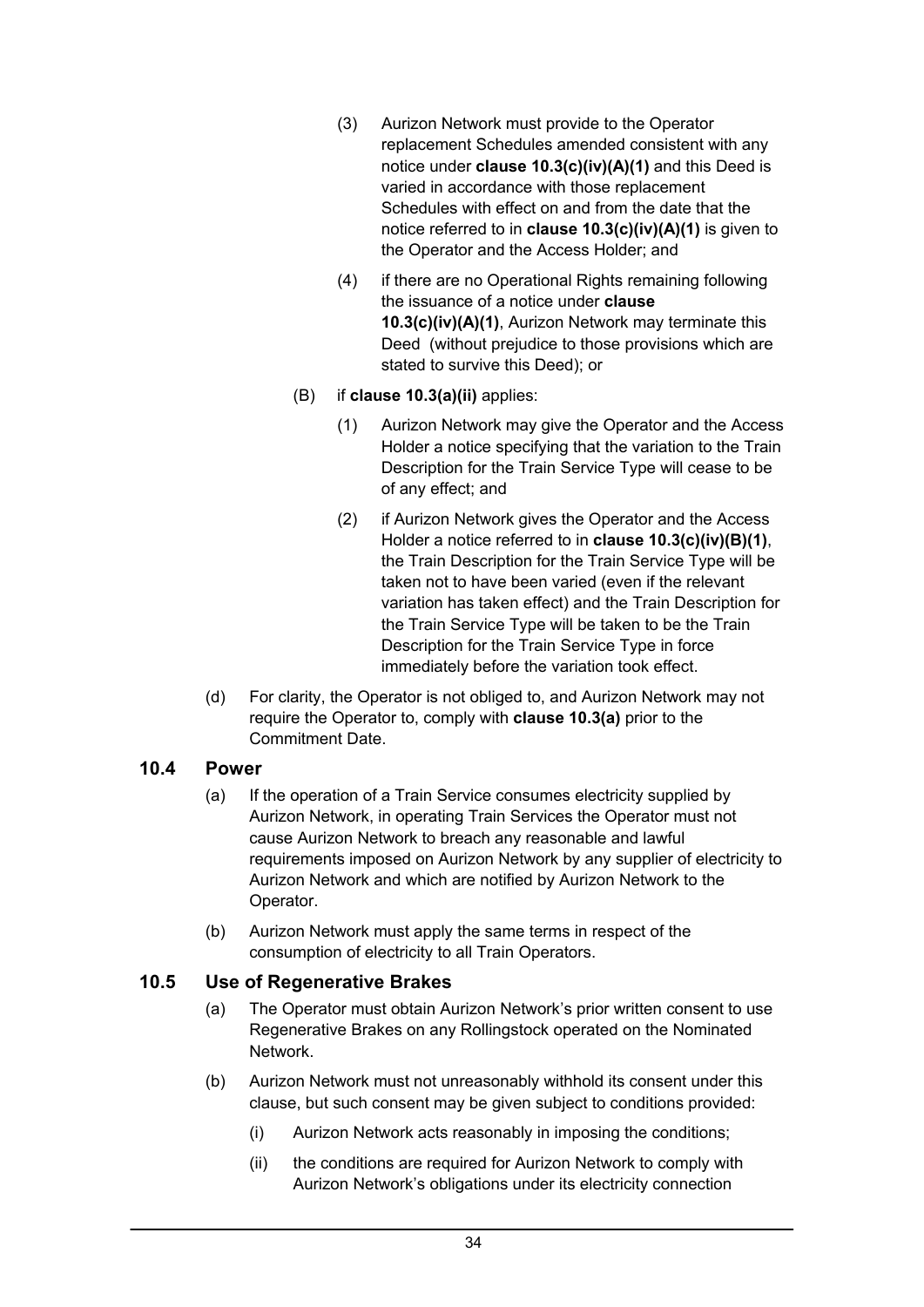agreements; and

(iii) to the extent practicable, Aurizon Network imposes the same conditions on all Railway Operators utilising Regenerative Brakes.

# 11 Increase in Maximum Payload

## **11.1 Increase in Maximum Payload for a Train Service Type**

- (a) The Operator acknowledges that the Access Holder may:
	- (i) under clause 10 of the Access Agreement, request that Aurizon Network consider increasing the Maximum Payload for a Train Service Type; or
	- (ii) be deemed to increase the Maximum Payload for a Train Service Type under clause 11 of the Access Agreement.
- (b) If the Maximum Payload for a Train Service Type is increased under clause 10 or clause 11 of the Access Agreement, Aurizon Network will notify the Operator of any changes to:
	- (i) the Nominated Monthly Operational Rights;
	- (ii) the Maximum Payload for the relevant Train Service Type;
	- (iii) the Nominal Payload for the relevant Train Service Type; and
	- (iv) the Indicative Tonnage for the relevant Train Service Type,

as a result of the increase under clause 10 or clause 11 of the Access Agreement (as applicable) and this Deed will be varied in accordance with that notice.

[Drafting note: any train tests involving a change in the Maximum Payload that have been approved in writing by Aurizon Network will be exempt from the Reduction Notice trigger process in clause 11 of the Access Agreement]

## **11.2 No prejudice to other rights**

This **clause 11** does not prejudice Aurizon Network's other rights and remedies in respect of any non-compliance by the Operator with the Train Description for a Train Service Type.

# 12 [NOT USED]

(a)

# 13 Day to day Train Movements

## **13.1 Exclusive responsibility for Train Control**

Aurizon Network must provide, and has exclusive responsibility for, Train Control in respect of the Nominated Network.

## **13.2 Train Control rights and obligations - Aurizon Network**

(a) Aurizon Network must exercise Train Control by the issue of Train Control Directions to the Operator and the Operator's Staff consistent with the Network Management Principles.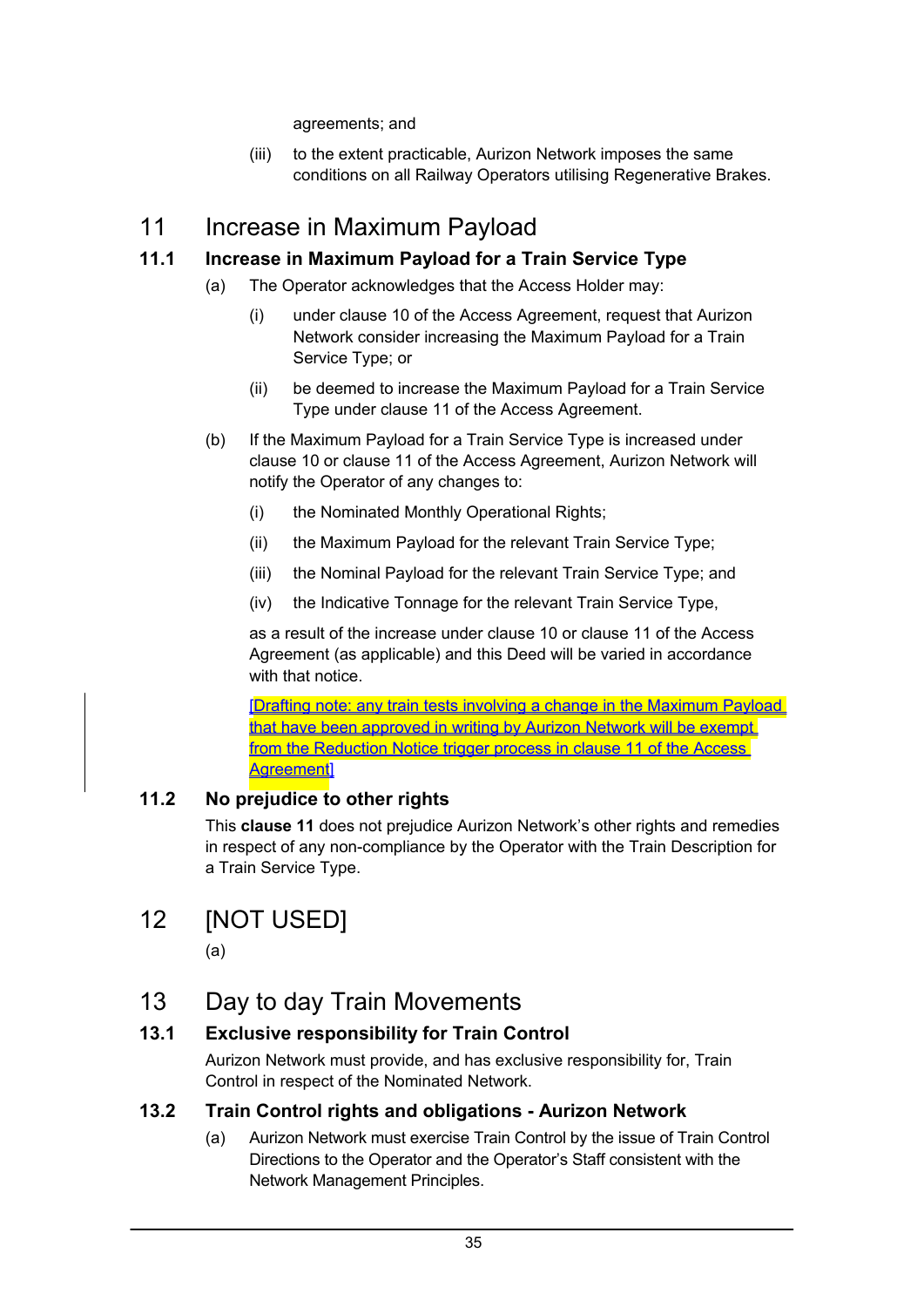- (b) In exercising Train Control, Aurizon Network must act reasonably and have regard to the safe conduct of rail operations on the Infrastructure and may, acting reasonably:
	- (i) delay, alter or add a Train Service or other Network Train Services;
	- (ii) cancel, re-route or re-schedule a Train Service or other Network Train Services;
	- (iii) alter the Scheduled Times for Train Services or other Network Train Services in the Train Schedule; and
	- (iv) impose any Operational Constraint on the Nominated Network consistent with **clause 21.2**.

#### **13.3 Train Control rights and obligations - Operator**

Without limiting the rights of the Operator, the Operator must:

- (a) comply with Train Control Directions;
- (b) ensure the Operator's Staff comply with Train Control Directions;
- (c) ensure that its Train drivers are contactable by the Train Controller to receive Train Control Directions;
- (d) notify the Train Controller as soon as reasonably possible after the Operator becomes aware that:
	- (i) it is not possible for the Operator or the Operator's Staff to comply with a Train Control Direction; or
	- (ii) the Operator or the Operator's Staff have not complied with a Train Control Direction; and
- (e) notify the Train Controller as soon as reasonably possible after the Operator becomes aware of:
	- (i) any changes or delays in Train Services; or
	- (ii) any circumstances which have affected or may affect Train Control including the ability of any Train Service to conform to its Scheduled Times.

## **13.4 Train Control communications**

The Operator must ensure all Trains are equipped with or have available means of communication to permit the Operator's Staff to comply with this Deed (including the Rollingstock Interface Standards and the Applicable Safeworking Procedures).

#### **13.5 Removal at the end of Authorised Parking**

- (a) To the extent that Aurizon Network has allowed any Train to be Stowed or directed or otherwise allowed any items of Rollingstock to be temporarily parked on the Nominated Network (in either case, **Authorised Parking**):
	- (i) the Operator must ensure that it ceases the Stowage or the temporary parking of the relevant Rollingstock on the Nominated Network on:
		- (A) the expiry of any permitted period specified by Aurizon Network in respect of such Authorised Parking; or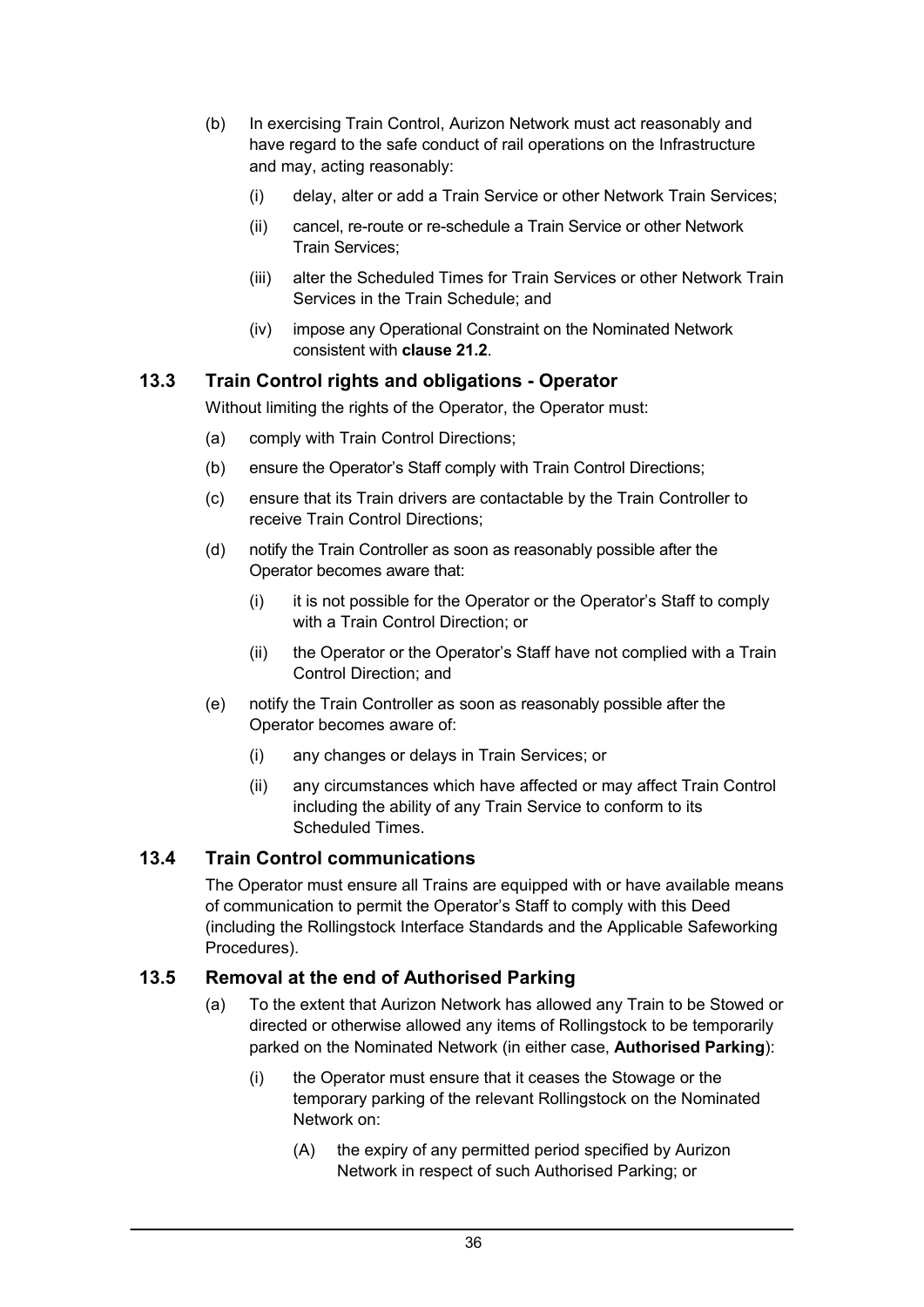- (B) if no such permitted period has been specified by Aurizon Network in respect of any such Authorised Parking, within 12 hours (or such longer period as may be specified by Aurizon Network) of notice from Aurizon Network requiring the cessation of Stowage or end to temporary parking of the relevant Rollingstock; and
- (ii) without limiting any other rights which Aurizon Network may have, Aurizon Network may, subject to Aurizon Network using reasonable efforts to first consult with the Operator:
	- (A) take such action as Aurizon Network (acting reasonably) considers necessary in relation to the cessation of Stowage or end to temporary parking of the relevant Rollingstock (including removing the Train or the relevant Rollingstock) following the expiry of the relevant period referred to in **clause 13.5(a)(i)**; and
	- (B) recover such reasonable costs incurred by Aurizon Network in doing so and, subject to **clause 8.4**, the Operator must, within 10 Business Days after receiving such demand, pay to Aurizon Network such reasonable costs incurred by Aurizon Network.
- (iii) Aurizon Network will not be liable for any damage to or loss of freight, Train or Rollingstock caused by any action referred to in **clause 13.5(a)(ii)** and the Operator is solely liable for, and releases, indemnifies and will keep indemnified Aurizon Network and its directors and Aurizon Network's Staff against all Claims of any nature suffered or incurred by, or made or brought against, Aurizon Network, its directors or Aurizon Network's Staff in respect of any exercise of Aurizon Network's rights under **clause 13.5(a)(ii)**.

# 14 Compliance

## **14.1 General requirements**

- (a) To the extent relevant to the performance of its obligations under this Deed:
	- (i) each Party must observe and comply with:
		- (A) all applicable Laws;
		- (B) the conditions of its own Accreditation;
		- (C) the lawful requirements of relevant Authorities;
		- (D) Train Control Directions;
		- (E) the Applicable Safeworking Procedures and Applicable Safety Standards;
		- (F) the Network Management Principles;
		- (G) the Interface Coordination Arrangements;
		- (H) to the extent applicable, the Emergency Procedures;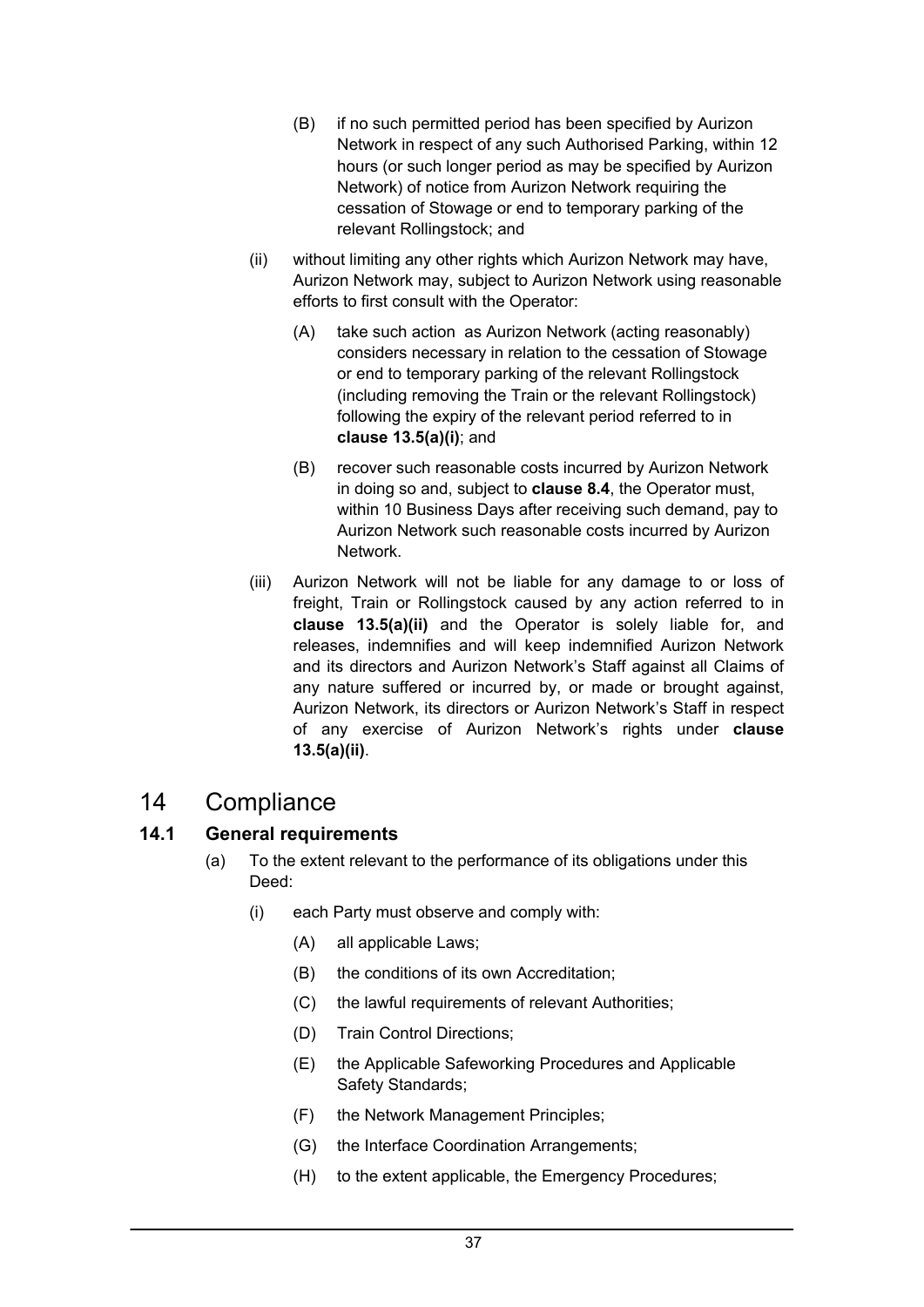- (I) the IRMP; and
- (J) the Access Undertaking (including, in Aurizon Network's case, its obligations in Part 3 of the Access Undertaking);
- (ii) the Operator must observe and comply with:
	- (A) the Train Description for each Train Service Type (subject to the Network Management Principles);
	- (B) the description of the relevant Reference Train Service except as otherwise permitted by this Deed;
	- (C) the Operating Plan;
	- (D) the Emergency Response Plan;
	- (E) the Environmental Management Plan;
	- (F) subject to the provision of reasonable notice from Aurizon Network specifying:
		- (1) the relevant requirements of the Environmental Authorities held by Aurizon Network from time to time and the permits, approvals and licences in respect of facilities to which access is provided by Aurizon Network to the Operator, those relevant requirements;
		- (2) relevant Approvals affecting the operations of Aurizon Network and their applicability to the Operator, those Approvals;
	- (G) the applicable requirements under the Noise Code; and
- (iii) Aurizon Network must observe and comply with:
	- (A) the conditions of its Accreditation;
	- (B) all licences and permits affecting its operations, including any licences, permits and approvals in respect of facilities relevant to this Deed; and
	- (C) any Environmental Authorities it holds from time to time.

## **14.2 Non-compliance by Operator with Train Description**

- (a) If:
	- (i) Train Services operated by the Operator do not comply, in any material respect, with the Train Description for the Train Service Type, except where such non-compliance is attributable to another Railway Operator or Aurizon Network; and
	- (ii) the Operator fails to demonstrate to the reasonable satisfaction of Aurizon Network, within 20 Business Days of being requested to do so, that those Train Services will consistently comply with the applicable Train Description for the remainder of the Term,

then, if following satisfaction by Aurizon Network of the requirements of clauses 15.3(a) and 15.3(b) of the Access Agreement, Aurizon Network continues to not be reasonably satisfied that the Operator will consistently comply with the Train Description for the remainder of the Term, Aurizon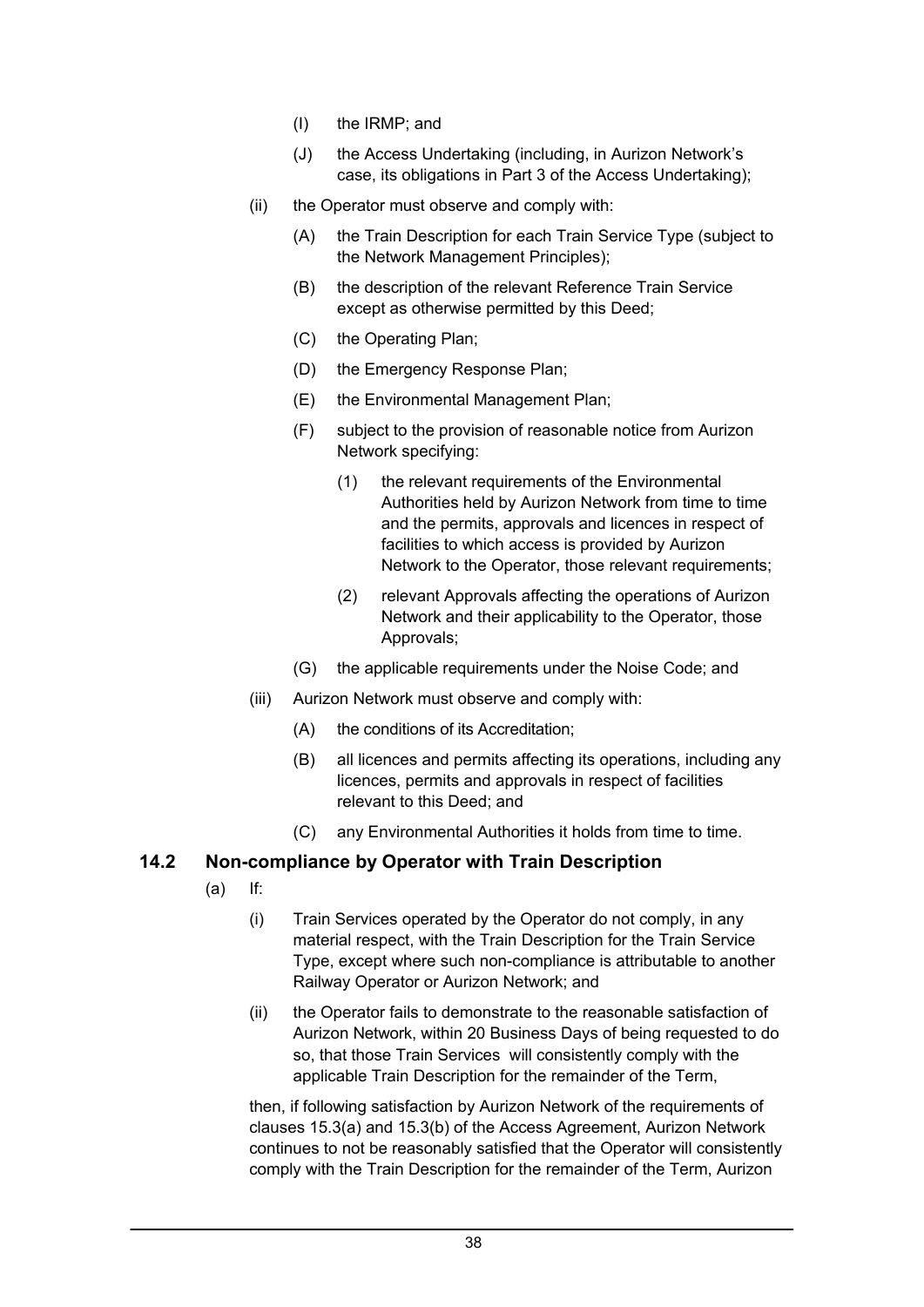Network may, by giving the Operator and the Access Holder 20 Business Days' notice:

- (iii) vary the applicable Train Description to a level it reasonably expects to be achievable by the Operator for the remainder of the Term, having regard to the extent of previous compliance with the applicable Train Description (ignoring, for the purpose of assessing previous compliance, any non-compliance to the extent that the non-compliance was attributable to another Railway Operator or to Aurizon Network); and
- (iv) reasonably vary any other provisions of this Deed to reflect the impact of the change in the applicable Train Description.
- (b) The Operator is entitled to dispute any variation by Aurizon Network under **clause 14.2(a)** and such dispute must be referred to an Expert for resolution in accordance with **clause 30.3**.
- (c) This **clause 14.2** does not prejudice Aurizon Network's other rights and remedies in respect of any non-compliance by the Operator with the Train Description for a Train Service Type.
- (d) If any variations under this **clause 14.2** affect the Train Description, then the commencement of those variations is subject to and conditional upon the Operator being notified by Aurizon Network that all necessary amendments (if any) to the Access Agreements have been made in respect of such matters and any relevant nomination of the Operator by the Access Holder in accordance with the Access Agreement has, if necessary, been varied.

## **14.3 Certain matters to apply consistently to all Railway Operators**

Aurizon Network must ensure that as far as reasonably practicable:

- (a) the Network Management Principles;
- (b) the System Operating Parameters;
- (c) the System Rules;
- (d) the Safeworking Procedures and Safety Standards;
- (e) the Emergency Procedures; and
- (f) the Investigation Procedures,

will be applied consistently for all Railway Operators operating Network Train Services to destinations located in the same Coal System.

#### **14.4 Provision of information**

- (a) Aurizon Network must provide the Operator with:
	- (i) information relevant to the Operator's operation of Train Services if and when required to do so under the Network Management Principles; and
	- (ii) a copy of each Operating Document (which may be via publication on the Website).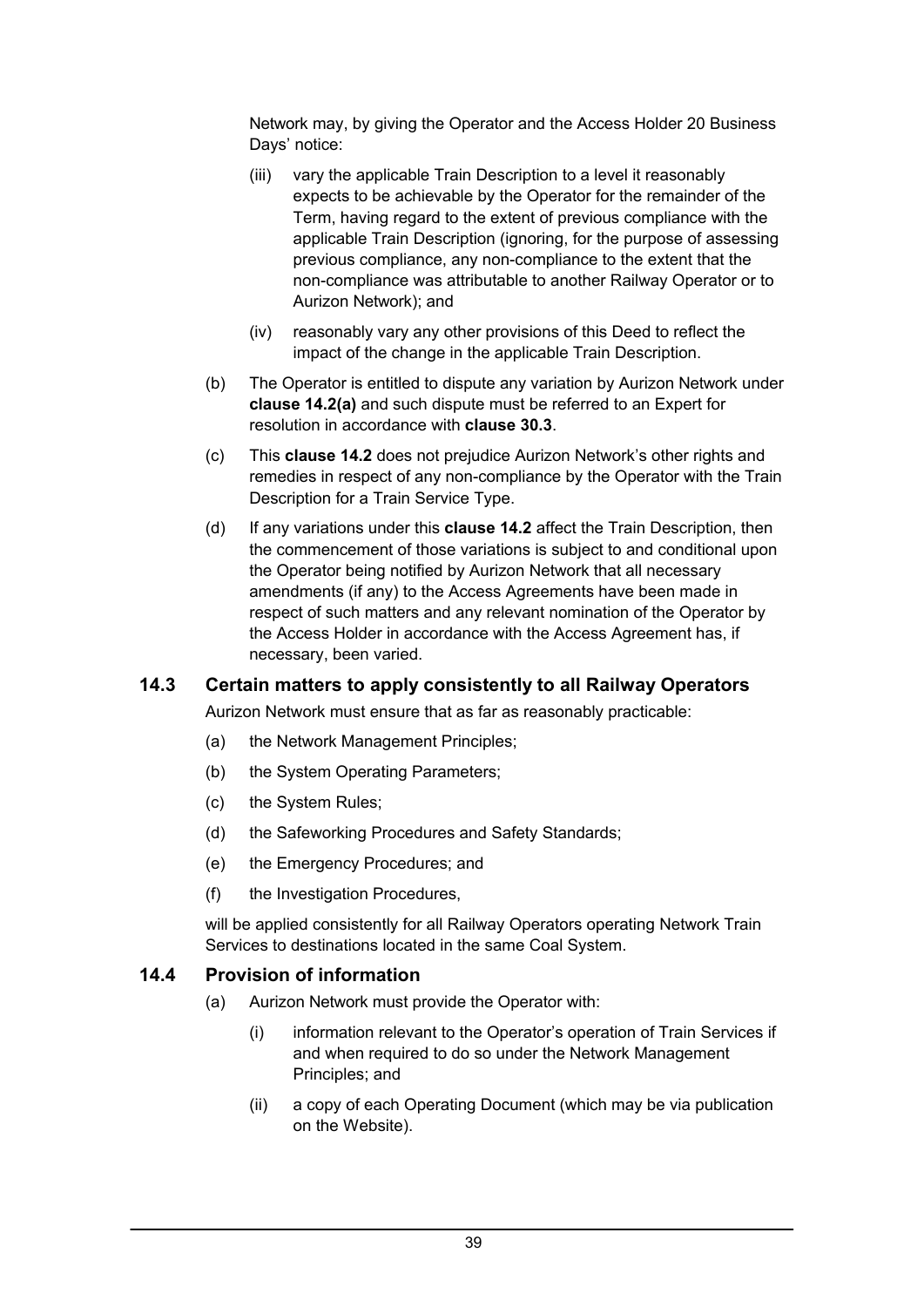# 15 Plans

# **15.1 Approval of Plans**

- (a) Before the commencement of any Train Services:
	- (i) the Operator must develop and submit to Aurizon Network for approval the following documents which must be, at all times during the Term, consistent with the terms of this Deed:
		- (A) a plan (**Operating Plan**) which:
			- (1) specifies reasonable details of the Operator's planned operations of Train Services; and
			- (2) without limiting **clause 15.1(a)(i)(A)**, addresses the matters required under Schedule C of the Access Undertaking;
		- (B) a plan (**Emergency Response Plan**) which:
			- (1) contains the set procedures adequate for dealing with an Incident, including all actions to be taken to minimise or alleviate any threat or danger to any person or property or the environment;
			- (2) is compatible with the Emergency Procedures; and
	- (ii) the Parties must in accordance with the Interface Risk Provisions which form part of this Deed under **clause 3**:
		- (A) jointly with the Access Holder conduct an Interface Risk Assessment; and
		- (B) as soon as reasonably practicable after the completion of the Interface Risk Assessment (and in any event by not later than 20 Business Days after the completion), negotiate diligently and in good faith an IRMP, including any amendment to it.
- (b) As soon as possible and in any event by no later than 20 Business Days from the date of receipt of the Operating Plan or the Emergency Response Plan (as applicable), Aurizon Network must:
	- (i) notify the Operator whether or not it approves the Plan; and
	- (ii) if not, provide reasonable details of its reasons for withholding its approval.
- (c) Aurizon Network:
	- (i) may withhold its approval of the Operating Plan if it is not reasonably satisfied that the Operating Plan complies with **clause 15.1(a)(i)(A)**;
	- (ii) must notify the Operator if it is not reasonably satisfied that the Emergency Response Plan complies with **clause 15.1(a)(i)(B)** and the parties must meet to agree on a mutually acceptable course of action to address Aurizon Network's concerns within 10 Business Days after the notice is given:
	- (iii) must promptly determine, acting reasonably, the IRMP (including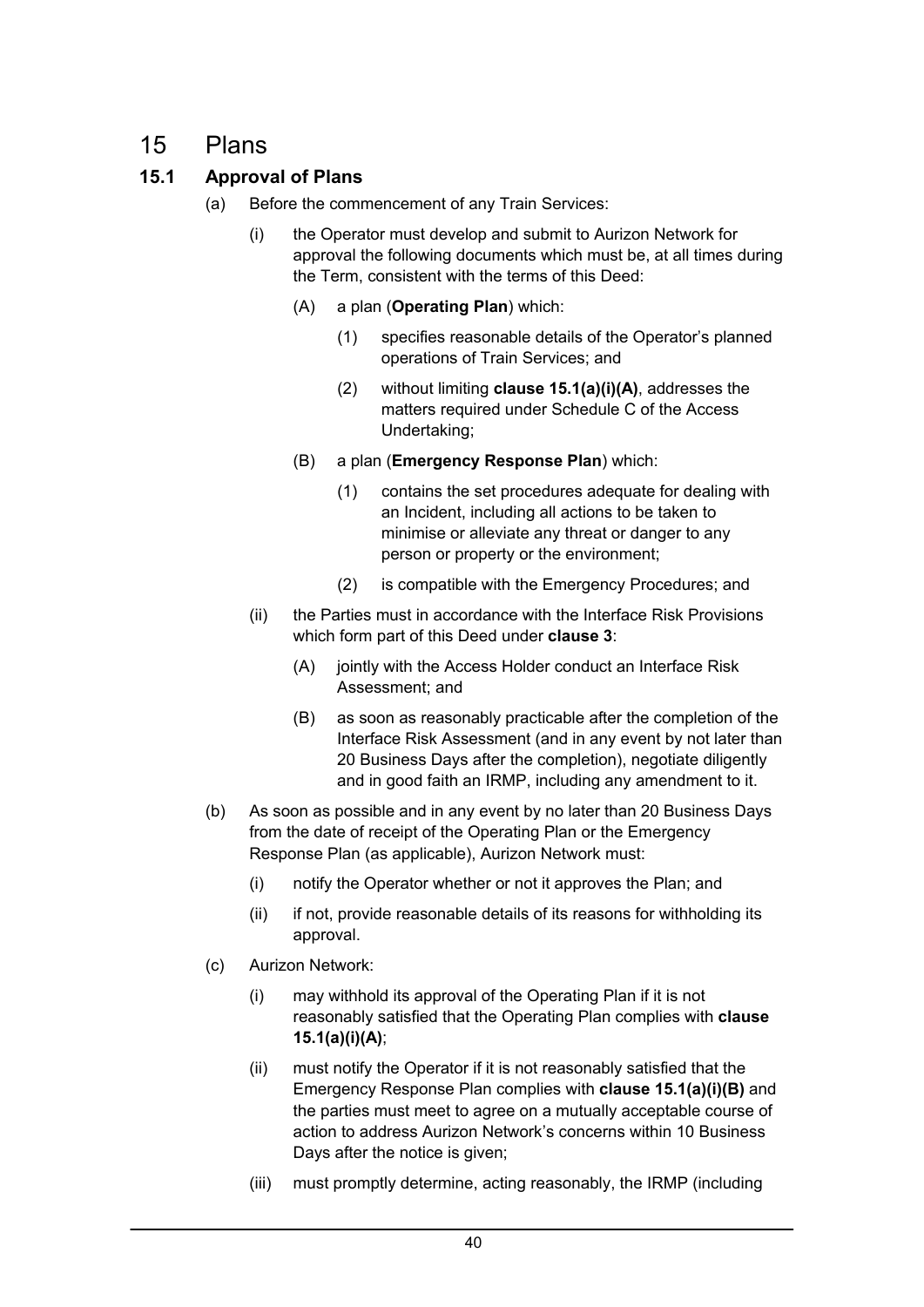any amendment to it) and notify the Operator of its determination if the Parties are unable to agree an IRMP or any amendments to it under **clause 15.1(a)(ii)**.

- (d) If a dispute arises as a result of:
	- (i) Aurizon Network withholding its approval of the Operating Plan under **clause 15.1(c)(i)**;
	- (ii) the Parties failing to comply with the timeframe in **clause 15.1(c)(ii)**; or
	- (iii) the IRMP, or any aspect of or amendment to the IRMP, determined by Aurizon Network under **clause 15.1(c)(iii)** (**Disputed Aspect**) being Unreasonable,

it must be resolved under **clause 30.2**, failing which **clause 30.3** applies.

- (e) If a dispute is referred to an Expert, then:
	- (i) the Expert is required to determine whether or not the Operating Plan or the Emergency Response Plan (as applicable) complies with the **clause 15.1(a)(i)**; and
	- (ii) if the Expert determines (as applicable):
		- (A) the Operating Plan does not comply with **clause 15.1(a)(i)(A)**;
		- (B) the Emergency Response Plan is not compatible with the Emergency Procedures and otherwise complies with **clause 15.1(a)(i)(B);** or
		- (C) that the Disputed Aspect of the IRMP is Unreasonable,

then the Expert must determine (and specify in the report of its determination of the Dispute):

- (D) if **clause 15.1(e)(ii)(A)** or **15.1(e)(ii)(B)** applies, how the non-compliance should be rectified and the Operator must rectify the Operating Plan or the Emergency Response Plan (as applicable) accordingly; or
- (E) if **clause 15.1(e)(ii)(C)** applies, the amendments to the IRMP which the Expert reasonably considers, if made, would result in the Disputed Aspect ceasing to be Unreasonable.
- (f) A Plan is effective only from the date:
	- (i) in respect of an Operating Plan or Emergency Response Plan, Aurizon Network notifies the Operator that it approves the Operating Plan or the Emergency Response Plan (as applicable);
	- $(ii)$  in respect of an IRMP (including any amendments to it):
		- (A) the Parties agree in writing on the terms of the IRMP or the amendments to it; or
		- (B) if the Parties cannot agree, Aurizon Network determines the IRMP or the amendment to it and notifies the Operator;
	- (iii) if **clause 15.1(d)** applies in respect of any Plan, it is agreed or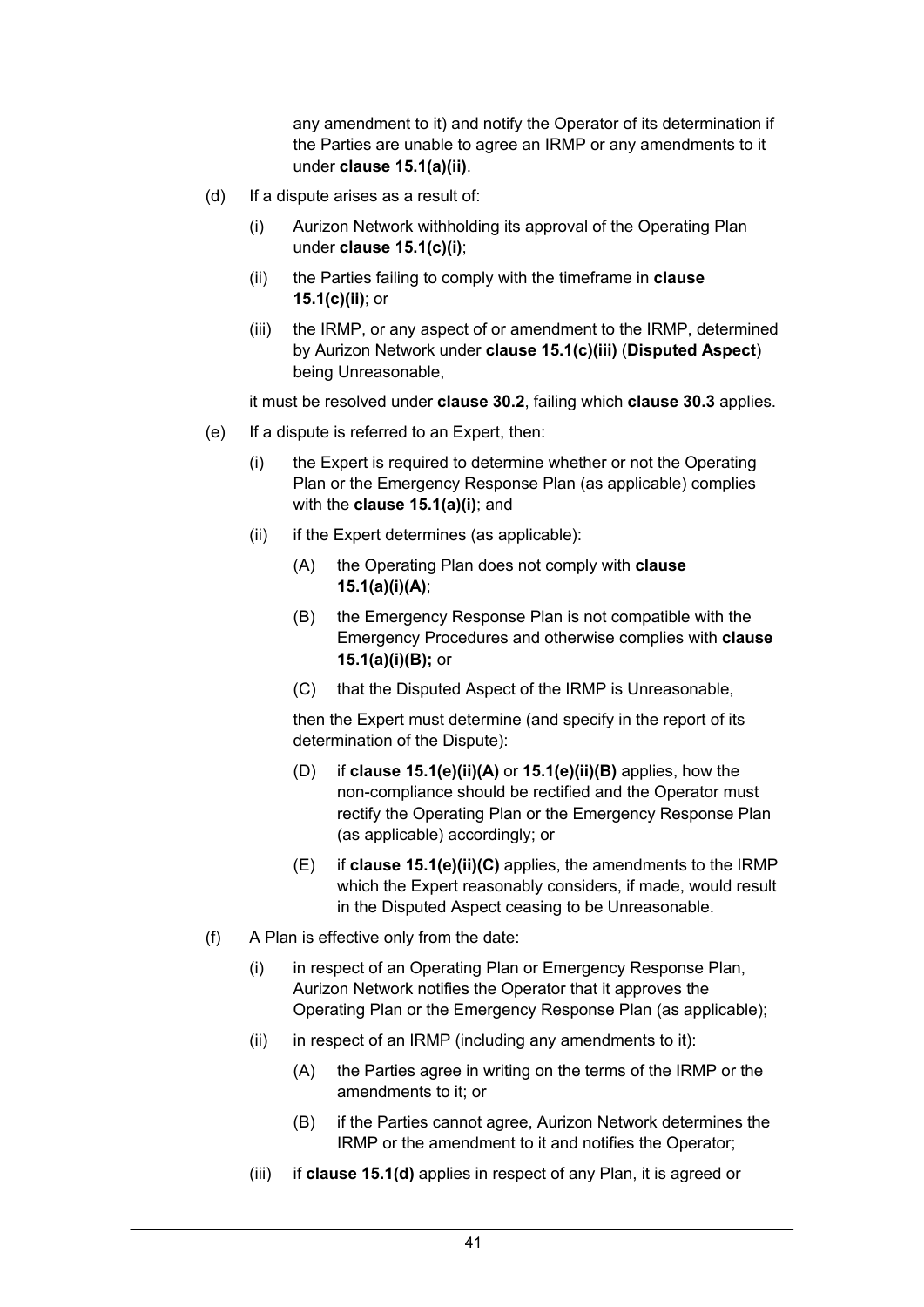determined that the Plan complies with the relevant requirements under **clause 15.1(a)(i)** (as applicable).

- (g) If it is agreed or determined through the Dispute resolution process that the Disputed Aspect of the IRMP is Unreasonable, then (unless otherwise agreed between the Parties through the Dispute resolution process):
	- (i) despite the Dispute, the IRMP, or the aspect of it or amendment to it, determined by Aurizon Network under **clause 15.1(c)(iii)** or **15.1(g)(ii)** (as applicable) is taken to be valid and binding; but
	- (ii) as soon as reasonably practicable (and in any event within 20 Business Days) after such agreement or determination, Aurizon Network must:
		- (A) determine, acting reasonably, the amendments to the IRMP (in the case of an Expert determination, having regard to the reasons for the Expert's determination and the amendments to the IRMP specified in the Expert's report of the determination of the Dispute) which result in the Disputed Aspect ceasing to be Unreasonable; and
		- (B) notify the Operator of the amendments to the IRMP determined by Aurizon Network;
		- (C) the amendments to the IRMP, as determined by Aurizon Network, will take effect on the date notified to the Operator under **clause 15.1(g)(ii)(B)**; and
		- (D) if Aurizon Network does not notify the Operator of amendments to the IRMP by the time referred to in **clause 15.1(g)(ii)**, then the IRMP will be taken to be amended as specified in the Expert's report of the determination of the Dispute with effect immediately after the end of the time referred to in **clause 15.1(g)(ii)**.
- (h) The Operator must develop, implement and maintain a plan to address Environmental Risks (**Environmental Management Plan**) in accordance with the Interface Risk Provisions which form part of this Deed under **clause 3**.

## **15.2 Amendments to Plans**

- (a) The Operator:
	- (i) may amend the Operating Plan or the Emergency Response Plan (as applicable) from time to time provided it complies with this **clause 15.2**;
	- (ii) must, to the extent reasonably required, amend:
		- (A) the Operating Plan and/or the Emergency Response Plan if:
			- (1) **Schedule 2** is varied to include an additional Train Service Type or the Train Description for an existing Train Service Type is varied, to address the operation of the Train Services before the Operator commences or continues (as applicable) to operate the Train Services for that Train Service Type; or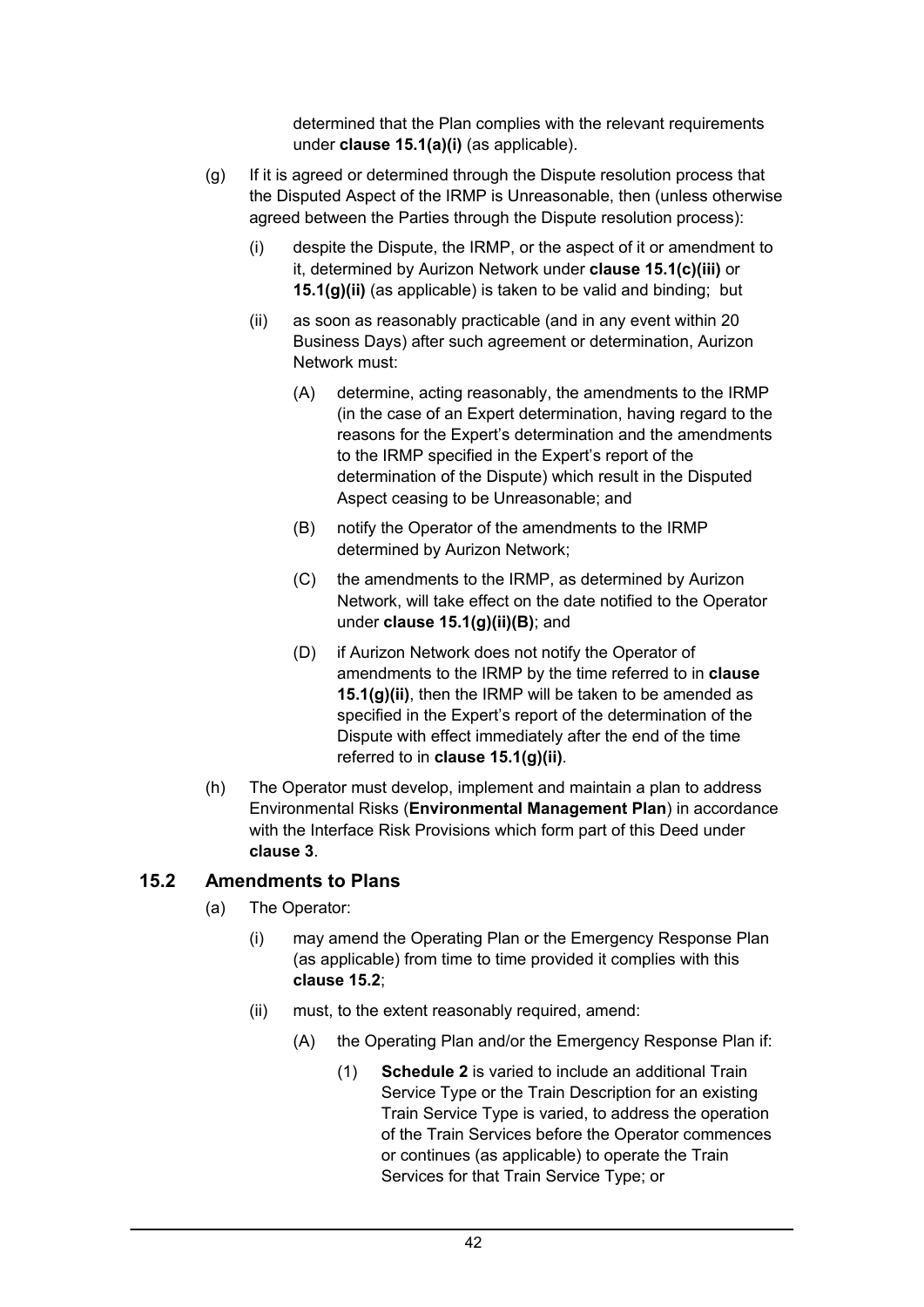- (2) they cease to be consistent with the terms of this Deed or any document that the Operator is required under this Deed to comply with, to address the inconsistency;
- (B) the Operating Plan if at any time **clause 17.2(a)(ii)** applies, to address the proposal under the Authorisation Request Notice (assuming that the Rollingstock Configurations become Authorised Rollingstock Configurations for the Train Service Type); and
- (iii) must notify Aurizon Network if it reasonably determines that no amendments to the Operating Plan and the Emergency Response Plan are required as a result of a variation to **Schedule 2**, including the reasons for that determination.
- (b) If Aurizon Network becomes aware of an inconsistency between the Operating Plan or the Emergency Response Plan and this Deed or any document that the Operator is required under this Deed to comply with, Aurizon Network must notify the Operator.
- (c) If the Operator intends or is required to amend the Operating Plan or the Emergency Response Plan (as applicable), it must submit to Aurizon Network for approval full details of each proposed amendment, including its reasons for the amendment.
- (d) **Clauses 15.1(b)** to **15.1(e)** apply to any amendments to a Plan the Operator submits to Aurizon Network for approval.
- (e) If, at any time during the Term:
	- (i) a Party notifies the other Party that it believes that:
		- (A) the IRMP is no longer effective in managing an Interface Risk or Environmental Risk addressed in the IRMP; or
		- (B) an additional or varied Interface Risk or Environmental Risk exists, or is likely to exist, that is not addressed in the IRMP;
	- (ii) **Schedule 2** is varied to include an additional Train Service Type or the Train Description for a Train Service Type is varied; or
	- (iii) Aurizon Network notifies the Operator that the Rollingstock Interface Standards are varied and Aurizon Network considers that a further Interface Risk Assessment is required; or
	- (iv) a Certifier gives Aurizon Network a Compliance Statement,

then:

- (v) as soon as reasonably practicable after:
	- (A) a Party notifies the other Party under **clause 15.2(e)(i)(A)** or **15.2(e)(i)(B)**; or
	- (B) Aurizon Network notifies the Operator under **clause 15.2(e)(iii)**; or
	- (C) the Certifier gives Aurizon Network the Compliance Statement; or
- (vi) before the Operator commences or continues (as applicable) to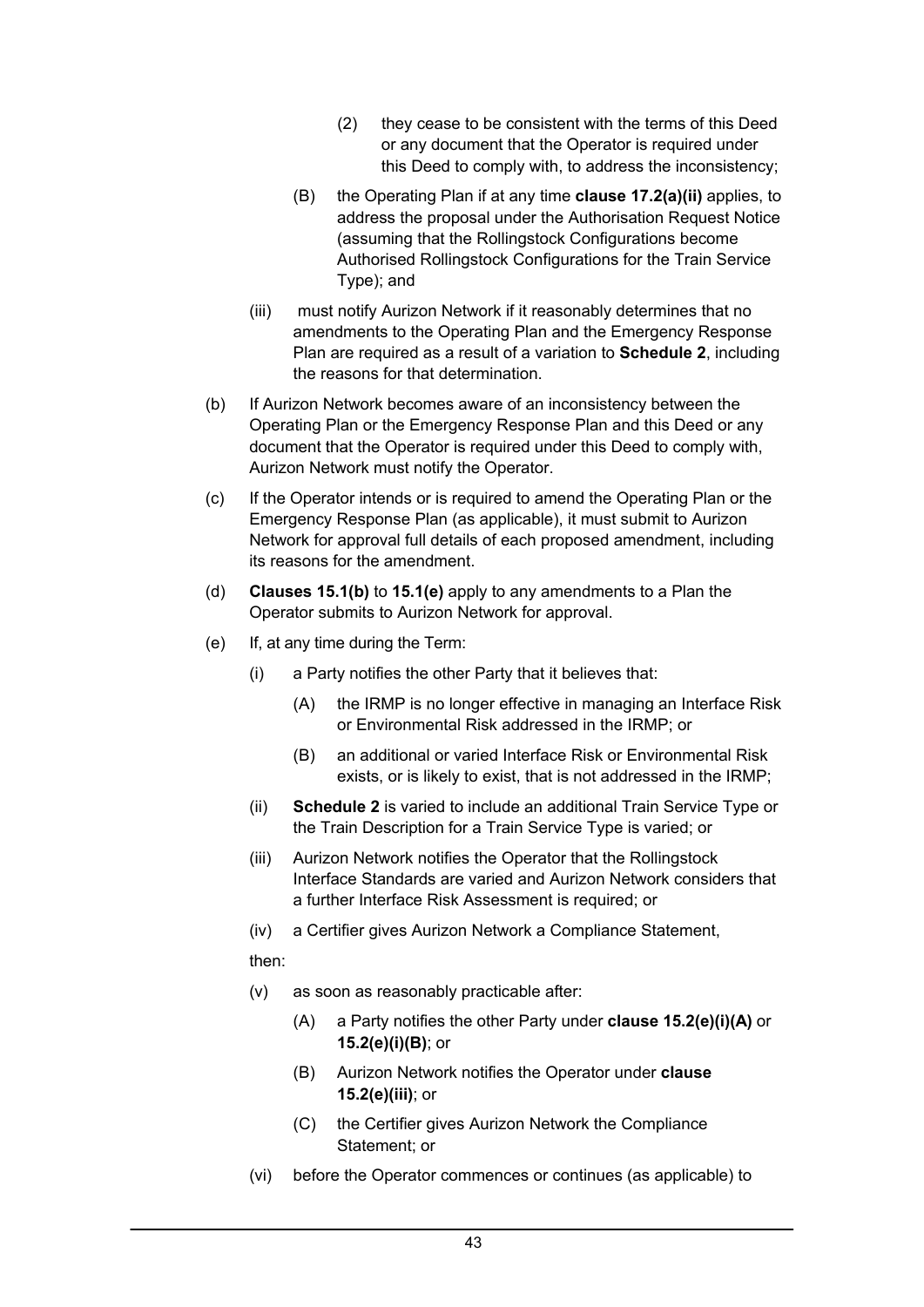operate any Train Services for a Train Service Type referred to in **clause 15.2(e)(ii)**;

the Parties must undertake a further Interface Risk Assessment and agree on amendments to the IRMP in accordance with **clauses 15.1(a)(ii)** and **15.1(c)(iii)**.

# 16 Train operations

## **16.1 Compliance with Scheduled Time**

- (a) The Operator must use reasonable endeavours to:
	- (i) operate Train Services in accordance with the relevant Daily Train Plan unless:
		- (A) otherwise permitted by the Network Management Principles;
		- (B) varied in the circumstances specified in this Deed;
		- (C) otherwise directed in a Train Control Direction; or
		- (D) otherwise agreed between the Parties (such agreement not to be unreasonably withheld); and
	- (ii) otherwise comply with all other Scheduled Times.
- (b) A Train Service is deemed to operate in accordance with its Scheduled Time if it is operated within three minutes before or after the Scheduled Time.

## **16.2 Alterations to Train Services**

- (a) Without limiting the rights of the Operator, Aurizon Network must give the Operator a Train Control Direction as soon as reasonably practicable after it becomes aware that it is unable to make the Infrastructure available for the operation of a Train Service which is scheduled in the Daily Train Plan.
- (b) Unless Aurizon Network has already given the Operator a Train Control Direction under **clause 16.2(a)**, the Operator must notify Aurizon Network as soon as reasonably practicable after it decides not to, or becomes aware that it will be unable to, operate a Train Service which is scheduled in the Daily Train Plan and specify the Access Holder for that Train Service.
- (c) If clause **16.2(a)** or **16.2(b)** applies, Aurizon Nework must reschedule the relevant Train Service in accordance with the Network Management Principles.

## **16.3 Authorisation of other Train Movements**

- If:
- (a) the Operator gives Aurizon Network a notice in accordance with **clause 14.2(b)**;
- (b) Aurizon Network gives the Operator a Train Control Direction in accordance with **clause 16.2(a)**; or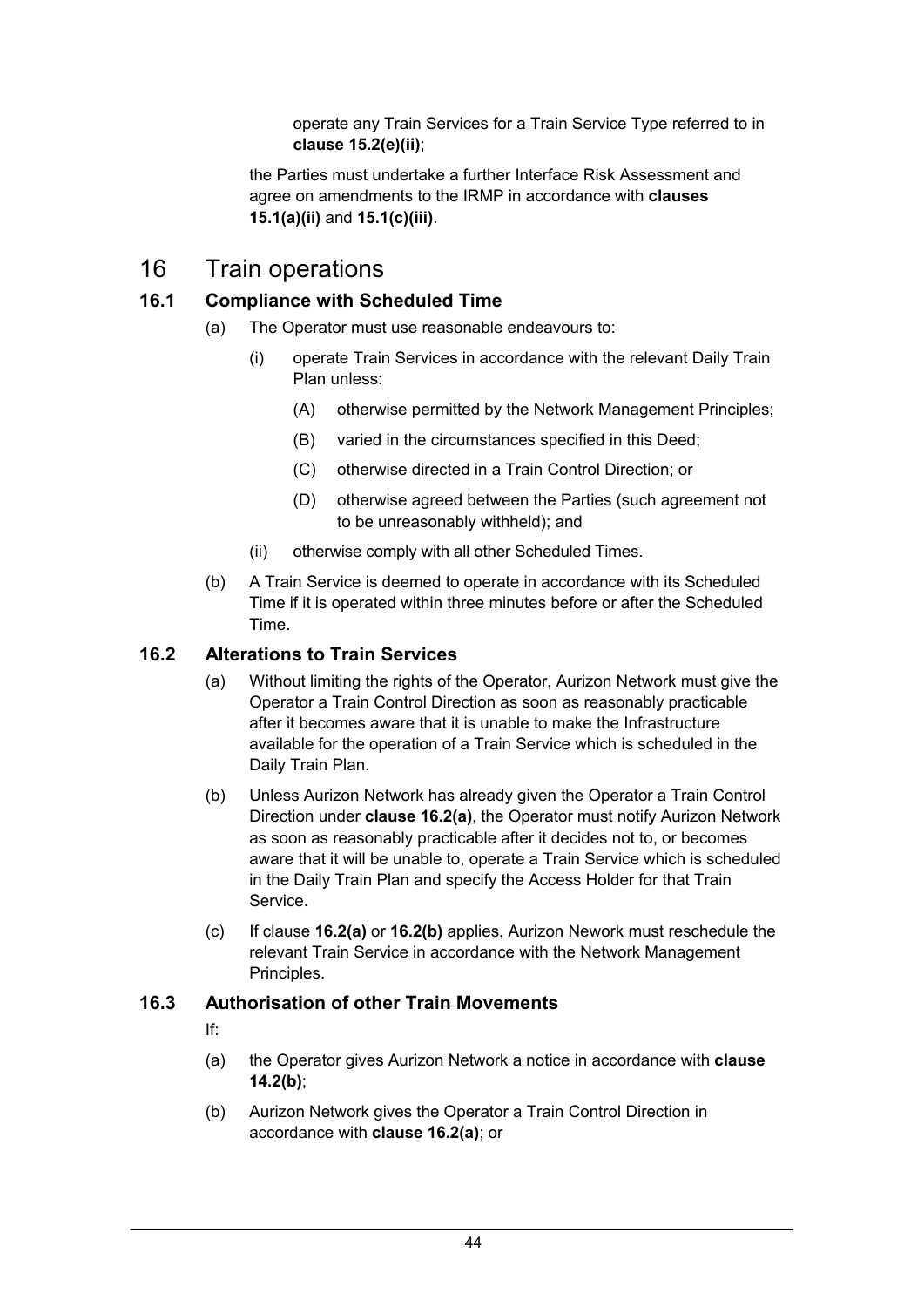(c) for any reason, the Operator does not operate a Train Service at its Scheduled Time in the Train Schedule (including a revised Scheduled Time for that Train Service),

then Aurizon Network may authorise the operation of another Train Movement at that Scheduled Time.

### **16.4 Notification**

- (a) Without limiting its obligations under **clause 1.3** of **Schedule 9**, Aurizon Network must notify the Operator's Controller (such notification to include, where relevant, the anticipated effect on the relevant Train Service) as soon as reasonably practicable after Aurizon Network becomes aware of any circumstances (including Obstructions) which:
	- (i) have materially affected, or could potentially materially affect, the ability of the Operator to operate any Train Service in accordance with its Scheduled Time; or
	- (ii) have affected, or could potentially affect, the security or safety of a Train Service or the Operator's Staff.
- (b) Aurizon Network must, as soon as reasonably practicable after becoming aware of the relevant changes, advise the Operator's Controller from time to time of changes to notices previously provided under **clause 16.4(a)**.
- (c) A Party must inform the other Party if it becomes aware of any failure by the Operator to comply with:
	- (i) any requirement specified in **clause 14.1**; or
	- (ii) the Authorised Rollingstock and Authorised Rollingstock Configurations for each Train Service Type.

## **16.5 Operator to supply information**

- (a) The Operator must provide to Aurizon Network:
	- (i) and at all times maintain operable software, hardware and associated communication links to establish (to Aurizon Network's reasonable satisfaction) an interface with Aurizon Network's information systems; and
	- (ii) information in relation to each Train Service in accordance with **item 1.2** of **Schedule 9** before the operation of that Train Service.
- (b) The Operator's interface with Aurizon Network's information systems are subject to any reasonable controls specified by Aurizon Network to protect the integrity and confidentiality of Aurizon Network's information systems and the information contained in them.
- (c) Aurizon Network must cooperate with the Operator to establish the Operator's interface with Aurizon Network's information systems.

#### **16.6 Operation of Trains and Rollingstock**

The Operator is responsible for the safe operation of its Rollingstock and must ensure that at all times the operation of such Rollingstock (including all loading and unloading of such Rollingstock) is undertaken in a manner that:

(a) is consistent with the Rollingstock Interface Standards (subject to any Approved Derogations);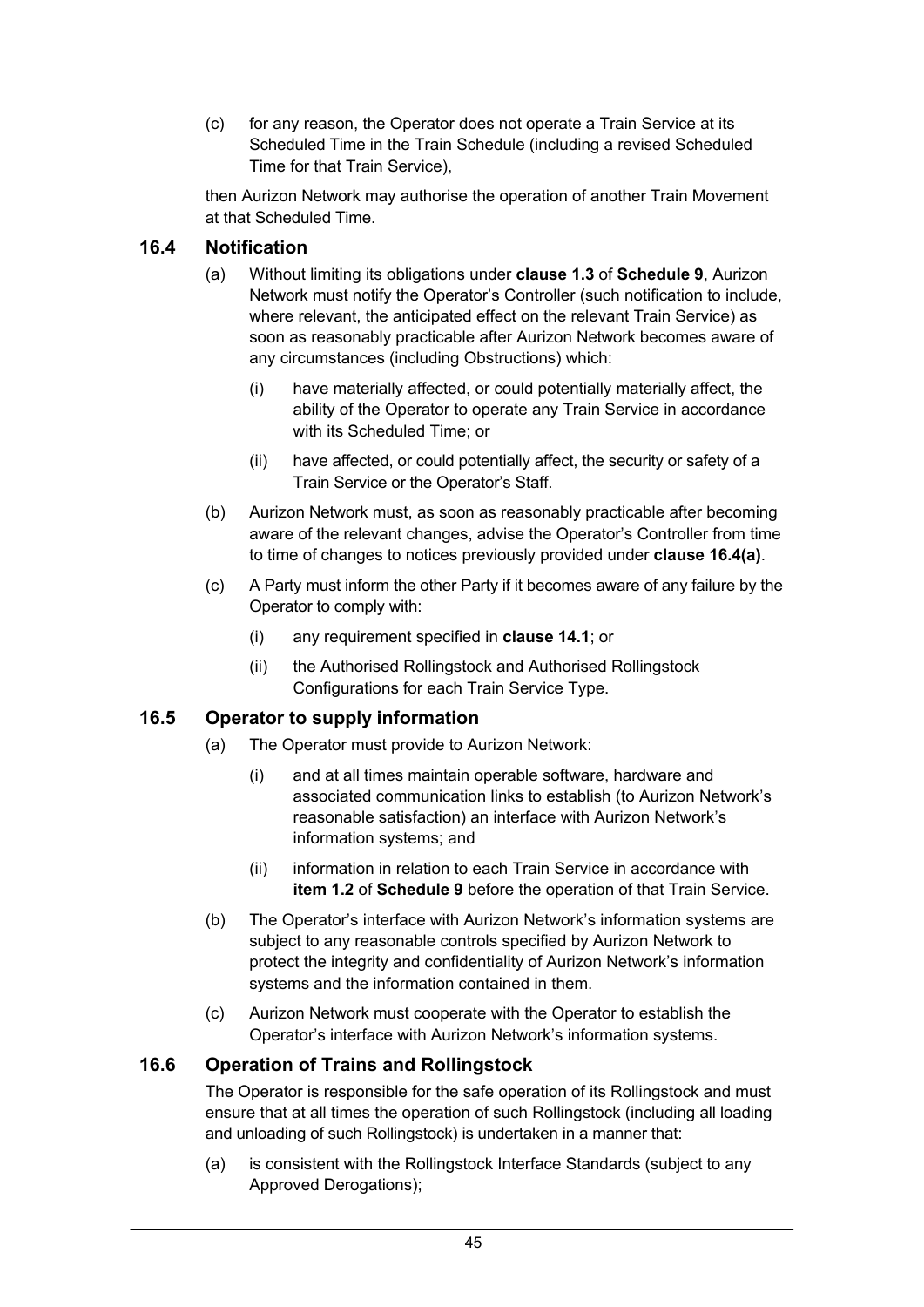- (b) does not affect the safe operation of the Rollingstock or any other Train Movements; and
- (c) ensures that all items on or in the Operator's Rollingstock remain secured in position during transit.

# 17 Authorisation of Rollingstock and Rollingstock **Configurations**

# **17.1 Use of Rollingstock and Rollingstock Configuration**

- (a) The Operator must only operate Train Services using Rollingstock or Rollingstock Configurations which:
	- (i) comply with the Rollingstock Interface Standards (subject to any Approved Derogations);
	- (ii) are Authorised Rollingstock;
	- (iii) are Authorised Rollingstock Configuration for that Train Service Type; and
	- (iv) comply with all applicable Laws.

## **17.2 Authorisation Request Notice**

- (a) Subject to **clause 17.2(b)**, if, at any time during the Term, the Operator proposes to operate:
	- (i) Train Services using Rollingstock which are not Authorised Rollingstock; or
	- (ii) Train Services for a Train Service Type using Rollingstock Configurations which are not Authorised Rollingstock Configurations for that Train Service Type,

then the Operator may give Aurizon Network a notice (**Authorisation Request Notice**) of its proposal, specifying reasonable details of the proposed Rollingstock or Rollingstock Configurations (as applicable).

(b) The Operator must not give Aurizon Network an Authorisation Request Notice in respect of a proposal to operate Train Services using Rollingstock Configurations which are not Authorised Rollingstock Configurations for the Train Service Type unless the proposed Rollingstock Configurations are only comprised of Rollingstock which, at the time of the notice, are Authorised Rollingstock.

## **17.3 Compliance Statement**

If the Operator gives Aurizon Network an Authorisation Request Notice, then the Operator must procure a Certifier to:

- (a) assess whether or not the proposed Rollingstock or Rollingstock Configurations for the Train Service Type (as applicable) specified in the Authorisation Request Notice comply with the Rollingstock Interface Standards; and
- (b) provide a statement (**Compliance Statement**) to Aurizon Network which specifies whether or not the proposed Rollingstock or Rollingstock Configurations for the Train Service Type (as applicable) comply with the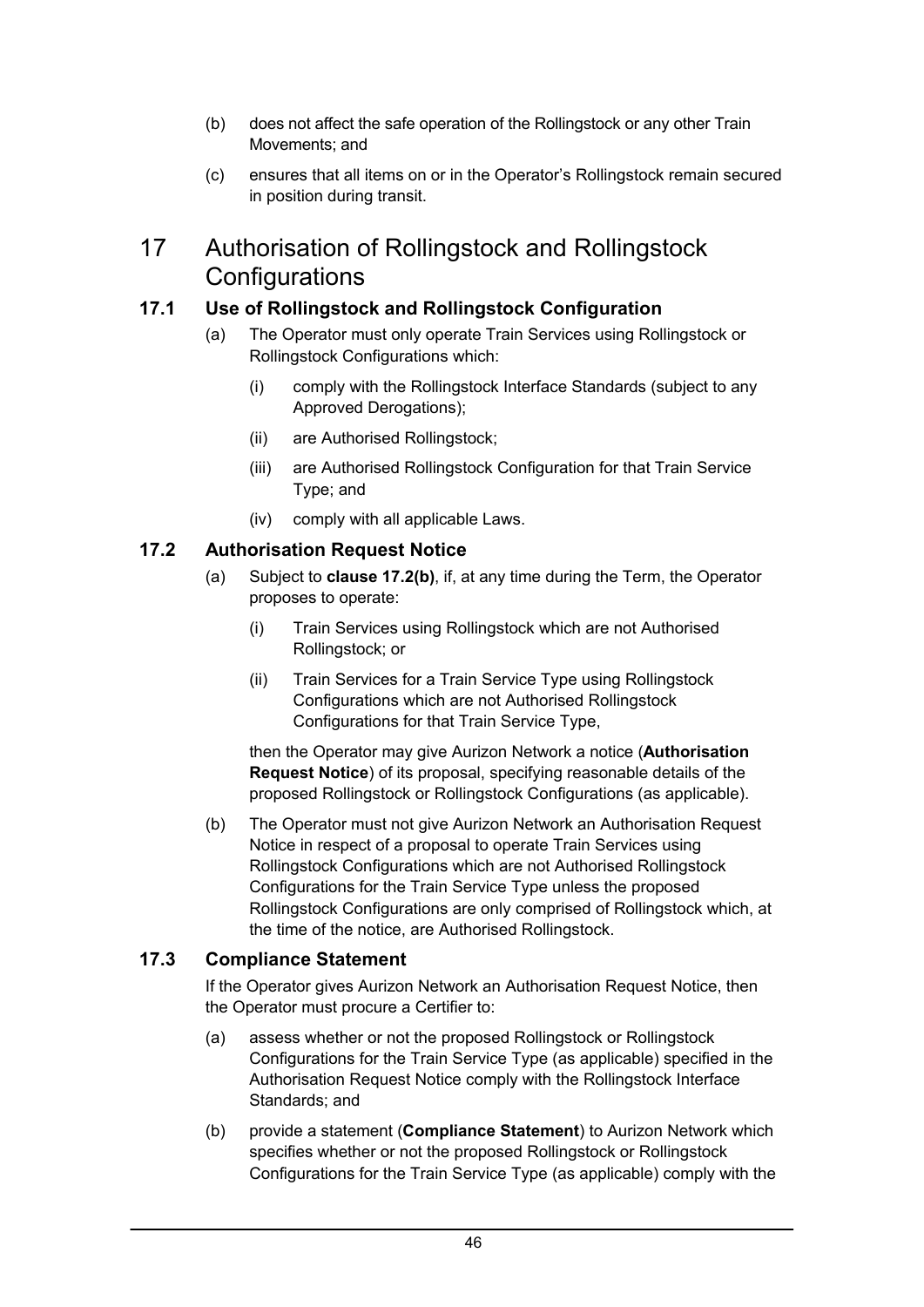Rollingstock Interface Standards and, if not, reasonable details of each non-compliance.

# **17.4 Rollingstock Interface Standards Risk Assessment**

If the Operator gives Aurizon Network an Authorisation Request Notice, the Interface Risk Assessment required to be conducted under **clause 15.2(e)** will, unless otherwise required by Aurizon Network, be limited to a Rollingstock Interface Standards Risk Assessment in respect of the proposed Rollingstock or Rollingstock Configurations for the Train Service Type (as applicable) specified in the Authorisation Request Notice.

# **17.5 Certificate of Compliance**

- (a) If:
	- (i) the Operator gives Aurizon Network an Authorisation Request Notice; and
	- (ii) a Certifier provides Aurizon Network with a Compliance Statement in respect of the proposed Rollingstock or Rollingstock Configurations for the Train Service Type (as applicable) specified in the Authorisation Request Notice,

then promptly after:

- (iii) the Parties have conducted an Interface Risk Assessment under **clause 17.4** in respect of such Rollingstock or Rollingstock Configurations for the Train Service Type (as applicable); and
- (iv) any amendments to the IRMP have been agreed or determined in accordance with **clause 24** following such Interface Risk Assessment,

the Operator must procure a Certifier to:

- (v) assess whether or not the proposed Rollingstock or Rollingstock Configurations for the Train Service Type (as applicable) comply with the Rollingstock Interface Standards (subject to any Approved Derogations); and
- (vi) if the assessment is positive, certify that such Rollingstock or Rollingstock Configurations for the Train Service Type (as applicable) comply with the Rollingstock Interface Standards (subject to any Approved Derogations).
- (b) If a Certifier provides a Certificate of Compliance under **clause 17.5**, the Operator must promptly (and in any event, within 10 Business Days) after being requested to do so by Aurizon Network provide (or procure the Certifier to provide) to Aurizon Network:
	- (i) the Certificate of Compliance; and
	- (ii) any information or documentation (including reports on trials and/or commissioning tests) in relation to the Rollingstock or Rollingstock Configurations for a Train Service Type (as applicable) specified in that Certificate of Compliance;
- (c) If the Operator complies with **clause 17.5(b)**, then 20 Business Days after the date the Operator complies with **clause 17.5(b)**: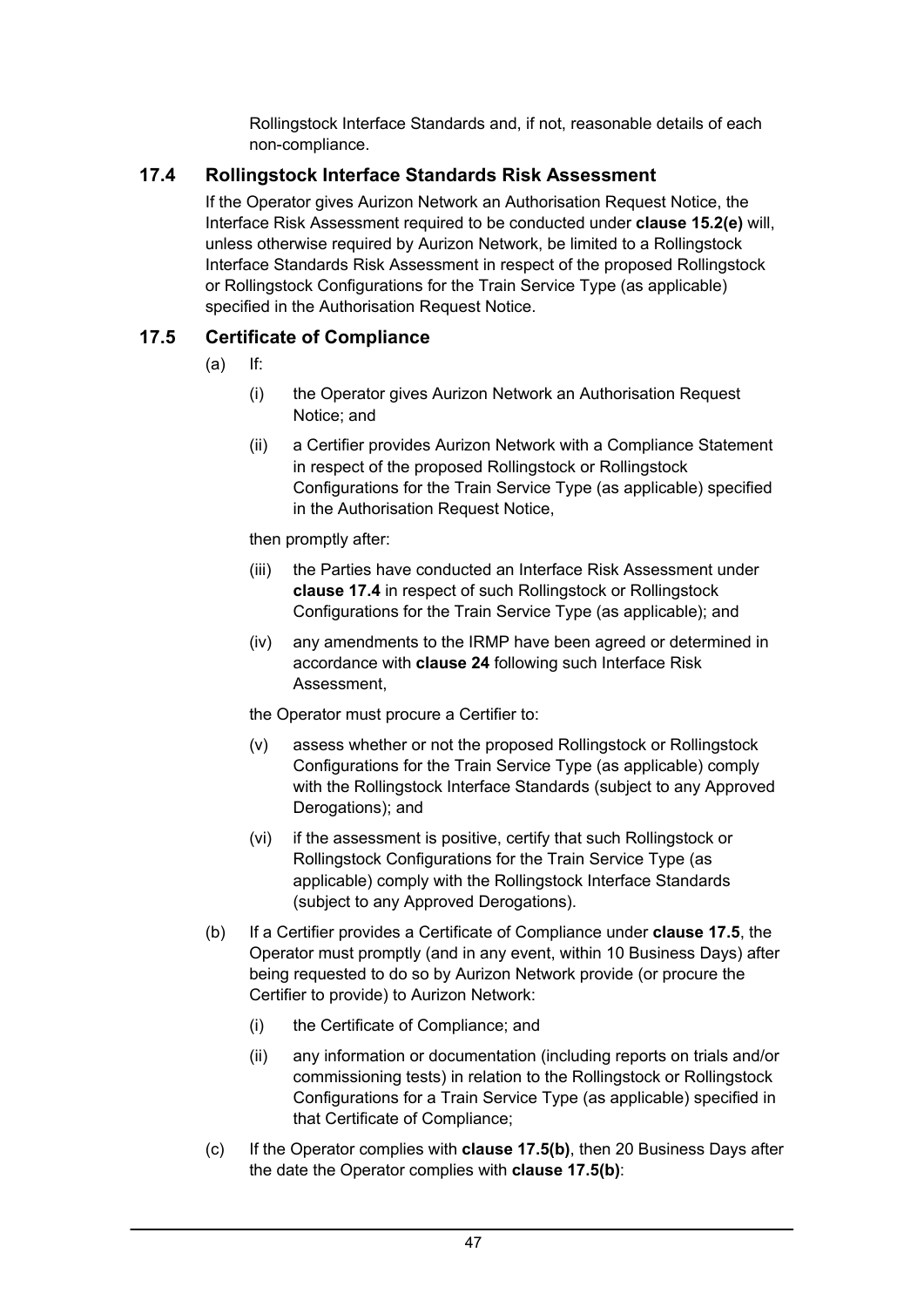- (i) the Rollingstock specified in the Certificate of Compliance is taken to be Authorised Rollingstock; and/or
- (ii) the Rollingstock Configurations for the Train Service Type specified in the Certificate of Compliance is taken to be Authorised Rollingstock Configurations for that Train Service Type,

unless within 20 Business Days of the date the Operator complied with **clause 17.5(b)**, Aurizon Network notifies the Operator that it is not satisfied that the Rollingstock or Rollingstock Configurations for the Train Service Type (as applicable) specified in the Certificate of Compliance complies with the Rollingstock Interface Standards (subject to any Approved Derogations), and provide reasonable details of any non-compliance.

## **17.6 Disputes**

- (a) If Aurizon Network gives the Operator a notice under **clause 17.5(c)** and the Operator disputes that notice, then the Operator may give a Dispute Notice to Aurizon Network under **clause 30.1**.
- (b) If a Dispute referred to in **clause 17.6(a)** is not resolved in accordance with **clause 30.2**, then the Operator may refer the Dispute to an Expert under **clause 30.3** to determine whether or not the Rollingstock or Rollingstock Configurations for the Train Service Type (as applicable) specified in the Certificate of Compliance comply with the Rollingstock Interface Standards (subject to any Approved Derogations).

### **17.7 Update of schedule 4 as a consequence of New Authorisations**

If, at any time during the Term, any Rollingstock is taken to be Authorised Rollingstock (**New Authorisation**), then **item 1** of **Schedule 4** is deemed to be amended to include:

- (a) the maximum gross mass for any Wagon or other Rollingstock for that New Authorisation; and
- (b) the tare weight for any Wagon or other Rollingstock for that New Authorisation,

at the time the Rollingstock is taken to be Authorised Rollingstock.

#### **17.8 Issue of Train Route Acceptance or Authority to Travel**

Within five Business Days after Rollingstock Configurations for a Train Service Type become Authorised Rollingstock Configuration for the Train Service Type, Aurizon Network must give the Operator a Train Route Acceptance or Authority to Travel (as applicable) for the Train Service Type.

# 18 Amendments to System Wide Requirements

## **18.1 Amendment Notice**

- (a) Aurizon Network may, acting reasonably, amend a System Wide Requirement by the issue of a notice (**Amendment Notice**) to the Operator:
	- (i) at any time to ensure the ongoing safe operation of the Nominated Network, provided it consults with the Operator before its implementation;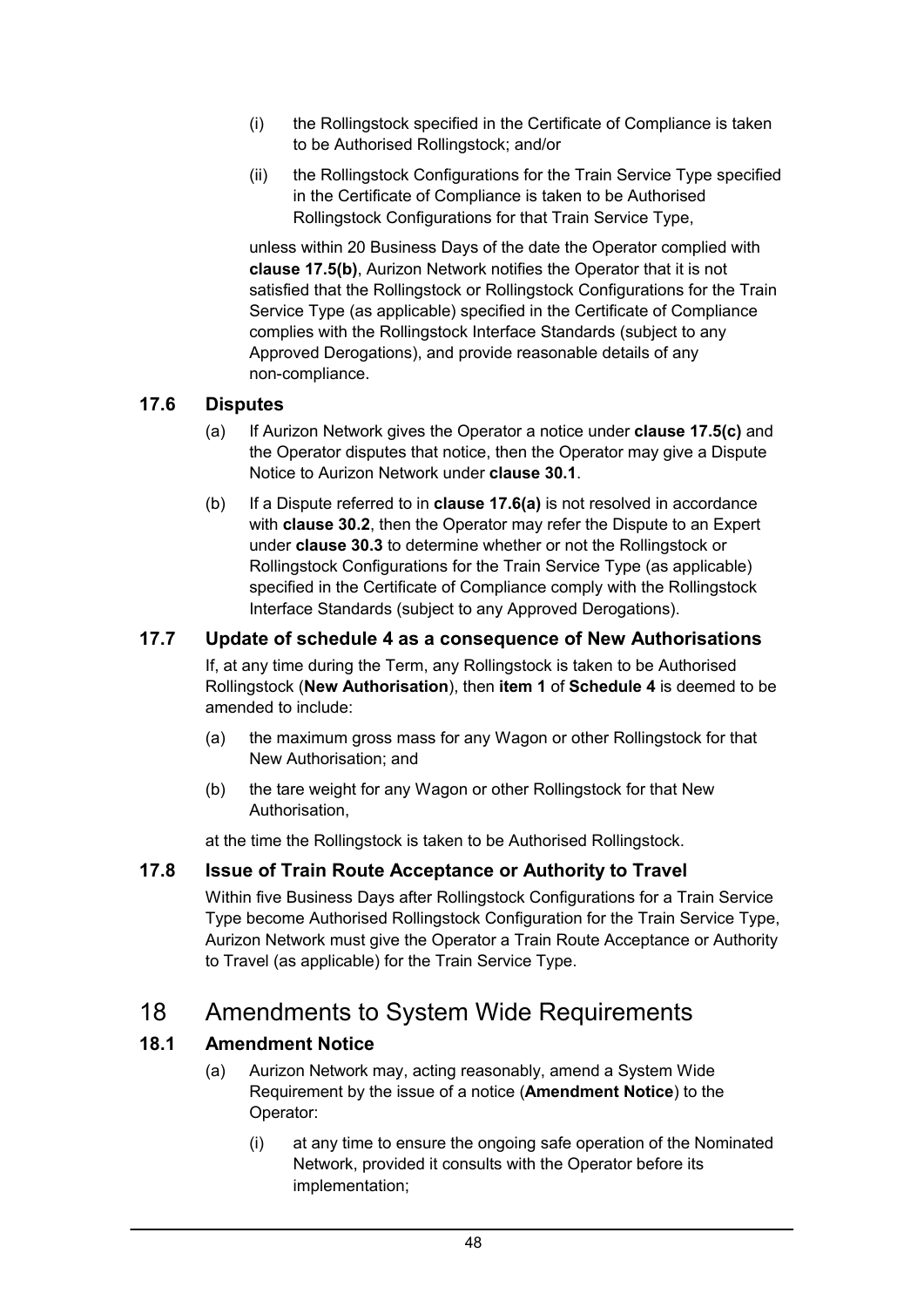- (ii) if required pursuant to a Material Change; or
- (iii) in any other circumstance (**Discretionary System Amendment**), subject to:
	- (A) the Operator's agreement to such proposed amendment (such agreement not to be unreasonably withheld or delayed); or
	- (B) the other provisions of this **clause 18**.
- (b) An Amendment Notice must be reasonably in advance of the proposed implementation date for the proposed amendments and specify:
	- (i) such details of the proposed amendments as reasonably necessary to:
		- (A) properly inform the Operator of the terms of the proposed amendments; and
		- (B) enable the Operator to assess the consequences for the Operator of the proposed amendments;
	- (ii) whether the Amendment Notice is issued on the ground referred to in **clause 18.1(a)(i)**, **18.1(a)(ii)** or **18.1(a)(iii)**; and
	- (iii) details of the proposed implementation date for the proposed amendments.

### **18.2 Response to a Discretionary System Amendment**

- (a) Within 20 Business Days (or such longer period as may be agreed between the Parties, such agreement not to be unreasonably withheld or delayed) after receiving an Amendment Notice in accordance with **clause 18.1(b)** which proposes a Discretionary System Amendment, the Operator must notify Aurizon Network whether:
	- (i) irrespective of any financial arrangements agreed or determined under **clause 18.4(c)**, the proposed amendments will materially impact the Operator's operations to such an extent as to fundamentally frustrate the Operator's operation of Train Services under this Deed over a sustained period of time; and/or
	- (ii) the Net Financial Effect on the Operator of the Discretionary System Amendment is equivalent to one percent or greater of the annual Access Charges payable by the Access Holder under the Access Agreement.

#### **18.3 Discretionary System Amendment which frustrate operations**

- (a) If the Operator notifies Aurizon Network under **clause 18.2(a)(i)**, Aurizon Network must, acting reasonably, assess the Operator's response and notify the Operator if it agrees or disagrees with the Operator's notice within 20 Business Days after receipt of that notice (or such longer period as may be agreed between the Parties).
- (b) If Aurizon Network agrees with the Operator's notice under **clause 18.2(a)(i)**, then Aurizon Network must:
	- (i) amend the proposed amendments to ensure that such amendments will not materially impact the Operator's operations to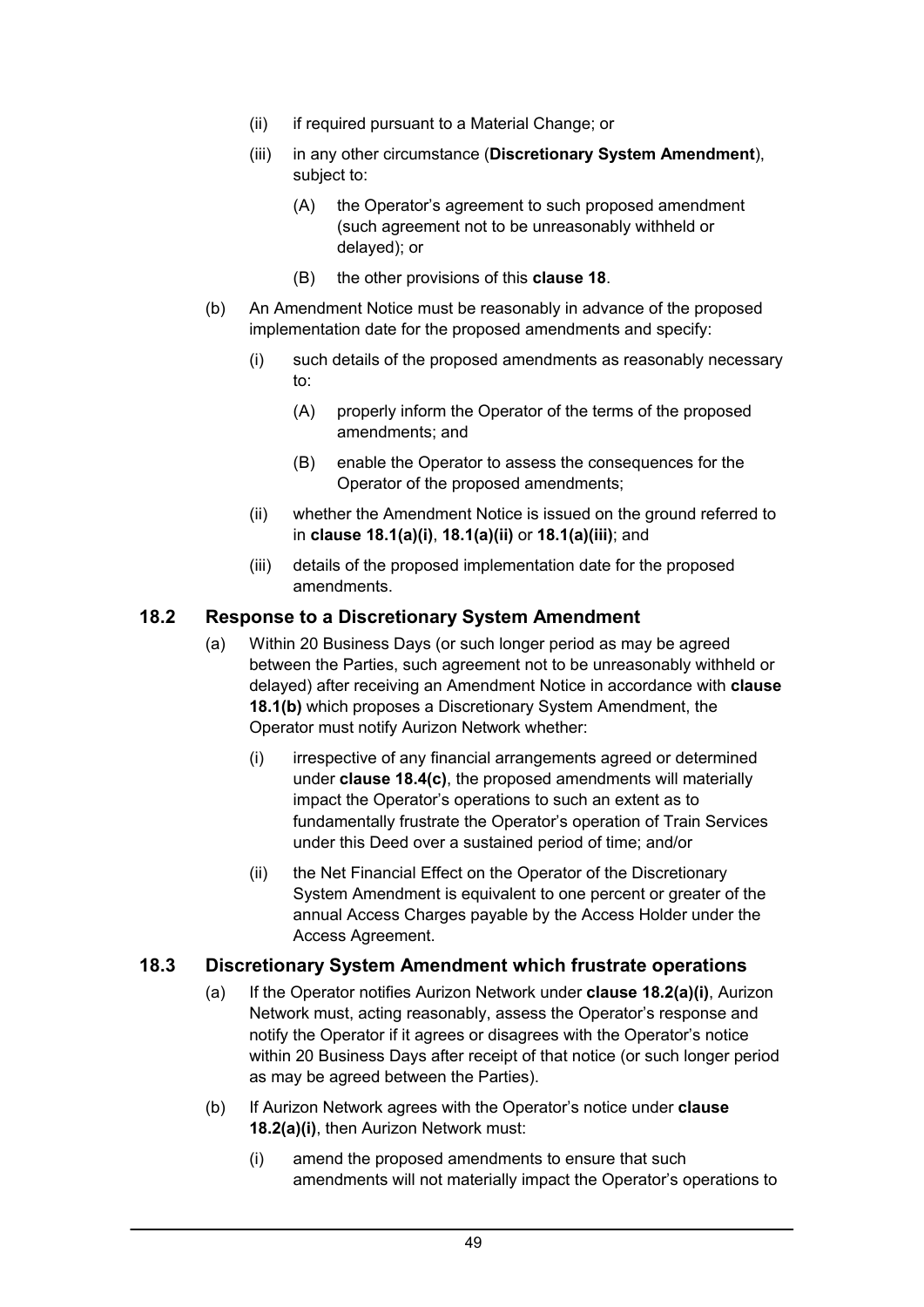such an extent as to fundamentally frustrate the Operator's operation of Train Services under this Deed over a sustained period of time; and

- (ii) within 5 Business Days of making the amendments under **clause 18.3(b)(i)** give the Operator a copy of its amendments to the proposed amendments.
- (c) If Aurizon Network disagrees with the Operator's notice under **18.2(a)(i)**, Aurizon Network may implement the proposed amendments from the later of:
	- (i) the date Aurizon Network notifies the Operator of its determination; and:
	- (ii) if the Operator has notified Aurizon Network within the required timeframe under **clause 18.2(a)(ii)**, the date that the Parties comply with **clause 18.4.**
- (d) If the Operator disputes Aurizon Network's determination under **clause 18.3(b)**, then either Party may refer the dispute for determination by an Expert in accordance with **clause 30.3** and Aurizon Network must not implement the proposed amendments pending the Expert's determination.

## **18.4 Discretionary System Amendment with negative financial impact**

- (a) If the Operator notifies Aurizon Network under **clause 16.2(a)(ii)**, the Operator must, within 20 Business Days after providing such notice (or such longer period as may be agreed between the Parties), provide to Aurizon Network details of such Net Financial Effect reasonably required by Aurizon Network to assess such Net Financial Effect, including estimates of any additional costs, savings, benefits or detriments to be obtained or suffered, or reasonably expected to be obtained or suffered, by the Operator as a direct result of Aurizon Network implementing the proposed amendments.
- (b) The Operator warrants that any estimates given by it under **clause 18.4(a)** are to its knowledge accurate on the basis of the information reasonably available to it.
- (c) Promptly after the Operator complies with **clause 18.4(a)**, the Parties must negotiate in good faith to seek to agree appropriate financial arrangements between them with respect to such Net Financial Effect and, failing agreement within a further 20 Business Days after the Operator provides the relevant details under **clause 18.4(a)**, either Party may refer the matter to an Expert in accordance with **clause 30.3** to determine an appropriate financial arrangement to compensate the Operator for the Net Financial Effect on the Operator of the Discretionary System Amendment. Aurizon Network must not implement the proposed amendments pending the Expert's determination.

## **18.5 Expert must have regard to certain matters**

In making a determination referred to in **clause 18.3(d)** or **18.4(c)**, the Expert must have regard to, except in circumstances where consequences are otherwise provided under this Deed, the reasonable costs and benefits accruing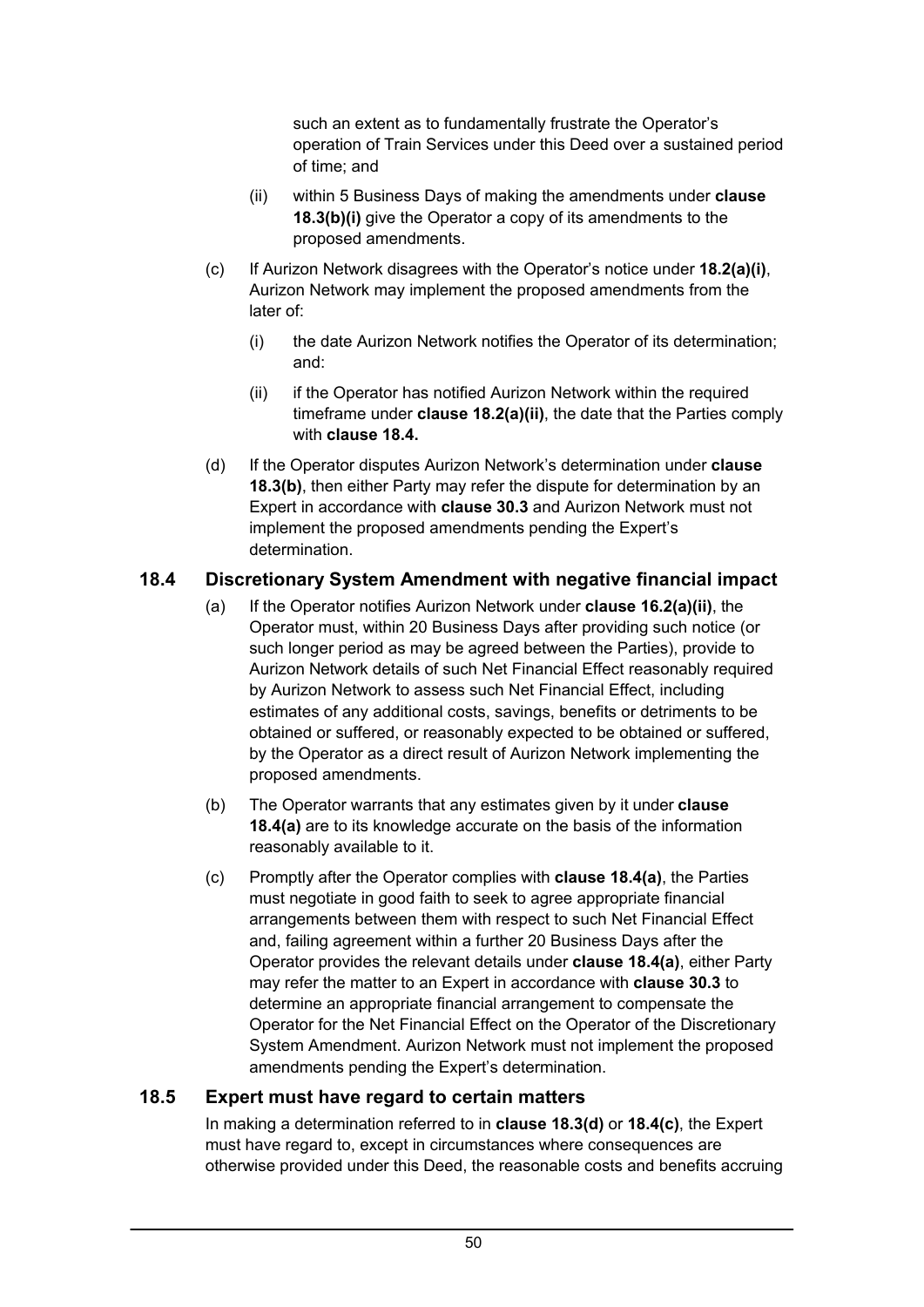to the Operator.

## **18.6 Costs of implementing amendments to a System Wide Requirement**

- (a) The Operator must use all reasonable endeavours to minimise the Net Financial Effect on the Operator of any proposed amendments to a System Wide Requirement.
- (b) Despite **clause 18.4**, where any System Wide Requirement is varied to ensure the ongoing safe operation of the Network, each Party must fund its own costs of implementing the proposed amendments including the equipping of Rollingstock with new or additional equipment such as Signalling and Telecommunications Equipment or making any other modification to Rollingstock.
- (c) At any time before Aurizon Network implements any proposed amendments, Aurizon Network may elect not to proceed with the proposed amendments provided it notifies the Operator within 1 Business Day of making such election.
- (d) The Parties must account to each other in respect of the contributions agreed or determined under **clause 18.4(c)** after completion of the implementation of the proposed amendments and subsequent modifications to the Operator's systems, equipment or Rollingstock as required by the amendments.

## **18.7 Implementation of amendments to System Wide Requirements**

- (a) Where Aurizon Network implements the proposed amendments in accordance with this **clause 18**, the relevant System Wide Requirement will be altered as contemplated in the Amendment Notice following completion of the implementation of the proposed amendments.
- (b) The Parties must take all necessary action and make all necessary amendments to the IRMP, Environmental Management Plan, the Operating Plan and/or the Emergency Response Plan in response to the relevant amendments to the System Wide Requirements (including providing Aurizon Network with a further Certificate of Compliance where the Authorised Rollingstock or Rollingstock Configurations require modification as a result of a change to a System Wide Requirement).
- (c) Aurizon Network must allow a reasonable period for the Operator to amend its procedures and plans to comply with any such amended System Wide Requirement, except in the case of emergency circumstances for safety reasons where Aurizon Network may require immediate compliance.

# 19 Weighbridges and Overload Detectors

## **19.1 General**

- (a) Where a Weighbridge or Overload Detector is located en route between an Origin and Destination for a Train Service Type:
	- (i) the Party responsible for that Weighbridge or Overload Detector (as specified in **item 5** of **Schedule 3**) must use reasonable endeavours to ensure that such Weighbridge or Overload Detector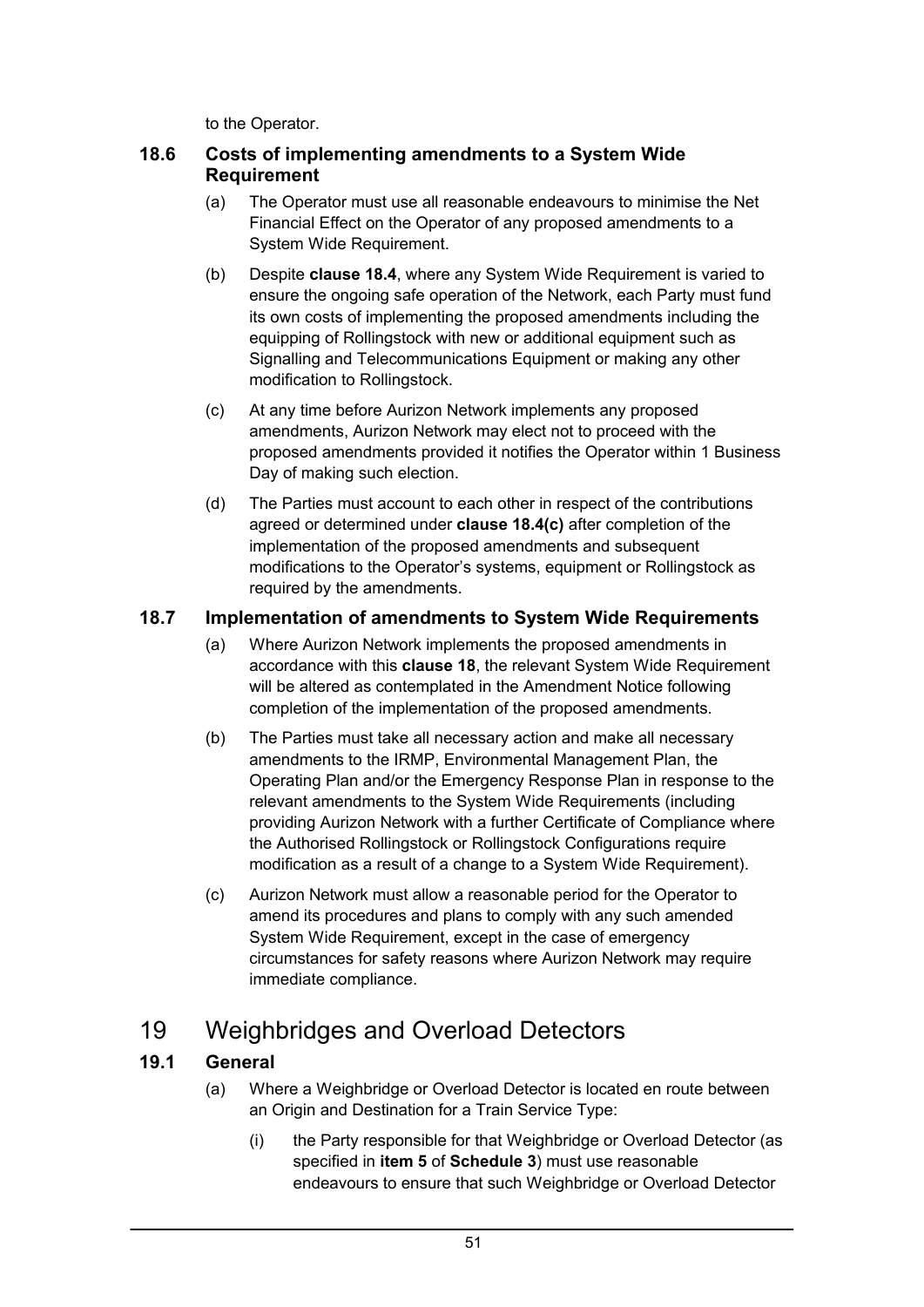is operational, calibrated and available to weigh Trains operated over such Weighbridge or Overload Detector; and

- (ii) the Operator must use reasonable endeavours to operate its Trains over such Weighbridge or Overload Detector in a manner so that the Weighbridge or Overload Detector weighs the Operator's Trains.
- (b) Aurizon Network may vary at any time the numbers and locations of Weighbridges and Overload Detectors, subject to providing reasonable notice to the Operator.

## **19.2 Exceeding Maximum Allowable Gross Tonnage**

- (a) The Operator must use reasonable endeavours to ensure that the gross mass of any Wagon or Train operated by it under this Deed does not exceed the relevant Maximum Allowable Gross Tonnage.
- (b) If any Wagon or Train operated by the Operator is determined by a Weighbridge or Overload Detector to be in excess of the relevant Maximum Allowable Gross Tonnage, then the Operator must reduce the gross mass to a level below the relevant Maximum Allowable Gross Tonnage:
	- (i) unless otherwise directed by Aurizon Network, if the Train has not entered the mainline, before the Train enters the mainline; and
	- (ii) if directed by Aurizon Network, at a specific siding or location directed by Aurizon Network.

## **19.3 Exceeding Maximum Desirable Gross Tonnage**

If any Wagon or Train operated by the Operator is determined by a Weighbridge or Overload Detector to be in excess of the relevant Maximum Desirable Gross Tonnage, then Aurizon Network may impose any Operational Constraints which Aurizon Network considers to be reasonable in the circumstances.

## **19.4 Record keeping**

Where the Operator's Trains or Wagons are weighed by a Weighbridge or Overload Detector, the Party responsible for the Weighbridge or Overload Detector as specified in **item 5** of **Schedule 3** must use reasonable endeavours to ensure that:

- (a) if it is not the owner or operator of the Weighbridge or Overload Detector, it obtains all relevant records from the Weighbridge or Overload Detector including records of the gross mass of each loaded Wagon and Train;
- (b) whether or not it is the owner or operator of the Weighbridge or Overload Detector, it keeps a record of the gross mass of each loaded Wagon and Train;
- (c) the records referred to in **clauses 19.4(a)** and **19.4(b)** (as applicable) are provided to:
	- (i) the Party or other person loading the Trains; and
	- (ii) the other Party within 10 Business Days after the end of each Month.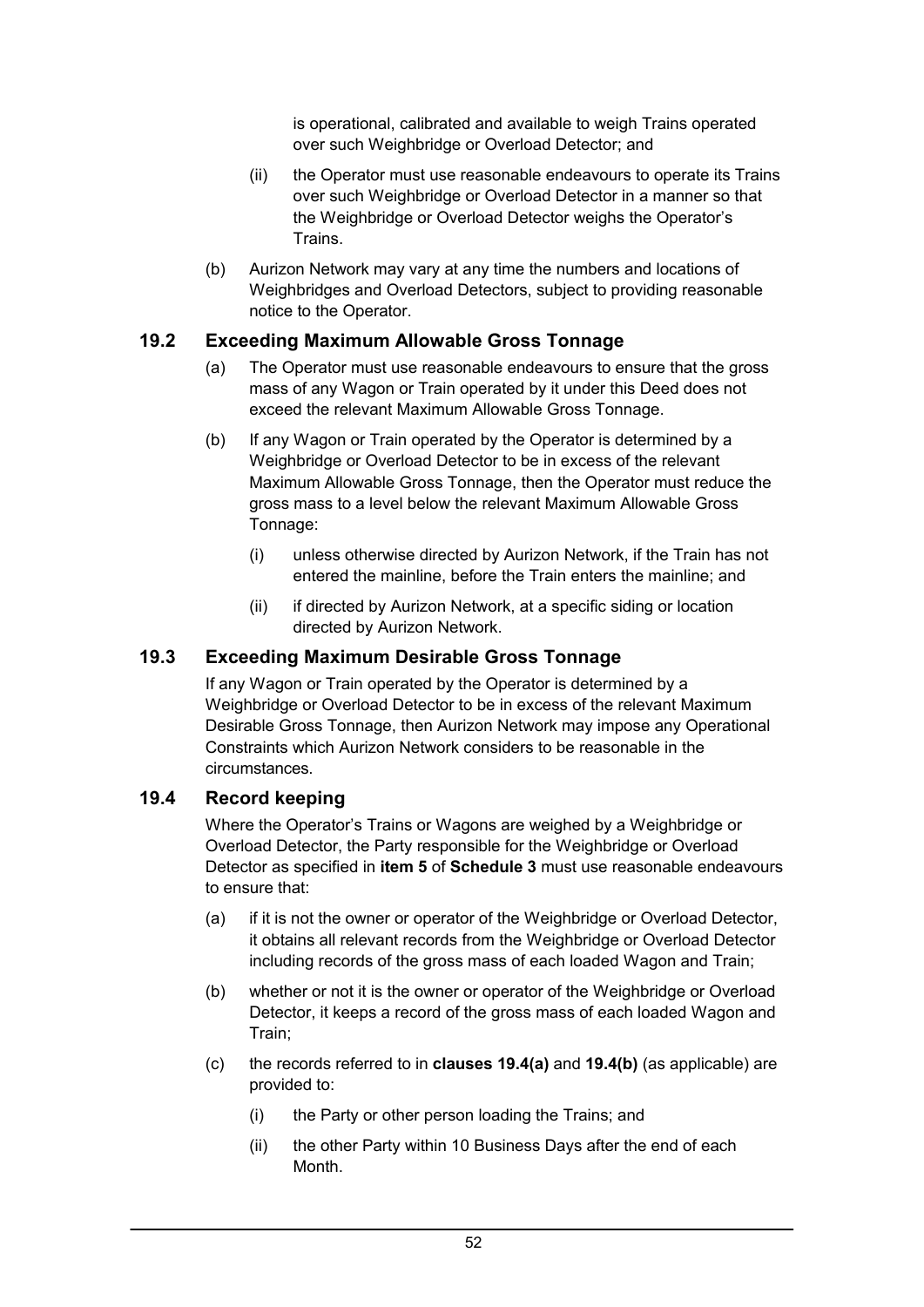# **19.5 Verification**

- (a) If the Party that is not responsible for the Weighbridge or Overload Detector reasonably believes that any Weighbridge or Overload Detector may be inaccurate, that Party may by notice to the other Party require the other Party to procure the testing of the accuracy of such Weighbridge or Overload Detector.
- (b) As soon as reasonably practicable after being given a notice under **clause 19.5(a)**, the Party responsible for the Weighbridge or Overload Detector must use reasonable endeavours to procure a suitably qualified person to:
	- (i) test the calibration of the relevant Weighbridge or Overload Detector (as applicable); and
	- (ii) make any adjustments required to correct the calibration of the Weighbridge or Overload Detector (as applicable).
- (c) Subject to **clause 19.5(e)**, the relevant Weighbridge or Overload Detector (as applicable) is deemed to have malfunctioned from the date the notice is given under **clause 19.5(a)** until the testing referred to in **clause 19.5(b)** has been carried out and, if required, the Weighbridge or Overload Detector has been recalibrated. Until such testing has been carried out and the Weighbridge or Overload Detector has been recalibrated, the mass of the relevant Train or Wagon which would otherwise have been measured by that Weighbridge or Overload Detector is the Maximum Desirable Gross Tonnage for the Train or Wagon, as applicable.
- (d) Except in the case of manifest error or fraud, the determination of the person conducting the test in accordance with **clause 19.5(b)** is final and binding on the Parties.
- (e) Where the person conducting the test in accordance with **clause 19.5(b)** determines that the Weighbridge or the Overload Detector is measuring within the tolerances specified in **item 5** of **Schedule 3**, the Weighbridge or the Overload Detector (as applicable) will be treated as having been measuring accurately from the date on which the relevant notice was given under **clause 19.5(a)**.
- (f) The cost of conducting the test and making adjustments in accordance with **clause 19.5(b)** must be borne by:
	- (i) the Party responsible for the Weighbridge or Overload Detector as specified in **item 5** of **Schedule 3** if the Weighbridge or Overload Detector is determined to be not measuring within the tolerances specified in **item 5** of **Schedule 3**; or
	- (ii) the Party giving notice under **clause 17.5(a)** if the Weighbridge or Overload Detector is determined to be measuring within the tolerances specified in **item 5** of **Schedule 3** (and, to the extent that the Party responsible for the Weighbridge or Overload Detector has paid any costs of conducting the test, subject to **clause 8.4**, the Party giving the notice must reimburse the Party responsible for the Weighbridge or Overload Detector such reasonable costs of conducting the test).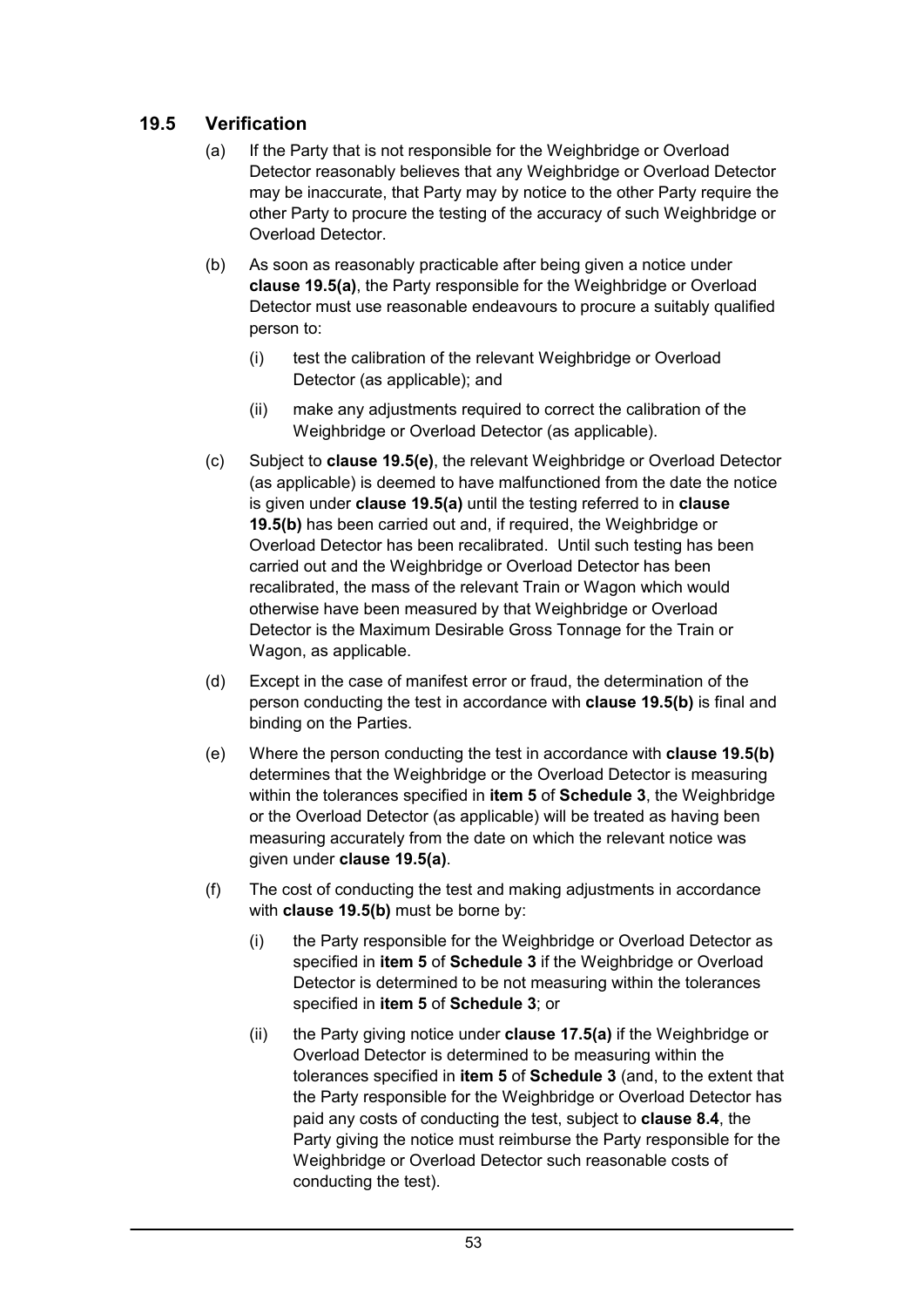## **19.6 No Claim**

- (a) Despite any other provision in this Deed, neither Party (**first Party**) is liable to the other Party for any damage, loss, cost or expense that the other Party may suffer or incur as a result of the first Party, in good faith, acting on the basis of any mass determined in accordance with this Deed.
- (b) Despite any other provision in this Deed, neither Party has any Claim against the other Party as a result of, or arising from, any delay to or cancellation of Train Services as a result of the operation of this **clause 19**.

# 20 Performance Levels

## **20.1 Consequences of failure to comply with Performance Levels**

(a) A failure by either Party to achieve the relevant Performance Level does not constitute a breach of this Deed and the only consequences of such failure as between the Parties are the consequences set out in this **clause 20**.

## **20.2 Review of Performance Levels**

- (a) The Parties must, if requested by either Party, meet to review the Performance Levels subject to such review not occurring within six Months after the Commitment Date or any previous review of the Performance Levels.
- (b) If either Party notifies the other that it considers that the Performance Levels are no longer appropriate, the Parties must use reasonable endeavours to agree, but only with the written consent of the Access Holder, on varied Performance Levels and any associated variations to this Deed (including the applicable Train Descriptions).
- (c) If the Parties and the Access Holder are unable to agree to such variations then the existing Performance Levels will continue to apply unless varied by Aurizon Network in accordance with **clause 14.2(a)(iv)**.

# 21 Infrastructure management

## **21.1 Management and control of the Nominated Network**

Aurizon Network is responsible for the management of the Nominated Network and retains control over all activities on the Nominated Network.

## **21.2 Maintenance of the Nominated Network**

- (a) Aurizon Network must carry out Maintenance Work on the Nominated Network such that, subject to any criteria or derogations for the Nominated Network specified in the IRMP and the Network Management Principles:
	- (i) the Infrastructure is consistent with the Rollingstock Interface Standards; and
	- (ii) the Operator can operate Train Services in accordance with their Scheduled Times.
- (b) Aurizon Network may impose (either temporarily or permanently) such Operational Constraints as it considers necessary, acting reasonably, for the protection of any person or any property (including the Infrastructure)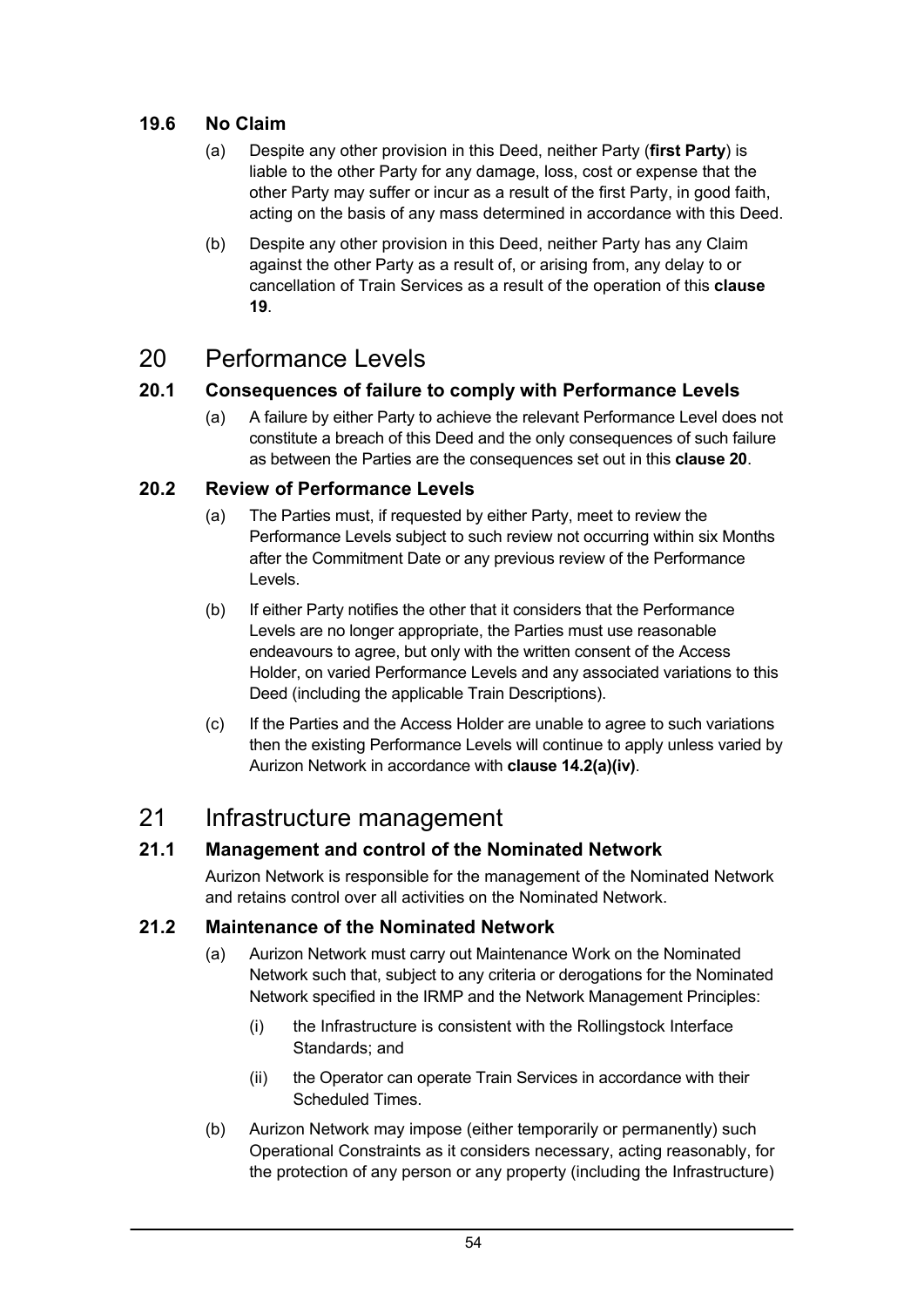or to facilitate the carrying out of Maintenance Work or Infrastructure Enhancements provided that, in exercising its rights under this **clause 21.2(b)**, Aurizon Network must:

- (i) use its reasonable endeavours to minimise disruption to Train Services (including giving as much notice as possible and, where possible, providing alternative Scheduled Times having regard to the reasonable requirements of the Operator); and
- (ii) comply with the relevant procedures specified in the Interface Coordination Arrangements.
- (c) The Operator must notify Aurizon Network as soon as is reasonably practicable of any damage to, or disrepair or failure in operation or function of, any part of the Infrastructure of which the Operator becomes aware.
- (d) The Operator must provide reasonable cooperation to Aurizon Network in relation to the timetabling of Planned Possessions provided that any such Planned Possessions are consistent with the Network Management Principles and implemented in accordance with the Possession Protocols.
- (e) Subject to the Possession Protocols, Aurizon Network must use its reasonable endeavours to carry out:
	- (i) Emergency Possessions within seven days after the detection of the fault giving rise to the need for the Emergency Possession; and
	- (ii) Urgent Possessions within between seven days and three Months after the detection of the fault giving rise to the need for the Urgent Possession.

# 22 Incident management

## **22.1 Compliance**

- (a) If requested by Aurizon Network from time to time, the Operator must demonstrate to Aurizon Network's reasonable satisfaction that:
	- (i) procedures are in place which ensure compliance by the Operator with any reporting requirements in the Emergency Response Plan and, to the extent relevant, the Emergency Procedures; and
	- (ii) the Operator is complying with such procedures and reporting requirements.
- (b) The Operator must ensure that, at all times:
	- (i) sufficient members of the Operator's Staff are appropriately qualified to participate in Investigations; and
	- (ii) the names and positions of those members of the Operator's Staff are maintained in the Emergency Response Plan.

## **22.2 Obstructions**

(a) Unless permitted under this Deed or authorised by Aurizon Network, the Operator must not cause any Obstruction or permit any Obstruction caused by the Operator to continue.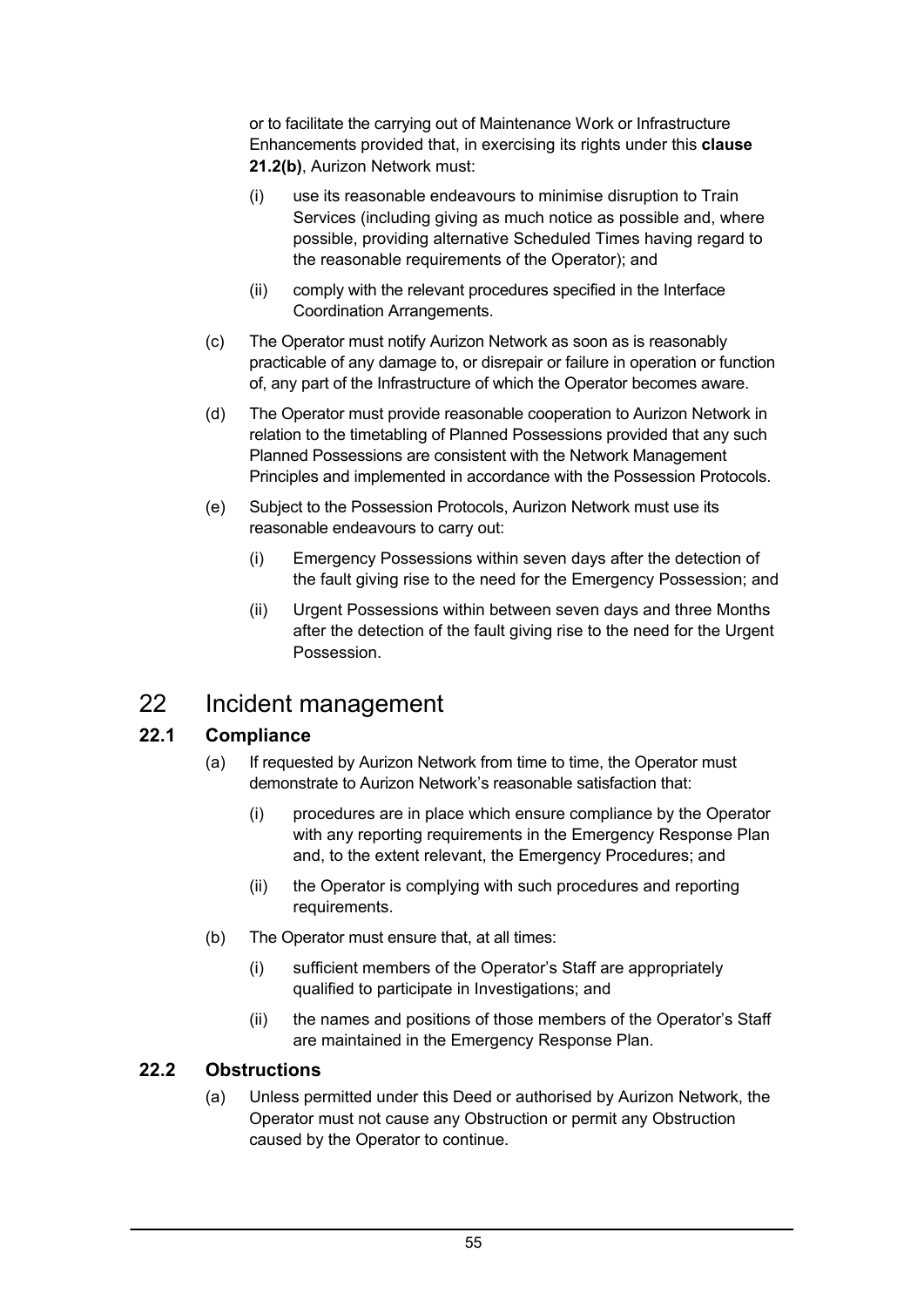## **22.3 Notification**

- (a) The Operator must notify the Train Controller as soon as reasonably practicable after the Operator or the Operator's Staff discover or become aware of:
	- (i) any Obstruction (including all Incidents) or any breach or suspected breach of Safeworking Procedures;
	- (ii) anything which the Operator or the Operator's Staff observe which may reasonably be considered to cause or contribute to the occurrence of an Incident or Obstruction; or
	- (iii) any harm to the Environment caused or contributed to by the Operator's operation of Train Services on the Nominated Network, which the Operator knows would result in a breach by Aurizon Network of the terms of any environmental authority it holds in connection with the Nominated Network.
- (b) Aurizon Network must notify the Operator of all Incidents involving the Operator's Rollingstock.

#### **22.4 Management of Incident response**

- (a) Aurizon Network is responsible for the overall coordination and management of the response to an Incident (including notifying all relevant emergency services) so that Restoration and Recovery are effected as soon as practicable.
- (b) If an Incident occurs
	- (i) the Operator:
		- (A) is, subject to **clause 22.4(c)**, responsible for effecting Recovery and Retrieval;
		- (B) must:
			- (1) make arrangements to effect Recovery and Retrieval within three hours after the Incident occurred:
			- (2) cooperate with and assist Aurizon Network in Restoration;
			- (3) effect timely Recovery and Retrieval within 12 hours after the Incident occurred (or within such other period as the Parties may agree) in accordance with the Emergency Response Plan;
			- (4) as soon as reasonably practicable, notify Aurizon Network;
			- (5) take action as soon as reasonably practicable in respect of an Incident to prevent or minimise injury to any person or damage to any property (including harm to the Environment) where there is an imminent risk of such injury or damage, but otherwise take no action without the prior approval of Aurizon Network (not to be unreasonably withheld); and
			- (6) comply with the directions of Aurizon Network in respect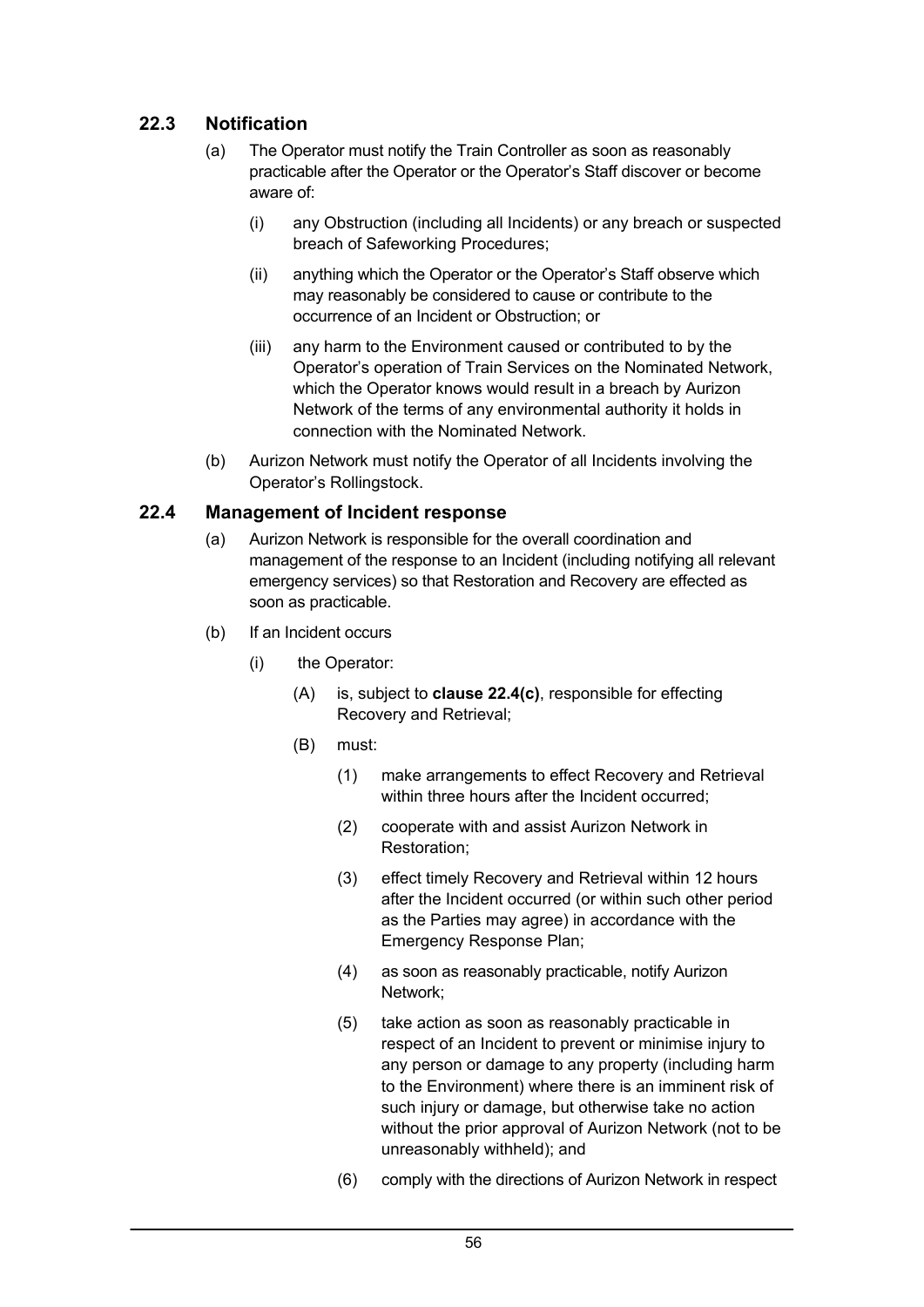of the coordination and management of Recovery, Retrieval and Restoration.

- (c) If an Incident occurs and Aurizon Network reasonably believes that it will be able to effect Recovery more quickly than the Operator, then Aurizon Network may, subject to using reasonable efforts to consult with the Operator:
	- (i) take such action as is reasonably necessary (including the use of a Railway Operator's Rollingstock to clear the Operator's Rollingstock) to effect Recovery; and
	- (ii) recover such reasonable costs incurred by Aurizon Network in doing so. Subject to **clause 8.4**, the Operator must, within 10 Business Days after receiving such demand, pay to Aurizon Network such reasonable costs incurred by Aurizon Network.
- (d) Subject to **clause 22.4(e)**, each Party must use all reasonable endeavours to ensure that any property damage, actual or potential harm to the Environment or delays to the recommencement of Train Movements arising from Restoration or Recovery are minimised.
- (e) Aurizon Network may, subject to Aurizon Network using its best efforts to first consult with the Operator about such action, take such action (including to give directions to the Operator and the Operator's Staff and to remove or require the Operator to remove any of its Rollingstock from the Nominated Network) as Aurizon Network considers reasonably necessary to recommence Train Movements as soon as practicable and, subject to **clause 22.4(k)(i)**, Aurizon Network will not be liable for any damage to or loss of freight or Rollingstock caused by such action.
- (f) Where:
	- (i) Aurizon Network seeks to remove, or require the Operator to remove, any Relevant Rollingstock from the Nominated Network under **clause 22.4(e)**; and
	- (ii) such removal would reasonably be expected to cause material damage to or materially increase the damage to the Relevant Rollingstock,

then Aurizon Network and the Operator must:

- (iii) use reasonable endeavours to consult and agree on the removal of the Relevant Rollingstock as soon as reasonably practicable and, in any event, within six hours after the occurrence of the Incident or such longer period as the Parties may agree; and
- (iv) if the Parties do not consult or reach agreement within the period referred to in **clause 22.4(f)(iii)**, then the Parties must refer the decision to their representatives with authority to make the necessary decisions who must in good faith seek to agree a course of action within two hours of the referral to them or such longer period as the Parties may agree.
- (g) If Aurizon Network's and the Operator's representatives with authority to make the necessary decisions do not consult or do not agree within the specified period in **clause 22.4(f)(iv)**, then Aurizon Network must refer its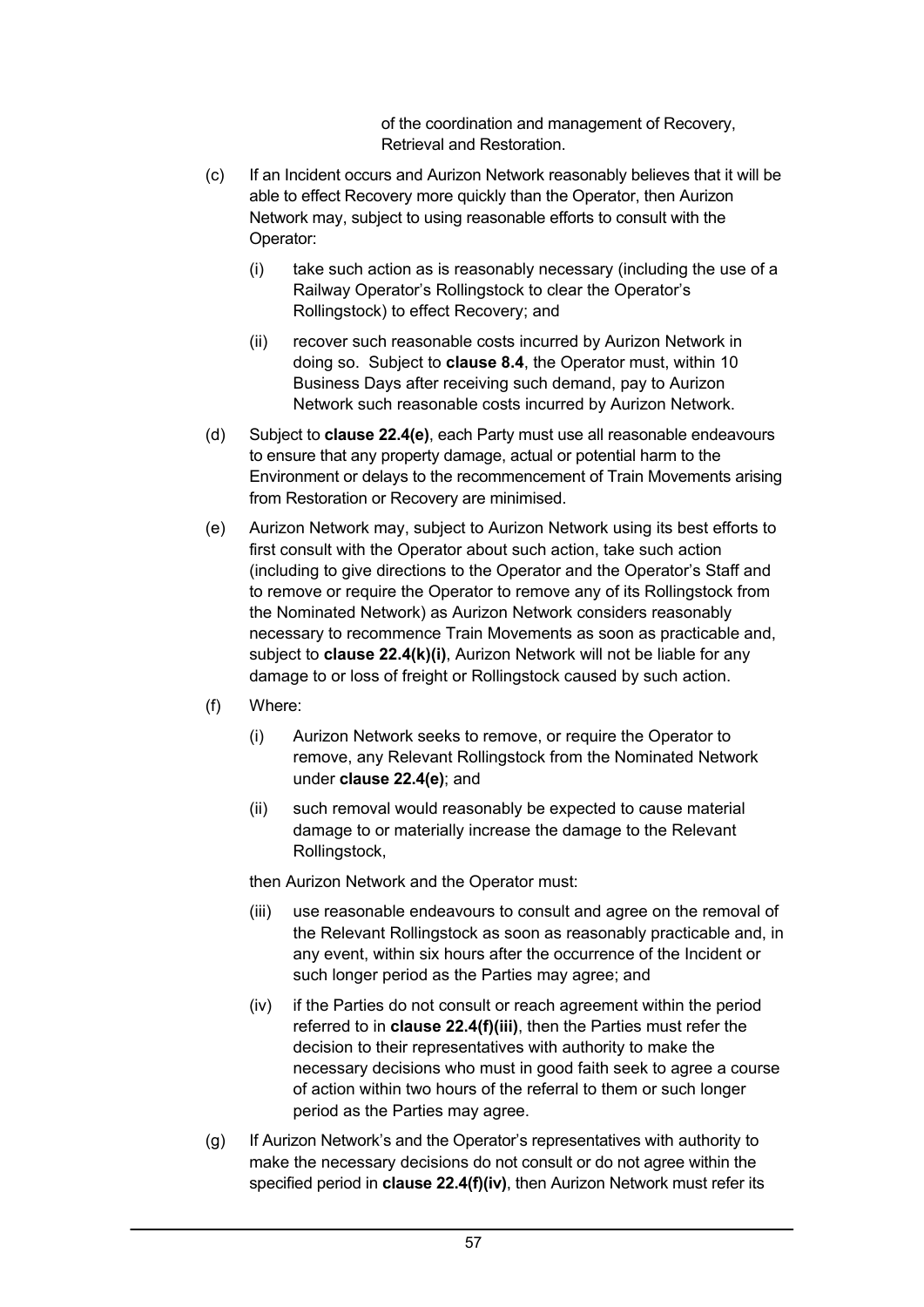proposed course of action with respect to the removal of the Relevant Rollingstock to an Expert who must determine in accordance with **clause 30.3** whether or not, having regard to:

- (i) the potential to further damage the Relevant Rollingstock or cause damage to any property (including harm to the Environment);
- (ii) the impact on Aurizon Network's ability to effect Restoration; and
- (iii) the time critical nature of the decision,

the course of action proposed by Aurizon Network is reasonable.

- (h) Following completion of the process set out in **clauses 22.4(f)** and **22.4(g)** (as applicable), Aurizon Network may progress with the proposed course of action unless the Expert determines that Aurizon Network's proposed course of action is not reasonable.
- (i) Aurizon Network may, where it is reasonable and practicable in the circumstances to do so, issue a Train Control Direction to the Operator to provide assistance with clearing any Network Incident including providing Rollingstock, where appropriate, for use by or under the direction of Aurizon Network and undertaking any variation in the operation of a Train Service (including coupling its Rollingstock with Rollingstock of Aurizon Network or another Railway Operator). The Operator must comply with any such Train Control Direction. The Operator may recover from Aurizon Network such reasonable costs incurred in complying with this **clause 22.4(i)** as agreed or, failing agreement within 20 Business Days after notice by the Operator to Aurizon Network, as determined by an Expert in accordance with **clause 28.3**.
- (j) The assessment of the costs to be recovered under **clause 22.4(c)** or **clause 22.4(i)** for the use of Rollingstock must have regard to any industry or other agreement covering such costs and any payments facilitated by such agreement.
- (k) Except as otherwise provided in this Deed, Aurizon Network is not liable to the Operator and the Operator must not make any Claim against Aurizon Network, Aurizon Network's director and/or Aurizon Network's Staff for:
	- (i) any damage to or loss of freight or Rollingstock caused by a course of action permitted in accordance with **clause 22.4(e)**, except to the extent:
		- (A) such damage or loss is caused by the negligent act or omission or wilful default or misconduct of Aurizon Network or Aurizon Network's Staff; or
		- (B) the Expert determines that Aurizon Network's course of action is not reasonable; and
	- (ii) any delays, cancellation of Train Services or Claims suffered or incurred by, or made or brought by or against, the Operator as a result of complying with a request by Aurizon Network pursuant to **clause 22.4(i)**.
- (l) The Operator is solely liable for, and releases, indemnifies and will keep indemnified Aurizon Network and its directors and Aurizon Network's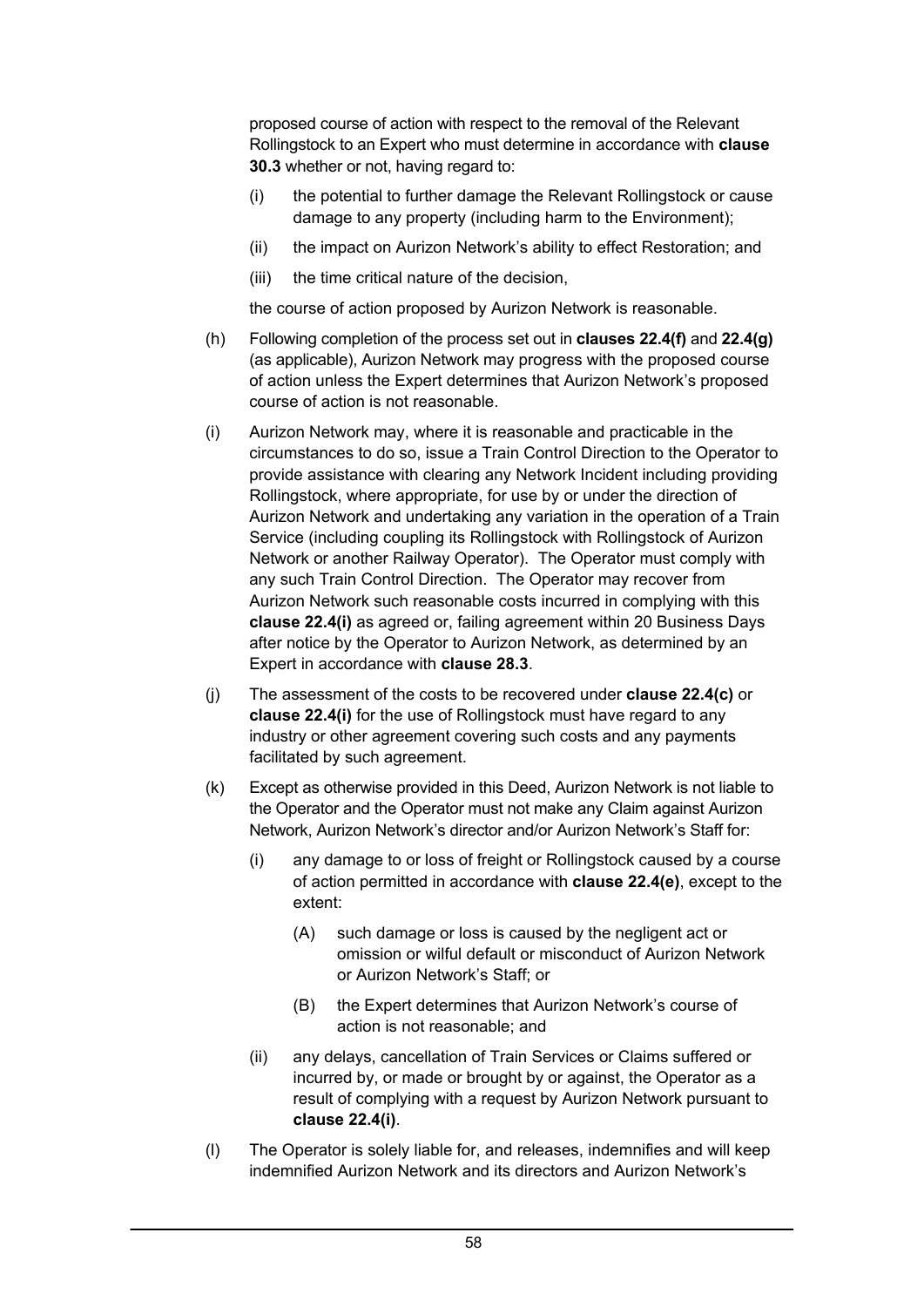Staff against all Claims of any nature suffered or incurred by, or made or brought against, Aurizon Network, its directors or Aurizon Network's Staff in respect of any course of action permitted in accordance with clause **22.4(h)**.

## **22.5 Investigations**

- (a) If an Incident occurs, an Investigation into the Incident must be:
	- (i) commenced as soon as practicable unless otherwise agreed between the Parties; and
	- (ii) conducted in accordance with the Investigation Procedures.
- (b) Each Party must cooperate, and ensure that Aurizon Network's Staff or the Operator's Staff (as applicable) cooperate, fully with any Investigation.
- (c) The Parties must consult in good faith in relation to the implementation of any recommendations arising from an Investigation in accordance with the Investigation Procedures.

## **22.6 Management of Environmental Incidents**

- (a) If:
	- (i) the Operator's Activities in connection with this Deed have caused or contributed to an actual or potential Environmental Incident and Aurizon Network reasonably considers that action is required to prevent, mitigate or remedy that Environmental Incident; or
	- (ii) Aurizon Network is given a direction, notice or order by an Environmental Regulator that some action is required to prevent, mitigate or remedy any actual or potential Environmental Incident caused or contributed to, or likely to be caused or contributed to, by the Operator's Activities in connection with this Deed,

then:

- (iii) Aurizon Network may notify the Operator of the actions which are required; and
- (iv) the Operator must, at its cost and as soon as reasonably practicable after receiving such notice from Aurizon Network, ensure such actions are implemented.
- (b) If **clause 22.6(a)(ii)** applies, a notice given under **clause 22.6(a)(iii)** must be accompanied by a copy of the direction, notice or order given by the Environmental Regulator (if given in writing) provided that Aurizon Network can redact from the copy of the document any information which relates to the Activities of a person other than the Operator or Aurizon Network.
- (c) If any actions which Aurizon Network could require the Operator to implement under **clause 22.6(a)** ought best be undertaken by Aurizon Network, then Aurizon Network may elect to undertake such actions and the Operator must pay to Aurizon Network the reasonable costs and expenses incurred by Aurizon Network in doing so.
- (d) If the Operator disputes any actions taken by Aurizon Network under this **clause 22.6**, either Party may refer the dispute to an Expert in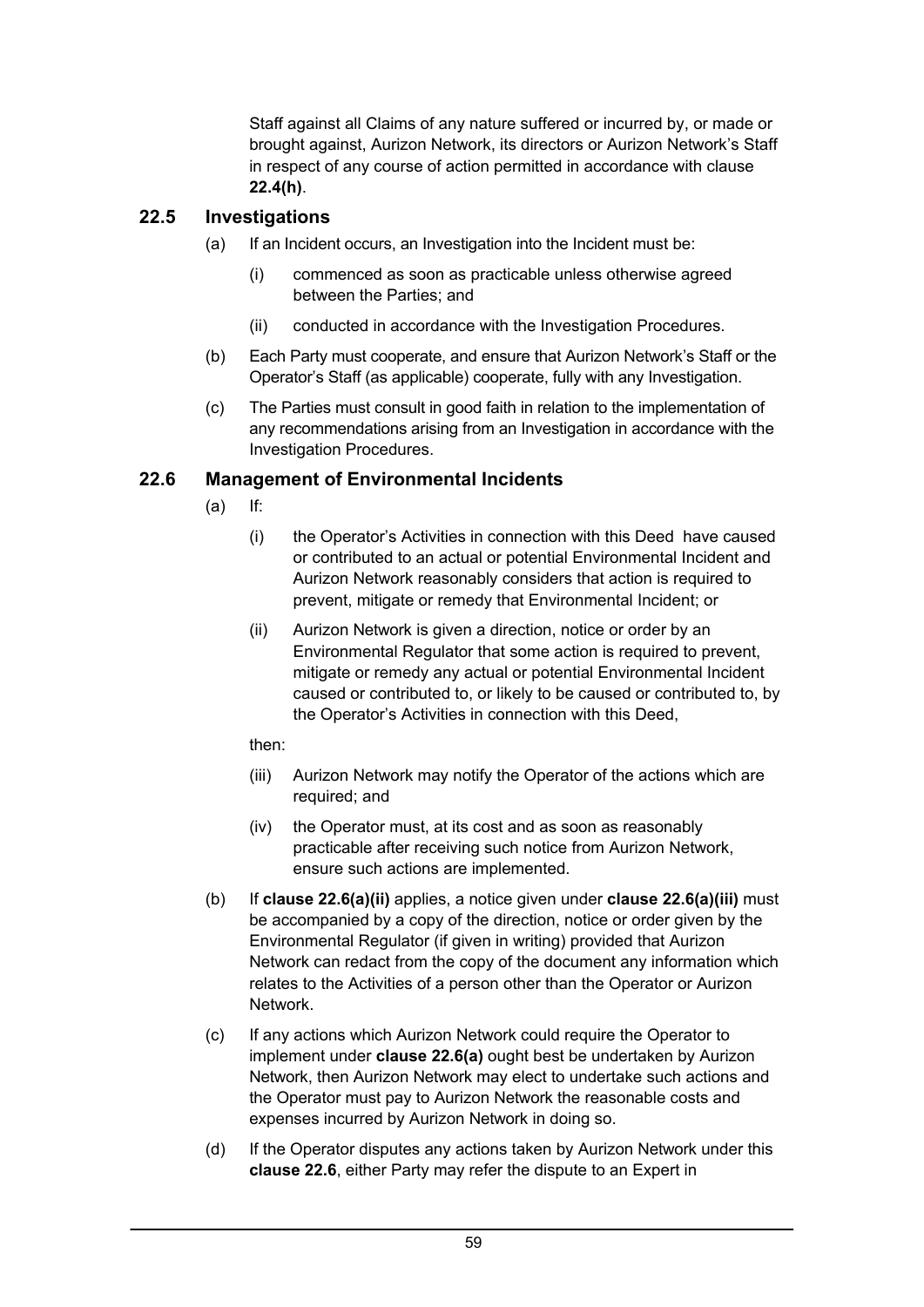accordance with **clause 30.3** and if the Expert determines the dispute in favour of the Operator, then Aurizon Network must reimburse the Operator for the costs incurred by the Operator as a result of the actions implemented by the Operator at Aurizon Network's request (or, if applicable, Aurizon Network must bear the costs and expenses incurred by Aurizon Network in accordance with **clause 22.6(b)** and is not entitled to recover those costs from the Operator) to the extent determined by the Expert.

## **22.7 Environmental Incident reporting**

- (a) The Operator must notify:
	- (i) Aurizon Network as soon as reasonably practicable after becoming aware of the occurrence of an Environmental Incident occurring on the Nominated Network caused, or contributed to, by the Operator.
	- (ii) all relevant Environmental Regulators of the occurrence of any Environmental Incident which is caused, or contributed to, by the Operator in accordance with the Operator's obligations under Environmental Laws.
- (b) Aurizon Network may report the occurrence of the Environmental Incident to any relevant Environmental Regulator provided it first consults with the Operator about the proposed content of any such report.
- (c) In the event that an Environment Regulator requires information, or undertakes an investigation, in relation to an Environmental Incident, the Operator and Aurizon Network must cooperate with the Environmental Regulator and provide appropriate resources to comply with any lawful requirements of the Environmental Regulator in relation to the Environmental Incident.

# 23 Operator's staff

# **23.1 Safety of Operator's Staff**

The Operator is fully responsible and liable for the health and safety of the Operator's Staff and the personal property of the Operator's Staff, and, subject to **clause 27**, indemnifies and releases Aurizon Network to the extent permitted by Law from any liability in relation to the Operator's Staff except to the extent that such liability is caused or contributed to by the breach of this Deed by Aurizon Network or any negligent act or omission of Aurizon Network or Aurizon Network's Staff.

## **23.2 Qualifications of Operator's Staff**

The Operator must:

- (a) ensure that:
	- (i) all risks associated with Safety Related Work (including the competence of all Operator's Staff to safely and properly discharge their duties related to the exercise of the Operator's rights or performance of its obligations under this Deed) are addressed in the Interface Risk Assessment;
	- (ii) all Operator's Staff: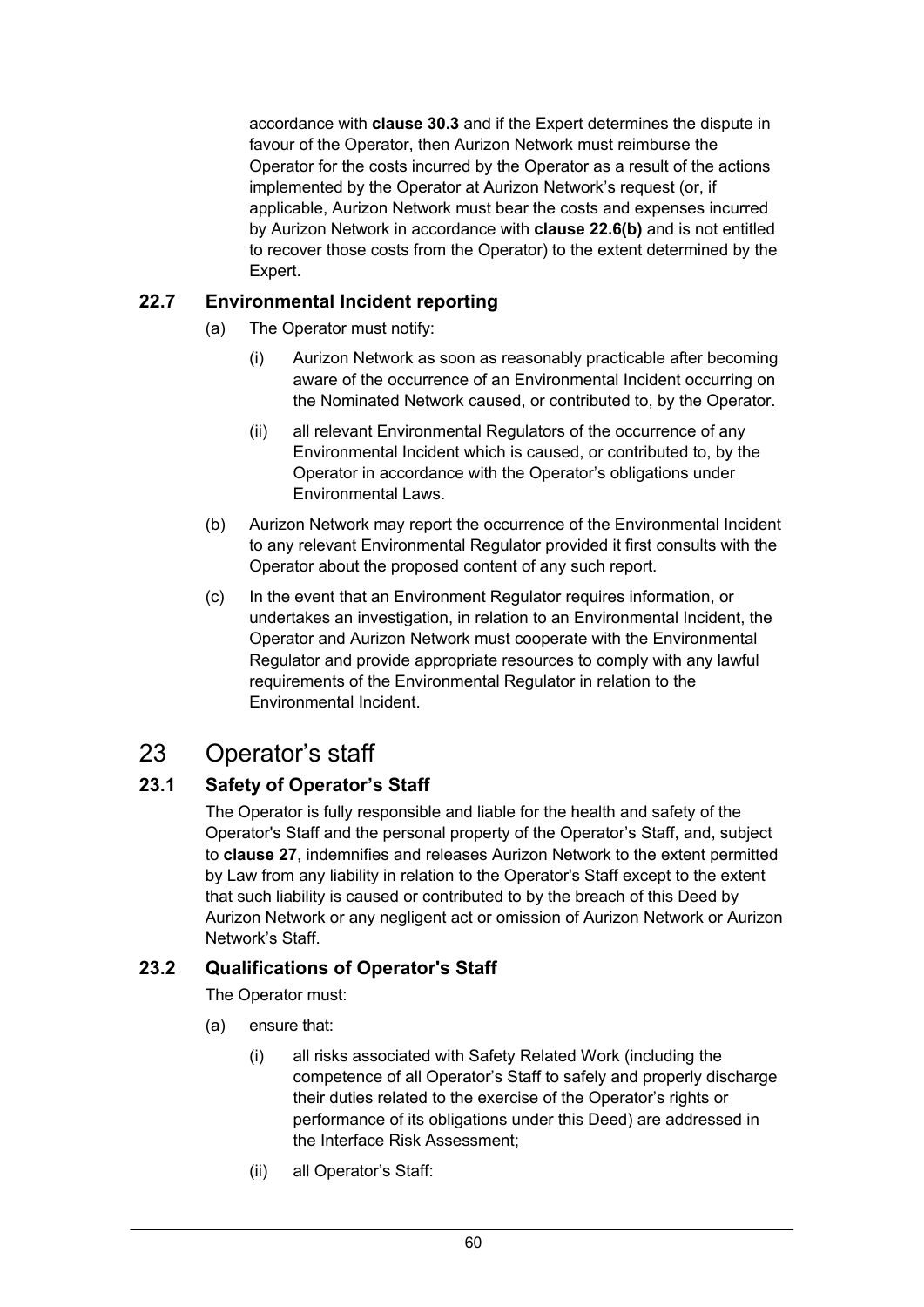- (A) hold and keep current all qualifications and accreditations required under any Law and as specified in the IRMP; and
- (B) undertake any additional training from time to time in order to keep current such qualifications and accreditations;
- (b) meet all costs of any training and/or testing required to meet the requirements of this **clause 23.2**; and
- (c) keep Aurizon Network advised of any Required Information in relation to all of the Operator's Staff engaged in Safety Related Work on the Nominated Network and ensure that all Safety Related Work is performed only by those Operator's Staff whose details have been provided to Aurizon Network in accordance with this **clause 23.2** and who satisfy the requirements of this **clause 23.2**.

## **23.3 Entry onto Aurizon Network Land**

The Operator must ensure that the Operator's Staff do not enter upon the Aurizon Network Land in a manner inconsistent with the Interface Coordination Arrangements, the IRMP or the Emergency Response Plan without the prior written approval of Aurizon Network and that, in the event such approval is given, the relevant Operator's Staff comply with all conditions of the approval and hold the necessary qualifications and accreditations.

# 24 Interface and environmental risk management

## **24.1 Compliance with Interface Risk Management Plan**

Each Party must advise the other Party of any failure to comply with the IRMP as soon as reasonably practicable after the Party becomes aware of such non-compliance, including details of the nature of the non-compliance and how the Party has rectified or intends to rectify the non-compliance.

## **24.2 Environmental consultant**

The Parties must, at the Operator's cost (unless otherwise agreed between the Parties), engage suitably qualified persons (reasonably acceptable to both Parties) to undertake any specialist assessments required for the purpose of identifying and assessing Environmental Risks as part of an Interface Risk Assessment.

## **24.3 Interface representative**

- (a) Prior to the commencement of any Train Services, each Party must nominate one or more appropriately qualified representatives (by identifying the name, title, experience (including length of experience) and qualifications of each representative) (**Interface Representative**) who is or are (as applicable) to be responsible for:
	- (i) making decisions in relation to interface and environmental issues that arise in connection with this Deed;
	- (ii) liaising and cooperating with representatives of the other Party on those interface and environmental issues; and
	- (iii) meeting with representatives of the other Party at locations, times and by means (including in person) specified by Aurizon Network from time to time.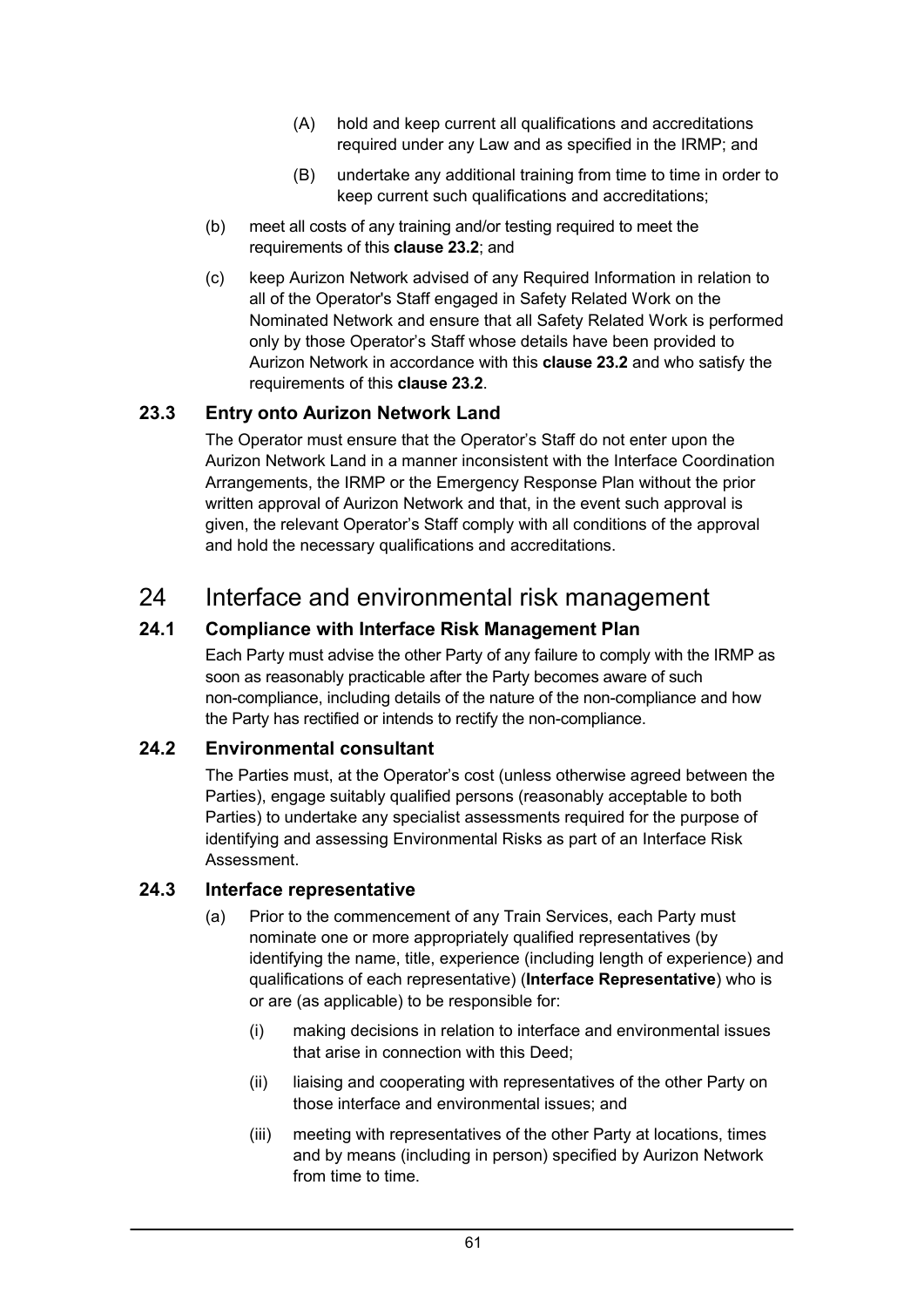(b) Each Party must ensure that any representative it nominates under this **clause 24.3** is available to efficiently and effectively perform the responsibilities of the Interface Representative specified in **clause 24.3(a)** and that it has nominated an Interface Representative under this **clause 24.3** at all times during the Term.

# **24.4 Operator's Safety Management System**

The Operator must develop, implement and maintain a safety management system (**Operator's Safety Management System**) which must specify (as a minimum):

- (a) the Interface Risks identified in the IRMP from time to time and the measures for managing those Interface Risks specified in the IRMP from time to time which the Operator is responsible for implementing, complying with, ensuring compliance with and/or ensuring the ongoing effectiveness of; and
- (b) processes for ensuring that the Operator, its Rollingstock, Rollingstock Configurations and Train Services at all times comply with the requirements of this Deed, including the IRMP from time to time.

## **24.5 Aurizon Network's Safety Management System**

Before the commencement of any Train Services, Aurizon Network must incorporate into its safety management system any measures for managing Interface Risks specified in the IRMP from time to time which Aurizon Network is responsible for implementing, complying with, ensuring compliance with and/or ensuring the ongoing effectiveness of.

## **24.6 Aurizon Network's environmental management system**

Before the commencement of any Train Services, Aurizon Network must incorporate into its environmental management system any measures for managing Environmental Risks specified in the IRMP from time to time which Aurizon Network is responsible for implementing, complying with, ensuring compliance with and/or ensuring the ongoing effectiveness of.

## **24.7 Carriage of Dangerous Goods on Train Services**

- (a) If Dangerous Goods are to be carried on a Train Service, the Operator must ensure that:
	- (i) all requirements of the Dangerous Goods Code in relation to the Train Service are fully complied with (including placement of relevant, accurate and current documentation on Trains);
	- (ii) Aurizon Network is advised of the details of the Dangerous Goods (including a description of them and the applicable Dangerous Goods United Nations (UN) Number) as part of the Train List before the operation of the Train Service; and
	- (iii) any authorisation or prior approvals required under the Dangerous Goods Code in relation to the Train Service have been obtained and are available for inspection by Aurizon Network (if requested).
- (b) Before any Dangerous Goods can be carried on a Train Service, the Operator must ensure that the Emergency Response Plan prepared in accordance with **clause 15.1(a)(i)(B)** includes procedures for responding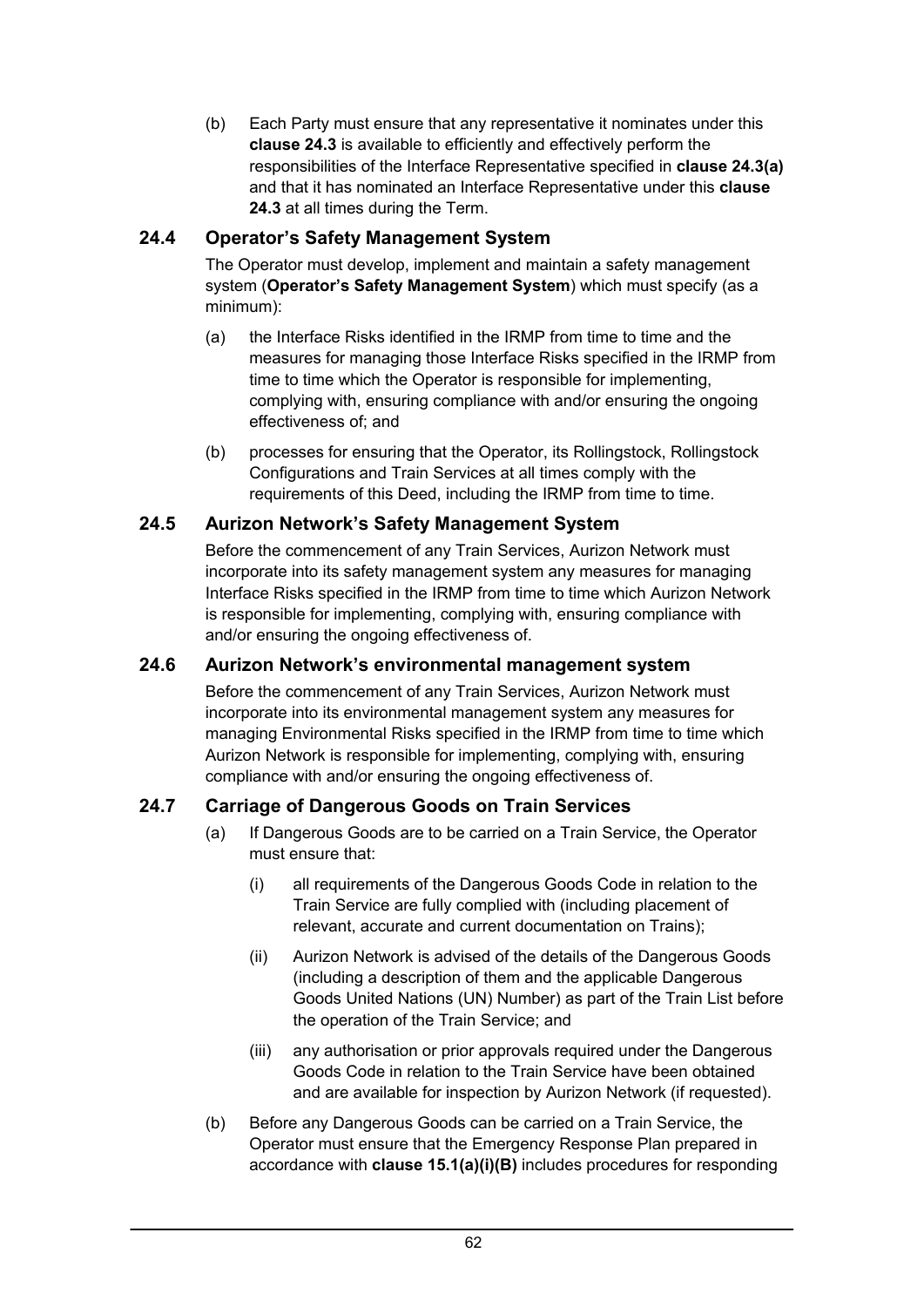to an Incident involving Dangerous Goods of the type to be carried on the Train Service.

## **24.8 Noise management during Train Services**

- (a) In addition to any noise attenuation or noise management measures which may form part of or be identified in the IRMP or the Environmental Management Plan, the Operator must contribute to the reasonable costs, as reasonably determined by Aurizon Network, incurred by Aurizon Network in undertaking reasonable noise abatement measures on or adjacent to the Nominated Network where the Noise Levels are (or, but for the taking of these measures by Aurizon Network, would be) exceeded during the Term.
- (b) If, during the Term, the Noise Levels are varied (reduced) such that noise from the Nominated Network exceeds the reduced Noise Levels, then Aurizon Network may elect, acting reasonably, to implement reasonable noise abatement measures on the Nominated Network to ensure compliance with the reduced Noise Levels. The Operator must contribute to Aurizon Network's reasonable costs of those noise abatement measures as reasonably determined by Aurizon Network.
- (c) If the Operator disputes any determination made by Aurizon Network under this **clause 24.8** regarding the contribution of costs, then the Operator may refer that dispute to an Expert for determination in accordance with **clause 30.3**.

## **24.9 Community liaison and environmental complaint procedures**

- (a) Before the commencement of any Train Services the Operator must take all steps necessary to comply with all relevant community liaison requirements required by Law, any Authority or reasonably required by Aurizon Network.
- (b) The Operator must invite Aurizon Network to be represented at any community meetings related to the operation of the Train Services under this Deed organised by the Operator.
- (c) If Aurizon Network or the Operator receives noise complaints or other complaints dealing with Environmental issues in relation to the Nominated Network, then both Aurizon Network and the Operator must:
	- (i) inform each other of those complaints as soon as reasonably practicable; and
	- (ii) cooperate in investigating and responding to those complaints.

## **24.10 Audit and review**

- (a) The Operator must, if requested by Aurizon Network, promptly provide to Aurizon Network copies of those parts of any environmental audits undertaken by or on behalf of the Operator in respect of its Train Services operated on the Nominated Network.
- (b) Aurizon Network must provide the Operator with copies of those parts of Aurizon Network's environmental audits that are relevant to the operation of the Operator's Train Services operated on the Nominated Network.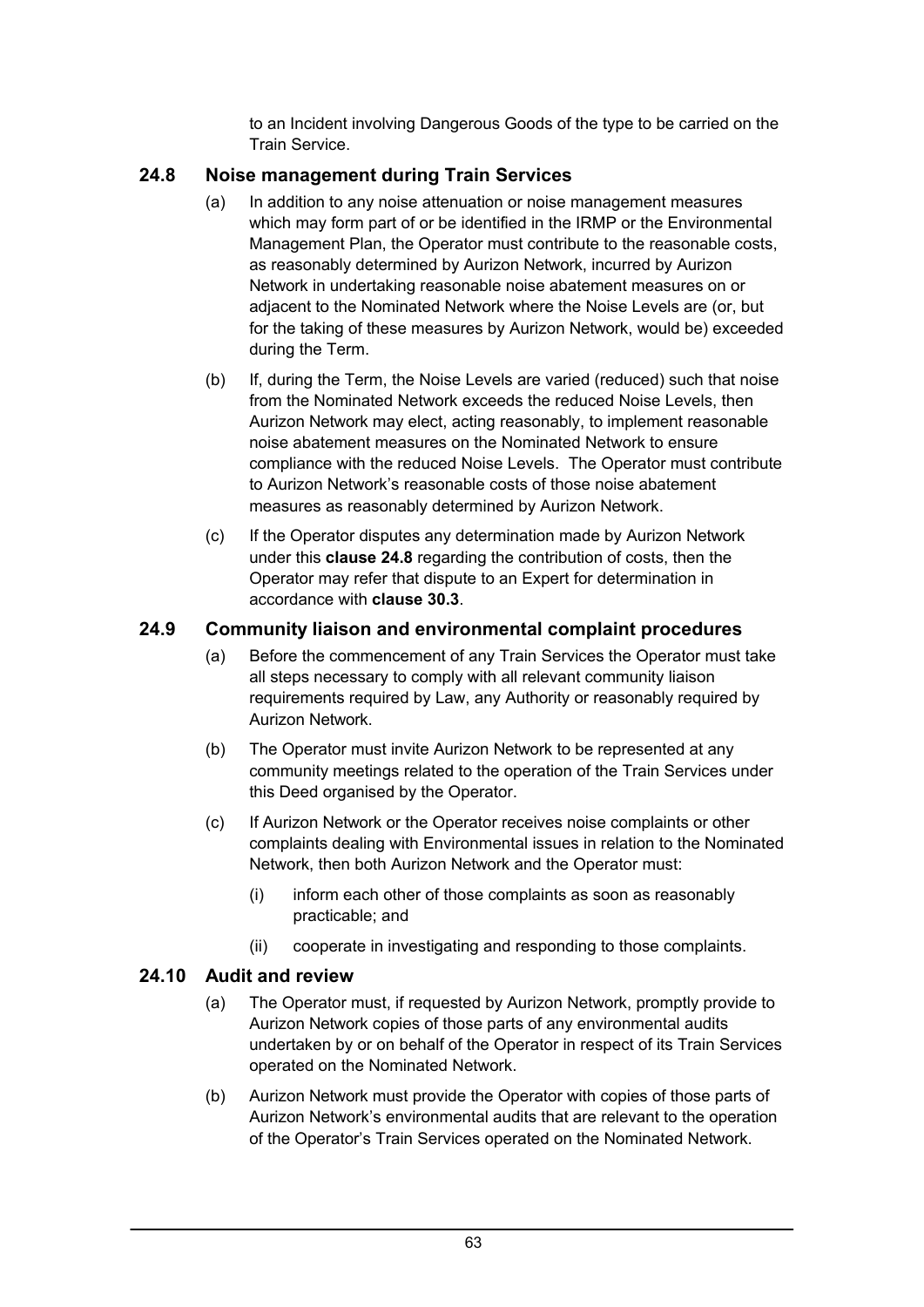- (c) Without limiting **clause 15.2**, if Aurizon Network becomes aware of any inadequacy of the IRMP or the Operator's Environmental Management Plan due to:
	- (i) any change in Environmental Laws of relevance to the operation of Train Services on the Nominated Network; or
	- (ii) any Activities of the Operator in connection with this Deed which cause or contribute to, or are to likely cause or contribute to, an Environmental Incident,

then Aurizon Network can give the Operator a notice under **clause 15.2** notifying the Operator that it requests that the IRMP be reviewed.

## **24.11 Notification**

- (a) The Operator must notify Aurizon Network of any failure by the Operator to comply with the Environmental Management Plan or its obligations under any Safety Law or Environmental Law which are directly relevant to the Operator's Activities under this Deed as soon as reasonably practicable after the Operator becomes aware of such failure and provide details of how it intends to address the non-compliance.
- (b) Without limiting any other provisions of this Deed, the Operator must remedy such non-compliance as soon as reasonably practicable having regard to, without limitation, the nature of the non-compliance and any action required by any Safety Regulator or any Environmental Regulator.
- (c) The Operator must comply with all notices given by Aurizon Network requiring the Operator to cease conduct which is causing or threatening to cause:
	- (i) a risk to the safety of persons or property; or
	- (ii) harm to the Environment.
- (d) A Party must promptly provide to the other Party any notices, directions or orders relating to the operation of Train Services under this Deed that it receives from any Safety Regulator or Environmental Regulator.
- (e) Aurizon Network must notify the Operator of any changes to any Environmental Authorities held by Aurizon Network or variations to any other environmental information provided by Aurizon Network to the Operator relevant to the operation of Train Services.

# 25 Inspection and audit rights

## **25.1 Right of inspection by Operator**

- (a) Subject to **clause 23.1(b)**, the Operator may, before the initial commencement of Train Services for any Train Service Type, at its cost and risk, inspect the Infrastructure comprising the Nominated Network, including fencing and level crossing protection, in order to satisfy itself as to the standard of the Infrastructure and assess the operational, environmental and safety risks associated with the operation of Train Services on the Nominated Network.
- (b) Any inspection by the Operator under **clause 25.1(a)**: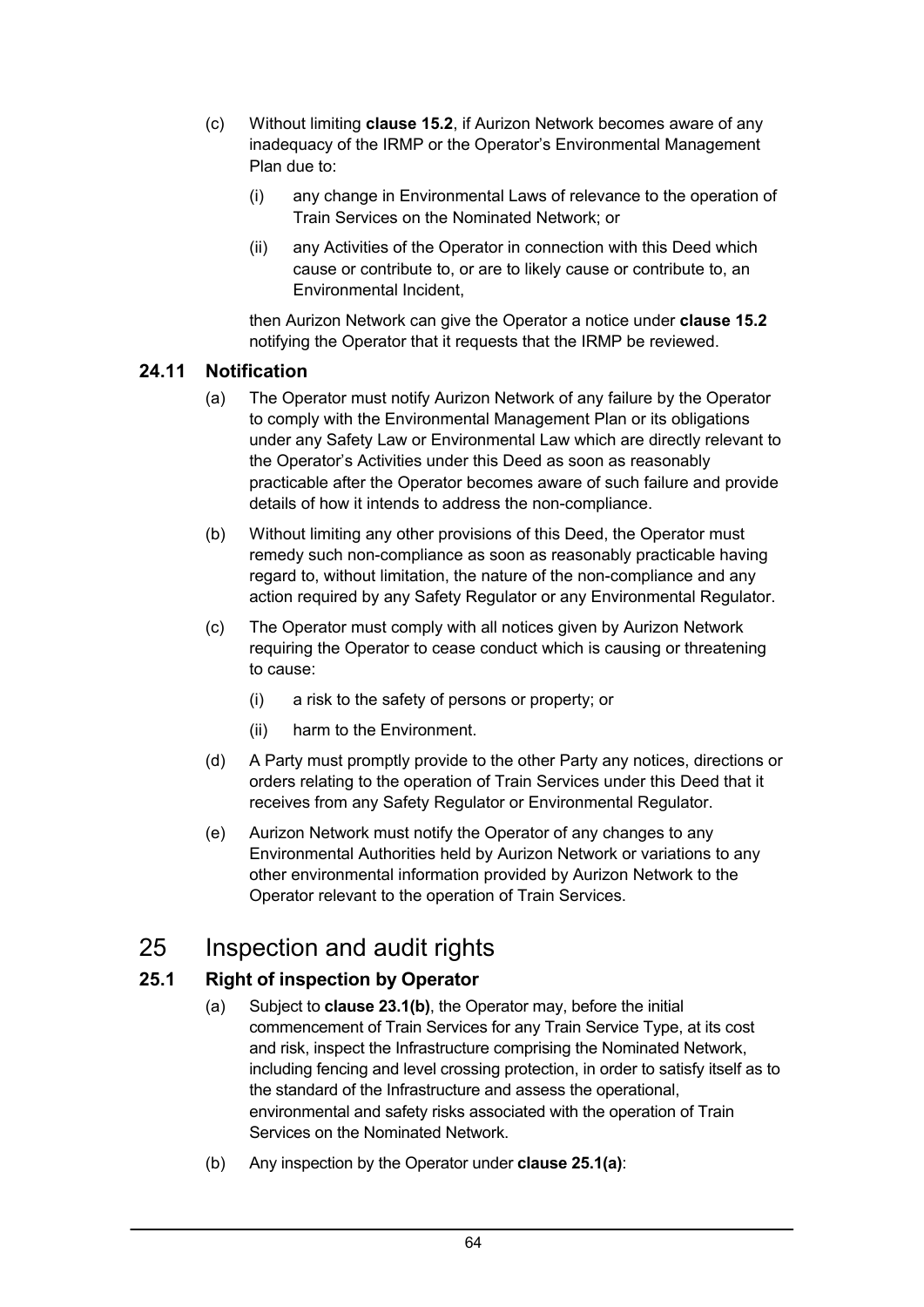- (i) is subject to:
	- (A) the Operator providing reasonable notice to Aurizon Network of its requirement to inspect the Infrastructure and conducting that inspection at reasonable times;
	- (B) any such inspection being conducted in the presence of a representative of Aurizon Network; and
	- (C) such other reasonable conditions as may be imposed by Aurizon Network on such inspection, including compliance with any Safeworking Procedures and Safety Standards; and
- (ii) must be conducted by the Operator in a manner which does not cause any disruption to any Train Movements or to the carrying out of Maintenance Work or Infrastructure Enhancements.

#### **25.2 Right of inspection of Trains and Rollingstock by Aurizon Network**

- (a) If Aurizon Network reasonably believes that Rollingstock or Rollingstock Configurations for a Train Service Type used in the operation of Train Services do not comply with:
	- (i) the Authorised Rollingstock or the Authorised Rollingstock Configurations for the Train Service Type;
	- (ii) the Rollingstock Interface Standards (subject to any Approved Derogations);
	- (iii) the IRMP; or
	- (iv) any applicable Laws relevant to the Operator's Train Services,

and Aurizon Network cannot otherwise reasonably determine whether this is the case, then Aurizon Network may inspect any Trains or Rollingstock which is utilised, or intended to be utilised, in the operation of Train Services, or require the Operator to have an inspection conducted, and for this purpose Aurizon Network or Aurizon Network's Staff will be entitled at any time to enter and ride on the Operator's Trains or Rollingstock.

- (b) Subject to Aurizon Network notifying the Operator, if required, under **clause 25.2(a)**, Aurizon Network may require any of the Operator's Rollingstock (either loaded or empty) to be available at such location as Aurizon Network may reasonably require, including locations on the Infrastructure but not on the Nominated Network, for weighing, measurement or other inspection at any reasonable time specified by Aurizon Network. The Operator must comply with any of Aurizon Network's requirements under this **clause 25.2(b)**.
- (c) Any inspection by Aurizon Network under **clause 25.2(b)** is subject to:
	- (i) Aurizon Network providing reasonable notice to the Operator of its requirement to inspect the Rollingstock and conducting that inspection at reasonable times; and
	- (ii) any such inspection being conducted in the presence of a representative of the Operator.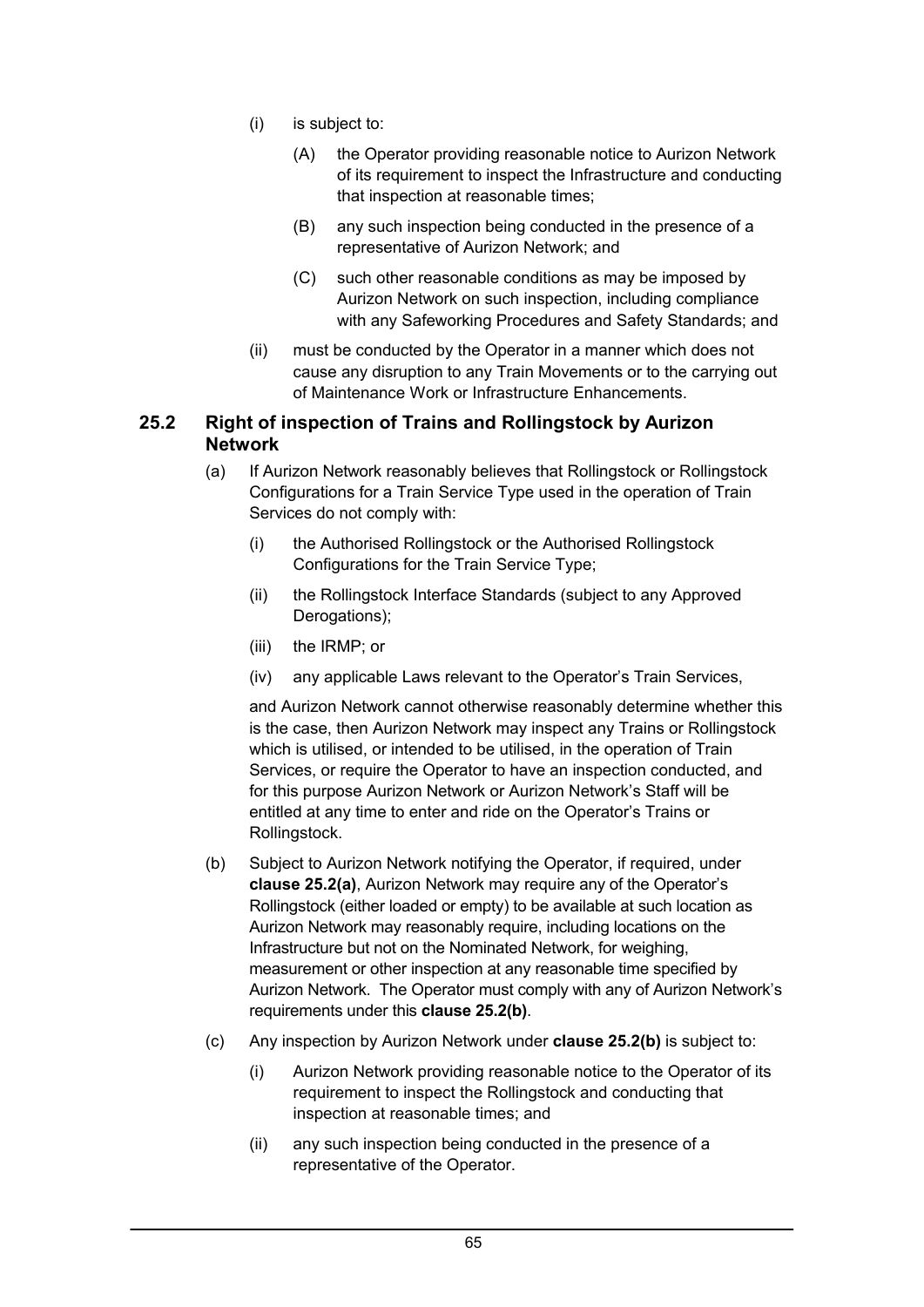- (d) Despite **clause 19**, if any of the Operator's Rollingstock is loaded in excess of the limits specified in an Authority to Travel or a Train Route Acceptance or reasonably considered by Aurizon Network to be loaded in an unsafe or insecure manner, then Aurizon Network may at any time:
	- (i) require the Operator to discontinue the Train Service until such time that the Rollingstock is loaded in accordance with this Deed and Aurizon Network gives the Operator a Train Control Direction authorising it to recommence the operation of the Train Service; and/or
	- (ii) after notifying the Operator, require the Operator to remove the excess or adjust the load at the Operator's expense.
- (e) If the Operator fails to remove the excess or adjust the load as soon as reasonably practicable after Aurizon Network notifies the Operator under **clause 25.2(d)(ii)**, then Aurizon Network may arrange for its removal or adjustment and the Operator must, within 10 Business Days after receiving such demand, reimburse to Aurizon Network all reasonable costs incurred by Aurizon Network. The Operator must comply with any of Aurizon Network's requirements under this **clause 25.2(e)**.

# **25.3 Parties' obligations**

An inspection or audit by a Party under this Deed does not relieve the other Party of its obligations under this Deed or at Law.

# 26 Insurance by Operator

# **26.1 Maintain insurance policies**

Before the commencement of Train Services under this Deed, the Operator must, at its expense, take out and subsequently maintain current at all times during the Term insurance with a corporation (as defined in the Corporations Act) licensed to conduct insurance business in Australia (or otherwise reasonably acceptable to Aurizon Network) those policies of insurance required by this Deed.

# **26.2 Required insurance policies**

The Operator must effect and maintain insurance for the risks and on the terms specified in **schedule 7**.

# **26.3 Disclosure of insurance policies**

The Operator must provide to Aurizon Network evidence of the insurance policies effected and maintained pursuant to this **clause 26** (including evidence that the cover provided under those insurance policies complies with this **clause 26** and of the currency of those insurance policies) to Aurizon Network's reasonable satisfaction:

- (a) at least 10 Business Days before the commencement of Train Services under this Deed;
- (b) within 10 Business Days after renewal of each insurance policy during the Term; and
- (c) within 10 Business Days after being requested to do so in writing by Aurizon Network.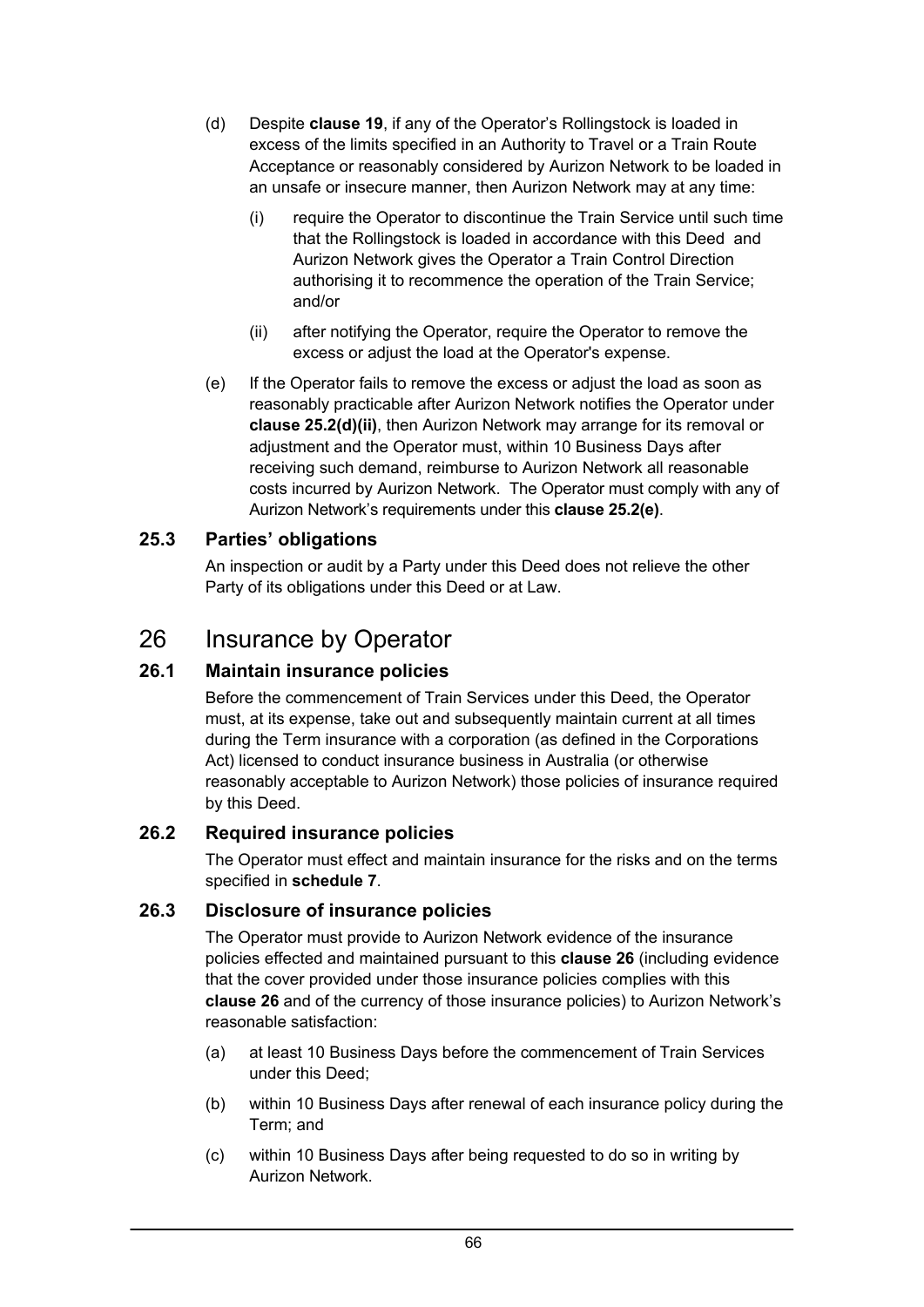# **26.4 Failure to disclose insurance policies**

Without prejudice to Aurizon Network's other rights and remedies in respect of such default, if the Operator, whenever required to do so under this Deed, fails to produce to Aurizon Network evidence to the reasonable satisfaction of Aurizon Network of insurances that have been effected or maintained by it and does not remedy that default within 10 Business Days after Aurizon Network gives notice to the Operator requiring that default to be remedied, Aurizon Network may effect and maintain the insurance and pay the premiums and any amount so paid will be a debt due from the Operator to Aurizon Network.

# **26.5 Minimum terms of policies**

Each of the policies of insurance effected in accordance with this Deed must, to the extent permitted by Law:

- (a) note the interests of the Operator, any contractor of the Operator engaged by the Operator in relation to the performance of the Operator's obligations under this Deed and Aurizon Network;
- (b) not contain any exclusions, endorsements or alterations to the accepted policy wording that adversely amends the cover provided without the written consent of Aurizon Network (not to be unreasonably withheld or delayed); and
- (c) include the terms and be for the amounts referred to in **schedule 7**.

# **26.6 Operator not to render policy void**

The Operator must not render any of the insurances effected in accordance with this **clause 24** void or voidable or liable to refusal of any claim.

#### **26.7 Compliance**

The Operator must at all times comply with the terms and conditions of all insurance policies effected pursuant to this **clause 26**.

#### **26.8 Notice of potential claims**

In addition to any other obligation on the Operator under this Deed, the Operator must:

- (a) notify Aurizon Network as soon as practicable after the making of any Claim under any insurance policy required by this Deed;
- (b) notify Aurizon Network of the Claim in reasonable detail; and
- (c) keep Aurizon Network informed of subsequent developments concerning any Claim,

to the extent that such Claim is in connection with this Deed.

# **26.9 Operator to pay all excess/deductibles**

- (a) The Operator must in respect of any Claims by it or any other insured for which it is responsible, pay and bear all excesses/deductibles provided for in any insurances effected in accordance with this **clause 26**.
- (b) If the Operator fails to pay any excesses/deductibles provided for in any insurances effected in accordance with this **clause 26**, Aurizon Network may pay the relevant excesses/deductibles and any amount so paid will be a debt due from the Operator to Aurizon Network.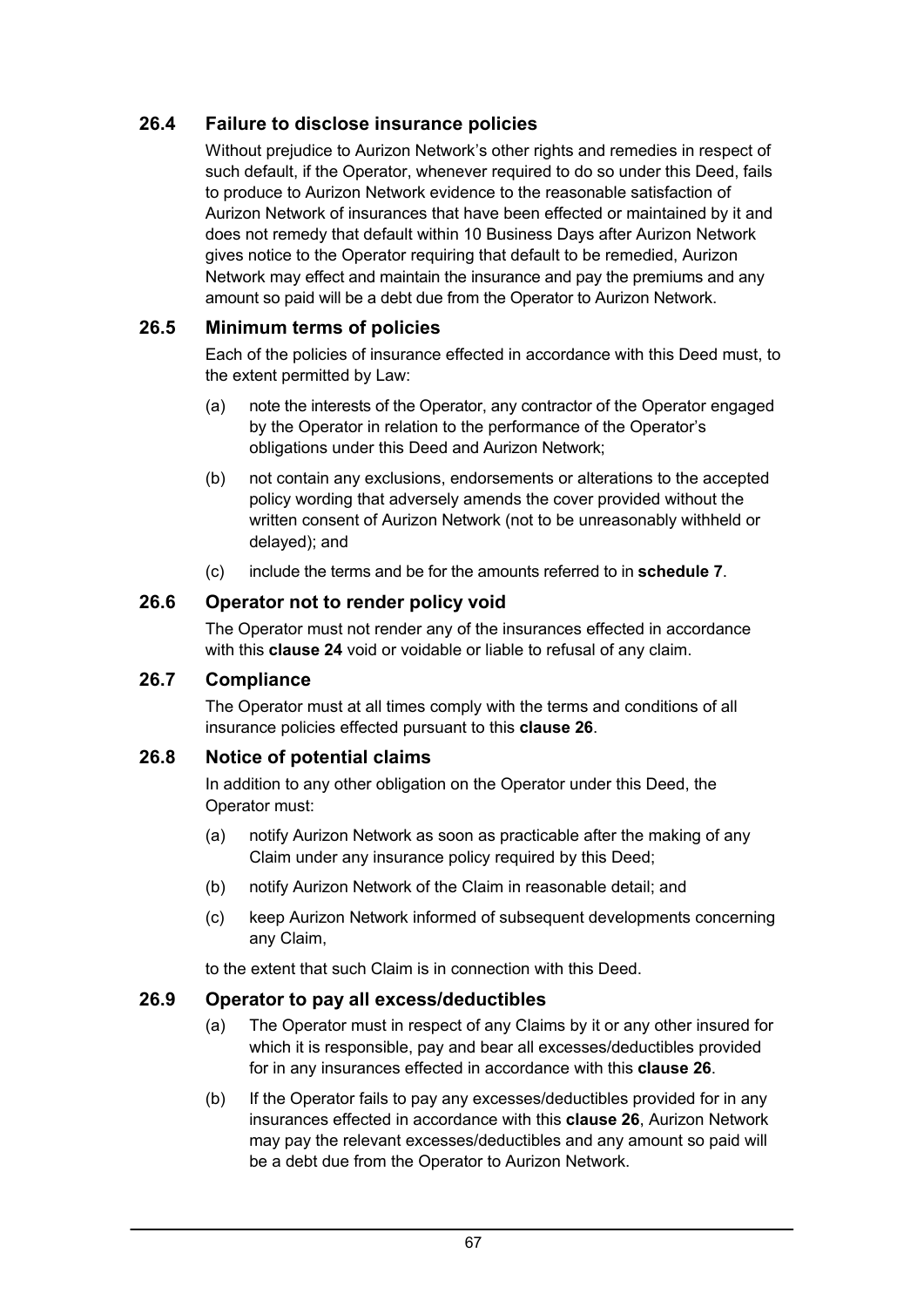# **26.10 Settlement of claims**

If:

- (a) Aurizon Network makes a Claim against the Operator for damage to the Infrastructure;
- (b) the Claim is in respect of the same matter as the Operator claims under a policy required by this Deed for damage to Infrastructure; and
- (c) the Operator has not disputed Aurizon Network's Claim,

then upon settlement of the Operator's claim, under such policy, the portion of monies owed by the Operator to Aurizon Network must be paid to Aurizon Network from the monies received by the Operator under the policy against which the Operator made a claim.

# 27 Indemnities

# **27.1 Indemnity for personal injury and property damage**

Subject to **clause 26**, each Party is solely liable for, and releases, indemnifies and will keep indemnified the other Party, its directors and Staff against, all Claims of any nature suffered or incurred by, or made or brought against, the other Party, its directors or Staff in respect of:

- (a) any loss of, damage to or destruction of property (including property of the other Party); or
- (b) personal injury to or death of any person,

in each case caused by or contributed to (to the extent of the contribution) by:

- (c) any breach of this Deed by the Party; or
- (d) any negligent act or omission of, the Party or the Party's Staff in connection with this Deed.

# **27.2 Indemnity by Operator for certain liabilities to Third Parties**

Subject to **clause 26**, the Operator is solely liable for, and releases, indemnifies and must keep indemnified Aurizon Network, Aurizon Network's directors and Aurizon Network's Staff against, all Claims of any nature made or brought against, Aurizon Network, Aurizon Network's directors or Aurizon Network's Staff by a Third Party in respect of:

- (a) any loss of, damage to or destruction of real or personal property; or
- (b) personal injury to or death of any person,

where such person or property is being transported on a Train Service except to the extent that such damage, loss, injury or death is caused by or contributed to (to the extent of the contribution) by:

- (c) any breach of this Deed by Aurizon Network; or
- (d) any negligent act or omission of Aurizon Network or Aurizon Network's Staff.

# **27.3 Duty to mitigate**

Each Party must use all reasonable endeavours to mitigate the damage, loss, cost, liability or expense in respect of which an indemnity in this Deed applies.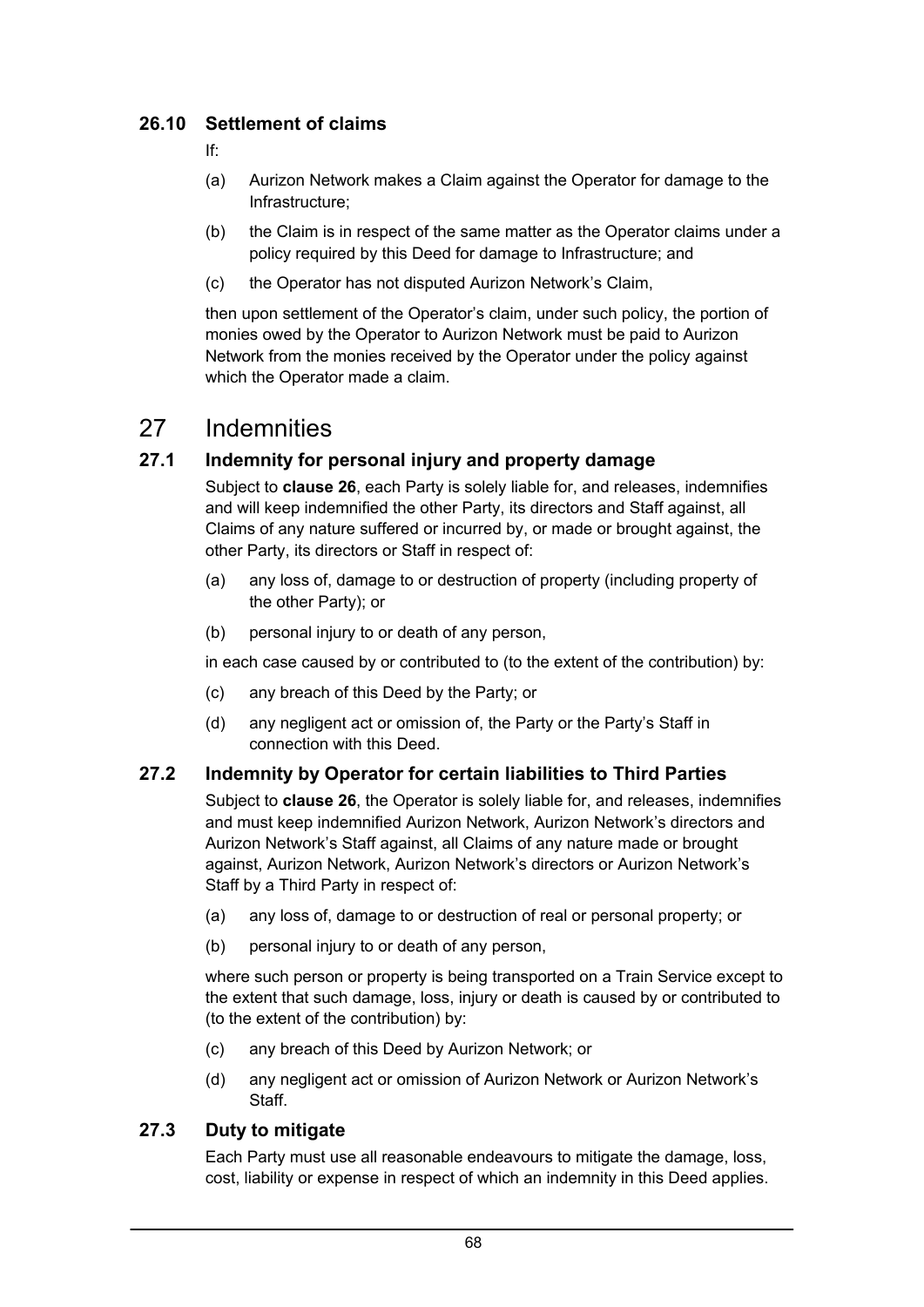# **27.4 General provisions regarding indemnities**

- (a) Each indemnity in this Deed is a continuing obligation, separate and independent from the other obligations of the Parties and survives the expiry or termination of this Deed.
- (b) It is not necessary for a Party to incur expense or make a payment before enforcing any indemnity in this Deed.

# 28 Limitations and exclusions of liability

# **28.1 Exclusion of Consequential Loss**

Except as expressly provided otherwise in **clause 32.6(c)** or the Interface Risk Provisions which form part of this Deed under **clause 3**, neither Party is liable to the other under or in connection with this Deed (including under an indemnity) for any Consequential Loss however caused (including any breach of this Deed or negligent act or omission of a Party).

# **28.2 Time limit and minimum threshold on Claims**

Neither Party (**first Party**) is liable for, and the other Party must not make any Claim against the first Party under or in connection with this Deed unless:

- (a) notice of the Claim has been given to the first Party within 12 Months after the other Party becomes aware of the occurrence of the event or circumstance giving rise to the Claim; and
- (b) the amount of the Claim exceeds \$100,000 in respect of any one event or cause of action or series of related events or causes of action, provided that if this condition is satisfied then the other Party may proceed for the full amount of the Claim and not only the amount in excess of \$100,000.

# **28.3 Claims and exclusions in respect of Infrastructure standard**

Despite any other provision of this Deed, Aurizon Network, its directors and Aurizon Network's Staff are not liable to the Operator for any Claim, and the Operator must not make any Claim against Aurizon Network, its directors and/or Aurizon Network's Staff, in respect of any:

- (a) loss of or damage to real or personal property, including property of the Operator;
- (b) personal injury to or death of any person; or
- (c) any other damage, expense, injury, cost or loss whatsoever,

arising out of or in connection with the standard of the Infrastructure or any failure of or defect in the Infrastructure, except to the extent that such loss, damage, injury or death, cost or expense results directly from the failure of Aurizon Network to perform its obligations under **clause 21.2(a)** or Aurizon Network's negligence in performing those obligations.

#### **28.4 Claims and exclusions in respect of non-provision of Operational Rights**

(a) Subject to **clause 26.4(b)(i)** only and despite any other provision of this Deed, Aurizon Network, its directors and Aurizon Network's Staff are not liable to the Operator for any Claim, and the Operator must not make any Claim against Aurizon Network, Aurizon Network's directors and/or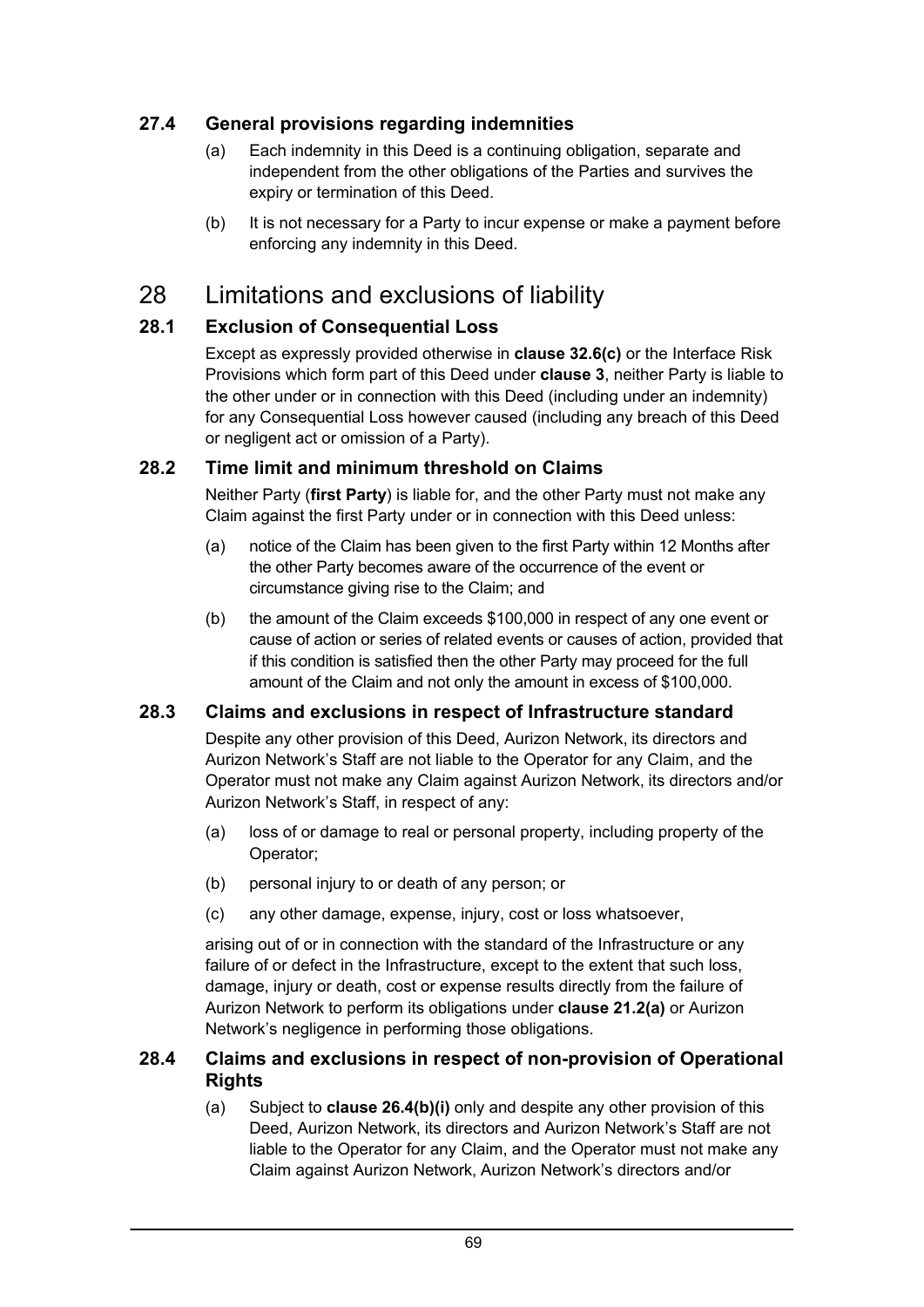Aurizon Network's Staff, in respect of any failure by Aurizon Network to provide the Operational Rights by making the Infrastructure available for the Operator to operate a Train Service at the Scheduled Time in the Train Schedule.

- (b) Aurizon Network is liable to the Operator in respect of any failure by Aurizon Network to provide the Operational Rights by making the Infrastructure available to enable the Operator to operate a Train Service at the Scheduled Time in the Train Schedule if (and then only to the extent that):
	- (i) Aurizon Network did not reschedule the relevant Train Service in accordance with **clause 16.2** or **16.3** if required to do so under **clause 16.2** or **16.3**; and
	- (ii) the failure by Aurizon Network to make the Infrastructure available was caused by or was the result of an Operational Constraint, that Operational Constraint resulted from a breach of this Deed by Aurizon Network or the negligence of Aurizon Network; and
	- (iii) the failure by Aurizon Network to make the Infrastructure available was not permitted under the Access Agreement or this Deed or was attributable to a breach of this Deed by, or negligent act or omission of, Aurizon Network; and
	- (iv) the failure by Aurizon Network to make the Infrastructure available was not attributable to:
		- (A) the Operator or the Operator's Staff;
		- (B) the Access Holder or the Access Holder's Staff;
		- (C) another Railway Operator (other than Aurizon Network) or any employees, contractors, volunteers or agents of another Railway Operator (other than Aurizon Network);
		- (D) a Force Majeure Event;
		- (E) Major Periodic Maintenance of, or Infrastructure Enhancements to, the Infrastructure scheduled in a manner consistent with the Network Management Principles;
		- $(F)$  the circumstances described in clause 21.4(b)(iv)(F) of the Access Agreement existing;
		- (G) a breach of an Infrastructure Lease by an Infrastructure Lessor or any negligent act or omission of an Infrastructure Lessor; or
		- (H) any action taken by Aurizon Network, acting reasonably, in response to an emergency or a genuine safety risk; and
	- (v) either:
		- (A) the Parties have not agreed upon and implemented a performance and adjustment regime for the purposes of **clause 20** and the total number of Train Services (expressed as a percentage) cancelled in a Billing Period as a result of a failure by Aurizon Network to make the Infrastructure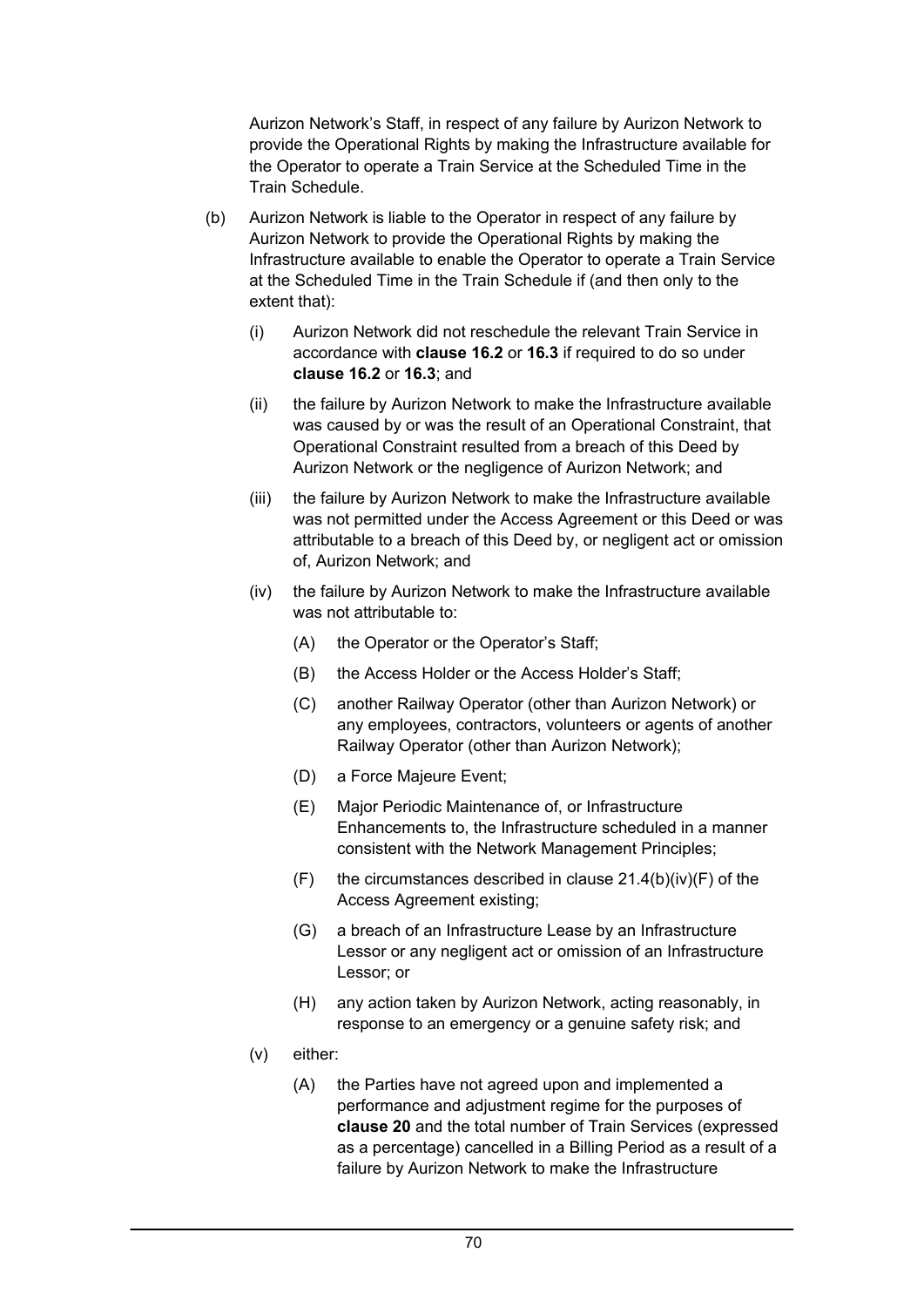available (other than any failure by Aurizon Network to make the Infrastructure available which is attributable to an event or circumstance specified in **clauses 28.4(b)(iv)(A)** to **28.4(b)(iv)(H)**) exceeds five percent of the total number of Train Services scheduled in the Daily Train Plan for that Billing Period; or

(B) the Parties have agreed upon and implemented a performance and adjustment regime for the purposes of **clause 20**, but the failure to make the Infrastructure available is of a magnitude which is beyond the scope of that performance and adjustment regime.

# **28.5 Claims and exclusions in respect of delays to Train Movements**

Despite any other provision of this Deed, a Party (**Defaulting Party**) is not liable to the other Party (**Affected Party**) for any Claim, and the Affected Party must not make any Claim against the Defaulting Party, in respect of delays to Train Movements unless (and then only to the extent that):

- (a) the delay was a result of a breach of this Deed by the Defaulting Party, or negligent act or omission on the part of the Defaulting Party; and
- (b) if the delay was caused by or the result of an Operational Constraint:
	- (i) where Aurizon Network is the Affected Party, the Operational Constraint resulted from a breach of this Deed by the Operator; or
	- (ii) where the Operator is the Affected Party, the Operational Constraint was not permitted under the Access Agreement or this Deed or resulted from a breach of this Deed by, or negligent act or omission of, Aurizon Network; and
- (c) the delay is not attributable to:
	- (i) the Affected Party or where the Affected Party is:
		- (A) Aurizon Network Aurizon Network's Staff; or
		- (B) the Operator the Operator's Staff, the Access Holder or the Access Holder's Staff;
	- (ii) another Railway Operator (other than the Defaulting Party) or any employees, contractors, volunteers or agents of another Railway Operator (other than the Defaulting Party);
	- (iii) a Force Majeure Event;
	- (iv) Major Periodic Maintenance of, or Infrastructure Enhancements to, the Infrastructure scheduled in a manner consistent with the Network Management Principles;
	- (v) a breach of an Infrastructure Lease by an Infrastructure Lessor or any negligent act or omission of an Infrastructure Lessor; or
	- (vi) any action taken by Aurizon Network, acting reasonably, in response to an emergency or a genuine safety risk; and
- (d) either: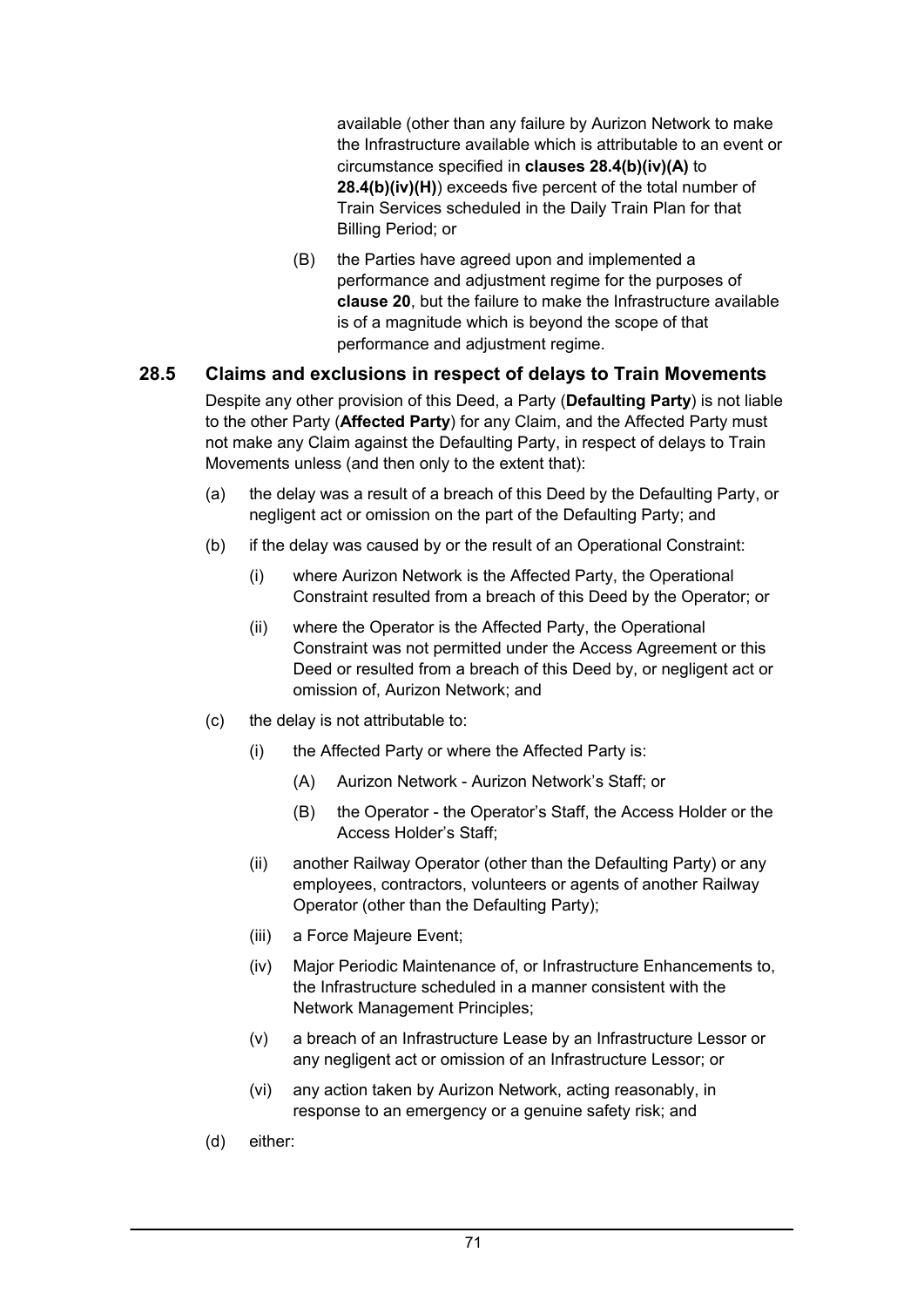- (i) the Parties have not agreed upon and implemented a performance and adjustment regime for the purposes of **clause 20**; or
- (ii) the Parties have agreed upon and implemented a performance and adjustment regime for the purposes of **clause 20**, but the delays are of a magnitude which is beyond the scope of that performance and adjustment regime.

# **28.6 Defence of Claims by Third Parties**

- (a) Each Party must provide such reasonable assistance as requested by the other Party in the defence of any Claim made against the other Party by a Third Party arising out of any Incident or other event giving rise to the Claim.
- (b) The Party that requested assistance under **clause 28.6(a)** must, within five Business Days after a demand is made, pay to the other Party any costs and expenses reasonably incurred by the other Party in providing the assistance requested under **clause 28.6(a)**.

# 29 Determination of liability and loss adjustment

# **29.1 Determination of liability**

In the event of an Incident involving the Operator or any other event which results or could result in a Claim by or against the Operator or Aurizon Network, liability as between the Operator and Aurizon Network is determined, for the purposes of **clauses 27** and **28.3**:

- (a) as agreed between the Parties;
- (b) subject to **clause 29.1(c)**, failing such agreement within one Month of either Party giving notice to the other requiring agreement on liability, by a loss adjuster appointed under **clause 29.2**; or
- (c) where the amount of the Claim exceeds \$200,000 and either Party is dissatisfied with the report of the loss adjuster, by a court of competent jurisdiction.

# **29.2 Loss Adjuster**

Subject to **clause 37**, where a matter is to be referred to a loss adjuster in accordance with **clause 29.1**:

- (a) the loss adjuster:
	- (i) must be appointed by the Parties; or
	- (ii) in default of such appointment within 10 Business Days after the need to appoint a loss adjuster, is to be nominated at either Party's request by the President of The Australasian Institute of Chartered Loss Adjusters;
- (b) if the loss adjuster is to be nominated under **clause 29.2(a)(ii)** and the President of The Australasian Institute of Chartered Loss Adjusters declines to nominate a person as the loss adjuster but provides a list of people that could be appointed as the loss adjuster, then:
	- (i) the first person specified in that list will be taken to be nominated as the loss adjuster;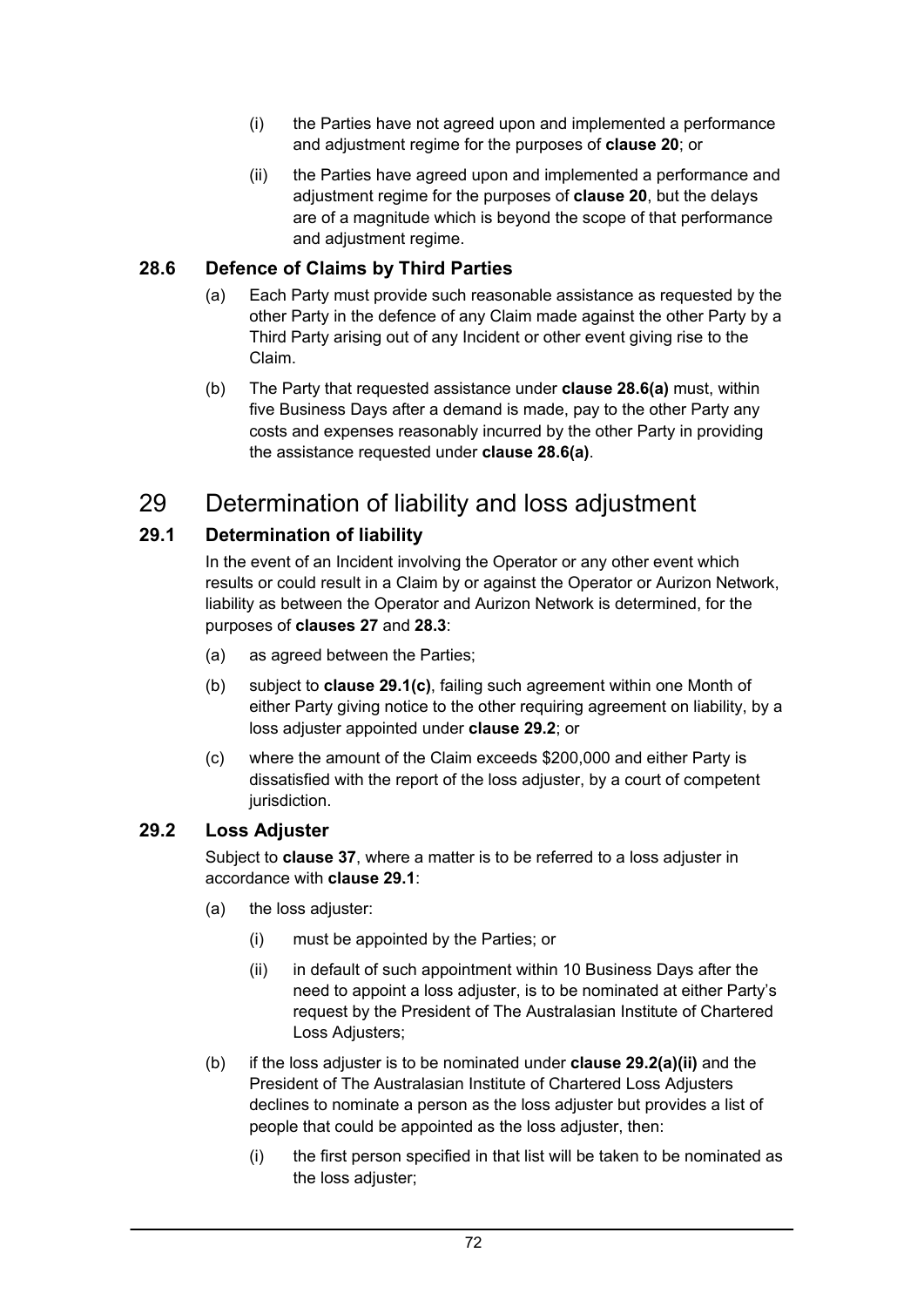- (ii) if the first person specified in that list does not accept the appointment as the loss adjuster, the next person specified in that list will be taken to be the first person specified in that list and will be nominated as the loss adjuster; and
- (iii) the process specified in **clause 29.2(b)(ii)** will apply to the next and each subsequent person specified in that list until a person that is taken to be nominated as the loss adjuster accepts the appointment as the loss adjuster;
- (c) the Parties must comply with, and do all things necessary to satisfy and to give effect to, the reasonable requirements of an agreed or nominated loss adjuster (including providing relevant indemnities and paying any charges or fees (which charges or fees must be borne equally by the Parties)) that must be satisfied or complied with as a condition of the President of The Australasian Institute of Chartered Loss Adjusters agreeing to nominate a loss adjuster;
- (d) the loss adjuster must:
	- (i) be a Fellow of the Australasian Institute of Chartered Loss Adjusters or have equivalent qualifications and experience;
	- (ii) have no interest or duty which conflicts or may conflict with the loss adiuster's function as a loss adjuster (the loss adjuster being required to fully disclose any such interest or duty before their appointment); and
	- (iii) not be, or have been in the last five years, an employee of the Access Holder, the Operator, any other contracted operator of the Access Holder utilising the Access Rights or Aurizon Network or of a Related Body Corporate of any of them;
- (e) the loss adjuster appointed under this **clause 29.2**:
	- (i) is not permitted to act until the loss adjuster has given written notice of the acceptance of the appointment to both Parties;
	- (ii) is required to undertake to keep confidential all matters coming to the loss adjuster's knowledge by reason of their appointment and the performance of their duties; and
	- (iii) is deemed to be and act as an expert and not an arbitrator, and the Law relating to arbitration, including the *Commercial Arbitration Act 2013* (Qld), does not apply to the loss adjuster or their determination or the procedures by which they may reach a determination.

# **29.3 Parties to assist loss adjuster**

- (a) Each Party must ensure to the best of its ability that the loss adjuster appointed under **clause 29.2** is given the opportunity to interview any employee, agent or contractor involved in, or with knowledge of, the Incident or event giving rise to the Claim or with any other relevant information that may be of use to the loss adjuster.
- (b) Each Party must make available to the loss adjuster appointed under **clause 29.2** any files, documents, data, recordings or other information in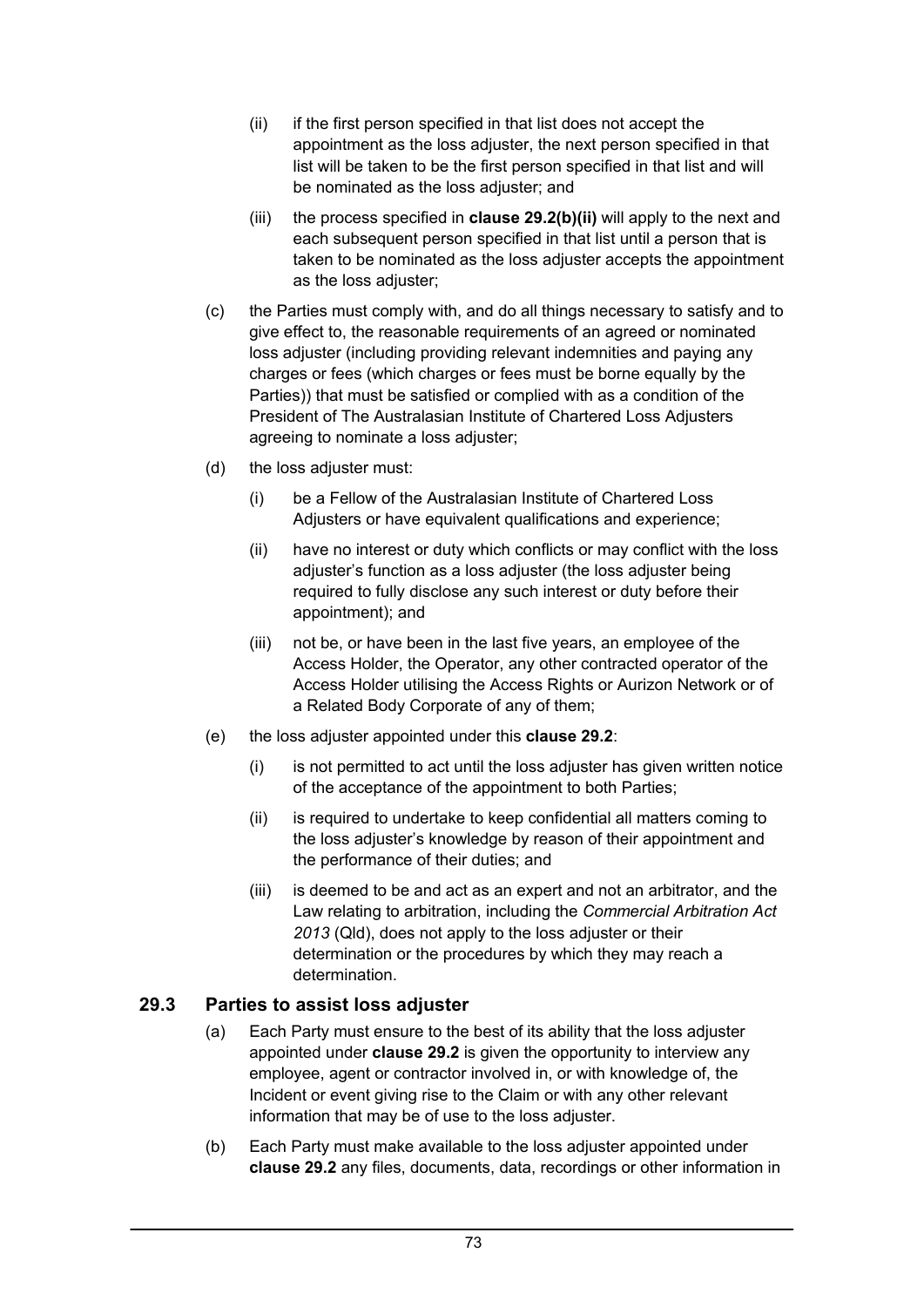the possession or control of the Party that may be of use to, or is requested by, the loss adjuster for the purposes of their investigation.

# **29.4 Decision of the loss adjuster**

- (a) The loss adjuster appointed under **clause 29.2** must determine the quantum of the relevant Claim and the liability of the Operator and/or Aurizon Network in respect of such Claim and must provide a copy of their report on such matters to each of the Parties within a reasonable time after their appointment.
- (b) In the absence of manifest error, the decision of the loss adjuster is final and binding upon the Parties where the total claims arising from the Incident or event giving rise to the Claim are equal to or less than \$200,000.

#### **29.5 Costs of the loss adjuster**

The costs of the loss adjuster must be borne by the Parties in such proportions as liability is determined by the loss adjuster, or where the liability is ultimately determined by a court of competent jurisdiction, in such proportions as liability is determined by the court.

# 30 Disputes

# **30.1 Method**

If any claim, dispute or question (**Dispute**) arises under this Deed, then unless otherwise expressly provided to the contrary in this Deed, such Dispute must be resolved in accordance with this **clause 30** and either Party may give to the other Party a notice in writing (**Dispute Notice**) specifying the Dispute and requiring that it be dealt with in accordance with this **clause 30**.

# **30.2 Authorised representative resolution**

- (a) Except as otherwise provided in this Deed, within five Business Days after a Dispute Notice is given, the Dispute must be referred for resolution to an authorised representative of each of the Parties with authority to settle the Dispute on behalf of the relevant Party.
- (b) Within 10 Business Days after a Dispute Notice is given, the officers referred to in **clause 30.2(a)** must meet to resolve the Dispute.
- (c) Meetings referred to in **clause 30.2(b)** may be held in person or by telephone, video conference or other means of instantaneous communication.
- (d) If the Dispute is not resolved within 10 Business Days (**Resolution Period**) after:
	- (i) the date that authorised representatives first meet to resolve the Dispute in accordance with **clause 30.2(b)**; or
	- (ii) if the authorised representatives do not meet within the time required under **clause 30.2(b)**, the date the Dispute Notice is given,

then the relevant Dispute may, by agreement between the Parties within 10 Business Days of expiration of the Resolution Period, be referred for determination by an Expert in accordance with **clause 30.3** or by arbitration in accordance with **clause 30.4.**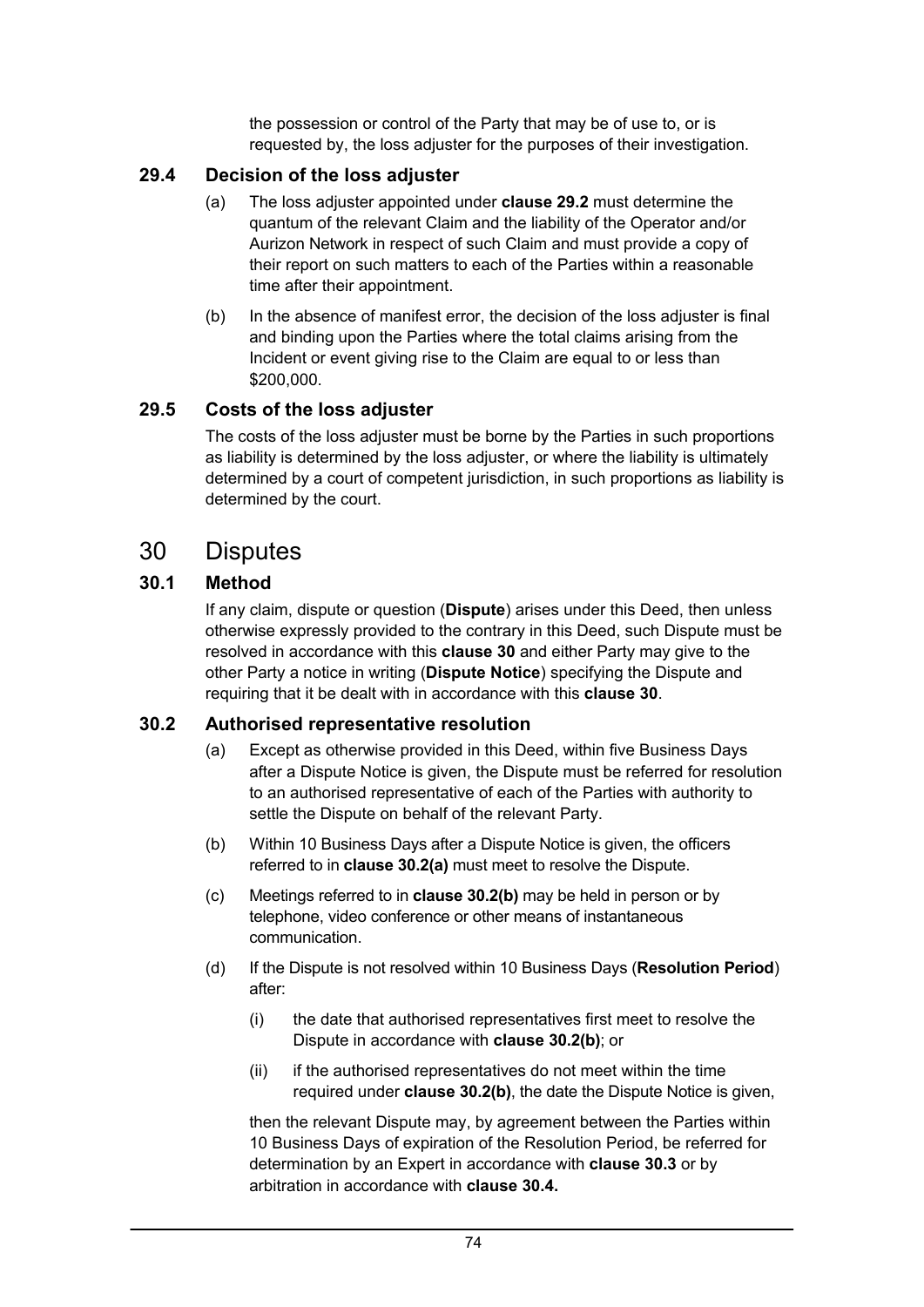(e) If the Parties fail to agree, within 10 Business Days of expiration of the Resolution Period, whether to refer the Dispute to an Expert or to arbitration , either Party may refer the Dispute to the courts of the State in accordance with **clause 30.6**.

# **30.3 Expert**

Subject to **clause 37**, where any matter may be referred to an expert (**Expert**) pursuant to **clause 30.2(d)**, or is expressly required by this Deed to be referred to an Expert, then except as otherwise provided for in this Deed:

- (a) an Expert must be appointed by agreement between the Parties, or in default of such appointment within 10 Business Days of the requirement or right (as applicable) to refer the matter to an Expert, then that person is to be nominated at either Party's request by:
	- (i) if the Parties agree the Dispute is purely of:
		- (A) a financial or accounting nature; or
		- (B) a technical nature,

the President (for the time being) of the Resolution Institute in Australia; or

- (ii) in any other case, the President (for the time being) of the Queensland Law Society Inc;
- (b) if the Expert is to be nominated by a person referred to in **clause 30.3(a)** and that person declines to nominate a person as the Expert but provides a list of people that could be appointed as the Expert, then:
	- (i) the first person specified in that list will be taken to be nominated as the Expert;
	- (ii) if the first person specified in that list does not accept the appointment as the Expert, then the next person specified in that list will be taken to be nominated as the Expert; and
	- (iii) the process specified in **clause 30.3(b)(ii)** will apply to the next and each subsequent person specified in that list until a person that is taken to be nominated as the Expert accepts the appointment as the Expert;
- (c) subject to **clause 30.3(b)**, if the Expert is to be nominated by a person referred to in **clause 30.3(a)** and the person nominated as the Expert does not accept appointment as the Expert, then an alternative person is to be nominated as the Expert at either Party's request by the same person referred to in **clause 30.3(a)**;
- (d) if the Expert is to be nominated by a person referred to in **clause 30.3(a)** the Parties must comply with, and do all things necessary to satisfy and to give effect to, the reasonable requirements of that person (including providing relevant indemnities and paying any charges or fees (which charges or fees must be borne equally by the Parties)) that must be satisfied or complied with as a condition of that person agreeing to nominate an Expert;
- (e) the Parties must comply with, and do all things necessary to satisfy and to give effect to, the reasonable requirements of an agreed or nominated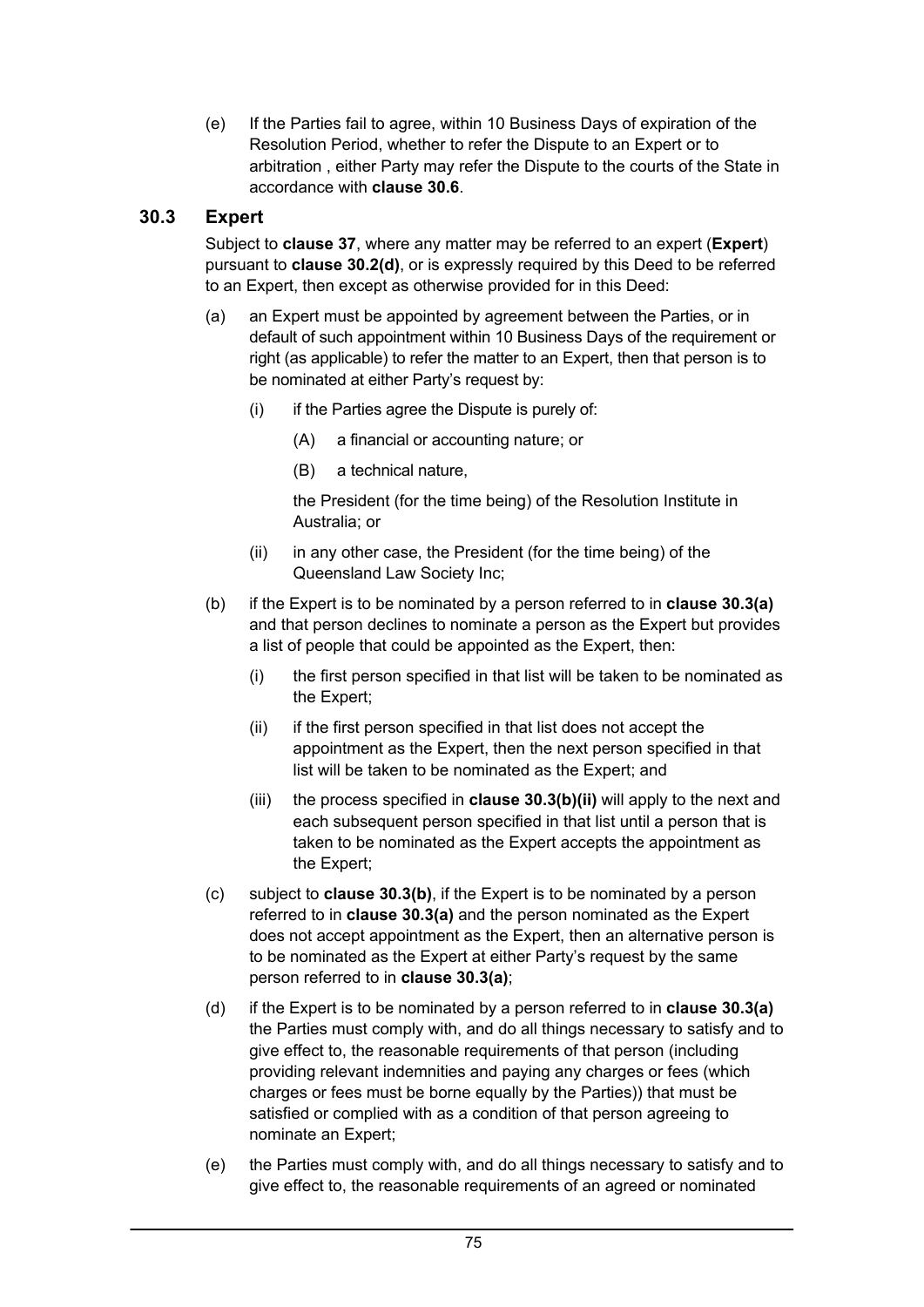Expert (including providing relevant indemnities and paying any charges or fees (which charges or fees must be borne equally by the Parties)) that must be satisfied or complied with as a condition of that person accepting the appointment as an Expert;

- (f) the Expert must:
	- (i) have appropriate qualifications and practical experience having regard to the nature of the Dispute;
	- (ii) have no interest or duty which conflicts or may conflict with their function as Expert, the Expert being required to fully disclose any such interest or duty by notice to the Parties before their appointment;
	- (iii) not be, or have been in the last five years, an employee of the Operator, any other contracted operator of the Access Holder utilising the Access Rights or the Access Holder in respect of the Access Rights which are the subject matter of the Dispute, or Aurizon Network or of a Related Body Corporate of any of them;
	- (iv) not be permitted to act until the Expert has given notice to the Parties that the Expert is willing and able to accept the appointment;
	- (v) have regard to the provisions of this Deed and consider all submissions (including oral submissions by either Party provided that such oral submissions are made in the presence of the other Party), supporting documentation, information and data with respect to the matter provided to the Expert by the Parties;
	- (vi) provide both Parties with a copy of the Expert's determination in the form of a report setting out reasonable details of the reasons for the Expert's determination within a reasonable time after their appointment; and
	- (vii) be required to undertake to keep confidential all matters coming to their knowledge by reason of their appointment and performance of their duties (including, if required by a Party, by entering into a confidentiality agreement in favour of the Parties);
- (g) the Expert is deemed to be and must act as an expert and not an arbitrator and the Law relating to arbitration (including the *Commercial Arbitration Act 2013* (Qld)) will not apply to the Expert or the determination or the procedures by which the Expert may reach a determination;
- (h) in the absence of manifest error, the decision of the Expert is final and binding upon the Parties;
- (i) the costs of the Expert (and the costs of any advisers to the Expert) must be borne, severally (and not jointly and severally), by the Parties in equal shares, with each Party bearing its own costs of participating in the dispute resolution process (unless otherwise agreed by the Parties);
- (j) the expert determination must be conducted in accordance with the expert determination rules adopted by the Resolution Institute from time to time, except that to the extent of any inconsistency between those rules and this Deed, the terms of this Deed prevail;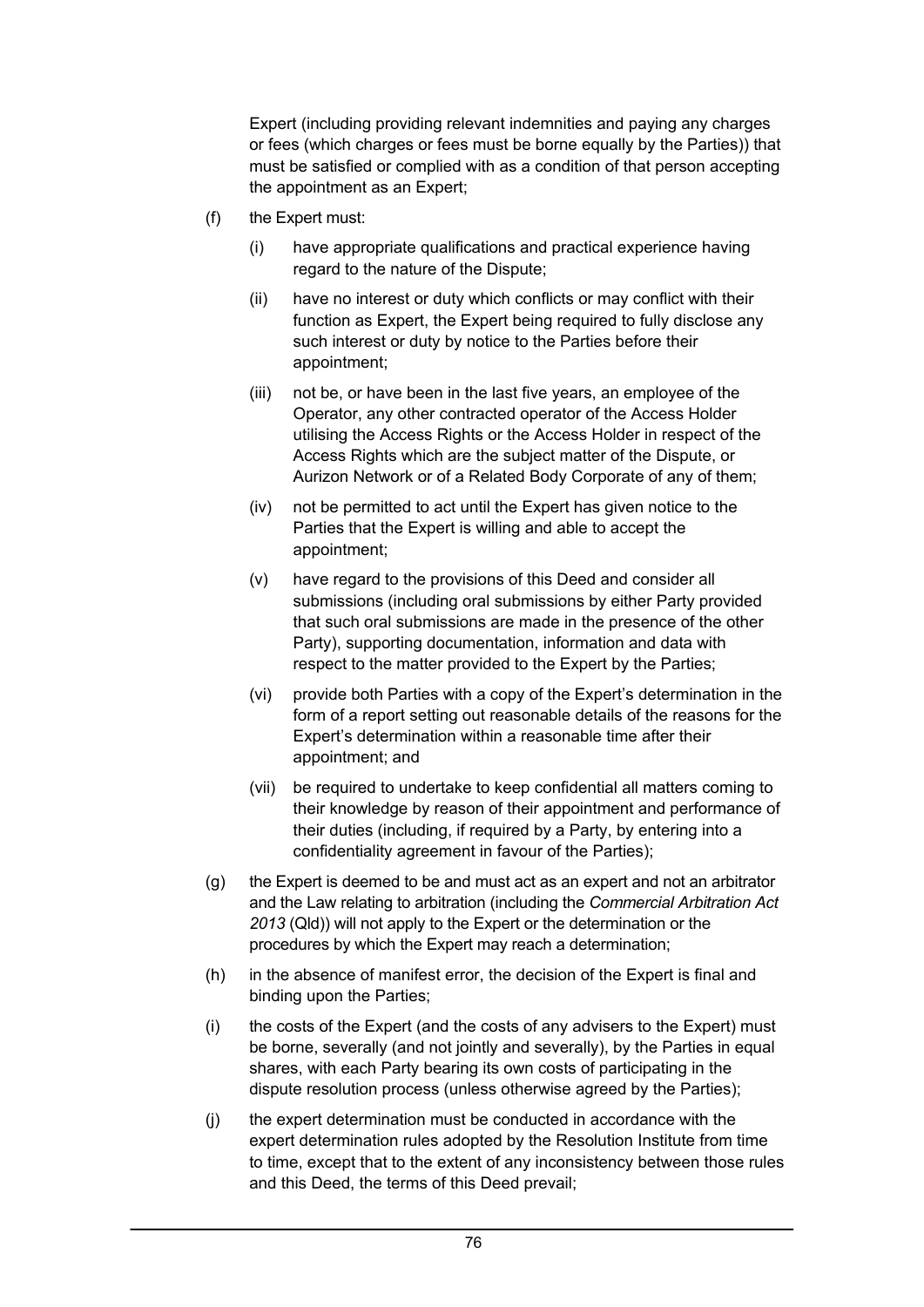- (k) any determination made by an Expert must be consistent with the provisions of this Deed; and
- (l) the Parties must:
	- (i) procure the Expert to use reasonable endeavours to make its determination or finding in respect of the Dispute within 2 Months from the date the initial statement regarding the Dispute is submitted by the claimant to the Expert; and
	- (ii) do everything reasonably requested by the Expert to assist the Expert in determining the Dispute, including providing or making available to the Expert, as soon as reasonably practicable, all information and materials in their possession or control requested by the Expert and attending any hearing convened by the Expert.

# **30.4 Arbitration**

- (a) Subject to **clause 35**, the Parties may agree to refer any Dispute to arbitration by a single arbitrator sitting in Brisbane agreed upon between the Parties and, failing agreement upon such arbitrator within 10 Business Days after the date of notice from one Party to the other requiring the appointment of an arbitrator, by an arbitrator appointed by the President of the Resolution Institute. Every such reference will be an arbitration within the meaning of the *Commercial Arbitration Act 2013* (Qld), and subject to the provisions relating to arbitration contained in that Act.
- (b) If the Resolution Institute declines to nominate a person as the arbitrator but provides a list of people that could be appointed as the arbitrator, then:
	- (i) the first person specified in that list will be taken to be nominated as the arbitrator;
	- (ii) if the first person specified in that list does not accept the appointment as the arbitrator, then the next person specified in that list will be taken to be nominated as the arbitrator; and
	- (iii) the process specified in **clause 30.4(b)(ii)** will apply to the next and each subsequent person specified in that list until a person that is taken to be nominated as the arbitrator accepts the appointment as the arbitrator;
- (c) subject to **clause 30.4(b)**, if the person nominated as the arbitrator under **clause 30.4(a)** does not accept appointment as the arbitrator, then either Party may request that the Resolution Institute appoints an alternative person as the arbitrator.

# **30.5 Queensland Competition Authority (QCA)**

Subject to **clause 35** the Parties may agree to refer, and where required by this Deed must refer, any Dispute to the QCA.

#### **30.6 Determination by Court**

If any Dispute is not:

(a) resolved in accordance with **clause 30.2**;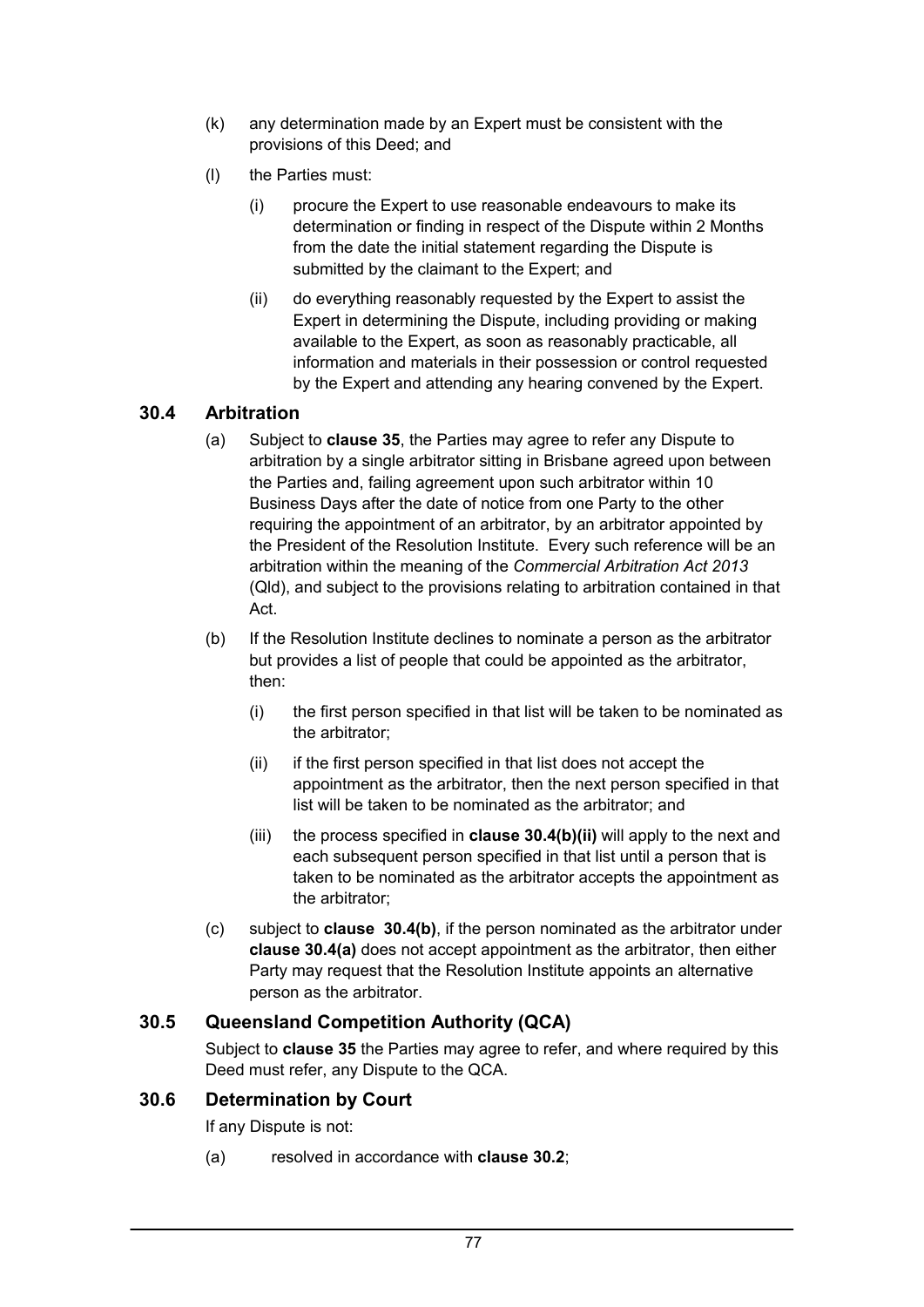- (b) referred to an Expert in accordance with **clause 30.3**; nor
- (c) referred to the QCA in accordance with **clause 30.5**,

then either Party may refer the Dispute to the courts of the State.

# 31 Force Majeure

# **31.1 Notice of Force Majeure**

- (a) If, by reason of a Force Majeure Event affecting a Party, that Party (**Affected Party**) is prevented or hindered (or likely to be prevented or hindered) from carrying out, whether wholly or in part, its obligations under this Deed (other than an obligation to pay money), then:
	- (i) if the Affected Party is Aurizon Network and the Force Majeure Event also affects the Access Agreement, Aurizon Network must provide a copy of each notice it gives to the Access Holder in respect of that Force Majeure Event to the Operator; and
	- (ii) if **clause 31.1(a)** does not apply, that Party must, as soon as reasonably practicable after it becomes aware of the Force Majeure Event, give to the other Party and the Access Holder prompt (and in any event within 5 Business Days after it becomes aware of the event or circumstance causing the Force Majeure Event) notice (which may be provided in electronic form) of the Force Majeure Event including:
		- (A) details of the Force Majeure Event and (if applicable) that part of the Nominated Network affected or likely to be affected; and
		- (B) details of the obligations affected or likely to be affected.
- (b) The Affected Party must provide the other Party with a further notice as soon as reasonably practicable but in any event within 2 Business Days of the notice provided under clause 29.1(a) if the notice provided in **clause 31.1(a)** is either in electronic form or does not include the following information:
	- (i) the information in **clause 31.1(a)**; and
	- (ii) full particulars of all relevant matters including:
		- (A) details of the action that the Affected Party has taken to remedy the situation and details of the action that the Affected Party proposes to take to remedy the situation (to the extent they are known); and
		- (B) a reasonable estimate of the time during which the Affected Party will be (or is likely to be) prevented or hindered from carrying out, whether wholly or in part, its obligations under this Deed due to the Force Majeure Event.
- (c) Without prejudice to its rights under this **clause 31.1**, the Affected Party may issue further notices in respect of the Force Majeure Event as the Affected Party considers reasonably necessary to update the other Party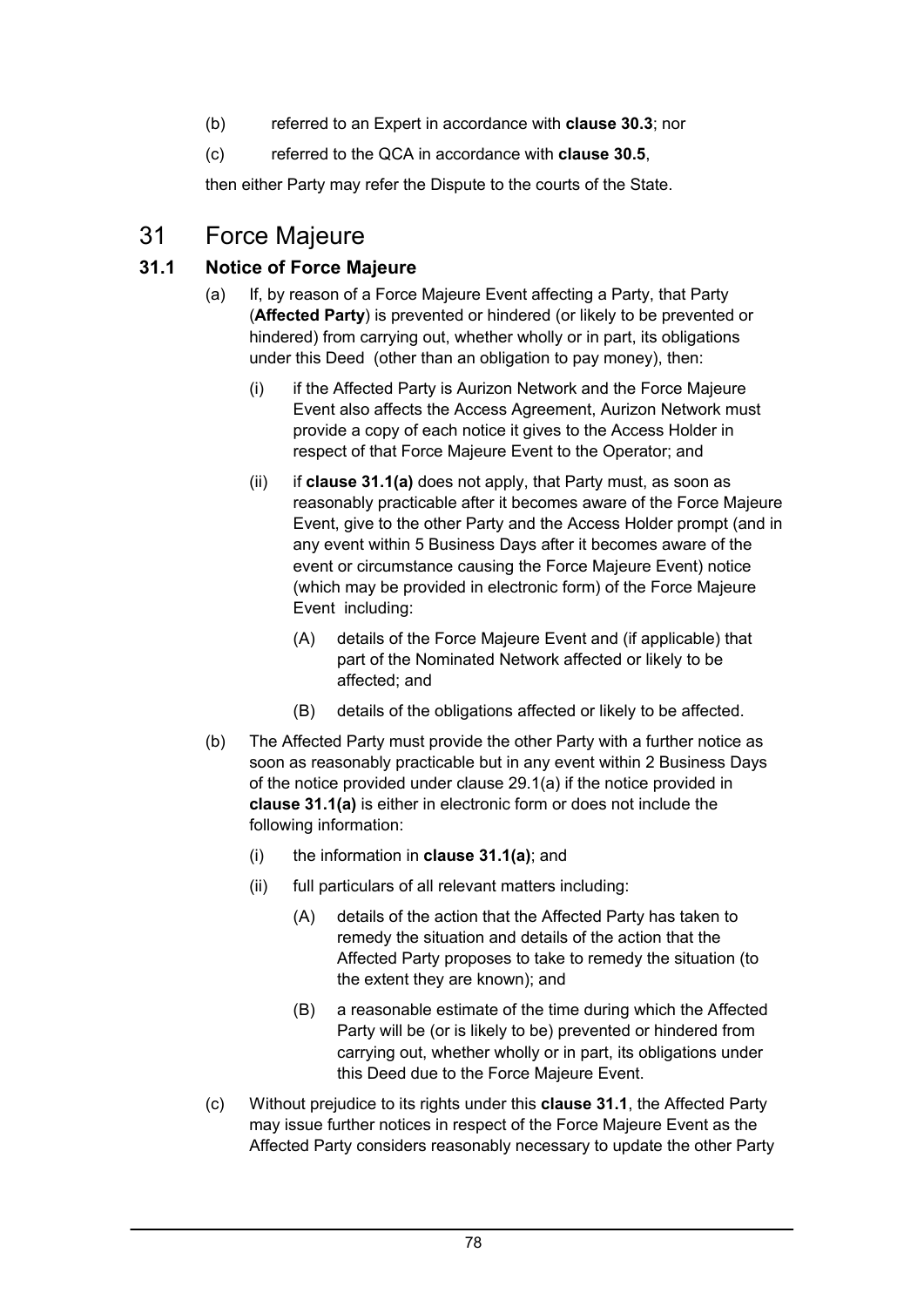and the Access Holder as to each of the matters set out in this **clause 31.1**.

- (d) Aurizon Network must:
	- (i) include the Operator (and the Access Holder or Customer, if any) in any meeting which Aurizon Network may have in respect of the Force Majeure Event; and
	- (ii) provide a copy of any notice given to the Operator to the Access Holder or Customer, if any.

# **31.2 Suspension of obligations**

- (a) Subject to compliance with the requirements of **clause 31.1**, the obligations of the Affected Party under this Deed are suspended during the time and to the extent that the Affected Party's performance of its obligations is prevented or hindered by the Force Majeure Event.
- (b) If the notice is not provided in accordance with **clause 31.1(a)** or **31.1(b)**, then the obligations of the Affected Party under this Deed will be suspended on and from the later of the time the notice requirements of **clauses 31.1(a)** and **31.1(b)** are satisfied.

# **31.3 Duty to mitigate**

- (a) Subject to **clause 31.3(b)**, a Party must use all reasonable endeavours to remedy or overcome the effect of the Force Majeure Event affecting the Party's obligations under this Deed as soon as possible and must attempt to:
	- (i) mitigate the effect of the Force Majeure Event; and
	- (ii) in the case of a Force Majeure Event affecting Aurizon Network, identify alternative viable means of providing the Operational Rights affected (if applicable).
- (b) The Affected Party is not obliged to settle any strike, lockout or other labour dispute other than on terms acceptable to it.

# *31.4* **End of period of Force Majeure**

Subject to **clauses 31.6** and **31.7**, the suspension of the obligations of the Parties due to a Force Majeure Event ends when, but only to the extent that, the Affected Party is able to resume performance of its obligations under this Deed, at which time it must promptly:

- (a) notify the other Party and the Access Holder advising the extent to which it is recommencing the performance of its obligations; and
- (b) recommence the performance of its obligations to the extent outlined in the notice.

# **31.5 Reduction of Access Rights**

- $(a)$  If:
	- (i) any part of the Nominated Network specified in item 2 of Schedule 3 is damaged or destroyed by a Force Majeure Event; and
	- (ii) in Aurizon Network's reasonable opinion the cost of repairing such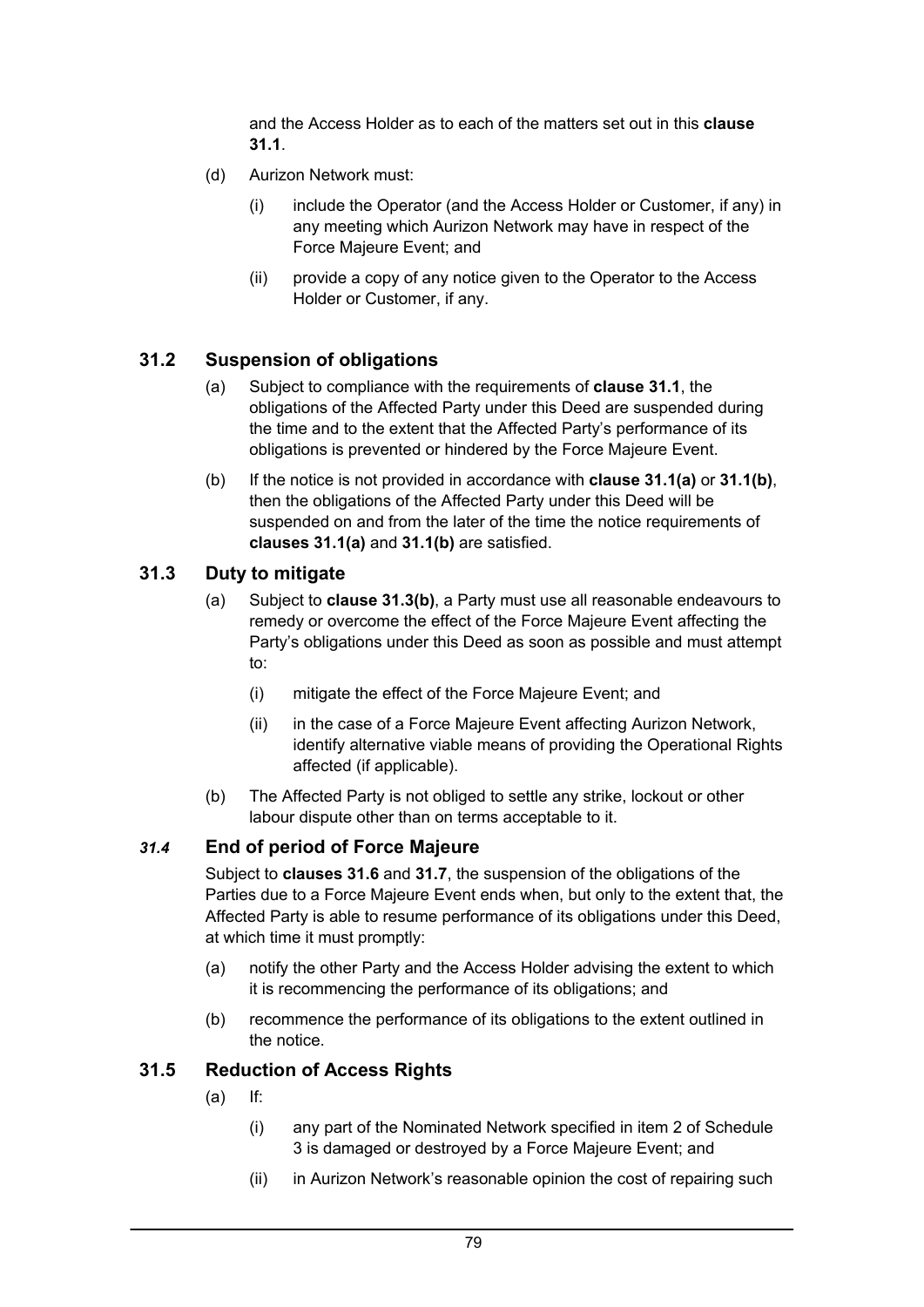damage or destruction or replacing that part of the Nominated Network is not economic on the basis of the then and committed future utilisation of that part of the Nominated Network,

then Aurizon Network may, by notice, advise the Operator, the Access Holder (and its Customer, if applicable), other affected Access Holders, each affected Railway Operator and the QCA of:

- (iii) the estimated cost of effecting the necessary repairs or replacement;
- (iv) the level of insurance available to effect the necessary repairs and replacement;
- (v) a detailed explanation as to why the cost of repairing or replacing is not economic; and
- (vi) Aurizon Network's intention to not repair or replace the relevant part of the Nominated Network unless the Operator (or the Access Holder or its Customer, as applicable) using that part of the Nominated Network pay the difference between the amount of insurance available to effect the necessary repairs or replacement and the actual anticipated cost to effect those repairs or replacements.
- (b) If the Operator (or the Access Holder or its Customer, as applicable) notifies Aurizon Network that:
	- (i) it agrees to bear the whole incremental cost of necessary repairs or replacement (after the amount of insurance available has been applied); or
	- (ii) it agrees to bear that part requested by Aurizon Network of the incremental cost of necessary repairs or replacement (and subject to Aurizon Network being satisfied that all other relevant Access Holders (or their Customers or Railway Operators, as applicable) have also agreed to bear their respective part of such costs) (after the amount of insurance available has been applied),

then Aurizon Network will proceed with the repairs or replacement within a reasonable time after:

- (iii) if **clause 31.5(b)(i)** applies, receipt by Aurizon Network from the Operator (or the Access Holder or its Customer) of payment of the relevant amount; and
- (iv) if **clause 31.5(b)(ii)** applies, receipt by Aurizon Network from the Operator (or the Access Holder or its Customer) of the last payment of the relevant amount.
- (c) If the Operator (or the Access Holder or its Customer, as applicable) pays to Aurizon Network any of the costs under **clause 31.5(b)**, on completion of the necessary repairs or replacement:
	- (i) Aurizon Network must, within a reasonable time, refund to the party who made such payment any amount by which the amount paid that party exceeds the actual cost; or
	- (ii) the Operator (or the Access Holder or its Customer, if applicable)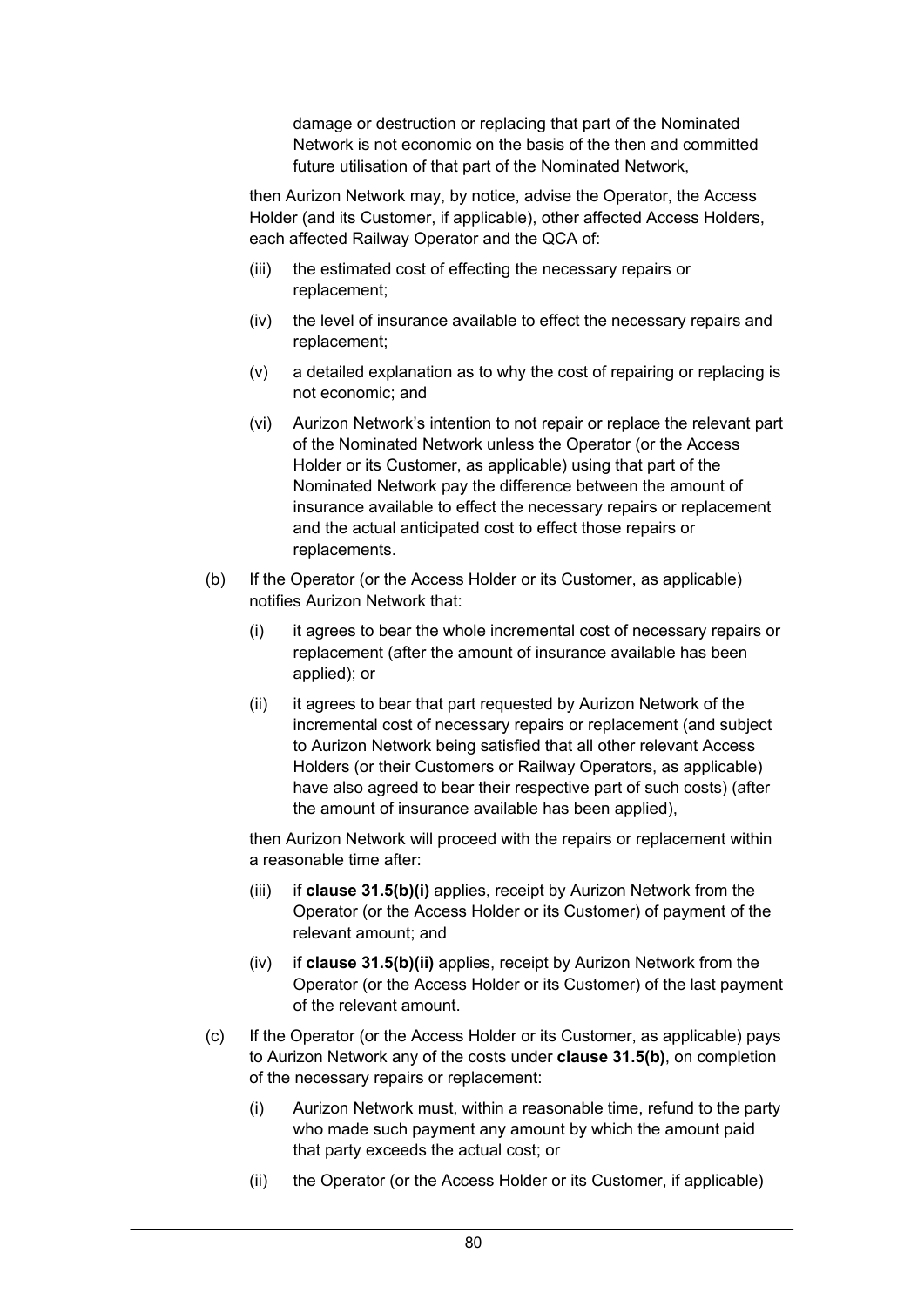must, within a reasonable time, pay to Aurizon Network the amount by which the actual cost exceeds proportionately the amount agreed to be paid by that party (as applicable).

If, within 40 Business Days after receipt of a notice from Aurizon Network under **clause 31.5(a)**, the Operator (or Access Holder or Customer, as applicable) has not given notice to Aurizon Network under **clause 31.5(b)**, then Aurizon Network may, by giving not less than 20 Business Days' notice to the Access Holder (**Nominated Network FM Reduction Notice**), reduce the FM Access Rights, in which case, the FM Access Rights will cease to form part of the Access Rights of the Access Holder on and from the date specified in the Nominated Network FM Reduction Notice (which must be at least 20 Business Days from the date of the Nominated Network FM Reduction Notice).

#### **31.6 Effect of Nominated Network FM Reduction Notice on Operator nomination**

- (a) If a Nominated Network FM Reduction Notice is given under the Access Agreement, then the FM Access Rights will cease to form part of the Access Rights on and from the date specified in the notice (which must be at least 20 Business Days from the date of the notice).
- (b) As soon as practicable after the expiry of the period set out in clause 25.4(a) of the Access Agreement, Aurizon Network must issue a notice to the Operator summarising, in respect of each Train Service Type affected by the FM Access Rights, the changes to the "Nominated Monthly Operational Rights (for a 30 day Month)" in **Schedule 2**.

# **31.7 Termination after extended Force Majeure Event**

If the Affected Party is wholly prevented or hindered from carrying out its obligations under this Deed (other than an obligation to pay money) for a period of more than three consecutive Months, then:

- (a) the Parties must meet to endeavour to identify any alternative viable means to perform the suspended obligations; and
- (b) failing any alternative means being agreed within one Month after the end of the three Month period, the other Party may terminate this Deed by 20 Business Days notice to the Affected Party and the Access Holder and **clauses 31.4 and 31.5** apply without prejudice to any of the rights of the Parties which accrued before the date of such termination.

# 32 Suspension

# **32.1 Suspension of Train Services for a Train Service Type**

If a Suspension Event specified in **part A** of **schedule 8** occurs in respect of a Train Service Type, Aurizon Network may, by notice in writing to the Operator and the Access Holder (which must be given before or immediately after the suspension) (**Suspension Notice**), suspend the right of the Operator to operate some or all of the Train Services for that Train Service Type on the Nominated Network.

# **32.2 Suspension of Train Services generally**

If a Suspension Event specified in **part B** of **schedule 8** occurs, Aurizon Network may, by notice in writing to the Operator and the Access Holder (which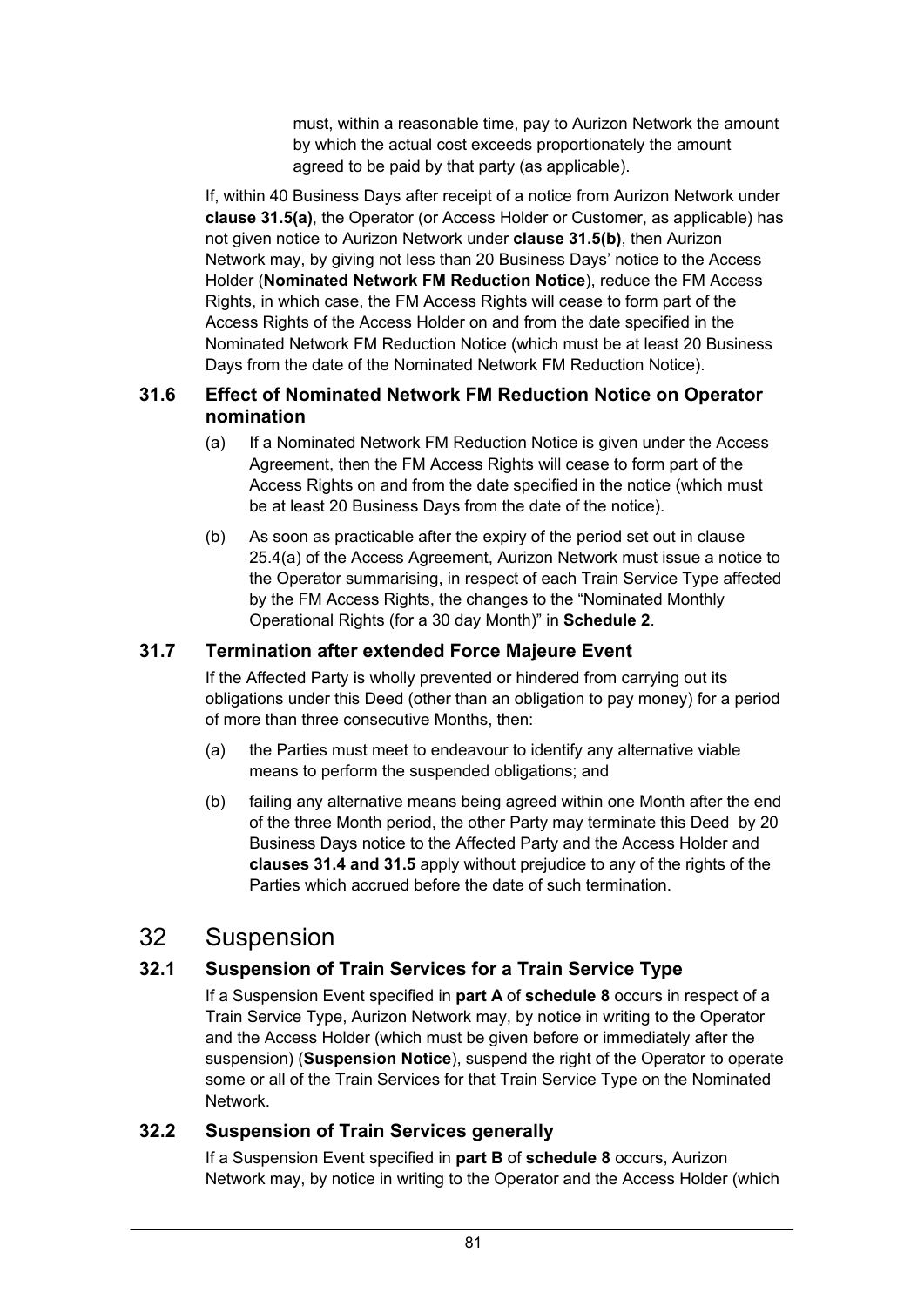must be given before or immediately after the suspension) (also a **Suspension Notice**), suspend the right of the Operator to operate some or all of the Train Services (for any one or more Train Service Types) on the Nominated Network.

#### **32.3 Suspension of certain Rollingstock or Rollingstock Configurations**

- (a) If:
	- (i) Rollingstock or Rollingstock Configurations used by the Operator in the operation of Train Services:
		- (A) are not Authorised Rollingstock or Authorised Rollingstock Configurations for that Train Service Type; or
		- (B) do not comply with:
			- (1) applicable Laws; or
			- (2) the Rollingstock Interface Standards (subject to any Approved Derogations); or
	- (ii) the Operator otherwise fails to comply with the Rollingstock Interface Standards,
	- and
	- (iii) the Operator fails to rectify such non-compliance within a reasonable period of time (being at least 20 Business Days) notified by Aurizon Network to the Operator; or
	- (iv) such non-compliance creates a risk to the safety of any person or a material risk to property,

then Aurizon Network may, by notice in writing to the Operator and the Access Holder (which must be given before or immediately after the suspension) (also a **Suspension Notice**), suspend the right of the Operator to operate Train Services using such Rollingstock or Rollingstock Configurations.

# **32.4 Suspension due to suspension under Access Agreement**

If any of the Access Holder's rights under the Access Agreement are suspended under the Access Agreement for any reason, then Aurizon Network may, by notice in writing to the Operator (which must be given before or immediately after the suspension) (also a **Suspension Notice**), suspend the right of the Operator to operate Train Services for a Train Service Type, which would otherwise be operated utilising the Access Holder's Access Rights which have been suspended.

# **32.5 Details of suspension**

A Suspension Notice given by Aurizon Network to the Operator and the Access Holder under **clause 32.1**, **32.2**, **32.3** or **32.4** must set out:

- (a) the rights of the Operator which are affected by the suspension; and
- (b) the reason for the suspension; and
- (c) except for a suspension under **clause 32.4**, the actions the Operator must take to have the suspension lifted.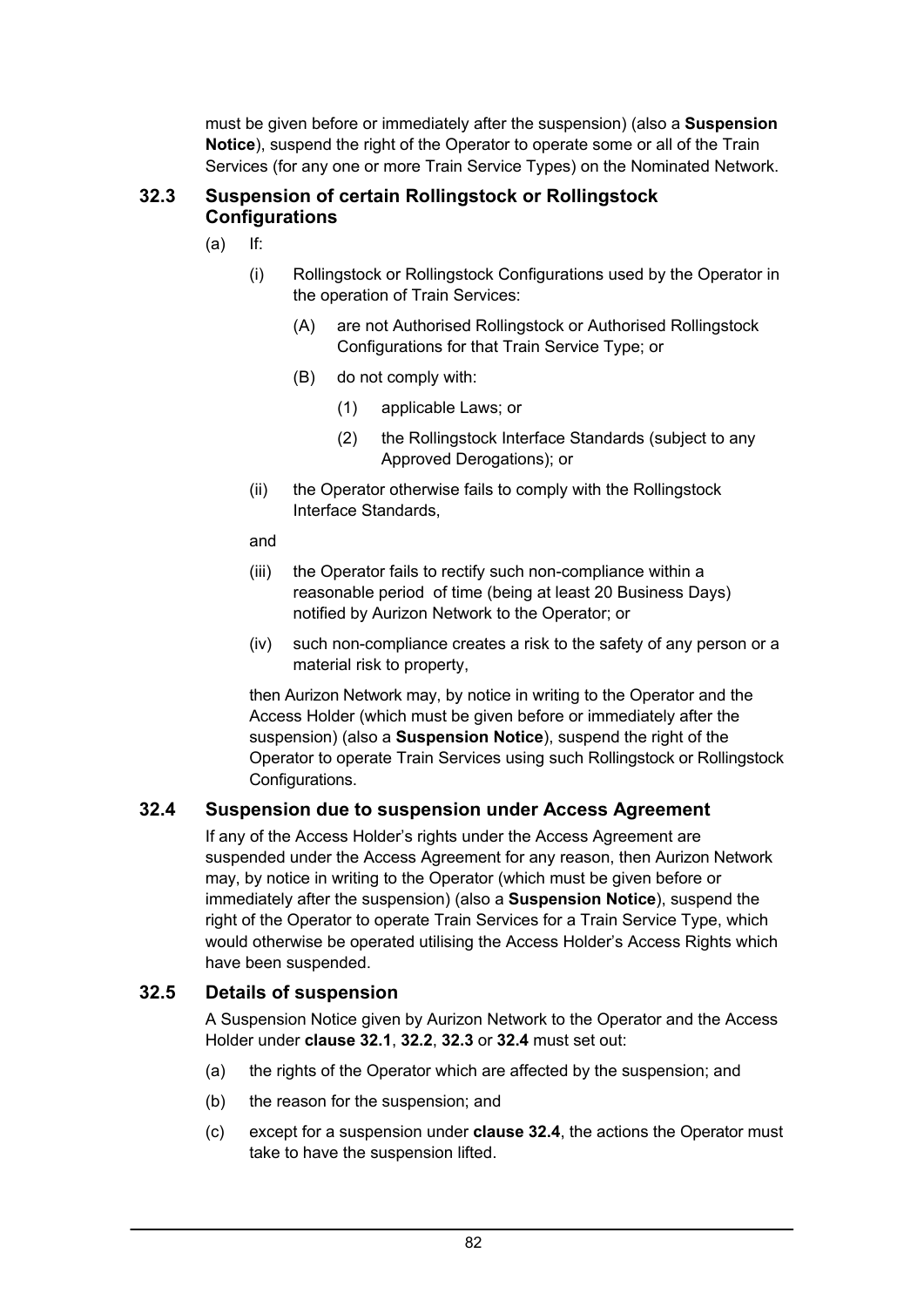# **32.6 Effect of suspension**

- (a) If Aurizon Network exercises a right of suspension under this **clause 32**, then the Operator and the relevant Operator's Staff must immediately cease to operate:
	- (i) the relevant Train Services; or
	- (ii) the Train Services using the relevant Rollingstock or Rollingstock Configurations,

as applicable, until such time as the suspension is lifted by Aurizon Network.

- (b) The suspension of any rights under this **clause 32** does not affect or suspend any other obligation of the Operator under this Deed, and is without prejudice to Aurizon Network's other rights and remedies in respect of that or any other default.
- (c) Where Aurizon Network suspends the Operator's right to operate some or all of the Train Services:
	- (i) Aurizon Network will only be liable to the Operator in respect of loss or damage (including damages for Consequential Loss) arising from the suspension if, and only if, no reasonable person in Aurizon Network's position could have formed the view that the stated grounds for the suspension existed, provided that the Operator must use all reasonable endeavours to mitigate the loss or damage arising from the suspension; and
	- (ii) Aurizon Network bears the burden of establishing that a reasonable person in Aurizon Network's position could have formed that view.
- (d) Notwithstanding **clause 32.6(c)**, Aurizon Network will not be liable to the Operator for any Third Party claim (including a claim for Consequential Loss), made against the Operator in relation to a suspension where the Third Party is the Access Holder and the Access Holder has a direct contractual relationship with Aurizon Network in respect to the Access Rights to which the suspension relates.

# **32.7 Duration of suspension**

- (a) The suspension of any rights under **clause 32.1**, **32.2** or **32.3** continues until such time as the Operator has remedied the relevant default or non-compliance notified in the Suspension Notice.
- (b) The suspension of any rights under **clause 32.4** continues until such time as the relevant suspension of the Access Holder's rights under the Access Agreement is lifted.

# 33 Termination

#### **33.1 Termination of Train Services for a Train Service Type by Aurizon Network**

(a) Subject to **clause 33.1(b)** and without limiting any rights of termination contained elsewhere in this Deed, Aurizon Network may, by notice in writing to the Operator and the Access Holder, reduce the Operational Rights by the Train Services for a Train Service Type if a Termination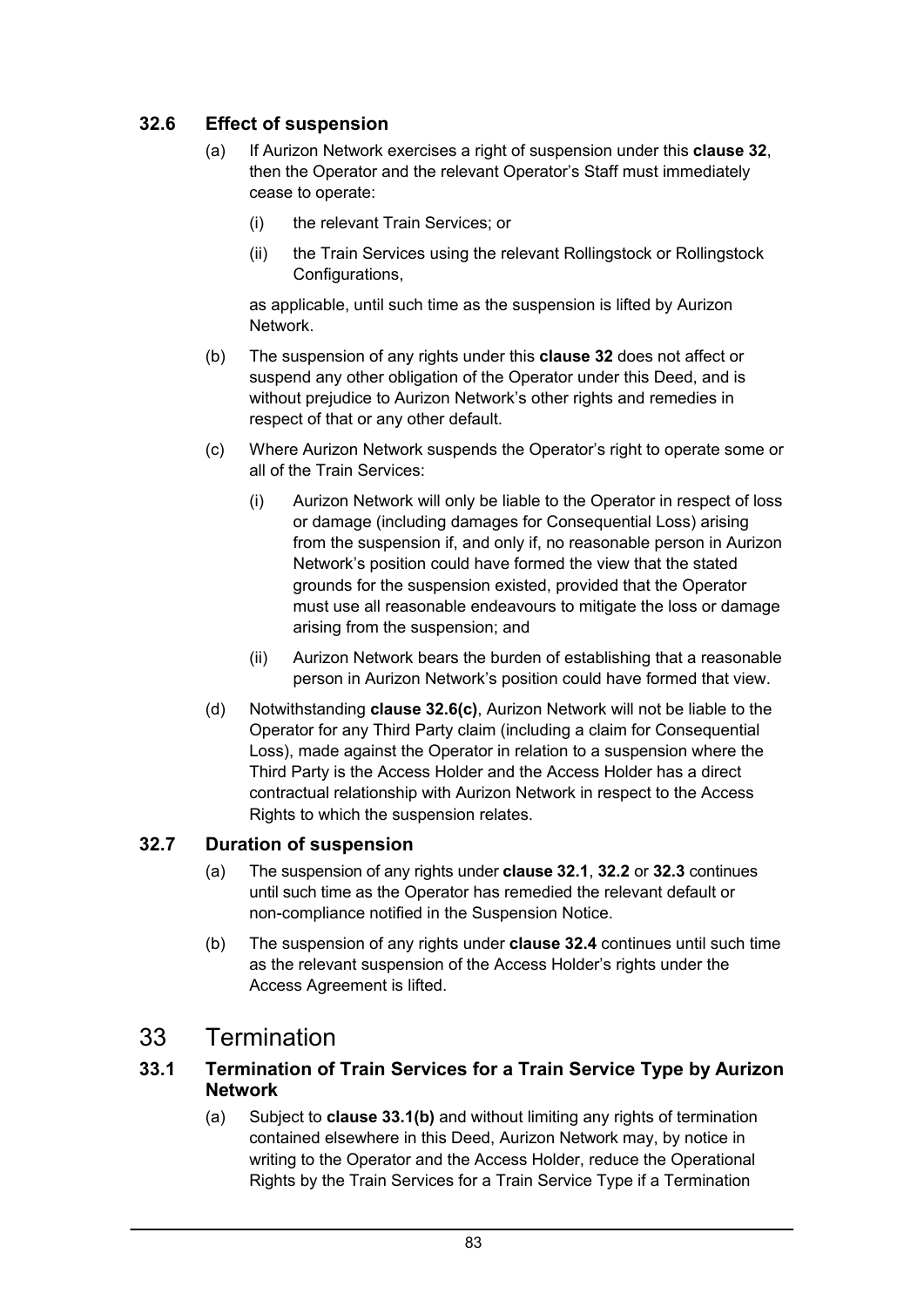Event specified in **part A** of **schedule 8** occurs in relation to that Train Service Type.

(b) If there is a Corresponding Suspension Event in respect of the Termination Event referred to in **clause 33.1(a)**, then Aurizon Network may only exercise its rights under **clause 33.1(a)** if it has first exercised its right of suspension in respect of the Corresponding Suspension Event under **clause 32**.

# **33.2 Termination of Agreement**

(a) Subject to **clause 31.2(b)** and without limiting any rights of termination contained elsewhere in this Deed, Aurizon Network may, by notice in writing to the Operator and the Access Holder, terminate this Deed if a Termination Event specified in **part B** of **schedule 8** occurs.

If there is a Corresponding Suspension Event in respect of the Termination Event referred to in **clause 33.2(a)**, then Aurizon Network may only exercise its rights under **clause 33.2(a)** if it has first exercised its right of suspension in respect of the Corresponding Suspension Event under **clause 32**.

# **33.3 Termination by the Operator**

Without limiting any rights of termination contained elsewhere in this Deed, the Operator may, by notice in writing to Aurizon Network and the Access Holder, terminate this Deed if any of the following occurs:

- (a) an Insolvency Event in relation to Aurizon Network occurs and continues for a period of 40 Business Days;
- (b) Aurizon Network's Accreditation is suspended, cancelled or amended such that it cannot perform its obligations generally under this Deed, and such default continues for at least 20 Business Days after the Operator gives Aurizon Network notice of the default;
- (c) Aurizon Network fails to pay when due any amount payable under this Deed, and such default continues for at least 20 Business Days after the Operator gives Aurizon Network notice of the default; or
- (d) Aurizon Network is in default of the due performance of any other obligation under this Deed, and such default continues for at least 40 Business Days after the Operator gives Aurizon Network notice of the default.

# **33.4 Grounds for termination to be specified**

A notice given under **clause 33.1**, **33.2** or **33.3** must set out the grounds for the termination.

# **33.5 Obligations and other rights upon termination or expiry**

- (a) Neither termination of this Deed by a Party under this **clause 33** nor expiry of this Deed prejudices:
	- (i) a Party's right to make a Claim, recover damages or avail itself of other remedies under this Deed or at law; or
	- (ii) either Party's rights to recover money due to it under this Deed.
- (b) On termination of this Deed, Aurizon Network and the Operator are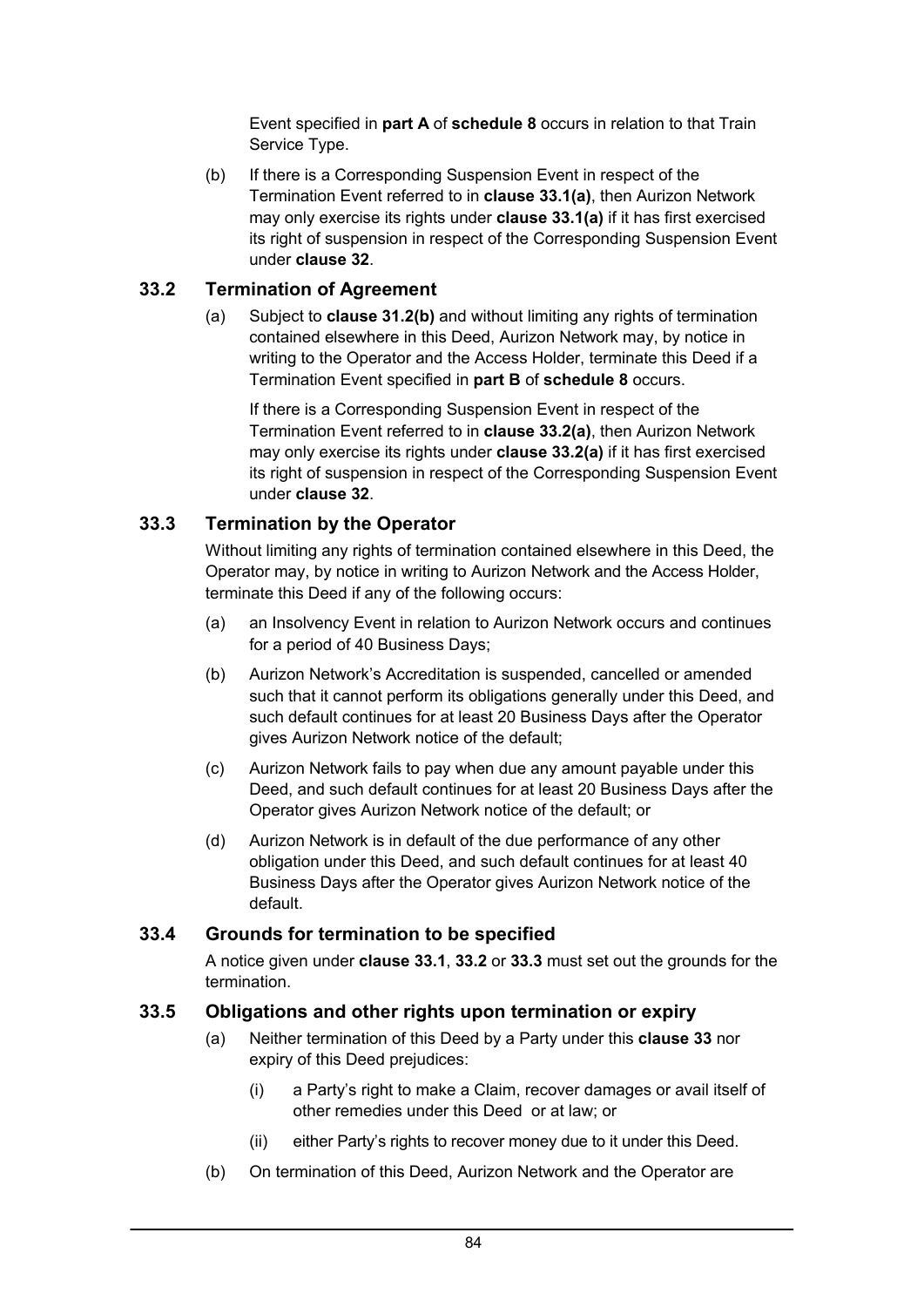released from all further obligations or liabilities under this Deed, except for:

- (i) rights which accrued on or before termination, including for any breach of this Deed which occurred before termination. Any liability in respect of such prior breach will be limited in the manner provided in this Deed; or
- (ii) any provisions which are expressed as surviving the expiry or termination of this Deed.

#### **33.6 Removal of Rollingstock following termination**

- (a) Immediately on expiry of the Term, and within 12 hours (or such other period as the Parties may agree) after termination of this Deed for any other reason, the Operator must, at the Operator's cost, remove all of the Operator's Rollingstock operated under this Deed from the Nominated Network.
- (b) If the Operator fails to remove the Operator's Rollingstock from the Nominated Network, then Aurizon Network may give a notice to the Operator demanding the removal of the Rollingstock within a further 12 hours (or such longer period as the Parties may agree).
- (c) If the Operator fails to remove any of the Operator's Rollingstock from the Nominated Network the subject of the notice under **clause 33.6(b)** within the time required under **clause 33.6(b)**, then Aurizon Network is entitled to remove the Rollingstock and recover the reasonable costs of removal from the Operator, provided it notifies the Operator reasonably in advance of its intention to exercise the rights under this clause.
- (d) Subject to **clause 28.1**, the Operator is liable for, and indemnifies Aurizon Network against, any costs reasonably incurred by Aurizon Network in relation to any damage or obstruction caused to the Infrastructure or the Nominated Network by the Operator in removing any Rollingstock in accordance with this **clause 33.6**.
- (e) The Operator must comply with all reasonable directions issued by Aurizon Network in relation to the removal of the Rollingstock in accordance with this **clause 33.6**.

# 34 Assignment

# **34.1 Assignment by Aurizon Network**

- (a) Aurizon Network may Assign the whole or any part of its rights or obligations under this Deed without the prior consent of the Operator, provided that:
	- (i) the Assignee is Accredited; and
	- (ii) Aurizon Network procures that the Assignee covenants with the Operator by deed to be bound by and to perform the obligations of Aurizon Network under this Deed to the extent of the rights and obligations Assigned to the Assignee.
- (b) On the Assignee entering into the deed referred to in **clause 34.1(a)**, Aurizon Network is released and discharged from further liability under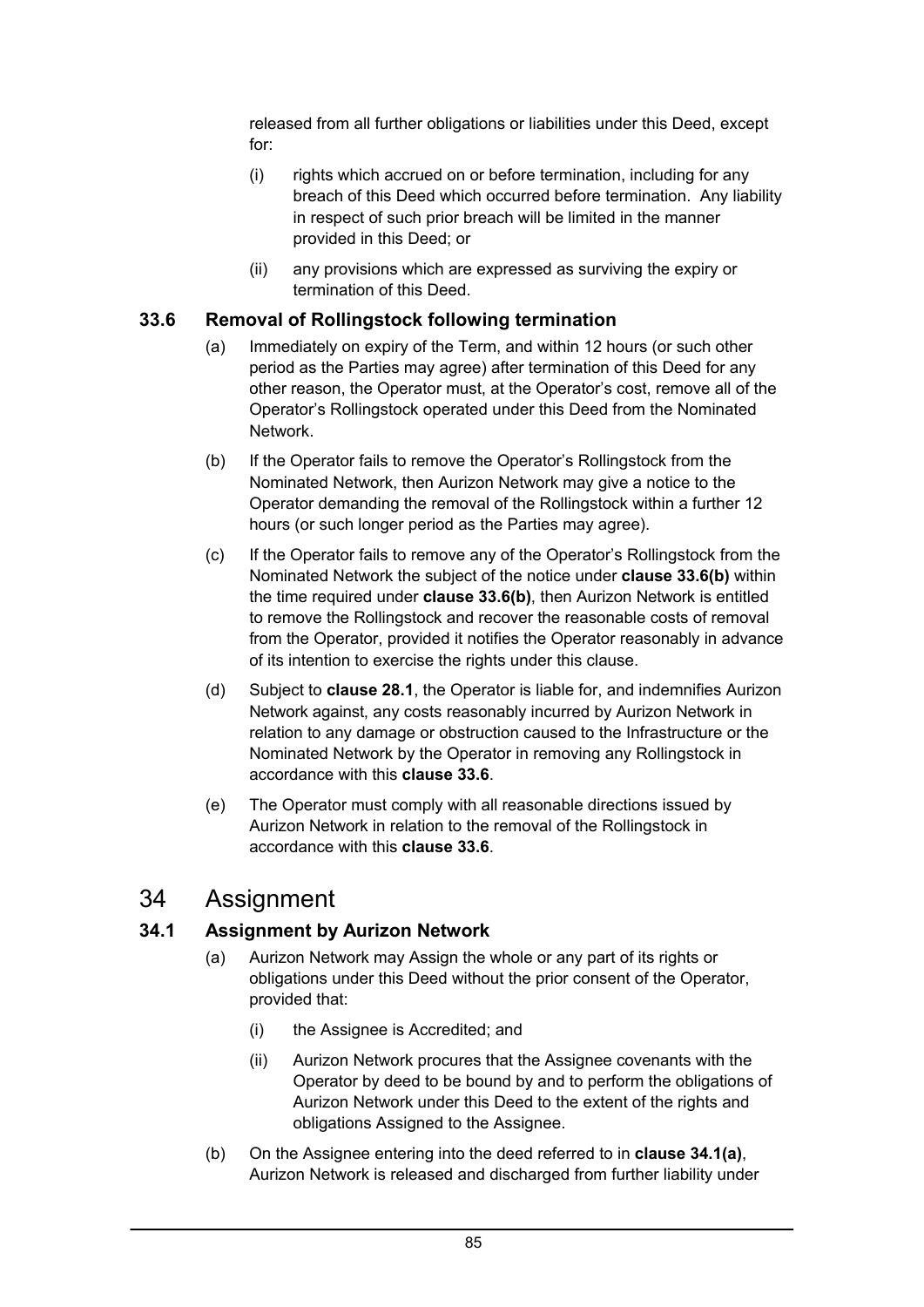this Deed in respect of the obligations which the Assignee has undertaken under that deed to be bound by and to perform.

# **34.2 Assignment by the Operator**

- (a) The Operator may not Assign its rights or obligations under this Deed other than in accordance with this **clause 34.2**.
- (b) The Operator may, provided it is not in default in the performance or observance of any of its obligations under this Deed, Assign the whole of its rights and obligations under this Deed to:
	- (i) a Related Body Corporate of the Operator which is Accredited to operate Train Services and is otherwise capable of performing the obligations of the Operator under this Deed, provided that:
		- (A) the Operator remains liable for the performance of the duties, responsibilities and obligations assumed by the Assignee; and
		- (B) the performance by the Assignee will (to the extent of such performance) discharge the Operator's liability for the performance of the duties, responsibilities and obligations Assigned; or
	- (ii) a person other than a Related Body Corporate of the Operator with the prior written consent of Aurizon Network which must not be unreasonably withheld if Aurizon Network is satisfied that such person is:
		- (A) financially sound;
		- (B) Accredited to operate Train Services; and
		- (C) otherwise capable of performing the obligations of the Operator under this Deed.
- (c) Any Assignment by the Operator of its rights and obligations under this Deed is conditional on and will not take effect until:
	- (i) Aurizon Network has been provided with written evidence of the Access Holder's consent to the Assignment;
	- (ii) the Assignee covenants with Aurizon Network by deed, in such terms as Aurizon Network may reasonably require, to be bound by and to perform the obligations of the Operator under this Deed.
- (d) Subject to **clause 34.2(e)**, if a Change in Control of the Operator occurs without Aurizon Network's prior written consent, the occurrence of the Change in Control will be taken to be an Assignment of the Operator's rights and obligations under this Deed which is not permitted under this **clause 34.2**.
- (e) **Clause 34.2(d)** does not apply to a Change in Control where:
	- (i) the Operator or its Ultimate Holding Company is listed on a recognised stock exchange;
	- (ii) the Change in Control is a result of a Change in Control of that listed entity; and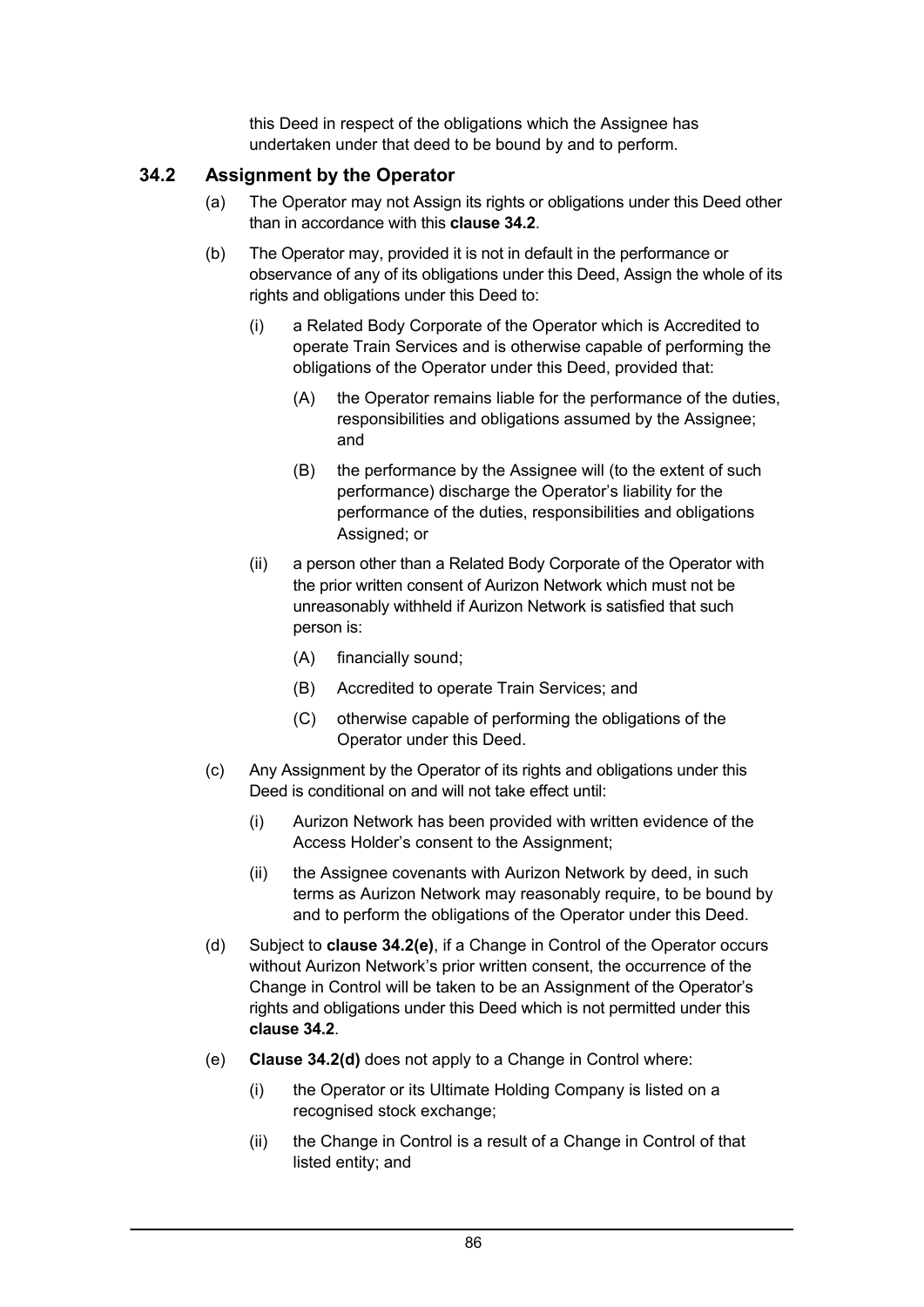(iii) that listed entity remains listed on that recognised stock exchange both before and after that Change in Control.

# **34.3 Charging**

A Party (**Chargor**) may create a Charge over all of its rights under this Deed in favour of a recognised financial institution (**Chargee**) to secure financial accommodation provided to the Chargor in relation to its obligations under this Deed, provided that the Chargee must first covenant in writing in favour of the other Party (**Non-Charging Party**), pursuant to a deed in such terms as the Non-Charging Party may reasonably require, that in relation to the exercise of any power of sale or other right or remedy under the Charge granted to the Chargee, the Chargee and any person (including any receiver or receiver and manager or agent) claiming through the Chargee must comply with the provisions of this **clause 32** as if it were originally a party to this Deed, and must not exercise any power of sale of the rights and/or obligations of the Chargor under this Deed except in accordance with this **clause 34**.

# 35 GST

# **35.1 Construction**

In this **clause 33**:

- (a) words and expressions which are not defined in this Deed but which have a defined meaning in GST Law have the same meaning as in the GST Law;
- (b) **GST Law** has the same meaning given to that expression in the *A New Tax System (Goods and Services Tax) Act 1999*; and
- (c) references to GST payable and input tax credit entitlement include GST payable by, and the input tax credit entitlement of, the representative member for a GST group of which the entity is a member.

# **35.2 Consideration GST exclusive**

Unless otherwise expressly stated, all prices or other sums payable or consideration to be provided under this Deed are exclusive of GST.

# **35.3 Payment of GST**

If GST is payable on any supply made by a Party (or any entity through which that Party acts) (**Supplier**) under or in connection with this Deed, the recipient must pay to the Supplier an amount equal to the GST payable on the supply.

# **35.4 Timing of GST payment**

The recipient must pay the amount referred to in **clause 35.3** in addition to, and at the same time that, the consideration for the supply is to be provided under this Deed.

# **35.5 Tax invoice**

The Supplier must deliver a tax invoice or an adjustment note to the recipient before the Supplier is entitled to payment of an amount under **clause 35.3**. The recipient can withhold payment of the amount until the Supplier provides a tax invoice or an adjustment note, as appropriate.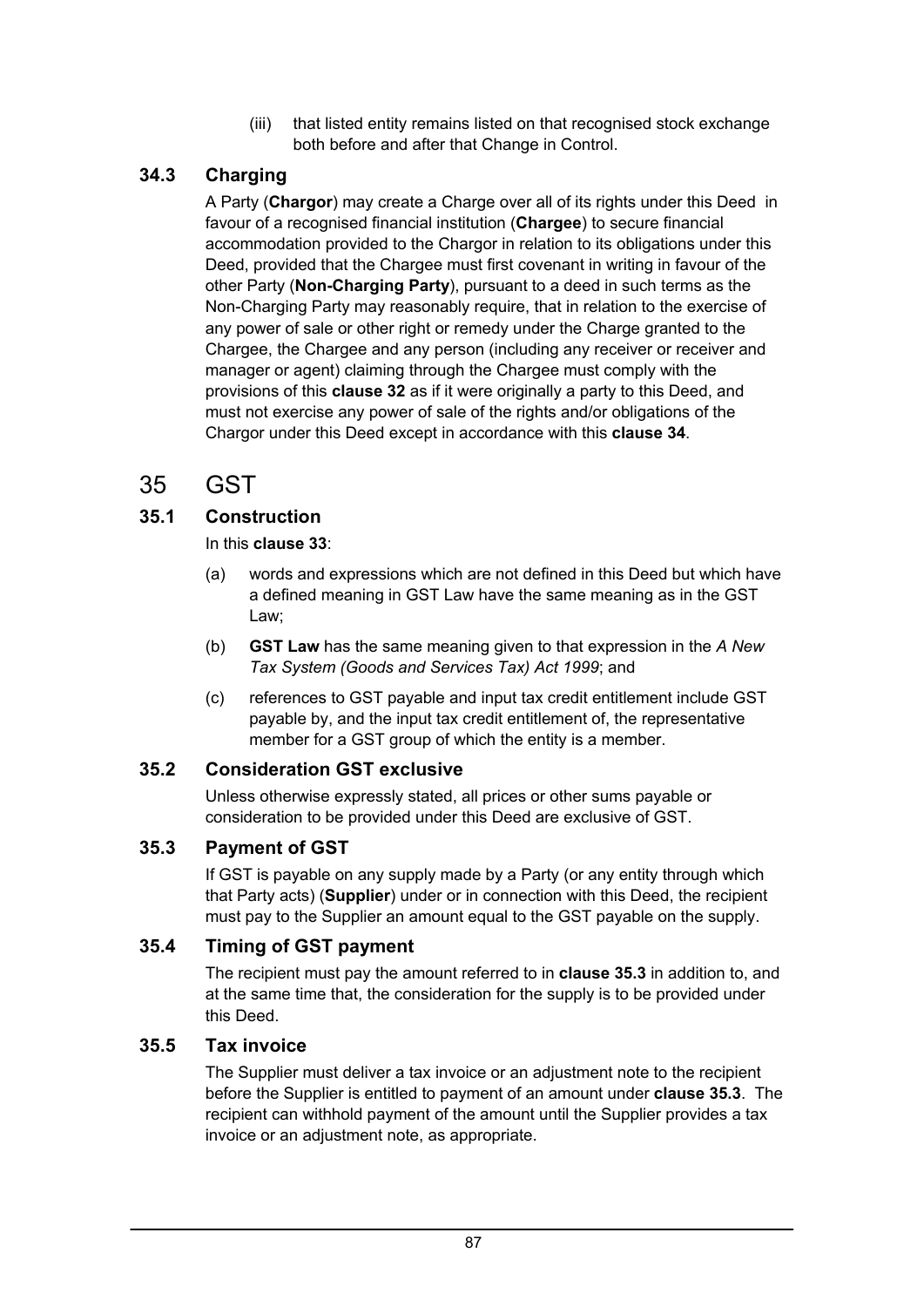# **35.6 Adjustment event**

If an adjustment event arises in respect of a taxable supply made by a Supplier under this Deed, the amount payable by the recipient under **clause 35.3** must be recalculated to reflect the adjustment event and a payment must be made by the recipient to the Supplier, or by the Supplier to the recipient, as the case requires.

#### **35.7 Reimbursements**

Where a Party is required under this Deed to pay or reimburse an expense or outgoing of another Party, the amount to be paid or reimbursed by the first Party will be the sum of:

- (a) the amount of the expense or outgoing less any input tax credits in respect of the expense or outgoing to which the other Party is entitled; and
- (b) if the payment or reimbursement is subject to GST, an amount equal to that GST.

# 36 Confidentiality

# **36.1 Confidentiality**

Subject to **clause 34.2**, the Recipient must:

- (a) keep confidential, and must not disclose to any Third Party, any Confidential Information disclosed to the Recipient by the Discloser; and
- (b) not use the Confidential Information for any purpose other than for the purposes of this Deed or, if Aurizon Network is the Recipient, for the purposes of:
	- (i) capacity assessment and capacity modelling;
	- (ii) investigation and planning of Maintenance Work;
	- (iii) planning Infrastructure Enhancements; and
	- (iv) complying with its obligations under the Access Undertaking.

#### **36.2 Permitted disclosures**

The Recipient may disclose Confidential Information disclosed to it by the Discloser to a Third Party where:

- (a) the Recipient has obtained the prior written approval of the Discloser to such disclosure. The Discloser must not unreasonably withhold such approval if the Recipient has procured a confidentiality undertaking in respect of the information from such Third Party in favour of both Parties on terms and conditions satisfactory to both Parties, acting reasonably; or
- (b) disclosure is:
	- (i) required or compelled by any order of a court of competent jurisdiction;
	- (ii) required or compelled by any Law;
	- (iii) required or compelled by notice validly issued by any Authority;
	- (iv) necessary for the conduct of any legal proceedings, including any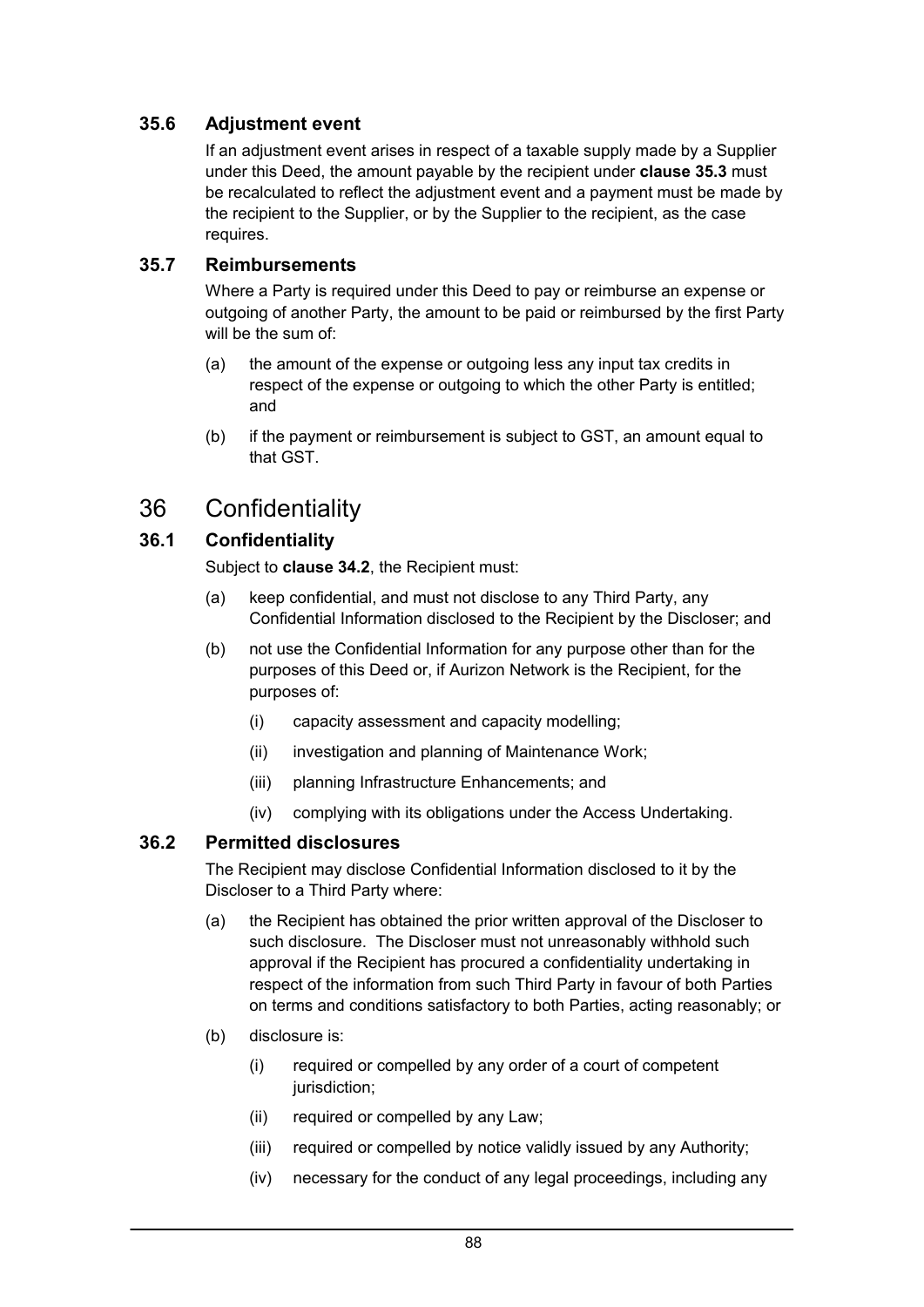dispute resolution process under this Deed;

- (v) reasonably required for the performance of Train Control functions;
- (vi) required under any stock exchange listing requirement or rule;
- (vii) required by the Rail Safety Regulator or an Environmental Regulator;
- (viii) to the Access Holder provided that:
	- (A) the Disclosure is:
		- (1) required by the terms of this Deed;
		- (2) reasonably necessary for the performance of obligations or the exercise of rights under this Deed or the Access Agreement; or
		- (3) reasonably necessary in connection with the safe operation of the Nominated Network; and
	- (B) the Discloser must ensure that the Access Holder keeps the Confidential Information confidential on terms no less onerous than this **clause 36**;
- (ix) to the Recipient's banker or other financial institution, to the extent required for the purpose of raising funds or maintaining compliance with credit arrangements, if such banker or financial institution has executed a legally enforceable confidentiality deed in favour of the Discloser;
- (x) to an expert for the purposes of a dispute resolution process, or an auditor for the purposes of an audit, under a "User Funding Agreement" (as defined in the Access Undertaking), if such expert or auditor has executed a legally enforceable confidentiality deed in favour of the Discloser;
- (xi) to legal practitioners and accountants of the Recipient or a Related Body Corporate of it:
	- (A) whose duties in relation to the Recipient or the Related Body Corporate require the disclosure;
	- (B) who are under a duty of confidentiality to the Recipient; and
	- (C) who have been advised of the confidential nature of the Confidential Information; or
- (xii) otherwise permitted or required in accordance with this Deed or the Access Undertaking (as amended by any Change in Access Undertaking).

#### **36.3 Discloser may give certain directions**

On expiry or termination of this Deed, the Discloser may direct the Recipient to do any combination of the following in respect of some or all of the Confidential Information disclosed by the Discloser to the Recipient:

(a) subject to the lawful requirements of the Recipient to retain copies of Confidential Information for business records and document control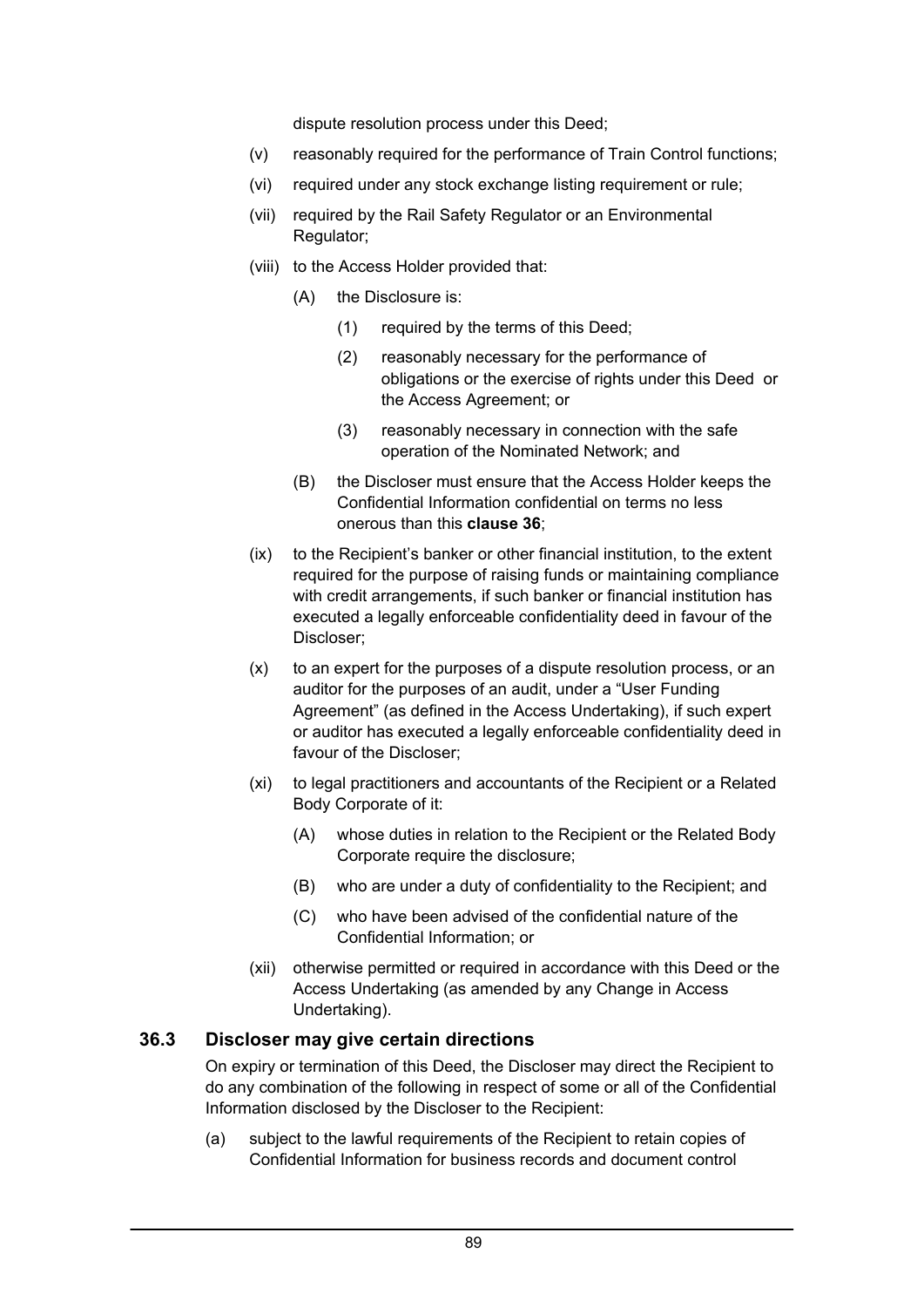registers, to immediately deliver to the Discloser the Confidential Information specified by the Discloser;

- (b) to immediately destroy the Confidential Information specified by the Discloser; and
- (c) where the Recipient has disclosed the Confidential Information to any Third Party, to procure the compliance by that Third Party with the requirements of this **clause 36.3** as if that Third Party were the Recipient.

# **36.4 PPS Act**

In addition to the obligations imposed under this **clause 36**, each Party agrees to not disclose any information of the kind described in section 275(1) of the PPS Act, including:

- (a) information about this Deed including a copy of it;
- (b) information about the amount or the obligation secured by any Security Interest created by or under this Deed and the terms of such payment or performance at any time; or
- (c) information about Relevant Collateral at any time.

# **36.5 Survival**

Without limiting **clause 37.1**, this **clause 34** survives the destruction or return of Confidential Information in accordance with this Deed.

# **36.6 Injunctive relief**

The Recipient acknowledges and agrees that a breach of this **clause 36** would be harmful to the business interests of the Discloser and that, as a result, the Discloser may seek urgent injunctive relief, specific performance or a similar remedy to prevent the occurrence or continuance of any breach or suspected breach of this **clause 34** in addition to any other remedies available at law or in equity under or independently of this Deed.

# 37 Relationship with Access Agreements

- (a) Prior to any referral of a matter to a loss adjuster, expert, arbitrator or the QCA (**Adjudicator**) in accordance with **clause 29.1** or **30**, either Party may notify the other Party that the Access Holder should be a party to that referral and, if such a notice is given, then the Party which has given the notice must:
	- (i) notify the Access Holder of the matter to be referred to the Adjudicator; and
	- (ii) provide the Access Holder with a copy of the provisions of this Deed governing the referral of a matter to, the determination of a matter by, and the payment of the costs of, the Adjudicator.
- (b) If the Access Holder is given a notice under **clause 37(a)**, then:
	- (i) where the Adjudicator is to be a loss adjustor, expert or arbitrator, the Parties are deemed not to have agreed the appointment of the loss adjuster, expert or arbitrator unless the Access Holder has also agreed to the appointment of that loss adjuster, expert or arbitrator;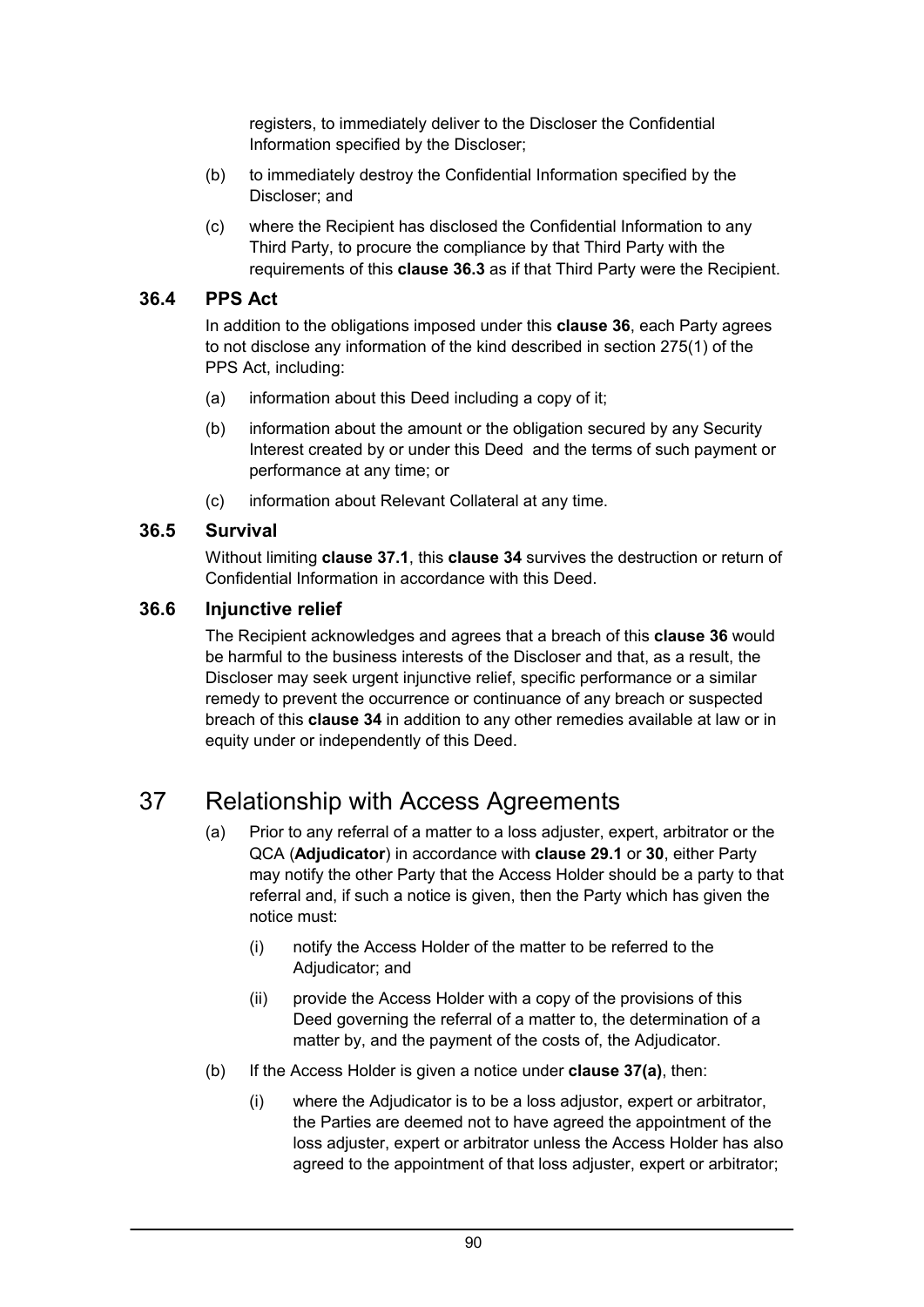- (ii) the Parties must comply with **clause 29.127.1** or **28**, as applicable, in respect of the Access Holder as though the Access Holder was a Party to this Deed for the purposes of the matter referred to the Adjudicator; and
- (iii) the Adjudicator in addition to determining the matter between the Parties must also determine any claim, dispute, question or liability involving the Access Holder and the Access Agreement arising in connection with any of the events or facts the subject of the matter referred to the Adjudicator (unless that claim, dispute, question or liability has already been agreed by Aurizon Network and the Access Holder or otherwise determined).
- (c) If the Operator is notified of a matter to be referred to an Adjudicator in accordance with the Access Agreement, then the Operator:
	- (i) must comply with the provisions of that agreement governing the referral of a matter to, the determination of a matter by, and the payment of the costs of, an Adjudicator;
	- (ii) must provide the Adjudicator with a copy of this Deed;
	- (iii) agrees that **clauses 29.1** and **30** do not apply to any claim, dispute, question or liability involving the Operator and this Deed arising in connection with the matter referred to the Adjudicator; and
	- (iv) agrees that, for the avoidance of doubt, the decision of the Adjudicator, in the absence of manifest error, will be final and binding upon the Operator.

# 38 Notices

# **38.1 Form of Notice**

- (a) Any notice, demand, invoice, certification, process or other communication authorised or required to be given by a Party to another under this Deed (other than a Train Control Direction or a direction from the Incident Commander) (**Notice**) must be in writing and signed by an authorised officer of that Party and may, if agreed by the Parties, be in electronic form.
- (b) If a Party gives a Notice under this Deed, that Party must promptly notify the Access Holder. Such notification may be in electronic form.

# **38.2 Method of service**

Subject to **clause 36.5**, a Notice may be given by being:

- (a) personally delivered to a Party;
- (b) left at the Party's current address for service;
- (c) sent to the Party's current address for service by pre-paid ordinary mail;
- (d) sent by facsimile transmission to the Party's current facsimile number for service; or
- (e) if agreed by the Parties, sent by email to the Party's current email address for service.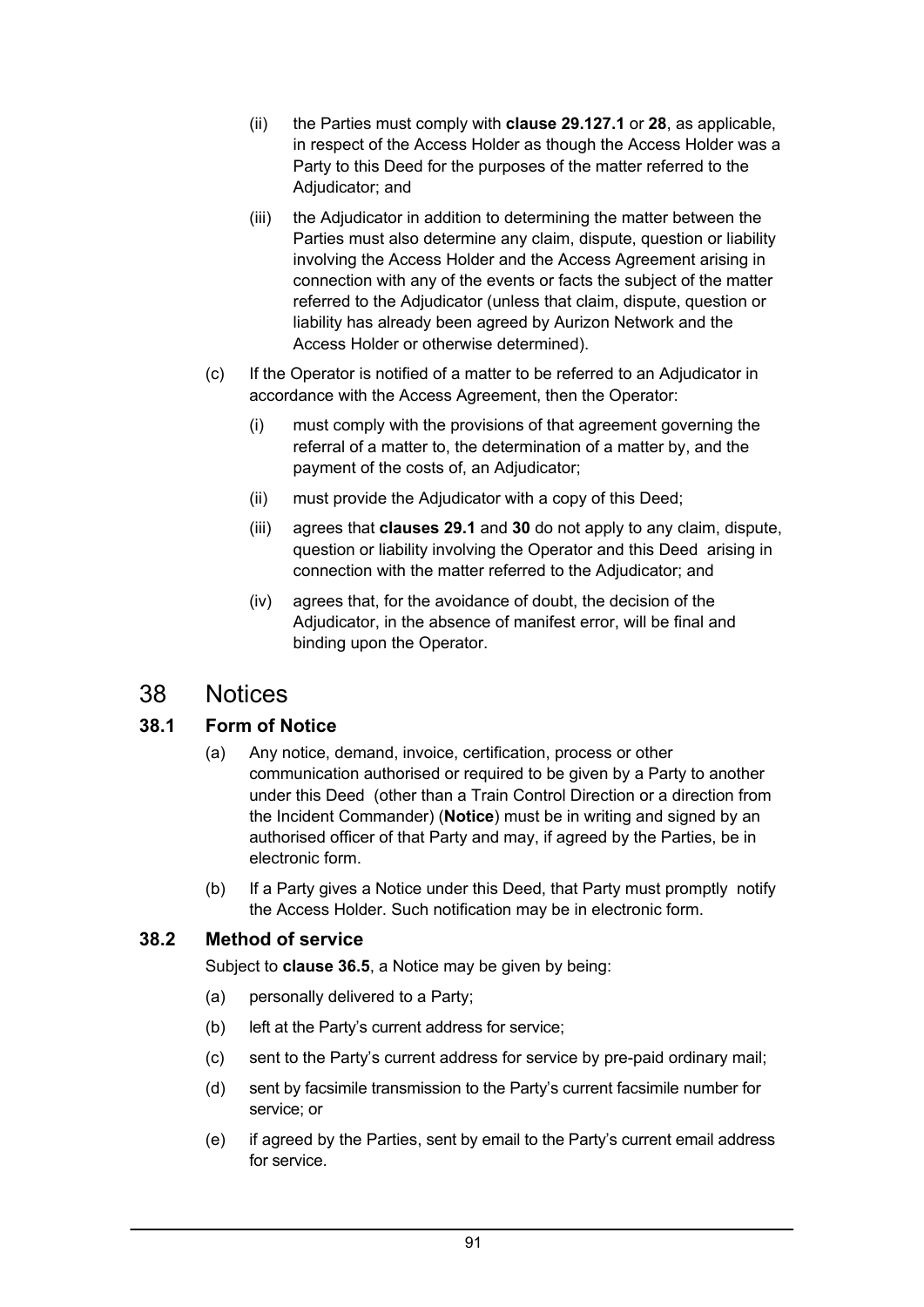# **38.3 Deemed Notice**

Subject to **clause 38.5**, a Notice given in accordance with this **clause 38** is deemed to be given if:

- (a) personally delivered, upon delivery;
- (b) posted to an address in Australia, three Business Days after posting;
- (c) posted to an address outside Australia, 10 Business Days after posting;
- (d) sent by facsimile, on the next Business Day after being sent if following transmission the sender receives a transmission report indicating that the facsimile was sent to the addressee's facsimile number; or
- (e) sent by email, on the next Business Day after being sent (as recorded on the device from which the sender sent the email) unless the sender receives an automated message that the email has not been delivered.

#### **38.4 Addresses for notices**

- (a) Each Party's address for notices is as set out in **item 2** of **schedule 1**.
- (b) A Party may from time to time change its particulars for service by giving notice of that change to the other Party.

#### **38.5 Train Control Direction or Incident Commander's direction**

- (a) A Train Control Direction is deemed to have been given at the time the direction is given, issued or made.
- (b) A direction from the Incident Commander is deemed to have been given at the time the direction is communicated by the Incident Commander.

# 39 General

# **39.1 Survival**

This **clause 39** and **clauses 7**, **19.6**, **26**, **28**, **29**, **30**, **33**, **35**, **36** and **38** survive the expiration or termination of this Deed.

#### **39.2 Amendment**

- (a) Except as otherwise provided in this Deed, any variation or amendment to this Deed must be in writing signed by:
	- (i) both Parties; and
	- (ii) except where the amendment solely relates to operational matters that do not have consequential impacts on the Access Holder's Access Rights, the utilisation of the Access Holder's Access Rights or Access Agreement, the Access Holder.
- (b) The Operator must provide the Access Holder with a copy of any written agreement to variations or amendments to this Deed.

#### **39.3 Entire agreement**

- (a) This Deed, the Schedules and other documents referred to in the Schedules constitute the entire understanding and agreement between the Parties as to the subject matter of this Deed.
- (b) All previous negotiations, understandings, representations, warranties, memoranda or commitments in relation to, or in any way affecting, the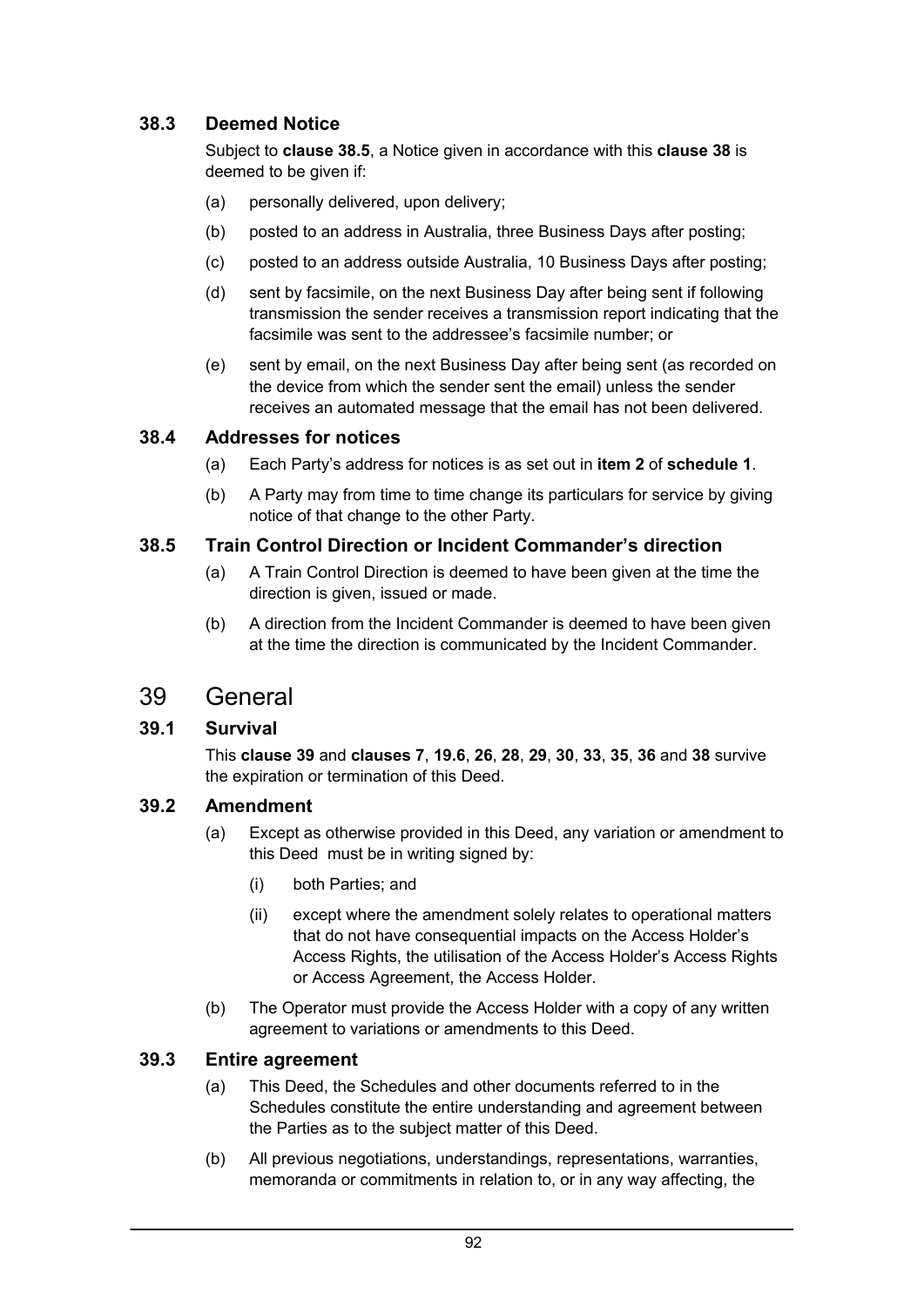subject matter of this Deed are merged in and superseded by this Deed and are of no force or effect whatever, and no Party is liable to any other Party in respect of those matters.

- (c) Neither Party has relied on any representations made by the other Party relating to the subject matter of this Deed or otherwise.
- (d) No oral explanation or information provided by any Party to another:
	- (i) affects the meaning or interpretation of this Deed; or
	- (ii) constitutes any collateral agreement, warranty or understanding between any of the Parties.

# **39.4 Counterparts**

This Deed may consist of a number of counterparts and, if so, the counterparts taken together constitute one document.

# **39.5 Non-merger**

Each representation, covenant and obligation under this Deed continues in full force and effect until such representation, obligation or covenant is satisfied or completed.

# **39.6 Authority to enter into agreement**

- (a) Each Party warrants to the other Party that, in respect of itself, it has full power to enter into and perform its obligations under this Deed, and that this Deed constitutes valid and binding obligations on it, enforceable in accordance with its terms.
- (b) If this Deed is executed by an attorney, the attorney states, by such execution, that as at the time of such execution the attorney has received no notice of the revocation of the power of attorney pursuant to which the attorney has executed this Deed.

# **39.7 Consents and approvals**

Unless otherwise stated in this Deed, if a Party has a right to accept, reject, decide, determine, consent or make any decision or exercise any discretion or decide to give any notice under this Deed, the Party may do so conditionally or unconditionally at its discretion.

# **39.8 Relationship**

The relationship between the Parties is entirely contractual. Nothing in this Deed creates, or is to be taken to create, any partnership, joint venture or relationship of employer and employee between the Parties or any of them.

# **39.9 Certificate**

A certificate signed by any duly authorised officer of Aurizon Network as to a matter or as to a sum payable to Aurizon Network in connection with this Deed is prima facie evidence of the matter stated in it or the sum payable.

# **39.10 Costs**

Subject to any express provision in this Deed to the contrary, each Party bears its own legal and other expenses relating directly or indirectly to the preparation of, and performance of its obligations under, this Deed.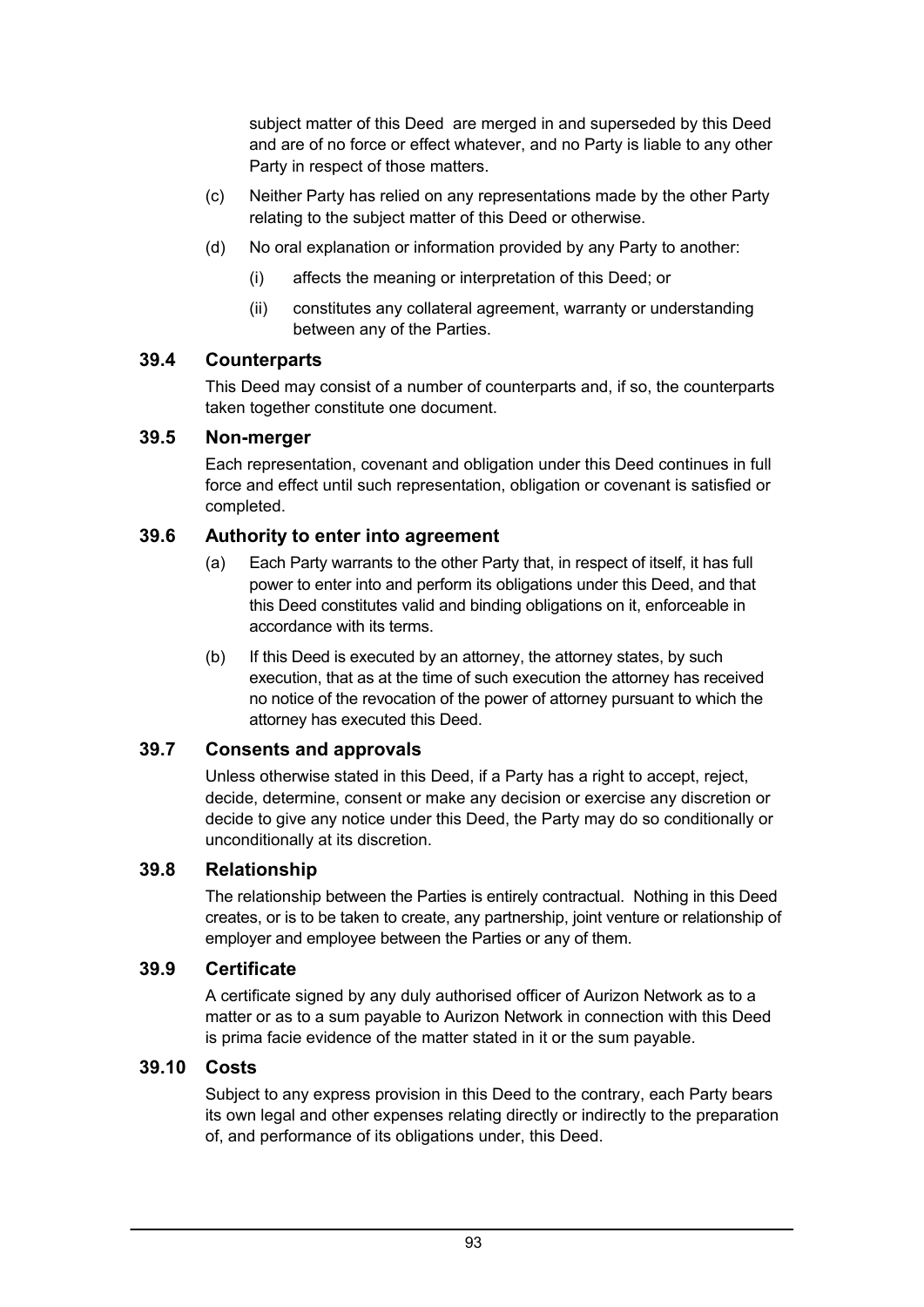# **39.11 Duty**

- (a) The Operator is, as between the Parties, liable for and must duly pay all stamp duty (including any fine or penalty) on or relating to this Deed and any document executed under or in connection with it.
- (b) If Aurizon Network pays any stamp duty (including any fine or penalty) on or relating to this Deed, or any document executed under or in connection with it, the Operator must, within 10 Business Days after receiving such demand, reimburse Aurizon Network the amount paid.

# **39.12 Waiver and exercise of rights**

- (a) A single or partial exercise or waiver of a right relating to this Deed does not prevent any other exercise of that right or the exercise of any other right.
- (b) No failure or delay by either Party to exercise any right or remedy under this Deed may be construed or operate as a waiver or be evidence of delay, laches or acquiescence in equity or at law in respect of such right or remedy.
- (c) A waiver or consent by any Party of any default or breach of any term of this Deed does not constitute a waiver of later defaults or breaches of the same or any other term.
- (d) A Party's election not to exercise any rights under this Deed does not prejudice any other rights which that Party may have against the other Party arising out of any failure by the other Party to comply with this Deed.

# **39.13 Computation of time**

Where time is to be calculated by reference to a day or event, that day or the day of the event will be excluded.

# **39.14 Severance of invalid or illegal terms**

- (a) If any term of this Deed, or its application to any Party, person or circumstance, is or becomes invalid, void, voidable or otherwise unenforceable for any reason whatever, then:
	- (i) that term, or its application to such Party, person or circumstance, is severed from this Deed;
	- (ii) the remainder of this Deed, excluding the severed part, remains in force, and any term which includes the severed part applies to such Party, person or circumstance without reliance on the part severed; and
	- (iii) to the extent permissible by Law, the Parties must agree to replace the severed term, effective from the date of severance, with a valid and enforceable term which so far as possible achieves the same purpose, object or effect as the invalid, void, voidable or otherwise unenforceable term was intended to achieve and does not cause any substantial reduction in the benefits of either Party or material re-allocation of risks between the Parties.
- (b) The Parties must act reasonably and in good faith in seeking an agreement under this **clause 39.14** as to a replacement term.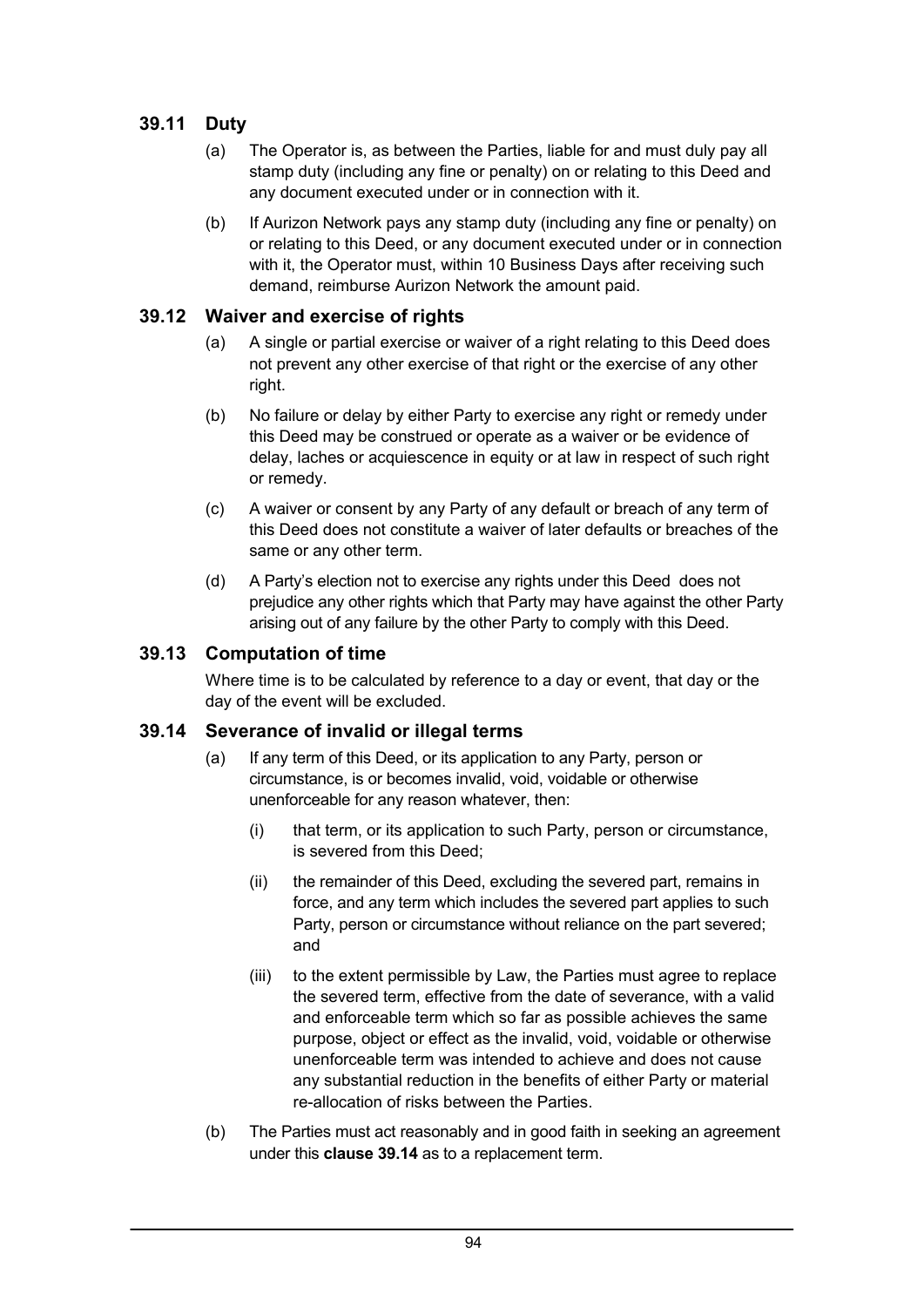(c) If the Parties cannot agree upon a replacement term, this Deed is continued in accordance with **clauses 39.14(a)(i)** and **39.14(a)(ii)**.

# **39.15 Rights cumulative**

Subject to any express provision in this Deed to the contrary, the rights of any Party under this Deed are cumulative and are in addition to any other rights of that Party.

#### **39.16 Approvals and consents**

Subject to any express provision in this Deed to the contrary, a Party may conditionally or unconditionally give or withhold any consent to be given under this Deed.

# **39.17 Third Party Land**

The Operator acknowledges that:

- (a) the land specified in **item 4** of **Schedule 3** (**Third Party Land**) is not owned or controlled by Aurizon Network; and
- (b) entry onto that Third Party Land is not included within the definition of Access,

and agrees that in respect of that Third Party Land:

- (c) the Operator must comply with the requirements of the person that owns or controls that Third Party Land (**Landowner**) in relation to that Third Party Land as notified to the Operator by Aurizon Network from time to time;
- (d) if, after the Commencement Date, there is a change in the costs incurred by Aurizon Network due to the requirements of the Landowner in respect of that Third Party Land, then that change is deemed to be a Material Change for the purposes of the Access Agreement; and
- (e) if Aurizon Network's rights in respect of that Third Party Land are terminated for any reason other than the default of Aurizon Network of any agreement that affects Aurizon Network's use of that Third Party Land or other than by agreement with the Landowner, then Aurizon Network may, by notice to the Operator, suspend and/or terminate the Access Rights insofar as they relate to that part of the Nominated Network which is situated on that Third Party Land.

# **39.18 Implementation of agreement**

Each Party must promptly execute all documents and do all such acts and things as are necessary or desirable to implement and give full effect to the provisions of this Deed.

# **39.19 Governing law and jurisdiction**

- (a) This Deed is governed by, and is to be construed in accordance with, the law in force in the State.
- (b) Each Party irrevocably and unconditionally submits to the non-exclusive jurisdiction of the courts exercising jurisdiction in the State, and any courts which have jurisdiction to hear appeals from any of those courts, and waives any right to object to any proceedings being brought in those courts.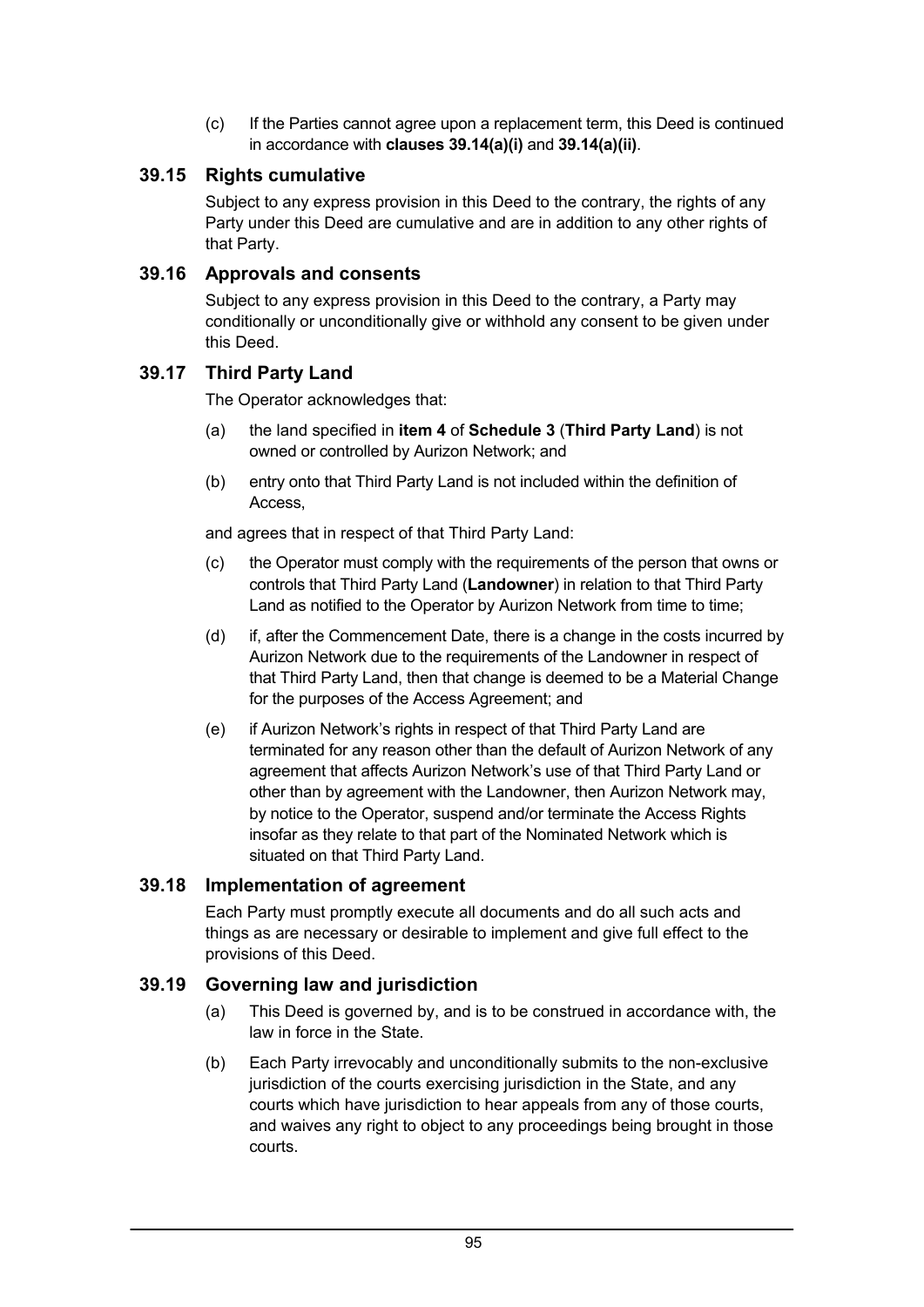# **39.20 PPS Act**

- (a) If a Party (**first party**) reasonably determines that this Deed contains a "Security Interest" for the purposes of the PPS Act (**Security Interest**), the other Party (**second party**) agrees to do anything (such as obtaining consents, signing and producing documents, getting documents completed and signed and supplying information) which the first party (after consultation with the second party) reasonably asks and considers necessary for the purposes of:
	- (i) ensuring that the Security Interest is enforceable, perfected and otherwise effective;
	- (ii) enabling the first party to apply for any registration, or give any notification, in connection with the Security Interest so that the Security Interest has the priority required by the first party; or
	- (iii) enabling the first party to exercise rights in connection with the Security Interest.
- (b) A Party is not required to give any notice under the PPS Act to the other Party or any other person and each Party waives the right to receive any such notice (including a notice of Verification Statement) unless the notice is required by the PPS Act and that obligation cannot be excluded.
- (c) To the extent that this Deed gives rise to a Security Interest, the Parties agree that for the purposes of section 115 of the PPS Act, the following sections of the PPS Act will not apply to any Relevant Collateral:
	- (i) section 95 (notice by Secured Party of removal of Accession);
	- (ii) section 121(4) (notice by Secured Party of enforcement of Security Interest in liquid assets);
	- (iii) section 125 (obligation of Secured Party to dispose of or retain Collateral after seizure);
	- (iv) section 130, to the extent that it requires a party to give any notice to the other party (notice by Secured Party of disposal of Collateral);
	- (v) section 132(3)(d) (obligation of Secured Party to show amounts paid to other Secured Parties in statement of account);
	- (vi) section 132(4) (statement of account by Secured Party if it does not dispose of Collateral within prescribed period);
	- (vii) section 135 (notice by Secured Party of retention of Collateral);
	- (viii) section 142 (redemption of Collateral); and
	- (ix) section 143 (reinstatement of Security Agreement).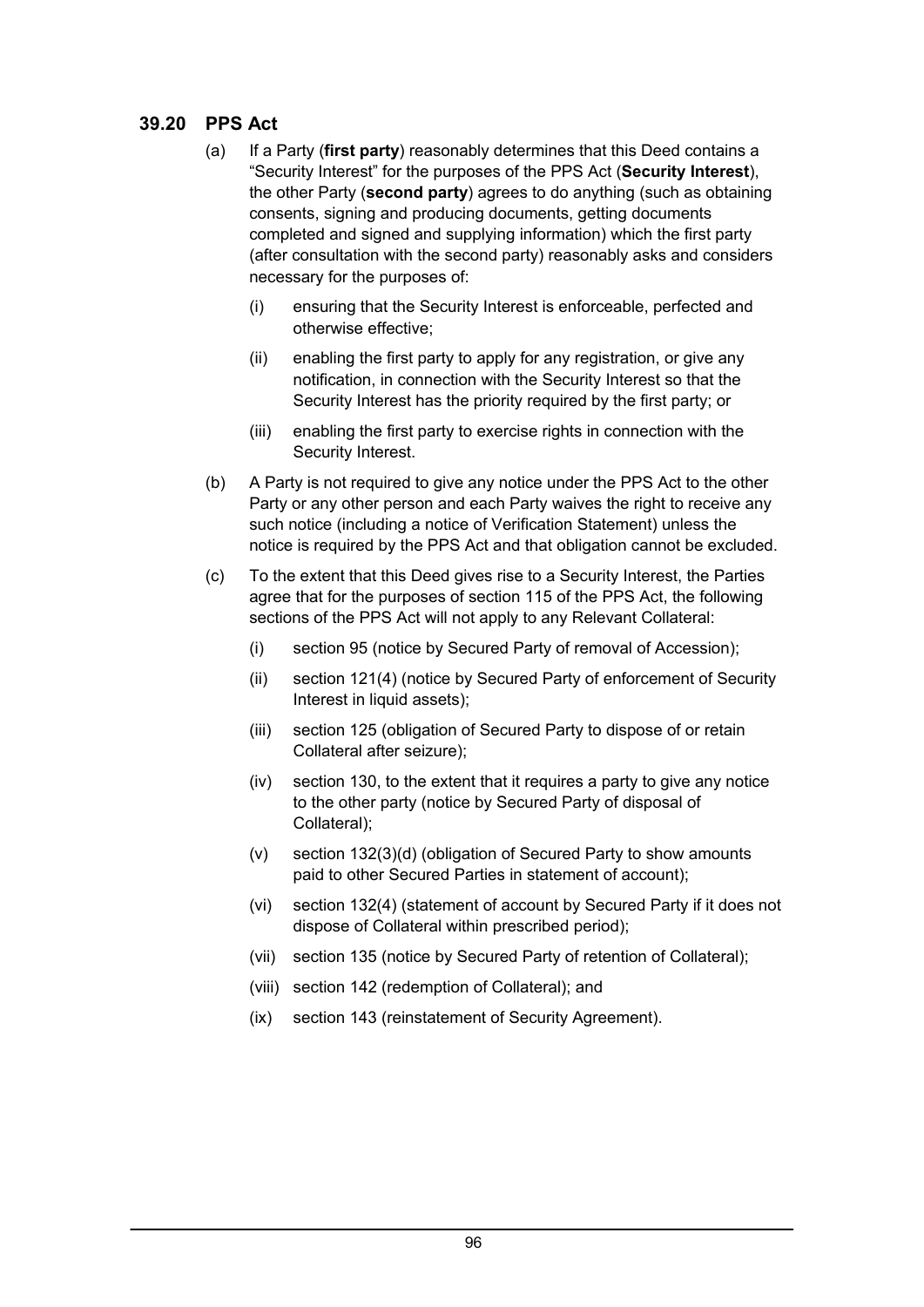# **Execution**

**Executed** as a deed and delivered on the date shown on the first page.

| <b>Executed by Aurizon Network Pty Ltd</b><br>ABN 78 132 181 116: |                          |
|-------------------------------------------------------------------|--------------------------|
| <b>Company Secretary/Director</b>                                 | <br><b>Director</b>      |
| Name of Company Secretary/Director<br>(print)                     | Name of Director (print) |
|                                                                   |                          |
| <b>Executed by [the Operator] ABN</b><br>[insert]                 |                          |
| <b>Company Secretary/Director</b>                                 | <b>Director</b>          |
| Name of Company Secretary/Director<br>(print)                     | Name of Director (print) |
|                                                                   |                          |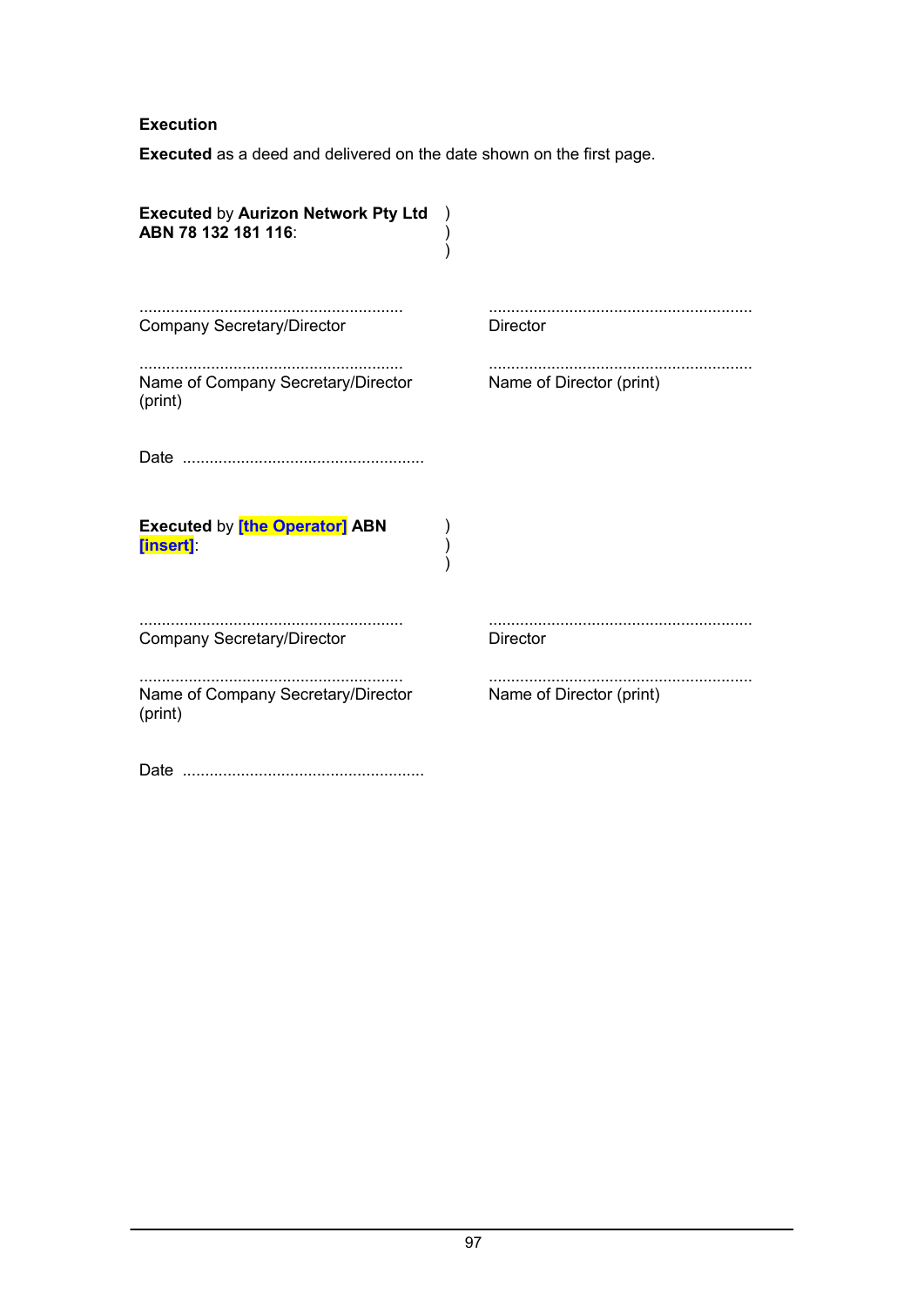# Schedule 1

# Reference schedule

| <b>Item</b>  | <b>Description</b>                        | <b>Details</b>         |          |
|--------------|-------------------------------------------|------------------------|----------|
|              | <b>Operator details</b>                   |                        |          |
| $\mathbf{1}$ | <b>Operator</b>                           | Name:                  | [insert] |
|              |                                           | ABN:                   | [insert] |
|              | <b>Particulars for Notices</b>            |                        |          |
| $\mathbf{2}$ | <b>Address for Notices</b>                | <b>Aurizon Network</b> |          |
|              |                                           | Address:               | [insert] |
|              |                                           | Facsimile:             | [insert] |
|              |                                           | Email:                 | [insert] |
|              |                                           | Attention:             | [insert] |
|              |                                           | <b>Operator</b>        |          |
|              |                                           | Address:               | [insert] |
|              |                                           | Facsimile:             | [insert] |
|              |                                           | Email:                 | [insert] |
|              |                                           | Attention:             | [insert] |
|              | <b>Access Agreement</b>                   |                        |          |
| 3            | <b>Access Holder</b>                      | Name:                  | [insert] |
|              |                                           | ABN:                   | [insert] |
| 4            | <b>Date of Access</b><br><b>Agreement</b> | [insert]               |          |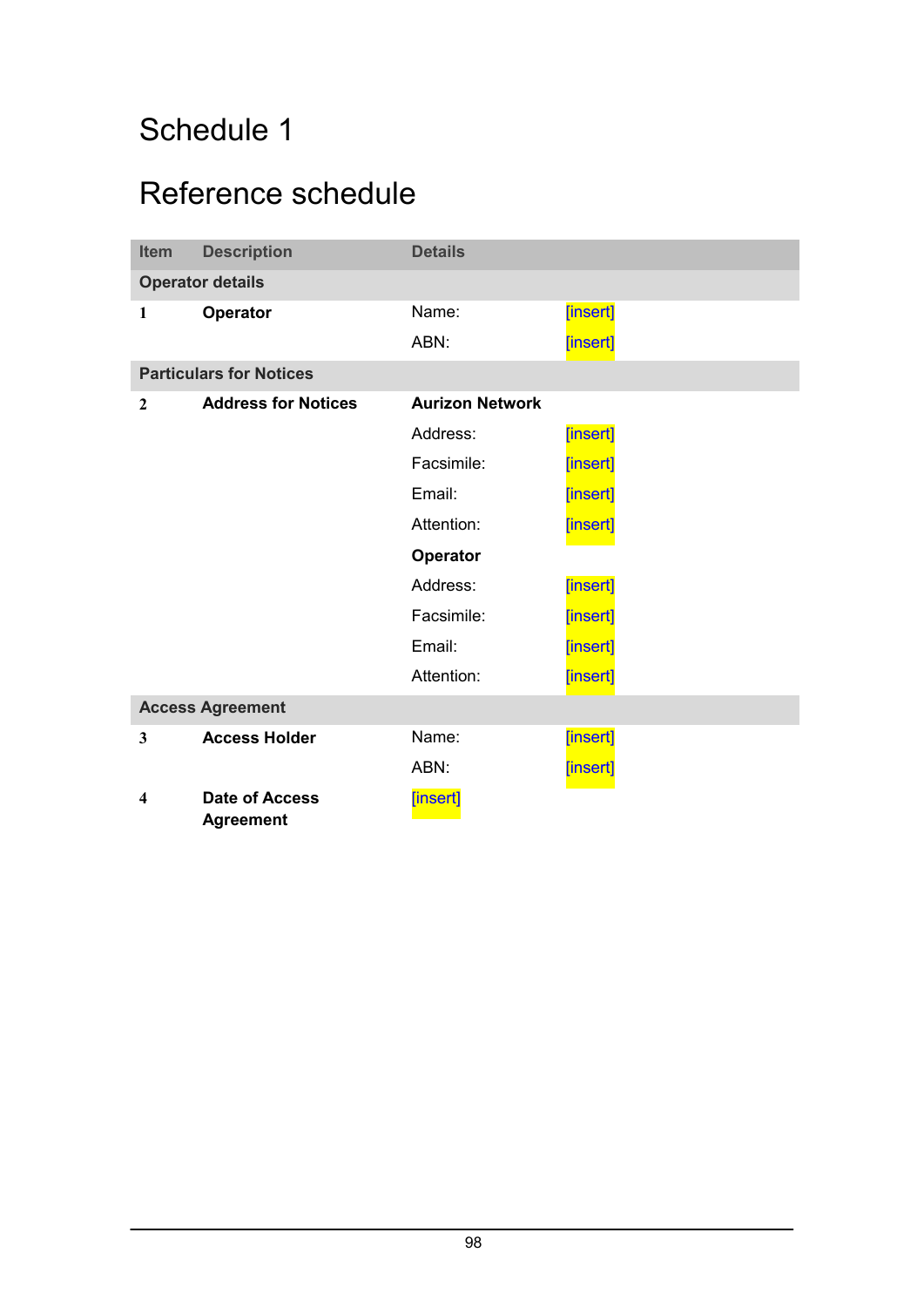# Schedule 2

# Train Descriptions

# Part A – Matters applicable to specific Train Service Types

# 1 Train Service Type #1

# **1.1 Key characteristics of Train Service Type**

| <b>Details of dates</b>                            |           |
|----------------------------------------------------|-----------|
| Train Service Compliance Date                      | [insert]  |
| <b>Train Service Commitment Date</b>               | [insert]  |
| <b>Train Service Expiry Date</b>                   | [insert]  |
| <b>General details</b>                             |           |
| Commodity                                          | Coal      |
| Coal System                                        | [insert]  |
| <b>Reference Train Service</b>                     | [yes /no] |
| <b>Details of route and facilities</b>             |           |
| Origin                                             | [insert]  |
| <b>Destination</b>                                 | [insert]  |
| Loaded distance from Origin to<br>Destination (km) | [insert]  |
| Empty distance from Destination to<br>Origin (km)  | [insert]  |
| <b>Loading Facility</b>                            | [insert]  |
| <b>Unloading Facility</b>                          | [insert]  |
| Depot                                              | [insert]  |
| <b>Though-Running Train Service Type</b>           | [yes /no] |
| Details of maximum dwell times                     |           |
| Maximum Time at Loading Facility<br>(hours)        | [insert]  |
| Maximum Time at Unloading Facility<br>(hours)      | [insert]  |
| Maximum Time at Depot (hours)                      | [insert]  |
| Maximum Other Dwell Times (hours)                  | [insert]  |
|                                                    |           |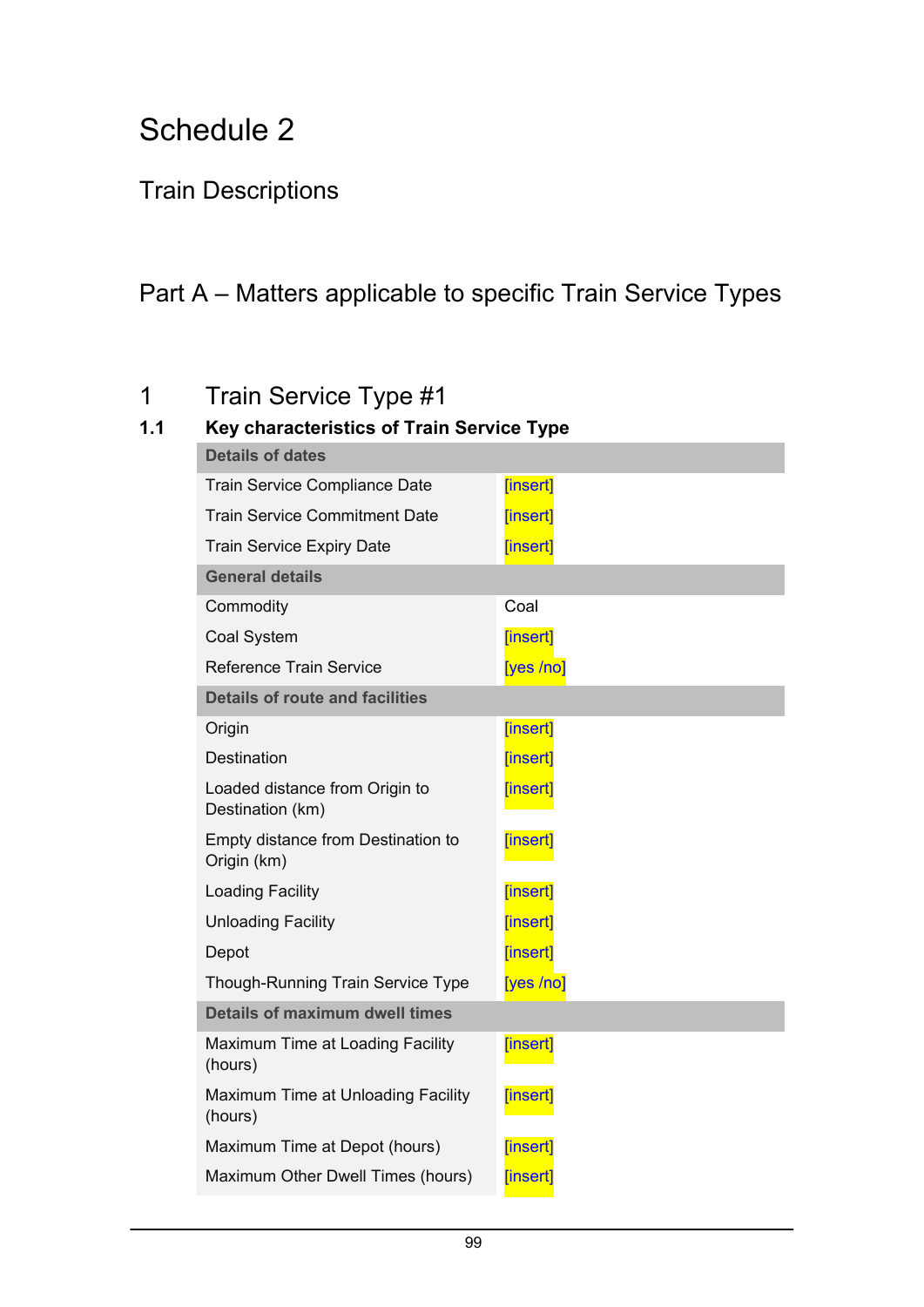| <b>Maximum Sectional Running Times</b>      |                                                                                                                                    |
|---------------------------------------------|------------------------------------------------------------------------------------------------------------------------------------|
| <b>Maximum Sectional Running Times</b>      | The Maximum Sectional Running<br>Time for a Section for the Train<br>Service Type are set out in appendix<br>A to this schedule 2. |
| <b>Nominated Monthly Operational Rights</b> |                                                                                                                                    |
| Nominated Monthly Operational Rights        | The Nominated Monthly Operational<br>Rights for the Train Service Type is<br>set out in appendix B to this<br>schedule 2.          |
| <b>Maximum Payload</b>                      |                                                                                                                                    |
| Maximum Payload                             | The Maximum Payload for the Train<br>Service Type is set out in appendix<br><b>B</b> to this schedule 2.                           |

# **1.2 Special operating restrictions**

Without limiting the special operating restrictions which are specified in **item 1.2** of **Part B** of **schedule 2** as being applicable to all Train Service Types, in scheduling Train Services for the Train Service Type in accordance with the Network Management Principles, Aurizon Network must comply with the following special operating restrictions (if any):

| <b>Item</b> | <b>Special operating restriction</b> |
|-------------|--------------------------------------|
|             | [insert]                             |
|             | [insert]                             |

# **1.3 Cycle description**

Subject to:

- (a) any Train Control Direction given to the Operator in respect of a Train Service;
- (b) any exceptions which are specified in **part B** of this **schedule 2** as being applicable to all Train Service Types; and
- (c) any exceptions specified in the table below,

the Operator must operate Train Services for the Train Services Type over the most direct route on the Nominated Network between the Origin and Destination and Destination and Origin (as applicable).

| Item | <b>Exceptions</b> |
|------|-------------------|
|      | [insert]          |
|      | [insert]          |

Where there is duplicated Track or multiple roads (eg yards), Aurizon Network must have the ability to schedule the Train Service over any of the Tracks or roads.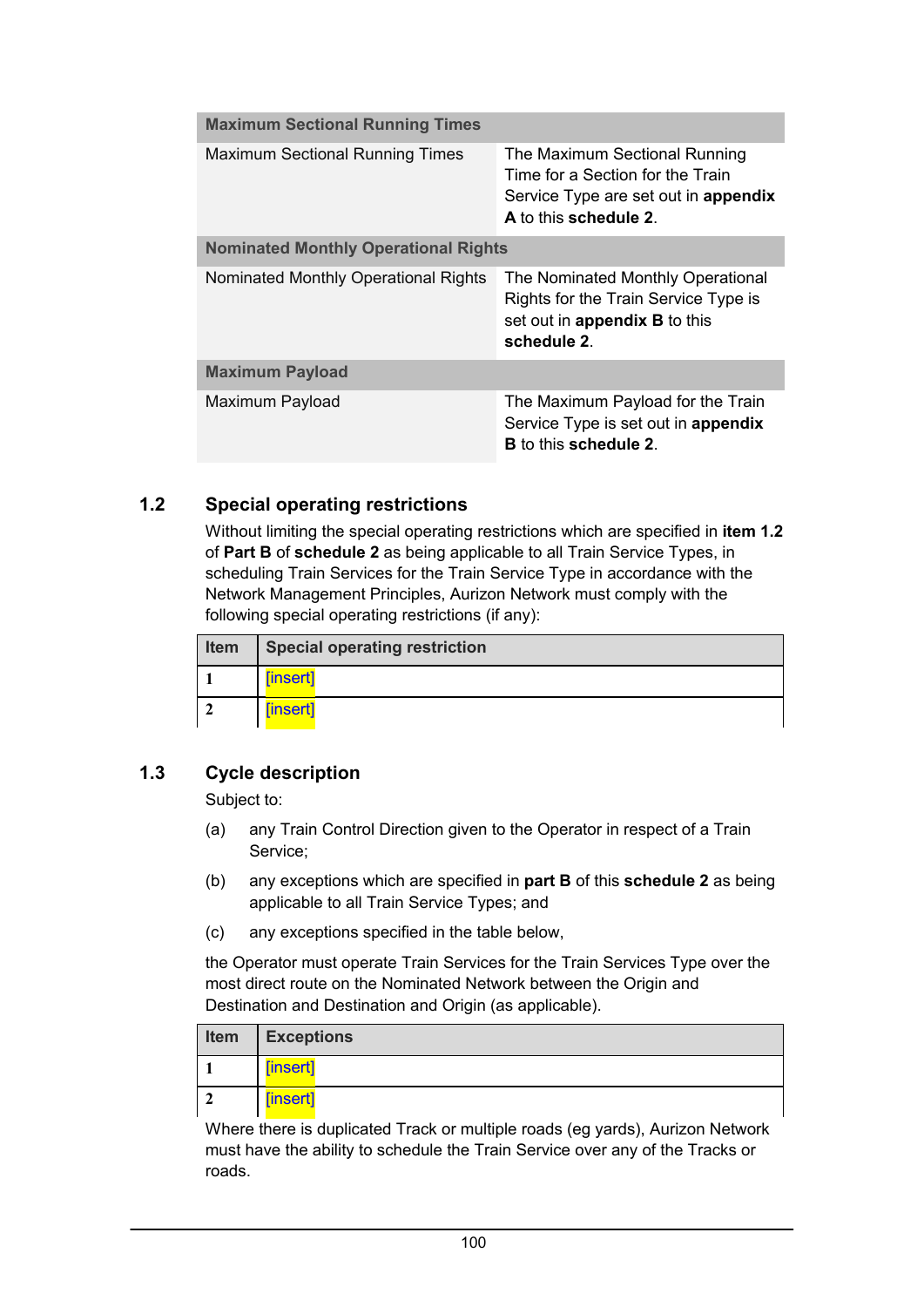# **Item Permitted Movements 1** [Insert any permitted Train Movements by the Operator on the Nominated Network other than direct corridor travel of the Train Service in accordance with the specified Sectional Running Times and Dwell Times.] **2** [insert]

# **1.4 Permitted Train Movements on the Nominated Network**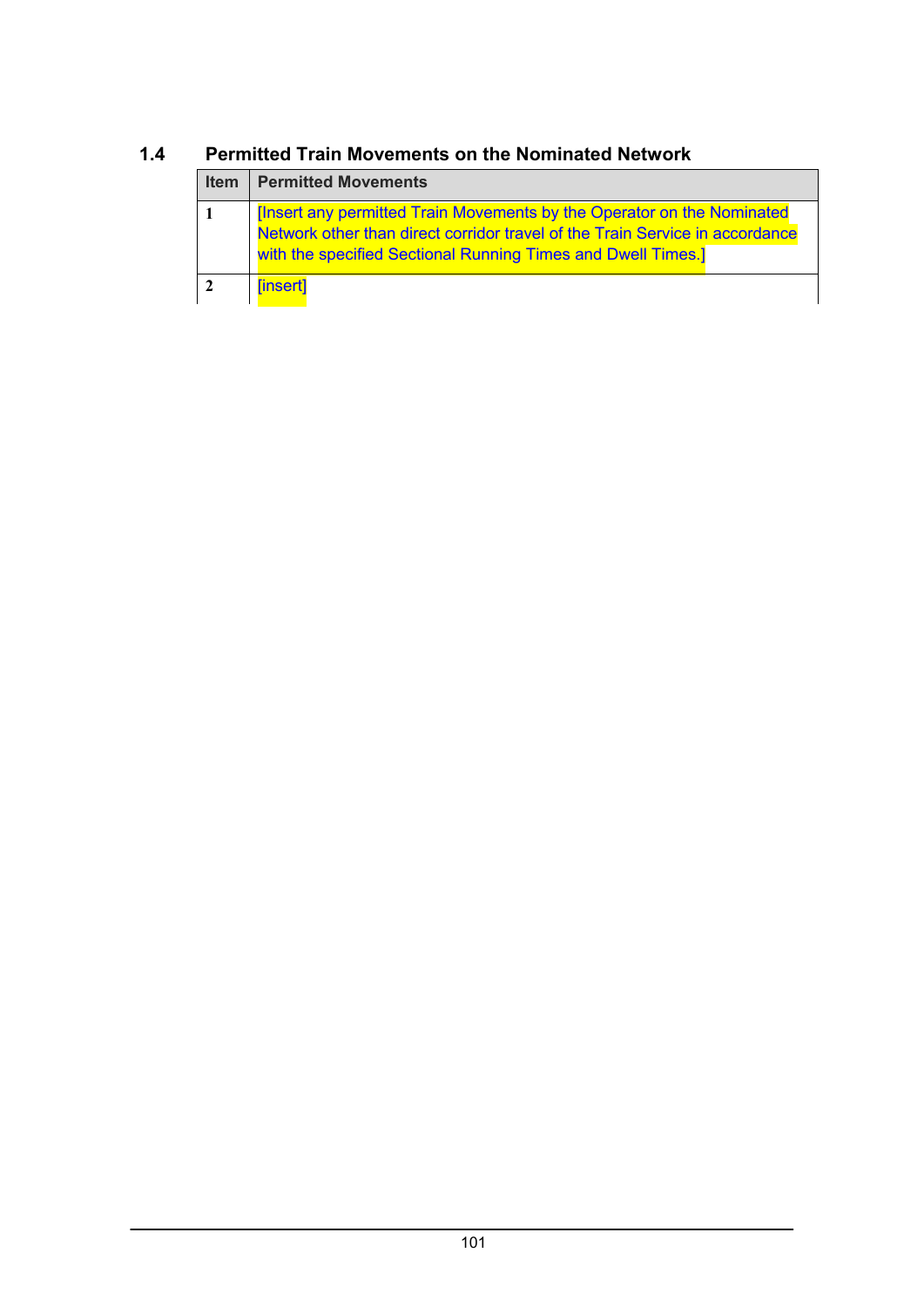### Part B – Matters applicable to all Train Service Types

### 1 Matters applicable to all Train Service Types

#### **1.1 Overview**

The matters set out in this **part B** of **schedule 2** are applicable to all Train Service Types and form part of the Train Description for all Train Service Types.

#### **1.2 Special operating restrictions**

Without limiting the special operating restrictions for a Train Service Type which are specified in **item 1.2** of **Part A** of **schedule 2** (if any), in scheduling Train Services in accordance with the Network Management Principles, Aurizon Network must comply with the following special operating restrictions:

| <b>Item</b> | <b>Special operating restriction</b> |
|-------------|--------------------------------------|
|             | [insert]                             |
|             | [insert]                             |

#### **1.3 Cycle description**

Subject to the exceptions set out in the table below, Train Services cycle description is the most direct route over the Nominated Network between the Origin and Destination and Destination and Origin (as applicable).

| <b>Item</b> | <b>Exceptions</b> |
|-------------|-------------------|
|             | [insert]          |
| -2          | [insert]          |

#### **1.4 Stowage**

| <b>Item</b> | <b>Stowage requirements</b>                                                                                                                              |
|-------------|----------------------------------------------------------------------------------------------------------------------------------------------------------|
|             | The short term Stowage requirements additional to that provided in<br>the relevant Reference Tariff Provisions (as defined in the Access<br>Agreement).] |
|             | [insert]                                                                                                                                                 |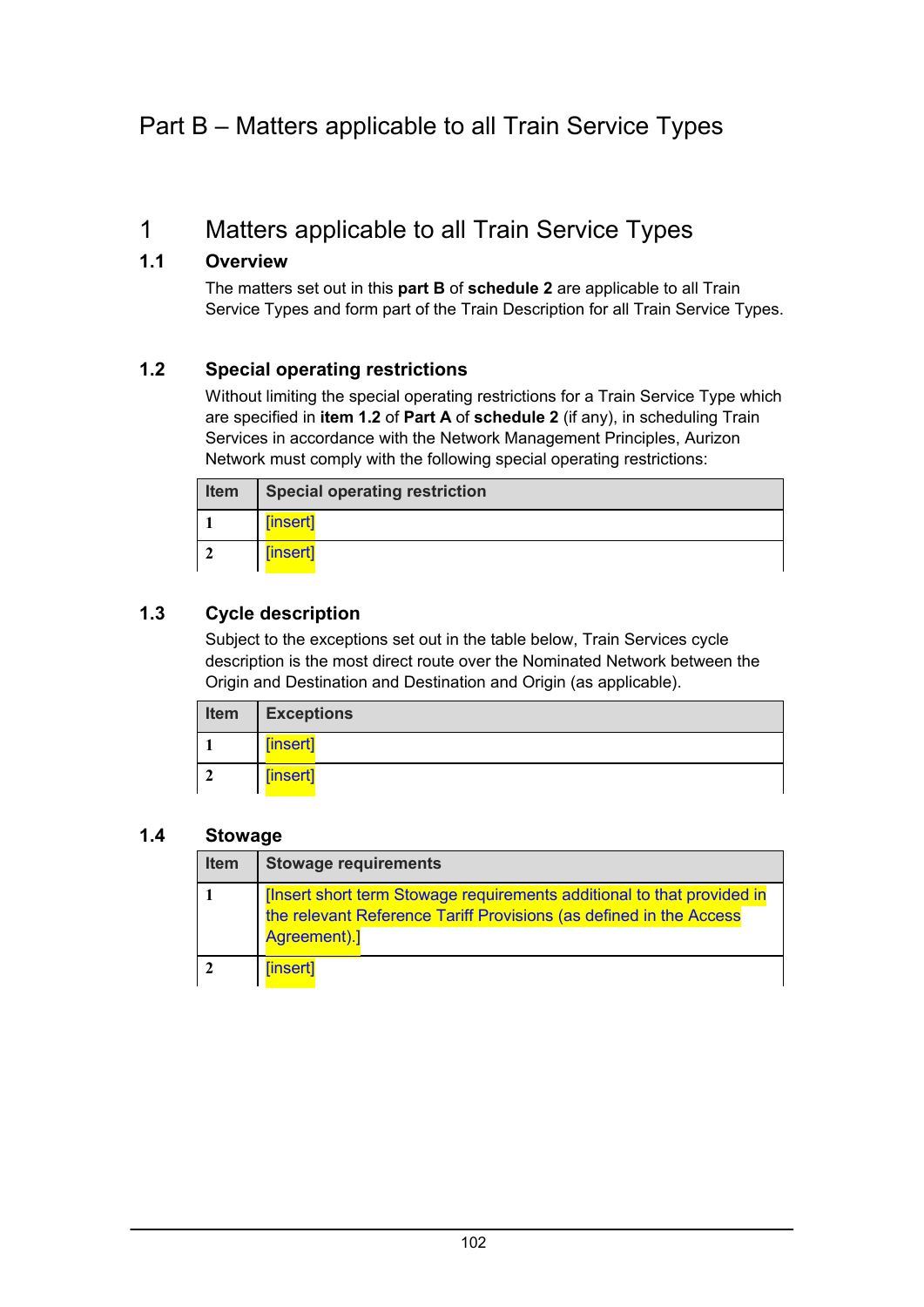## Appendix A to Schedule 2 Sectional Running Times

### 1 Train Services that are Reference Train Services

[**Drafting note**: This item will set out the Maximum Sectional Running Times for Train Services that a Reference Train Services.]

#### **Maximum Sectional Running Times: Reference Train Services**

|  | <b>Empty (mins)</b> | Loaded (mins) |
|--|---------------------|---------------|
|  |                     |               |
|  |                     |               |

#### **Standard Sectional Running Times: Reference Train Services**

|  | Empty (mins)           |                                |                                |                        | Loaded (mins)           |                                |
|--|------------------------|--------------------------------|--------------------------------|------------------------|-------------------------|--------------------------------|
|  | Pass to<br><b>Stop</b> | <b>Start to</b><br><b>Pass</b> | <b>Start to</b><br><b>Stop</b> | Pass to<br><b>Stop</b> | <b>Start to</b><br>Pass | <b>Start to</b><br><b>Stop</b> |
|  |                        |                                |                                |                        |                         |                                |

### 2 Train Services that are not Reference Train Services

[**Drafting note**: If a Train Service for a Train Service Type is a not a Reference Train Service, the Maximum Sectional Running Times for Train Services for that Train Service Type for each Section will be specifically set out in this item.]

#### **Maximum Sectional Running Times: Non- Reference Train Services**

|  | <b>Empty (mins)</b> | Loaded (mins) |
|--|---------------------|---------------|
|  |                     |               |
|  |                     |               |

#### **Standard Sectional Running Times: Non-Reference Train Services**

|  | Empty (mins)           |                         |                                |                        | Loaded (mins)           |                                |  |
|--|------------------------|-------------------------|--------------------------------|------------------------|-------------------------|--------------------------------|--|
|  | Pass to<br><b>Stop</b> | <b>Start to</b><br>Pass | <b>Start to</b><br><b>Stop</b> | Pass to<br><b>Stop</b> | <b>Start to</b><br>Pass | <b>Start to</b><br><b>Stop</b> |  |
|  |                        |                         |                                |                        |                         |                                |  |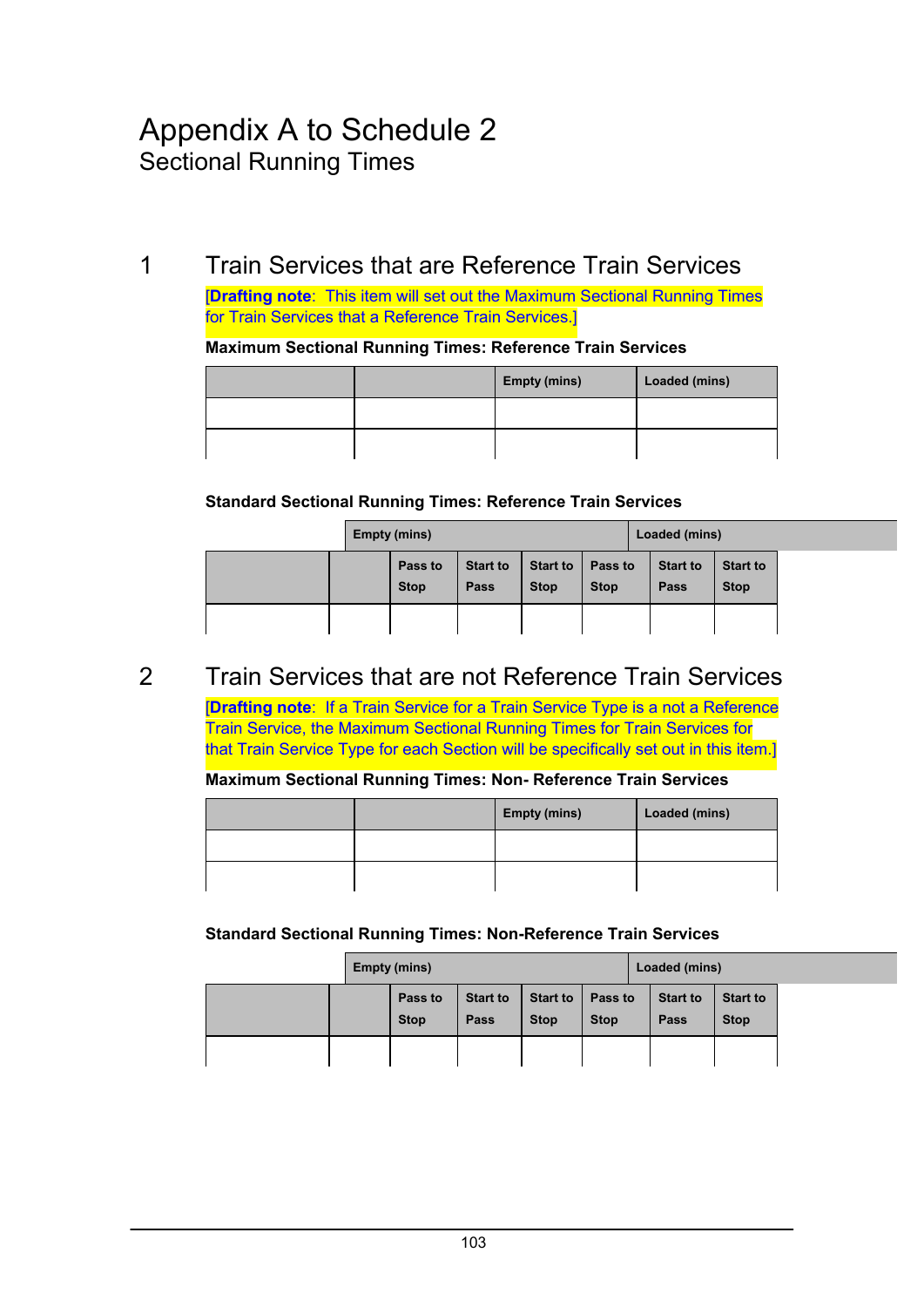## Appendix B to Schedule 2 Nominated Monthly Operational Rights

## 1 Train Service Type #1

| <b>Nominated Monthly</b><br><b>Operational Rights (for a</b><br>30 day Month) | [insert]               |
|-------------------------------------------------------------------------------|------------------------|
| <b>Maximum Payload</b>                                                        | <b>[insert]</b> tonnes |
| <b>Nominal Payload</b>                                                        | <b>[insert]</b> tonnes |
| <b>Indicative Tonnage (for a</b><br>30 day Month)                             | <b>[insert]</b> tonnes |

**Note for information purposes only**: The Nominated Monthly Operational Rights (for a 30 day Month) for a Train Service Type is the number of Train Services calculated in accordance with the following formula:

| <b>NMTS</b>                        | $=$ | 2 × Loaded Train Services                                                                                                                                                                                                                                                                                                                                                                         |
|------------------------------------|-----|---------------------------------------------------------------------------------------------------------------------------------------------------------------------------------------------------------------------------------------------------------------------------------------------------------------------------------------------------------------------------------------------------|
| where:                             |     |                                                                                                                                                                                                                                                                                                                                                                                                   |
| NMTS                               | $=$ | the Nominated Monthly Operational Rights (for a 30 day<br>Month) for the Train Service Type                                                                                                                                                                                                                                                                                                       |
| Loaded<br>Train<br><b>Services</b> | $=$ | IT/AAP (rounded to the nearest whole Train Service on the<br>basis that where the first decimal place is greater than three,<br>the number of Train Services is to be rounded up to the<br>nearest number of whole Train Services and, where the first<br>decimal place is three or less, the number of Train Services<br>is to be rounded down to the nearest number of whole Train<br>Services) |
| ΙT                                 | $=$ | the Indicative Tonnage (for a 30 day Month) for the Train<br>Service Type                                                                                                                                                                                                                                                                                                                         |
| AAP                                | $=$ | the Nominal Payload for the Train Service Type as specified<br>in the relevant Notice of Intention to Increase Nominal<br>Payload                                                                                                                                                                                                                                                                 |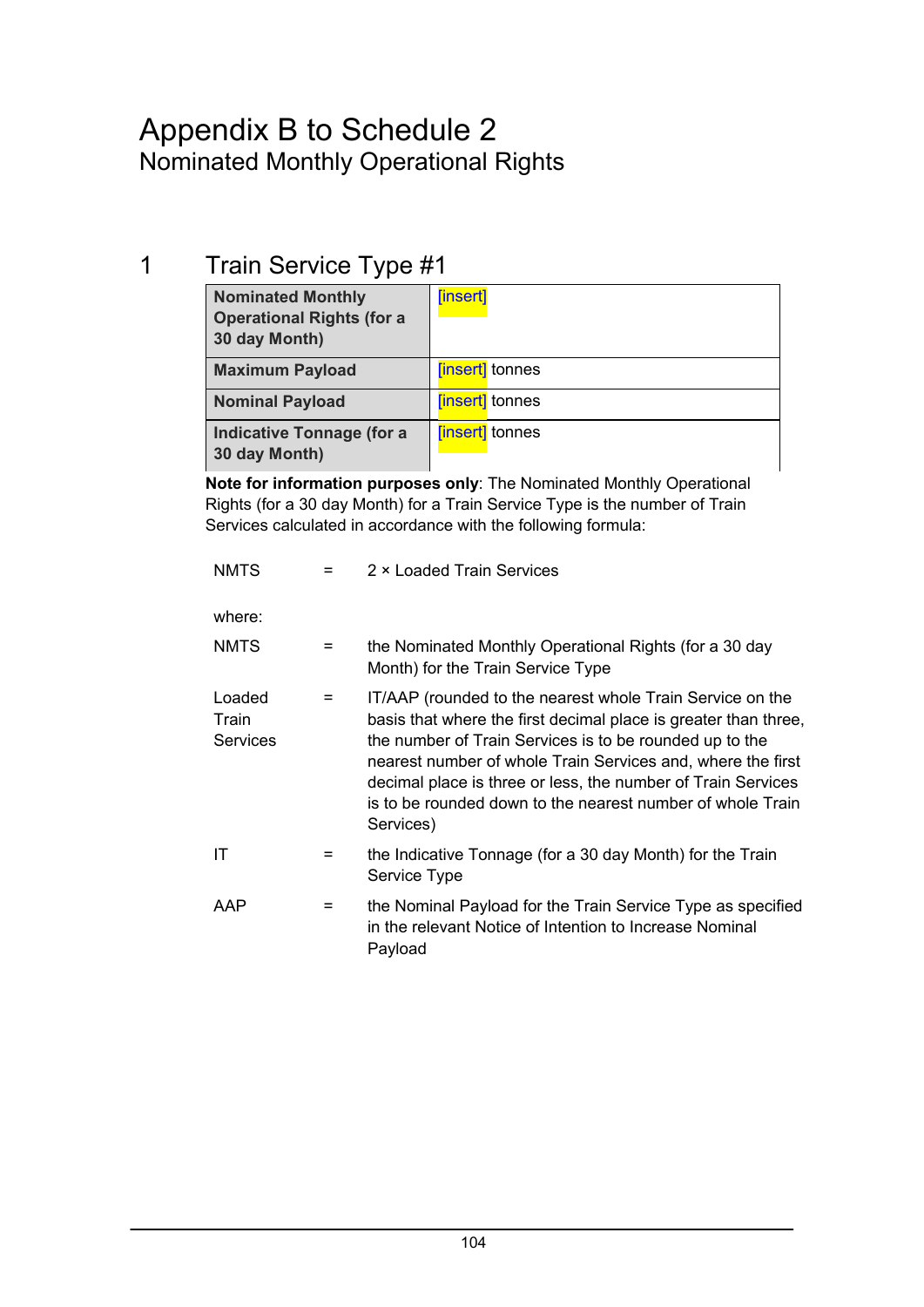### 1 Nominated Network

The Nominated Network is that part of the Infrastructure described by reference to the diagrams and/or tables set out below, but does not include any freight terminals, railway stations, passenger facilities, workshops or maintenance depots (including provisioning facilities).

[Insert line diagram(s) depicting the Nominated Network]

### 2 Parts of Nominated Network subject to clause 29.5

For the purpose of **clause 29.5**, the specified parts of the Nominated Network are those parts of the Nominated Network described by reference the diagrams and/or tables set out below:

[Insert line diagram(s) depicting the Nominated Network]

[**Drafting note**: Aurizon Network may specify parts of the Nominated Network for the purpose of **clause 29.5** which are life expired, obsolete and/or only used by a single user.]

### 3 Train Control centres and signal cabins

The movement of the Operator's Trains while on the Nominated Network will be controlled by the Train Control centres and signal cabins at locations to be notified by Aurizon Network from time to time.

### 4 Third Party Land

[Insert diagram(s)/table(s) (if applicable)]

### 5 Weighbridges and Overload Detectors

#### **5.1 Weighbridges**

| <b>Location</b> | Party responsible for<br>Weighbridge | <b>Tolerance</b>                                                                                                  |
|-----------------|--------------------------------------|-------------------------------------------------------------------------------------------------------------------|
| [insert]        | [insert]                             | The tolerances<br>required to achieve<br>verification under the<br><b>National</b><br><b>Measurement Act 1960</b> |

#### **5.2 Overload Detectors**

| Location | <b>Party responsible for</b> | <b>Tolerance</b> |
|----------|------------------------------|------------------|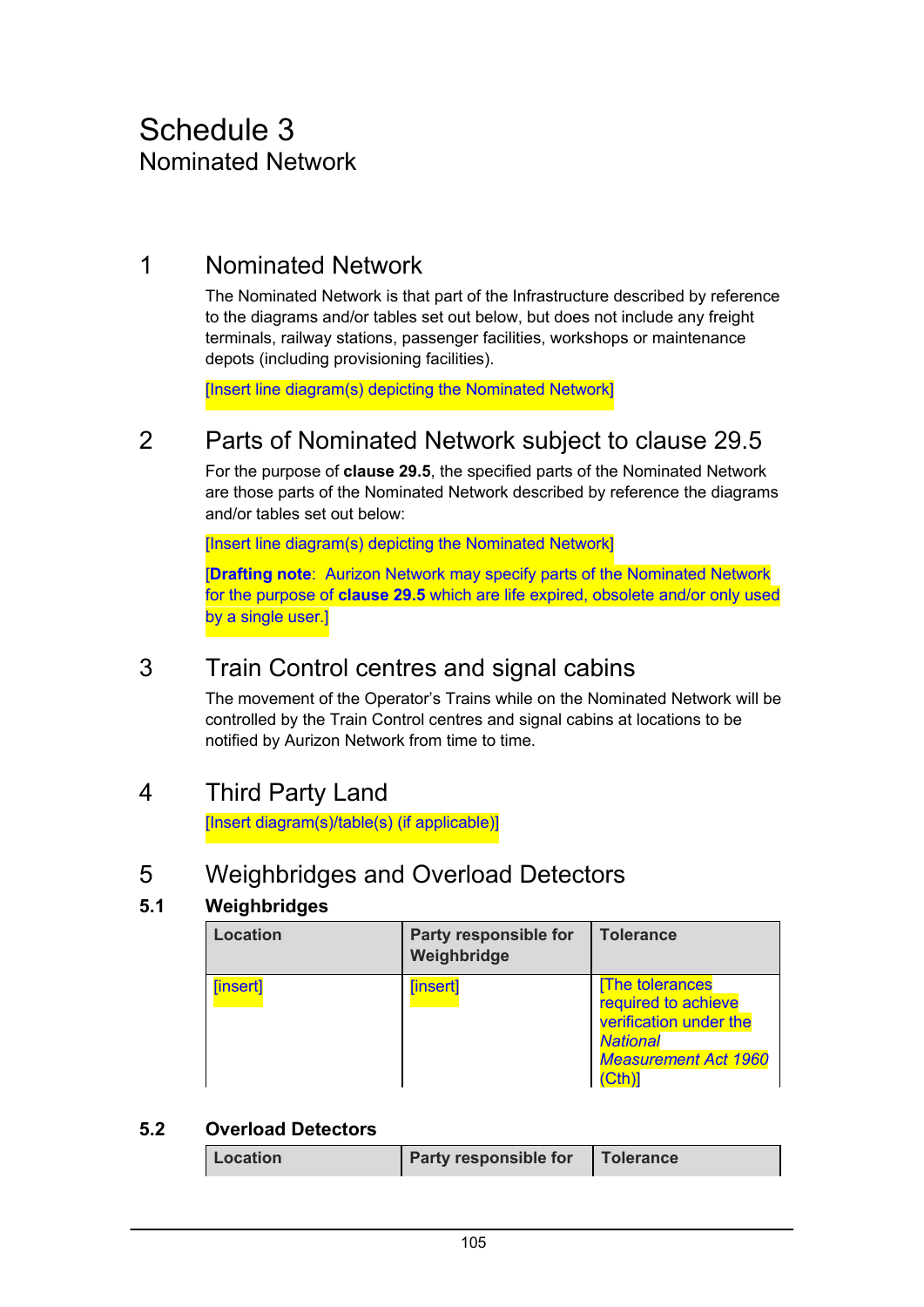|          | <b>Overload Detector</b> |                             |
|----------|--------------------------|-----------------------------|
| [insert] | [insert]                 | +/- <mark>[insert]</mark> % |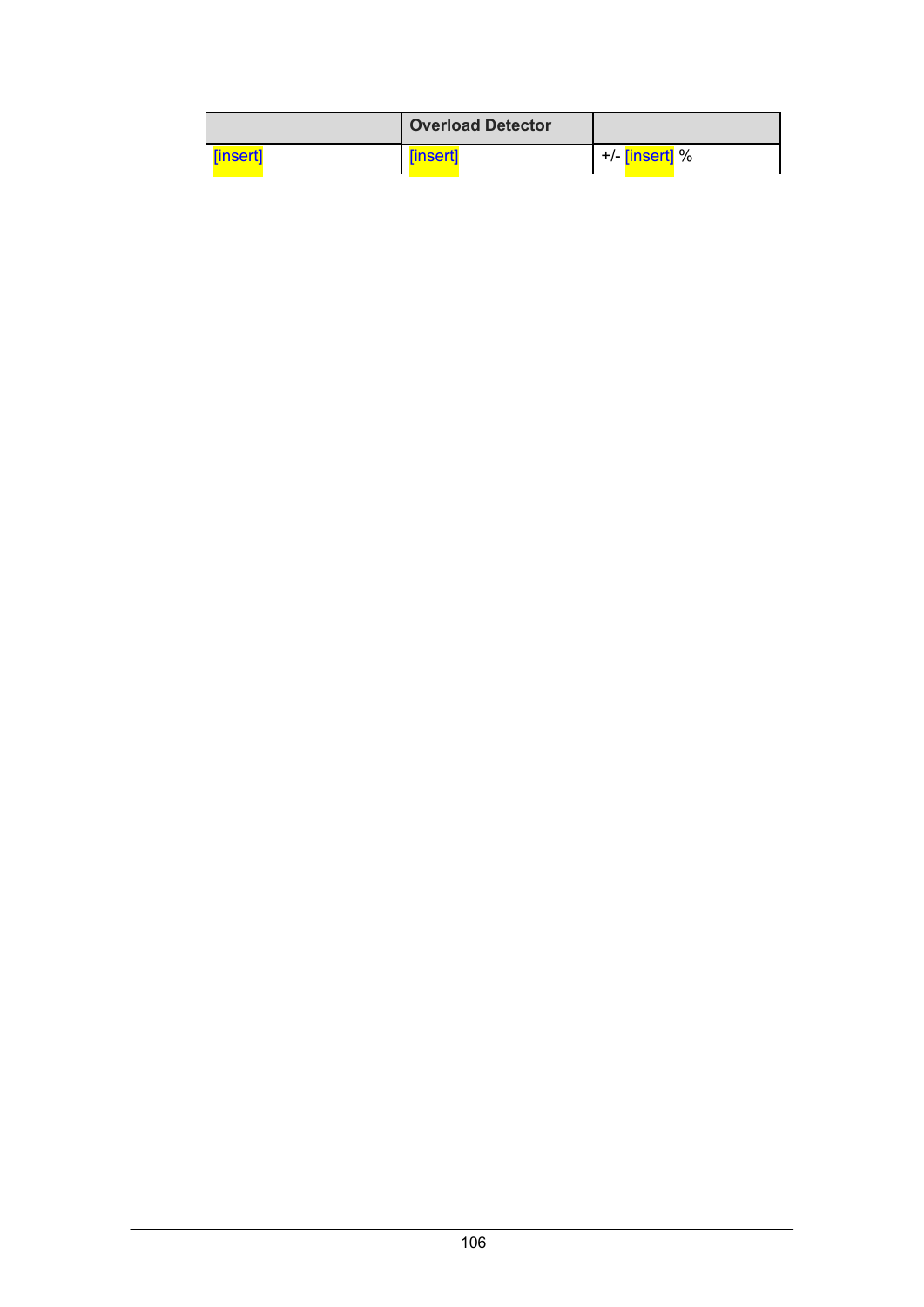Rollingstock and Rollingstock Configurations

## [*Operator to include all of its Rollingstock*]

## 1 Maximum Gross Mass and Tare Weight

| <b>Rollingstock</b>       | <b>Maximum Gross Mass</b><br>(tonnes) | <b>Tare Weight (tonnes)</b> |
|---------------------------|---------------------------------------|-----------------------------|
| <b>Wagons</b>             |                                       |                             |
| [Wagon type]              | [insert]                              | [insert]                    |
| <b>Other Rollingstock</b> |                                       |                             |
| [Rollingstock type]       | [insert]                              | [insert]                    |

# 2 Relevant Rollingstock

*[To be inserted as applicable]*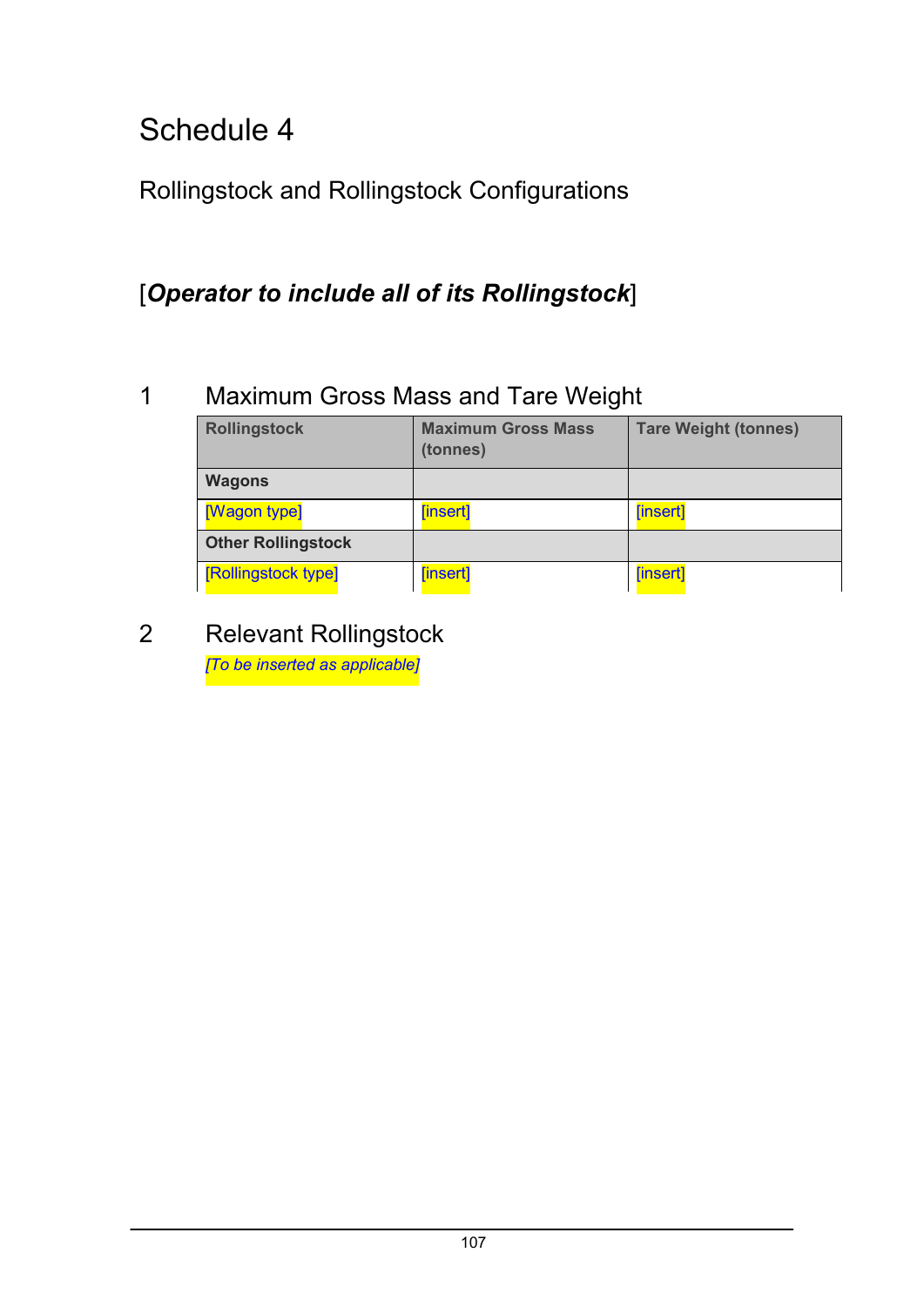### Performance Levels

### 1 Development of Performance Levels

- 1.1 The Parties must meet as soon as practicable after the Commencement Date to negotiate in good faith to endeavour to agree the Aurizon Network Performance Level (other than the Aurizon Network Performance Levels set out in **item 2.1** of this **schedule 5** which are already agreed between the Parties) and the Operator Performance Level within twelve Months (or such longer period as the Parties may agree) after the Commencement Date.
- 1.2 The Performance Levels may involve financially based incentives and sanctions and, unless otherwise agreed, will be applicable for the Term.
- 1.3 A failure to agree the Performance Levels is not a Dispute for the purposes of **clause 28**.
- 1.4 On and from the date the Performance Levels are implemented by the Parties, the Parties must monitor, record and assess the performance of their respective obligations under this Deed against the Performance Levels. Each Party must comply with the reporting and assessment requirements (if any) set out in this **schedule 5**.

### 2 Aurizon Network Performance Levels

#### **2.1 Average Below Rail Transit Time Threshold**

The Average Below Rail Transit Time Factor for a Train Service Type for a Year must not exceed the Average Below Rail Transit Time Threshold for that Train Service Type specified in the table below:

| <b>Train Service Type</b> | <b>Average Below Rail Transit Time</b><br><b>Threshold</b><br>(%) |
|---------------------------|-------------------------------------------------------------------|
| [insert]                  | [insert]                                                          |
| [insert]                  | [insert]                                                          |

### 3 Operator Performance Levels

[To be inserted when agreed]

# Appendix to Schedule 5

### Calculation of Below Rail Transit Time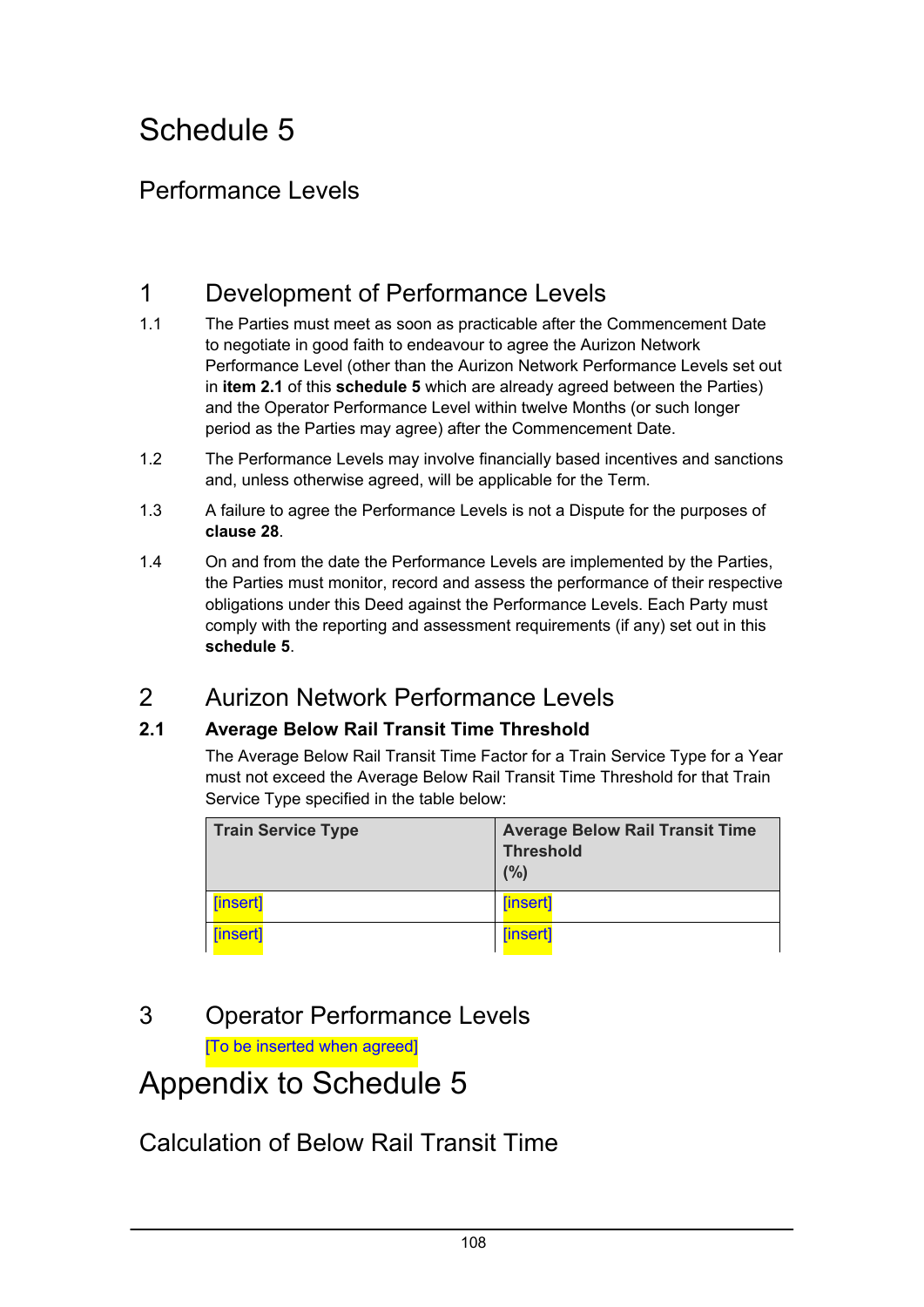The **Below Rail Transit Time** (as defined in the Access Undertaking) for a Train Service for Train Service Type which has been operated is calculated in accordance with the following formula:

| <b>BRTT</b>            | =   | SRT - Non BR Start Stop Time + BR Delays                                                                                                                                                                                                                                                                                                                      |  |
|------------------------|-----|---------------------------------------------------------------------------------------------------------------------------------------------------------------------------------------------------------------------------------------------------------------------------------------------------------------------------------------------------------------|--|
| where:                 |     |                                                                                                                                                                                                                                                                                                                                                               |  |
| <b>SRT</b>             | $=$ | The lesser of Actual SRT and Standard SRT for the<br>relevant Train Service                                                                                                                                                                                                                                                                                   |  |
| <b>Actual SRT</b>      | =   | The actual time it takes the relevant Train Service to<br>traverse all relevant Sections for the relevant Train<br>Service                                                                                                                                                                                                                                    |  |
| <b>Standard SRT</b>    | =   | The sum of:                                                                                                                                                                                                                                                                                                                                                   |  |
|                        |     | the Maximum SRT for all relevant Sections for the<br>(a)<br>relevant Train Service Type; and                                                                                                                                                                                                                                                                  |  |
|                        |     | where a movement of the relevant Train Service<br>(b)<br>over a relevant Section requires time to start or stop<br>for a dwell, stop at the Destination or start at the<br>Origin, the sum, for each relevant Section, of the<br>additional time, taken to start or stop (as specified<br>in appendix A of schedule 2 for the relevant Train<br>Service Type) |  |
| Non BR Start Stop Time | =   | The time it takes the relevant Train Service to start after a<br>non-below rail dwell or stop for a non-below rail dwell for<br>all non-below rail delays incurred for all relevant Sections<br>for that Train Service                                                                                                                                        |  |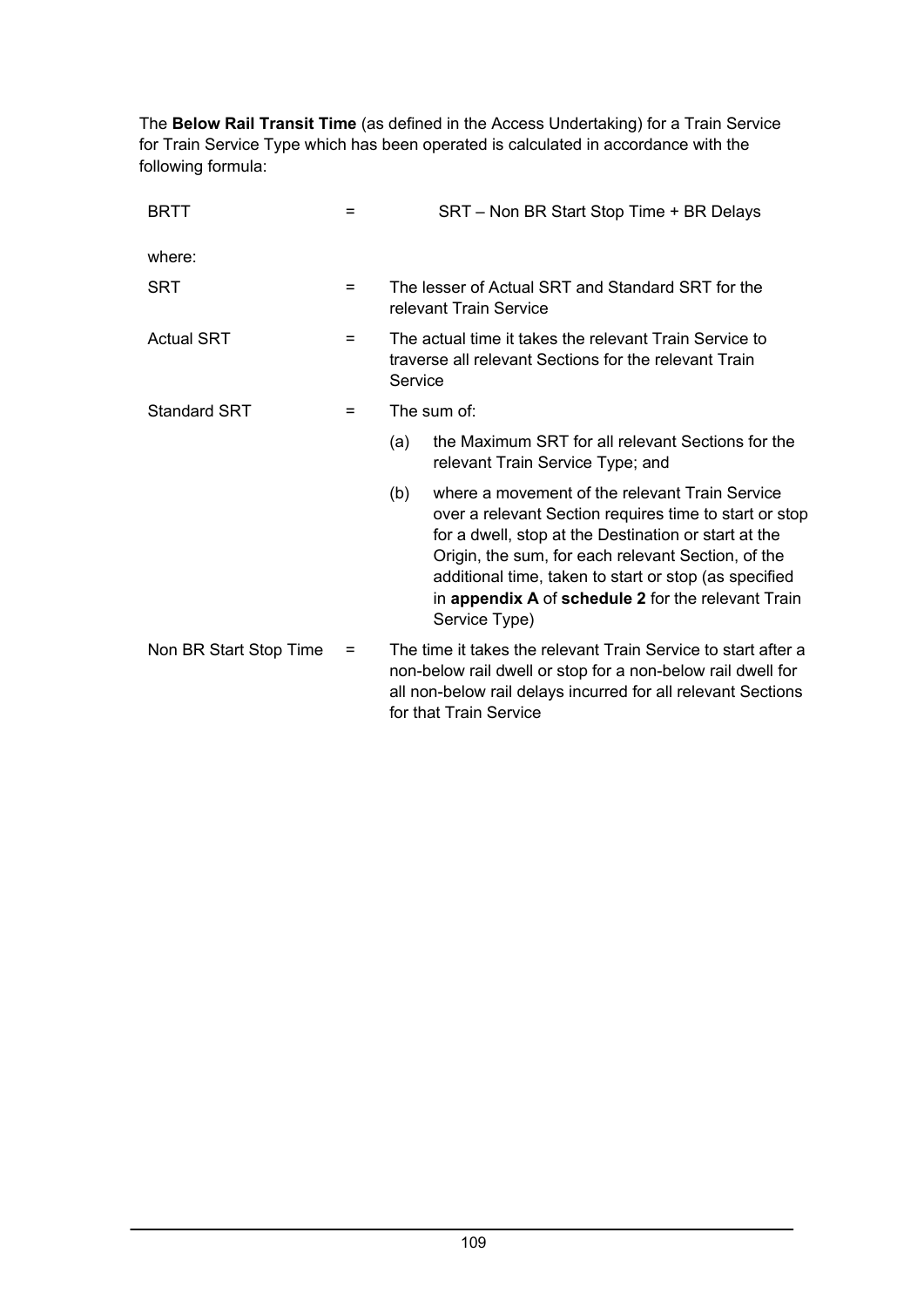| BR Delay | Delays to the relevant Train Service from its scheduled<br>time in the Daily Train Plan, where that delay can be<br>attributed directly to Aurizon Network including: |
|----------|-----------------------------------------------------------------------------------------------------------------------------------------------------------------------|
|          | the time taken in crossing other Trains (to the<br>(a)                                                                                                                |

- extent that such time is not contributed to by a Railway Operator or a Force Majeure Event and is not otherwise included in the Maximum Sectional Running Times for all relevant Section for the relevant Train Service Type); and
- (b) delays due to Operational Constraints caused or contributed to by Aurizon Network (to the extent of such contribution) or due to a fault or deficiency in the Infrastructure provided such delays are not contributed to by a Railway Operator or Force Majeure Events and are not otherwise included in paragraphs (d), (e) or (f) specified below,
- (c) but excluding:
	- (d) cancellations;
	- (e) delays resulting from compliance with a Passenger Priority Obligation;
	- (f) delays due to a Possession and Major Periodic Maintenance where, the Possession Protocols have been followed;
	- (g) delays resulting from a Force Majeure Event; and
	- (h) delays to the relevant Train Service from its scheduled time in the Daily Train Plan, where that delay can be attributed the Access Holder (including delays attributable to a failure to load the Train at the Loading Facility for the relevant Train Service Type within the Maximum Time at Loading Facility, or to unload the Train at the Unloading Facility for the relevant Train Service Type within the Maximum Time at Unloading Facility, as specified in the Train Description for the relevant Train Service Type).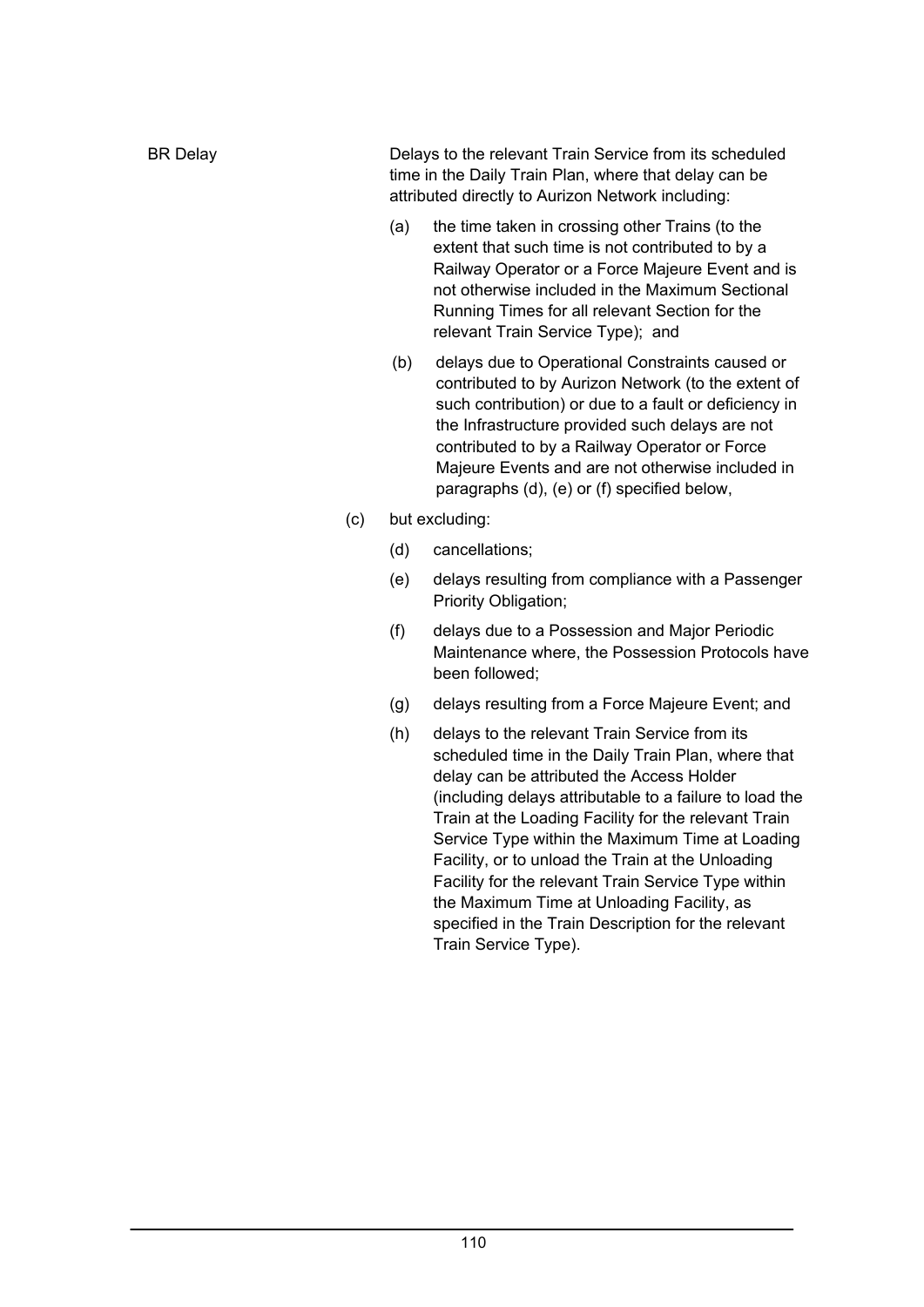## High visibility clothing and Emergency Procedures

### 1 High visibility clothing

### **1.1 High visibility clothing**

- (a) The Operator may specify the form of high visibility clothing that the Operator's Staff and the Operator's visitors may adopt, having regard to the requirements of Aurizon Network's safety standard for High Visibility Clothing (SAF/STD/0032/SWK/NET) as amended from time to time and provided to the Operator in the manner specified in **item 5** of **schedule 9**.
- (b) The colour and materials for the high visibility clothing referred to in **item 1.1(a)** of this **schedule 6** must conform to the requirements of AS/NZS 1906.4:2010 *Retroreflective materials and devices for road traffic control purposes: Part 4: High-visibility material for safety garments and* AS/NZS4602:2011 *High Visibility Safety Garments* (as amended from time to time)*.*

#### **1.2 Compliance**

Without limiting the Operator's obligations under this Deed, the Operator must ensure that the Operator's Staff and the Operator's visitors are instructed in relation to, and comply with, the provisions of this **item 1** of **schedule 6**, the Applicable Safeworking Procedures and Aurizon Network's safety management system.

### 2 Emergency Procedures

Aurizon Network must provide the Operator with a copy of the Emergency Procedures from time to time in the manner specified in **item 5** of **schedule 9**.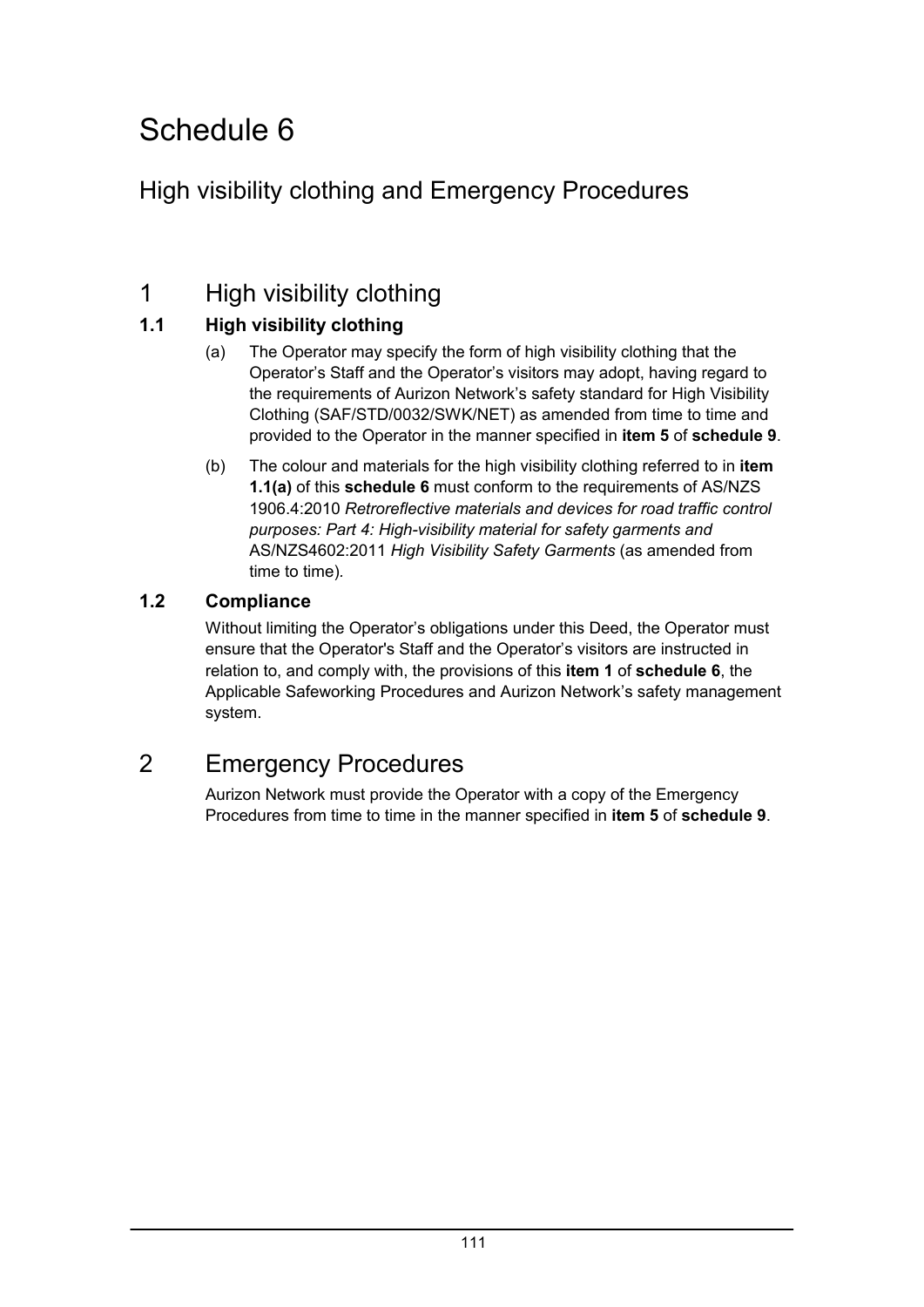### Insurance

### 1 Public liability insurance

The Operator must effect and maintain public liability insurance:

- (a) to cover the legal liability of the insured arising out of or in connection with the activities of the Operator under this Deed whether in respect of injury to or death of any person other than the insured or an employee of the insured or loss of or damage to any property other than property owned by the insured in a sum insured of not less than THREE HUNDRED AND FIFTY MILLION DOLLARS (\$350,000,000) for any one occurrence;
- (b) to include cover in respect of personal injury or property damage arising out of the discharge, dispersal, release or escape of smoke, vapours, soot, fumes, acids, alkalis, toxic chemicals, liquids or gases, waste materials or other irritants, contaminants or pollutants into or upon land, the atmosphere or any water course or body of water where such discharge, dispersal, release or escape is caused by a sudden, unexpected, unintended and accidental happening which occurs on a definitely identifiable date; and
- (c) to cover the Operator's rail operations and associated activities on the Nominated Network.

### 2 Workers compensation insurance

The Operator must effect and maintain insurance covering such liability as may arise at common law or by virtue of any relevant Workers Compensation legislation in respect of any Operator's Staff.

### 3 Carrier liability insurance

The Operator must effect and maintain carrier liability insurance in relation to the legal liability of the insured arising out of the transport of goods by Train Services to a sum insured of not less than TEN MILLION DOLLARS (\$10,000,000).

### 4 Motor Vehicle (non-Act) insurance

The Operator must effect and maintain motor vehicle (non-Act) insurance to cover the legal liability of the insured arising out of or in connection with the use of all vehicles in the performance of this Deed by the Operator or Operator's Staff and must include:

(a) third party liability to a sum insured of not less than TWENTY MILLION DOLLARS (\$20,000,000); and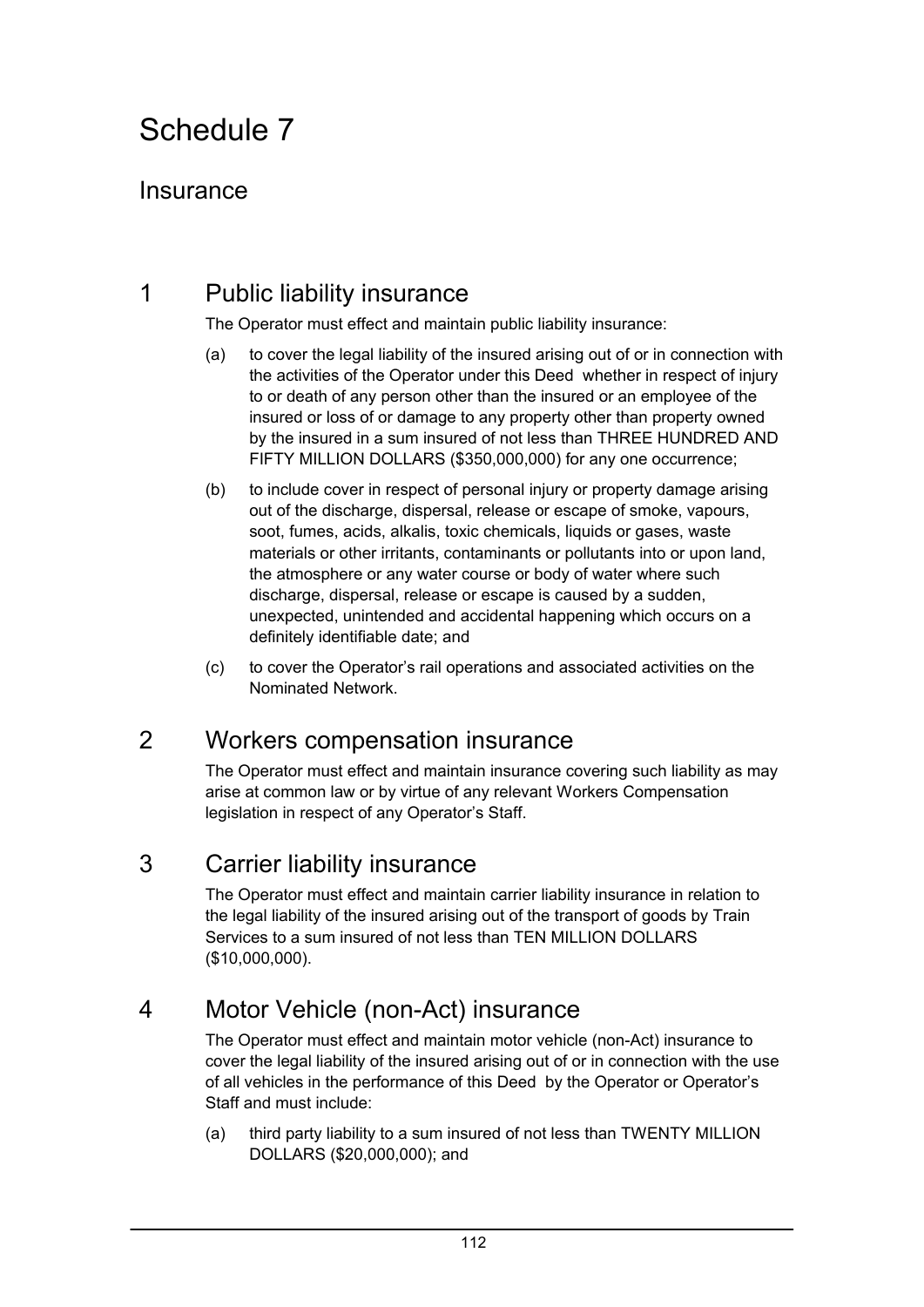(b) a Dangerous Goods extension with a maximum sum insured as required by statute.

## 5 Motor Vehicle insurance

The Operator must effect and maintain motor vehicle insurance to cover the statutory liability in respect of personal injury arising out of or in connection with the use by the Operator or the Operator's Staff of all vehicles in the performance of their obligations under this Deed.

## 6 Required terms

Insurances effected pursuant to **items 1** and **4** of this **schedule 7** must:

- (a) include a principal's indemnity endorsement specifically noting Aurizon Network as an interested party in respect of its interest arising out of or under this Deed;
- (b) include a cross liability clause;
- (c) provide that a notice of claim given to the insurer by one insured party will be accepted by the insurer as a notice of claim given by each of the insured parties; and
- (d) provide that a breach of or failure to observe and fulfil the terms of the policy by any party comprising the insured must not prejudice the rights of the remaining parties comprising the insured.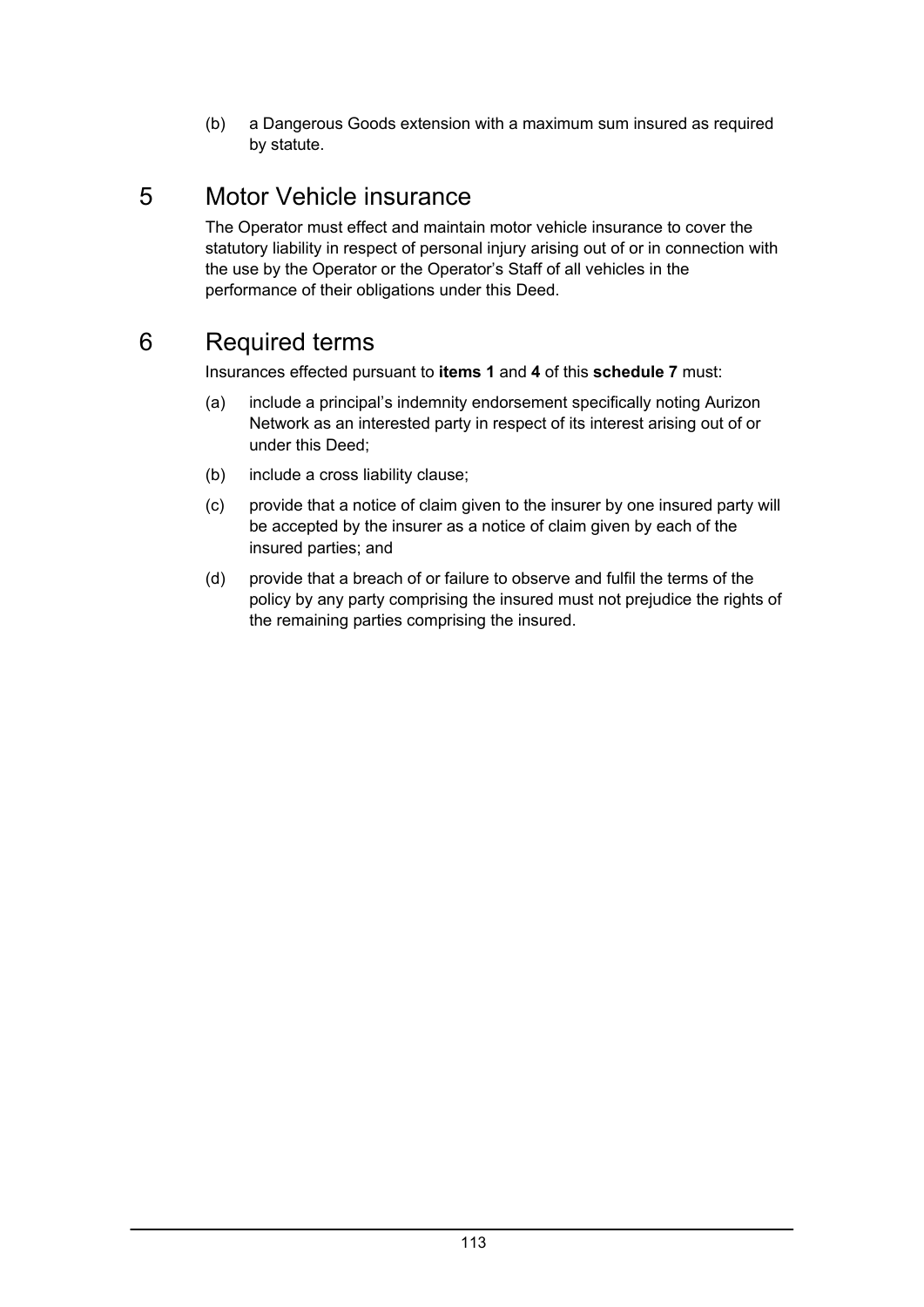### Part A – Suspension Events and Termination Events applicable to specific Train Service Types

| Item |     |     |               | <b>Suspension Event</b>                                                                                                                                                                                                                                                | <b>Termination Event</b> |
|------|-----|-----|---------------|------------------------------------------------------------------------------------------------------------------------------------------------------------------------------------------------------------------------------------------------------------------------|--------------------------|
| 1    |     |     |               | The Operator materially fails to<br>provide, before the operation of a<br>Train Service for a Train Service Type<br>in a material respect, information that<br>is required to be provided to Aurizon<br>Network in relation to the Train<br>Service under clause 16.5. |                          |
| 2    | (a) |     | such default: | The Operator operates Train<br>Services for a Train Service<br>Type which materially do not<br>comply, in a material respect,<br>with the Train Description for<br>that Train Service Type; and                                                                        |                          |
|      | (b) | (i) | that:         | adversely affects<br>the entitlements of any<br>Access Holder (other than<br>the Access Holder under<br>the Access Agreement) or<br>other users of the<br>Infrastructure (including<br><b>Infrastructure Service</b><br>Providers) of the<br>Infrastructure, provided  |                          |
|      |     |     | (A)           | <b>Aurizon Network</b><br>has sought to<br>minimise the impact<br>of such default by<br>applying the<br><b>Network</b><br>Management<br>Principles; and                                                                                                                |                          |
|      |     |     | (B)           | <b>Aurizon Network is</b><br>not obliged to take<br>any such action that<br>may cause any<br>additional cost or<br>risk to Aurizon<br>Network or an<br>adverse impact on                                                                                               |                          |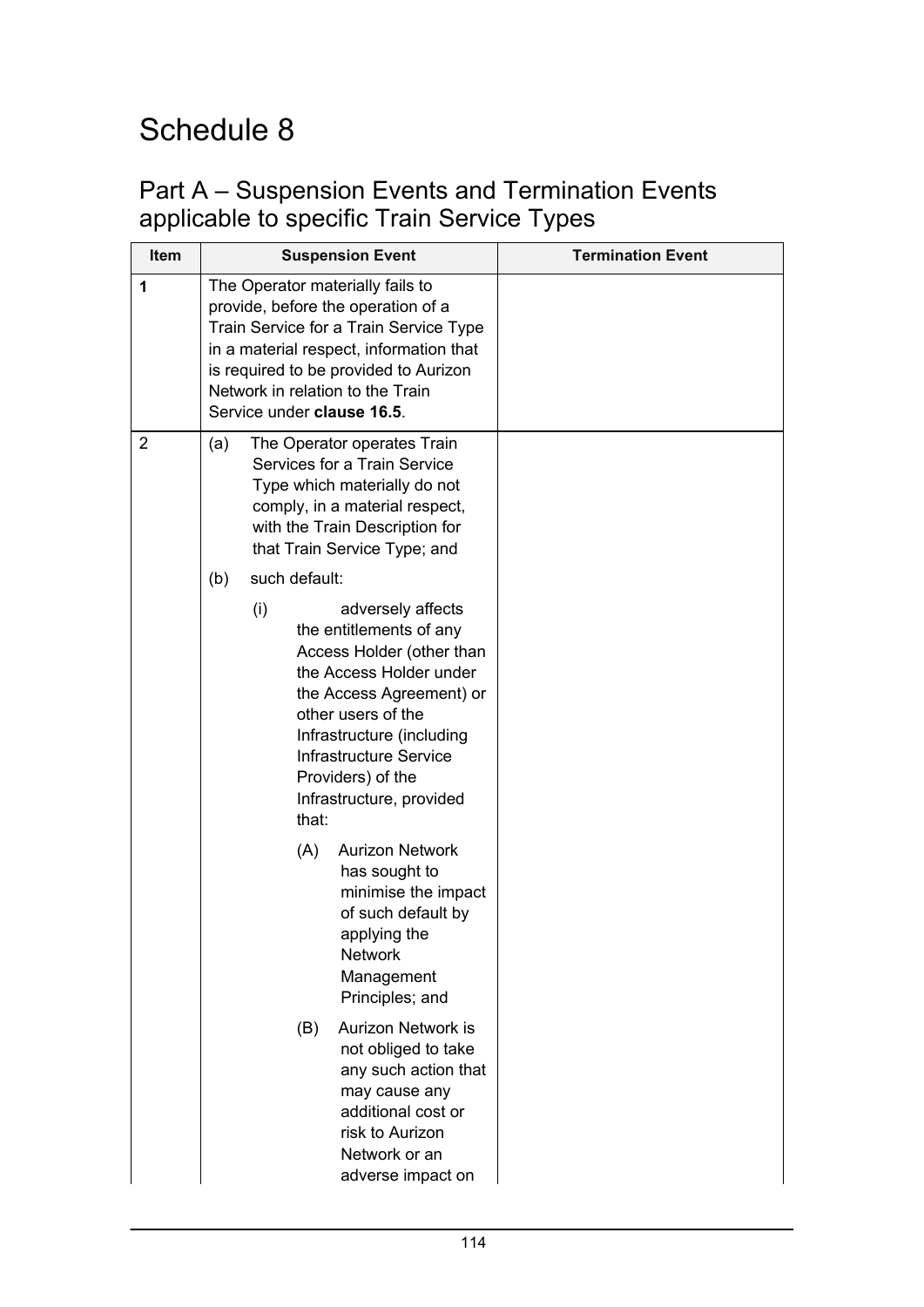| Item | <b>Suspension Event</b>                                                                                                                                                                                                                                                                                                                                                                                                                                                                                                        | <b>Termination Event</b>                                                                                                                                                                                                                                                                                                                                                                                                                                                                                                           |
|------|--------------------------------------------------------------------------------------------------------------------------------------------------------------------------------------------------------------------------------------------------------------------------------------------------------------------------------------------------------------------------------------------------------------------------------------------------------------------------------------------------------------------------------|------------------------------------------------------------------------------------------------------------------------------------------------------------------------------------------------------------------------------------------------------------------------------------------------------------------------------------------------------------------------------------------------------------------------------------------------------------------------------------------------------------------------------------|
|      | any Access Holder<br>(other than the<br><b>Access Holder</b><br>under the Access<br>Agreement); or                                                                                                                                                                                                                                                                                                                                                                                                                             |                                                                                                                                                                                                                                                                                                                                                                                                                                                                                                                                    |
|      | (ii)<br>has caused an<br>increased risk to the<br>safety of any person or<br>material risk to property,                                                                                                                                                                                                                                                                                                                                                                                                                        |                                                                                                                                                                                                                                                                                                                                                                                                                                                                                                                                    |
|      | unless the Operator<br>operated the Train<br>Service in accordance<br>with Train Control<br>Directions in which case<br>the default will not be<br>considered a Suspension<br>Event.                                                                                                                                                                                                                                                                                                                                           |                                                                                                                                                                                                                                                                                                                                                                                                                                                                                                                                    |
| 3    | The Operator fails, in a material<br>respect, to comply with any obligation<br>under this Deed which is specific to a<br>Train Service Type (other than any<br>obligation which, if not complied with<br>by the Operator, may (either of itself or<br>if other requirements are satisfied)<br>result in any other Suspension Event<br>referred to in part A of this schedule<br>8 occurring) and such default<br>continues for at least 20 Business<br>Days after Aurizon Network gives the<br>Operator notice of the default. | The Operator fails, in a material<br>respect, to comply with any<br>obligation under this Deed which is<br>specific to a Train Service Type<br>(other than any obligation which, if<br>not complied with by the Operator,<br>may (either of itself or if other<br>requirements are satisfied) result in<br>any other Termination Event referred<br>to in part A of this schedule 8<br>occurring) and such default<br>continues for at least 40 Business<br>Days after Aurizon Network gives the<br>Operator notice of the default. |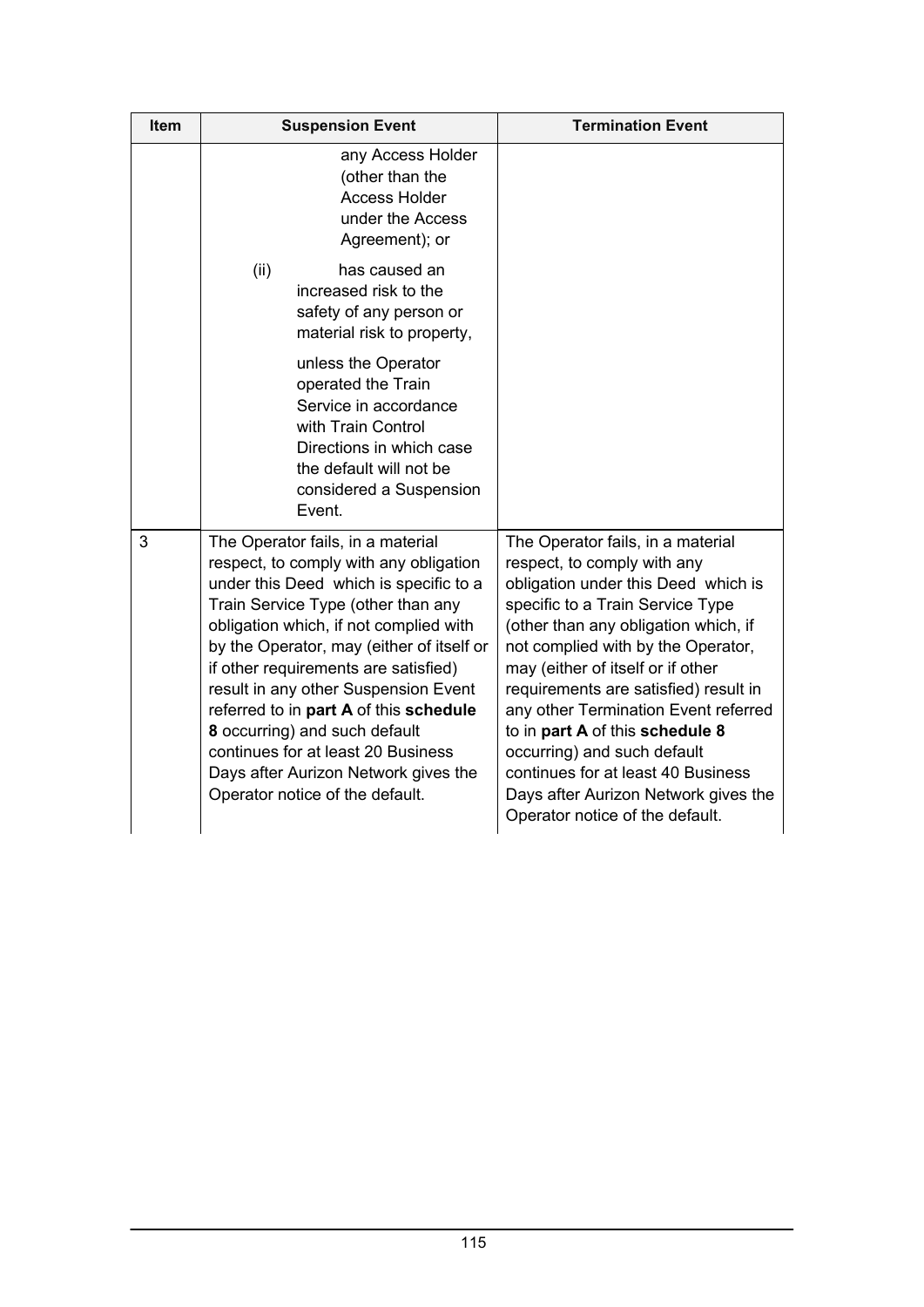### Part B – Suspension Events and Termination Events applicable to all Train Services Types

| Item           | <b>Suspension Event</b>                                                                                                                                                                                                                                                                                                                                                                                                                                                                                                                                              | <b>Termination Event</b>                                                                                                                                                                                                                                                                                                                                                                                                                    |
|----------------|----------------------------------------------------------------------------------------------------------------------------------------------------------------------------------------------------------------------------------------------------------------------------------------------------------------------------------------------------------------------------------------------------------------------------------------------------------------------------------------------------------------------------------------------------------------------|---------------------------------------------------------------------------------------------------------------------------------------------------------------------------------------------------------------------------------------------------------------------------------------------------------------------------------------------------------------------------------------------------------------------------------------------|
| 1              | The Operator fails to pay by the due<br>date any amount payable under this<br>Deed, and such default continues for<br>at least 10 Business Days after<br>Aurizon Network gives the Operator<br>notice of the default (and always<br>subject to clause 8.4).                                                                                                                                                                                                                                                                                                          | The Operator fails to pay by the due<br>date any amount payable under this<br>Deed, and such default continues for<br>at least 20 Business Days after<br>Aurizon Network gives the Operator<br>notice of the default (and always<br>subject to clause 8.4).                                                                                                                                                                                 |
| $\overline{2}$ | The Operator fails, in a material<br>respect, to comply with any of its<br>obligations under clause 14, 22 or 24<br>(other than clauses 22.3 or 24.9) and<br>Aurizon Network is of the reasonable<br>opinion that such failure:<br>adversely affects the<br>(a)<br>entitlements of any Access<br>Holder (other than the<br>Operator under this Deed) or<br>other users of the<br>Infrastructure (including<br><b>Infrastructure Service</b><br>Providers); or<br>has caused an increased risk to<br>(b)<br>the safety of any person or<br>material risk to property. | The Operator fails, in a material<br>respect, to comply with any obligations<br>under clause 14, 22 or 24 (other than<br>clause 22.3 or 24.9) and such default<br>continues for, or the Operator has failed<br>to take reasonable action to prevent<br>recurrence of the default, within 20<br><b>Business Days after Aurizon Network</b><br>gives the Operator a Suspension Notice<br>in respect of the Corresponding<br>Suspension Event. |
| 3              | The Operator fails in a material<br>respect, to comply with:                                                                                                                                                                                                                                                                                                                                                                                                                                                                                                         | The Operator fails, in a material<br>respect, to comply with:                                                                                                                                                                                                                                                                                                                                                                               |
|                | any Train Control Direction<br>(a)<br>given to the Operator; or<br>any Applicable Safeworking<br>(b)<br>Procedures or Applicable                                                                                                                                                                                                                                                                                                                                                                                                                                     | any Train Control Direction<br>(a)<br>given to the Operator; or<br>any Applicable Safeworking<br>(b)<br>Procedures or Applicable                                                                                                                                                                                                                                                                                                            |
|                | Safety Standard.<br>(c)                                                                                                                                                                                                                                                                                                                                                                                                                                                                                                                                              | Safety Standard,<br>and such default continues for, or the<br>Operator has failed to take<br>reasonable action to prevent<br>recurrence of the default, within 20<br><b>Business Days after Aurizon Network</b><br>gives the Operator a Suspension<br>Notice in respect of the<br>Corresponding Suspension Event.                                                                                                                           |
| $\overline{4}$ | An Insolvency Event occurs in<br>respect of the Operator.                                                                                                                                                                                                                                                                                                                                                                                                                                                                                                            | An Insolvency Event occurs in<br>respect of the Operator and continues<br>for a period of at least 40 Business                                                                                                                                                                                                                                                                                                                              |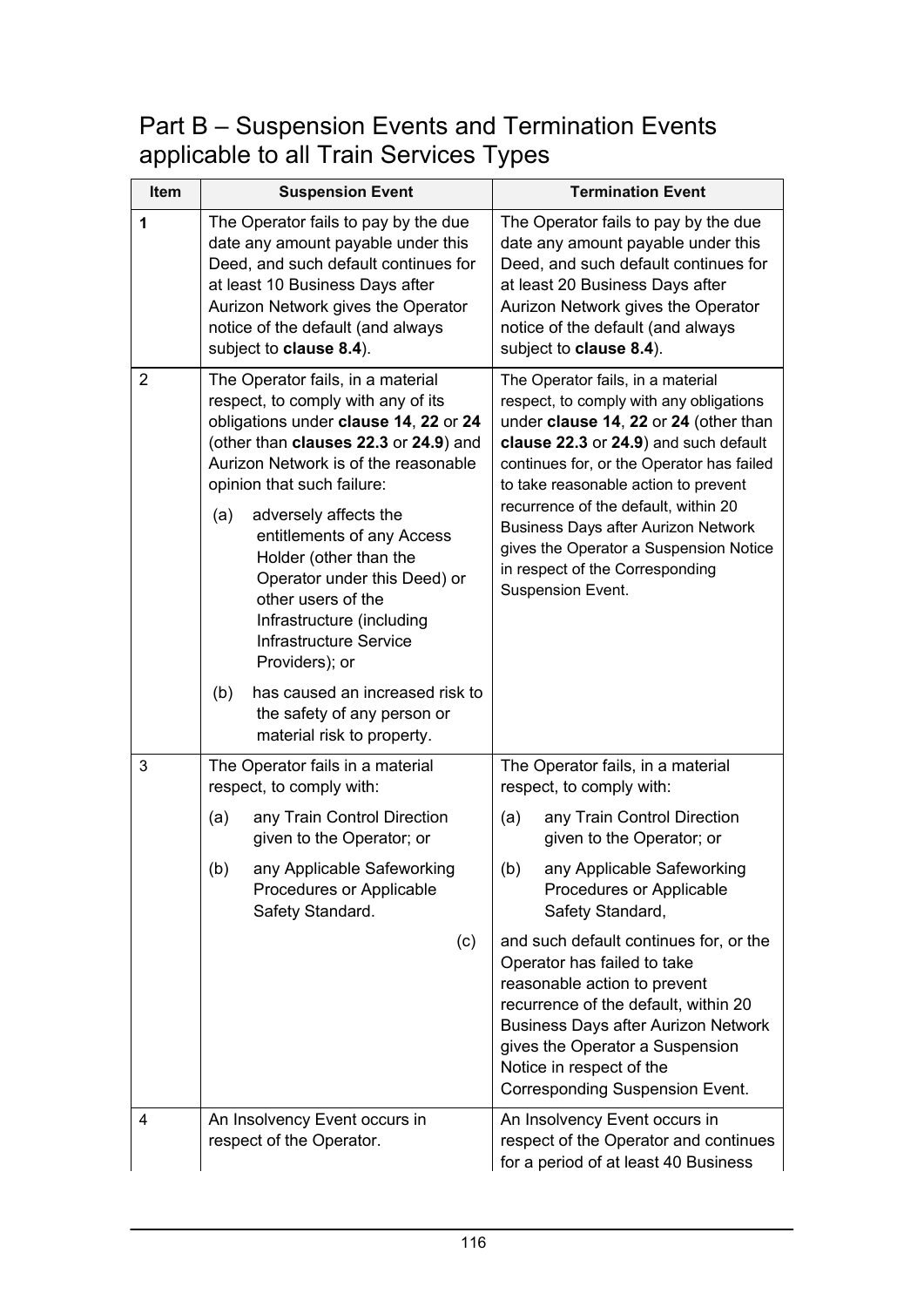| Item | <b>Suspension Event</b>                                                                                                                                                                                                                                               | <b>Termination Event</b>                                                                                                                                                                                                                                                                                                               |
|------|-----------------------------------------------------------------------------------------------------------------------------------------------------------------------------------------------------------------------------------------------------------------------|----------------------------------------------------------------------------------------------------------------------------------------------------------------------------------------------------------------------------------------------------------------------------------------------------------------------------------------|
|      |                                                                                                                                                                                                                                                                       | Days.                                                                                                                                                                                                                                                                                                                                  |
| 5    | The Operator's Accreditation is<br>suspended, cancelled or amended so<br>that it cannot lawfully operate the<br>Train Services or otherwise perform<br>its obligations generally under this<br>Deed.                                                                  | The Operator's Accreditation is<br>suspended, cancelled or amended so<br>that it cannot lawfully operate the<br>Train Services or otherwise perform<br>its obligations generally under this<br>Deed, and such default continues for<br>at least 20 Business Days after<br>Aurizon Network gives the Operator<br>notice of the default. |
| 6    | The Operator fails to comply in a<br>material respect with clause<br>$24.11(c)$ .                                                                                                                                                                                     | The Operator fails to comply with<br>clause 24.11(c) which in the<br>reasonable opinion of Aurizon<br>Network is causing or threatening to<br>cause:                                                                                                                                                                                   |
|      |                                                                                                                                                                                                                                                                       | a serious or material risk to the<br>(a)<br>safety of persons or property;<br>or                                                                                                                                                                                                                                                       |
|      |                                                                                                                                                                                                                                                                       | serious or material<br>(b)<br>Environmental Harm,                                                                                                                                                                                                                                                                                      |
|      | (c)                                                                                                                                                                                                                                                                   | and such failure continues for at least<br>10 Business Days after Aurizon<br>Network gives the Operator a<br>Suspension Notice in respect of the<br>Corresponding Suspension Event.                                                                                                                                                    |
| 7    | If an Environmental Regulator gives<br>Aurizon Network or the Operator a<br>direction, notice or order about the<br>conduct of the Operator in relation to<br>the operation of Train Services which<br>causes or threatens to cause serious<br>Environmental Harm and | If an Environmental Regulator gives<br>Aurizon Network or the Operator a<br>direction, notice or order about the<br>conduct of the Operator in relation to<br>the operation of Train Services which<br>causes or threatens to cause serious<br>Environmental Harm and                                                                  |
|      | if the direction, notice or order<br>(a)<br>is given to Aurizon Network,<br>Aurizon Network promptly<br>notifies the Operator of such<br>direction, notice or order; and                                                                                              | if the direction, notice or order<br>(a)<br>is given to Aurizon Network,<br>Aurizon Network promptly<br>notifies the Operator of such<br>direction, notice or order; and                                                                                                                                                               |
|      | the Operator fails, within the<br>(b)<br>time:                                                                                                                                                                                                                        | the Operator fails, within the<br>(b)<br>time:                                                                                                                                                                                                                                                                                         |
|      | (i) specified in the relevant<br>direction, notice or order, or<br>in any stay or other court<br>order made in relation to<br>such direction, notice or<br>order; or                                                                                                  | specified in the relevant<br>(i)<br>direction, notice or order, or<br>in any stay or other court<br>order made in relation to<br>such direction, notice or<br>order; or                                                                                                                                                                |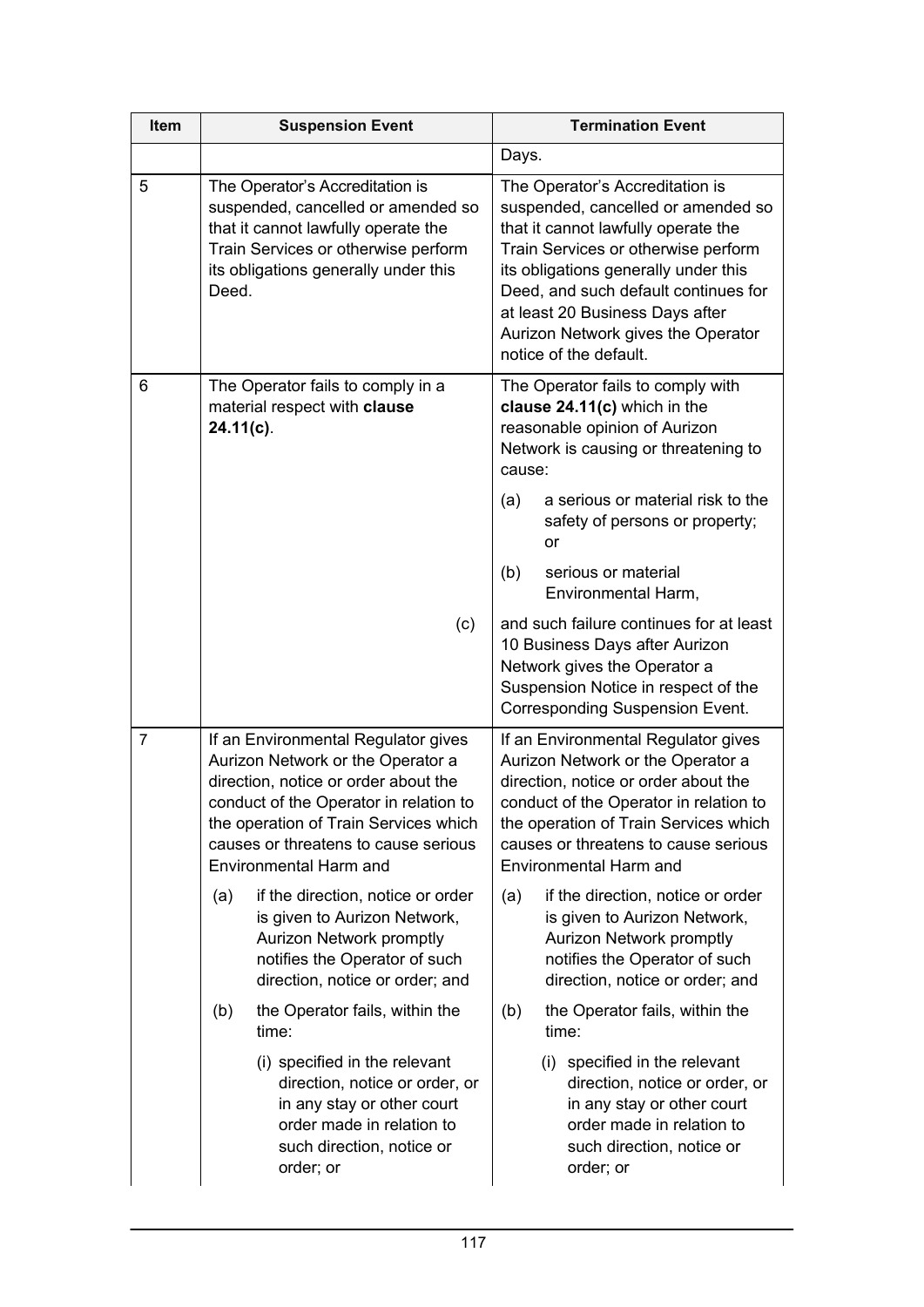| Item  | <b>Suspension Event</b>                                                                                                                                                                                                                                                                                                        | <b>Termination Event</b>                                                                                                                                                                                                                         |
|-------|--------------------------------------------------------------------------------------------------------------------------------------------------------------------------------------------------------------------------------------------------------------------------------------------------------------------------------|--------------------------------------------------------------------------------------------------------------------------------------------------------------------------------------------------------------------------------------------------|
|       | (ii) otherwise agreed to by the<br>Environmental Regulator,                                                                                                                                                                                                                                                                    | (ii) otherwise agreed to by the<br>Environmental Regulator,                                                                                                                                                                                      |
| (iii) | to                                                                                                                                                                                                                                                                                                                             | (iii) to                                                                                                                                                                                                                                         |
|       | comply with the direction,<br>(c)<br>notice or order, as modified by<br>any court order (if applicable);<br>or                                                                                                                                                                                                                 | comply with the direction,<br>(c)<br>notice or order, as modified by<br>any court order (if applicable);<br><b>or</b>                                                                                                                            |
|       | (d)<br>take other measures (including,<br>for example, agreeing to<br>implement an environmental<br>management program)<br>acceptable to the<br>Environmental Regulator in<br>relation to the requirements of<br>the direction, notice or order.                                                                               | (d)<br>take other measures (including,<br>for example, agreeing to<br>implement an environmental<br>management program)<br>acceptable to the<br>Environmental Regulator in<br>relation to the requirements of<br>the direction, notice or order, |
|       |                                                                                                                                                                                                                                                                                                                                | and such failure continues for at least<br>20 Business Days after Aurizon<br>Network gives the Operator notice of<br>the failure.                                                                                                                |
| 8     | The Operator fails to comply with the<br>requirements of a notice given by<br>Aurizon Network (within the<br>reasonable time specified in the<br>notice) requiring the Operator to<br>cease an Activity of the Operator in<br>connection with this Deed which<br>causes, or threatens to cause,<br>serious Environmental Harm. |                                                                                                                                                                                                                                                  |
| 9     | The Operator fails to:                                                                                                                                                                                                                                                                                                         | The Operator fails to:                                                                                                                                                                                                                           |
|       | effect or maintain the<br>(a)<br>insurances required under<br>clause 26.2; or                                                                                                                                                                                                                                                  | effect or maintain the<br>(a)<br>insurances required under<br>clause 26.2; or                                                                                                                                                                    |
|       | provide evidence of the<br>(b)<br>insurances required under<br>clause 26.2 having been<br>effected and maintained,                                                                                                                                                                                                             | provide evidence of the<br>(b)<br>insurances required under<br>clause 26.2 having been<br>effected and maintained,                                                                                                                               |
| (c)   | and such default continues for at (c)<br>least five Business Days after Aurizon<br>Network gives the Operator notice of<br>the default.                                                                                                                                                                                        | and such default continues for at<br>least 20 Business Days after Aurizon<br>Network gives the Operator notice of<br>the default.                                                                                                                |
| 10    | The Operator purports to Assign any<br>of its rights or interests in this Deed<br>other than as permitted in this Deed.                                                                                                                                                                                                        | The Operator purports to Assign any<br>of its rights or interests in this Deed<br>other than as permitted by this Deed.                                                                                                                          |
| 11    | The Operator fails to comply with:                                                                                                                                                                                                                                                                                             | Subject to paragraph (b), Aurizon<br>(a)                                                                                                                                                                                                         |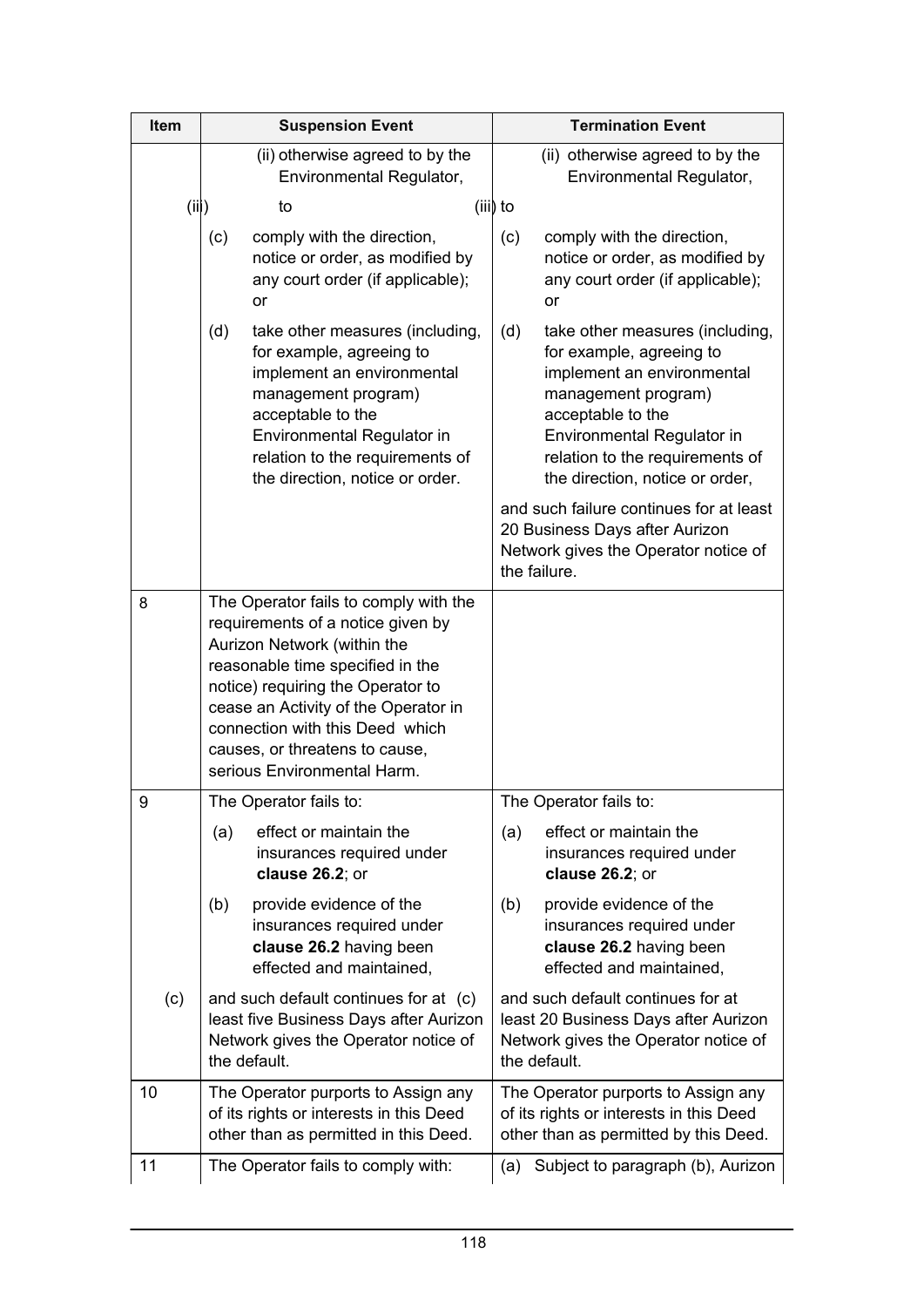| Item | <b>Suspension Event</b>                                                                                                                                                                                                                                                                                                                                                                                                            | <b>Termination Event</b>                                                                                                                                                                                                                                        |
|------|------------------------------------------------------------------------------------------------------------------------------------------------------------------------------------------------------------------------------------------------------------------------------------------------------------------------------------------------------------------------------------------------------------------------------------|-----------------------------------------------------------------------------------------------------------------------------------------------------------------------------------------------------------------------------------------------------------------|
|      | any Laws relating to rail safety<br>(a)<br>relevant to the operation of<br>Train Services;<br><b>Train Control Directions;</b><br>(b)<br>Safeworking Procedures; or<br>(c)                                                                                                                                                                                                                                                         | Network gives the Operator a<br>Suspension Notice in respect of<br>the Corresponding Suspension<br>Event on three or more<br>occasions in any 12 month<br>period.                                                                                               |
| (e)  | Applicable Safety Standards,<br>(d)<br>and Aurizon Network is of the<br>reasonable opinion that such default<br>has caused an increased risk to the<br>safety of any person or a material risk<br>to property.                                                                                                                                                                                                                     | If a Dispute arises as to the<br>(b)<br>validity of a Suspension Notice<br>and it is determined under<br>clause 30 that the Suspension<br>Notice was invalid, the<br>Suspension Notice must not be<br>taken into account for the<br>purposes of this provision. |
| 12   | The Operator fails to comply with any<br>obligation under this Deed (other than<br>any obligation which, if not complied<br>with by the Operator, is reasonably<br>likely to (either of itself or if other<br>requirements are satisfied) result in<br>any other Suspension Event<br>occurring), and such default<br>continues for at least 20 Business<br>Days after Aurizon Network gives the<br>Operator notice of the default. |                                                                                                                                                                                                                                                                 |
| 13   |                                                                                                                                                                                                                                                                                                                                                                                                                                    | The Access Agreement is terminated.                                                                                                                                                                                                                             |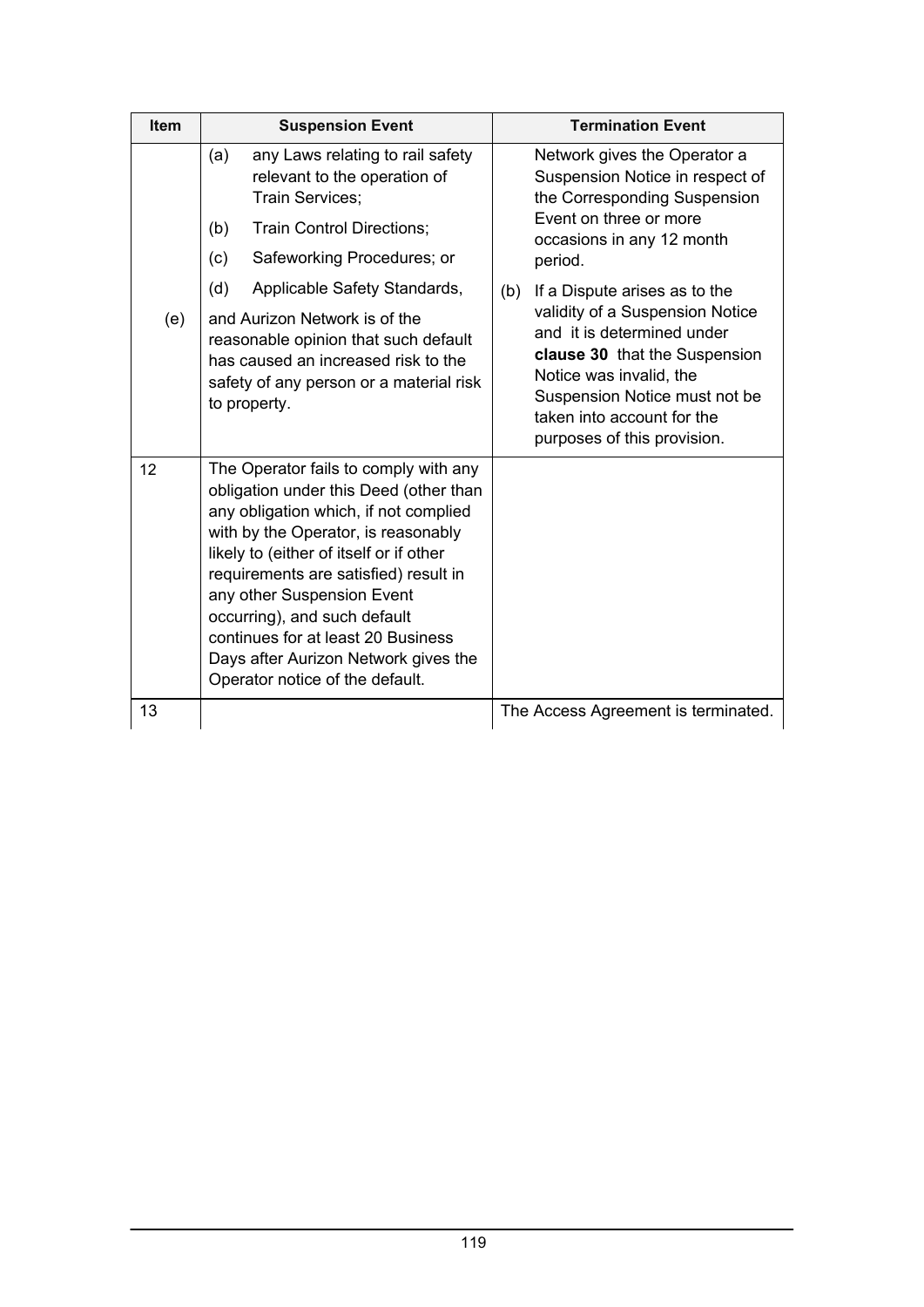### Interface Coordination Arrangements

### 1 Train Control Procedures

#### **1.1 Train Controllers' contact details**

(a) For the benefit of the Operator's Staff who are responsible for the operation of Rollingstock used in the operation of a Train Service for a Train Service Type (**Traincrew**), contact details for the Train Controllers relevant to the Nominated Network are set out below:

| Line Sections: | [insert]        |
|----------------|-----------------|
| Control Board: | <b>[insert]</b> |
| Phone:         | [insert]        |
| Fax:           | [insert]        |

(b) For the benefit of the Operator's Controller, contact details for the Train Controllers relevant to the Nominated Network are set out below:

| Line Sections: | [insert] |
|----------------|----------|
| Control Board: | [insert] |
| Phone:         | [insert] |
| Fax:           | [insert] |

#### **1.2 Operator's advice to Train Controller**

- (a) The Operator's Controller and the Traincrew of the relevant Train must:
	- (i) immediately upon becoming aware of an emergency that may affect the performance of the Operator's Train; and
	- (ii) as soon as reasonably practicable after becoming aware of any other event or circumstances that may affect the performance of the Operator's Train,

provide the Train Controller with such information as the Train Controller may reasonably require, including:

- (iii) the Train number;
- (iv) the nature of the event or circumstances; and
- (v) the likely impact on the performance of Network Train Services (including any Train Service operated by the Operator),

regardless of whether or not the Operator's Train has entered the Nominated Network.

(b) At least 15 minutes before the departure of a Train Service, the Operator's Controller must provide the Train Controller with the following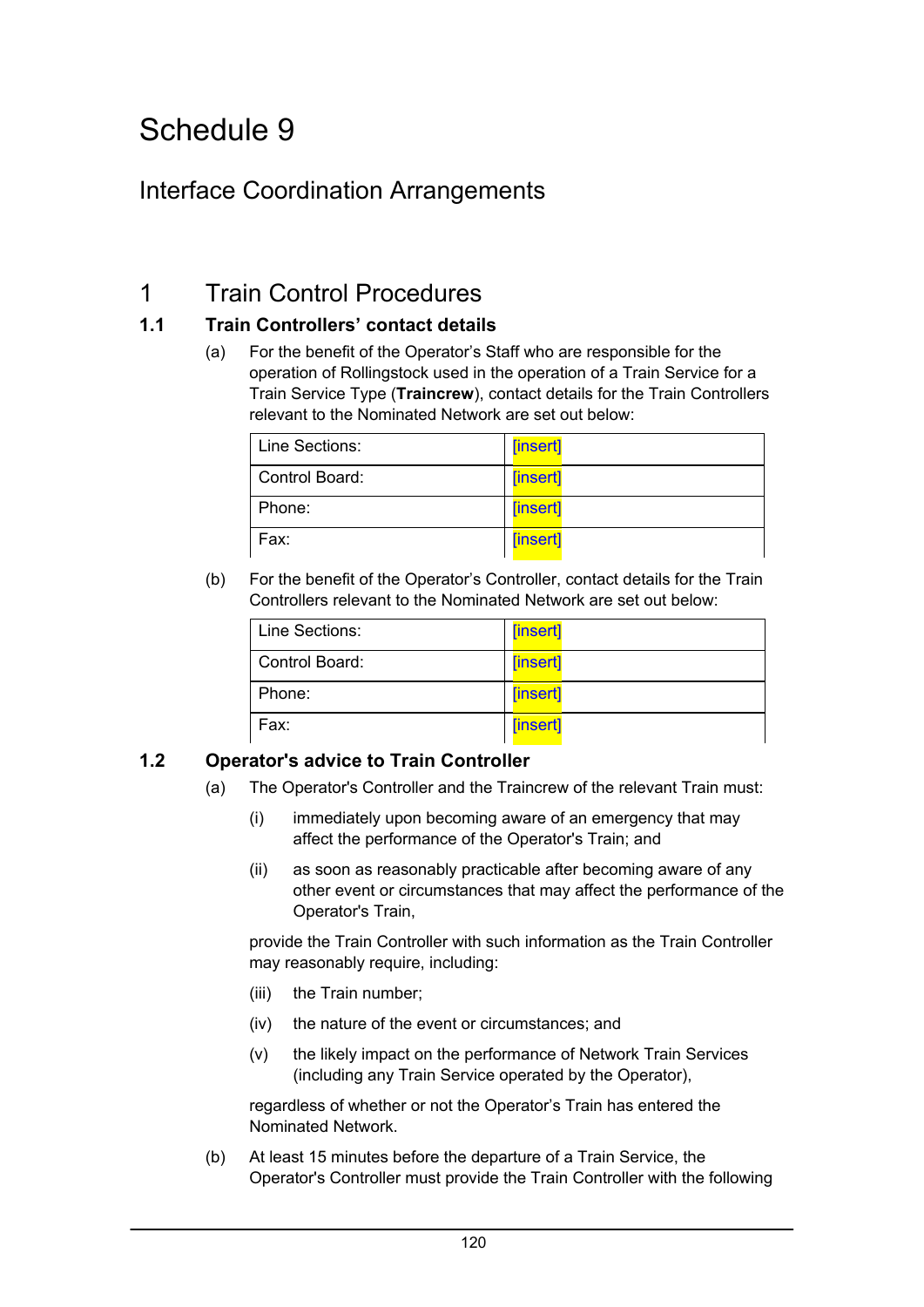information in relation to that Train Service:

- (i) information with respect to the Traincrew for that Train Service including the names of the Traincrew personnel and details of any mandatory Traincrew breaks;
- (ii) if the initial Traincrew for that Train Service is rostered to be replaced by a new Traincrew before that Train Service reaches its Destination, details of the relevant rosters;
- (iii) the location of nominated depots as specified in the Operating Plan, where Activities in relation to that Train Service such as provisioning, shunting and marshalling, will be carried out;
- (iv) any en route locomotive provisioning requirements;
- (v) if the Train is in "Train Order Territory" (as defined in Aurizon Network's safety management system (as amended from time to time)) or "Direct Traffic Control Territory" (as defined in Aurizon Network's safety management system (as amended from time to time)), the number of the leading locomotive; and
- (vi) a document in the form required by Aurizon Network (**Train List**) which contains the following information in relation to that Train Service:
	- (A) the Train number;
	- (B) the Origin of the Train;
	- (C) the length of the Train in metres (including the locomotives);
	- (D) the number of vehicles in the Train;
	- (E) the gross mass of the Train;
	- (F) the gross trailing load of the Train in tonnes;
	- (G) the motive power employed by the Train;
	- (H) for each vehicle in the Train, in the order in which they will be placed, leading end first, the following information:
		- (1) vehicle classification;
		- (2) vehicle number;
		- (3) vehicle type;
		- (4) gross weight of the vehicle;
		- (5) a description of the goods carried in the vehicle (including details of all Dangerous Goods) by class and location on the Train;
		- (6) the destination of each vehicle; and
		- (7) any known defects, eg brakes cut out; and
	- (I) any other relevant information in relation to the operation of that Train Service.
- (c) Subject to the Traincrew complying with **item 1.2(b)(ii)** of this **schedule 9**, the Train Controller must notify the Traincrew of the most probable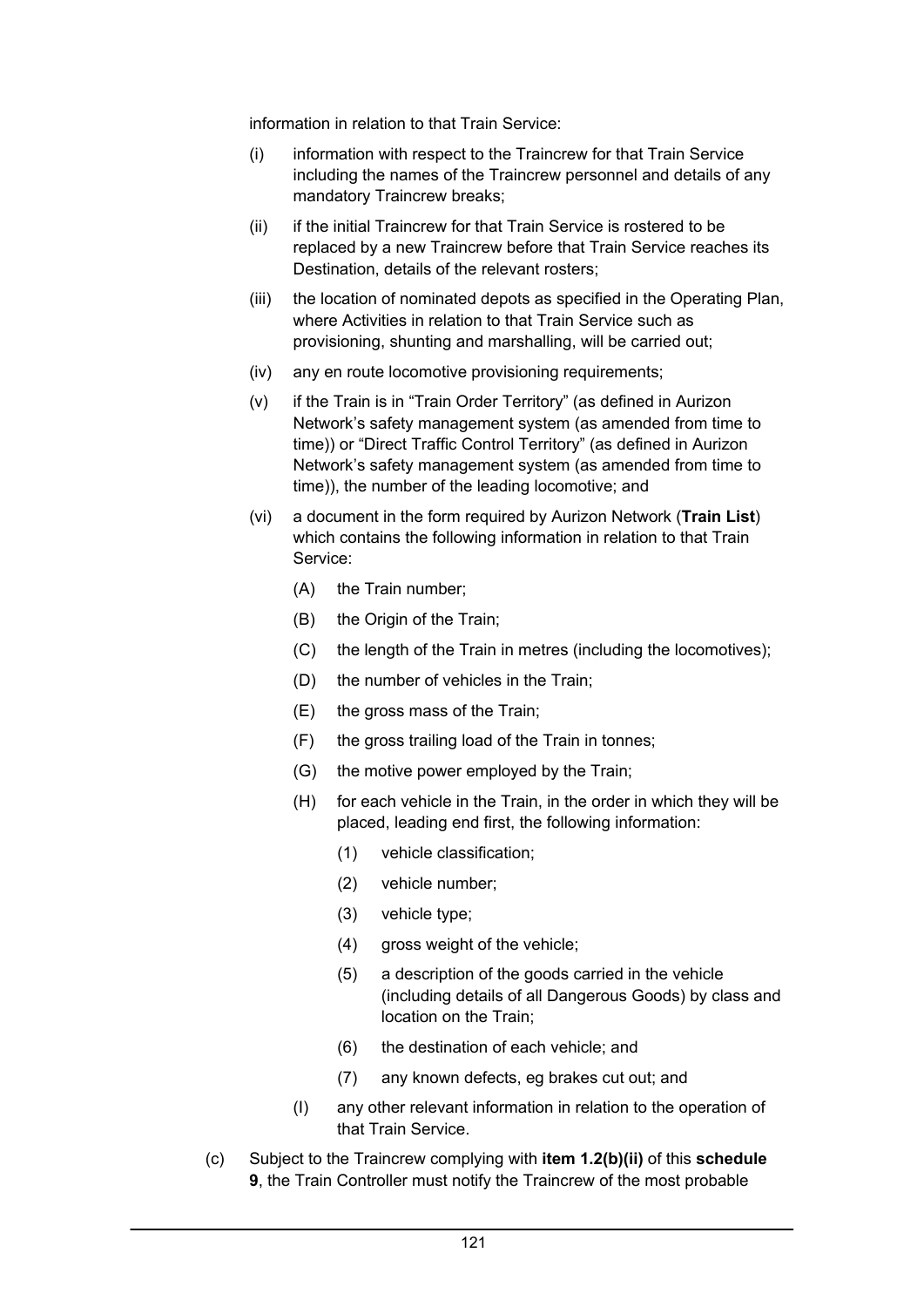location for the rostered change of Traincrew as soon as reasonably practicable after the Train Controller determines such location.

- (d) The Operator must enter the Train List into Aurizon Network's nominated information system in accordance with the procedures specified by Aurizon Network.
- (e) The Operator must, as soon as reasonably practicable after it becomes aware of any changes to the information it has provided to Aurizon Network in relation to the Train List, update Aurizon Network's nominated information system with respect to such changes in accordance with the procedures specified by Aurizon Network.
- (f) The Operator must, at all times, ensure that the Train List for a Train Service is accurate and includes all relevant information in relation to that Train Service.
- (g) If the weight and/or length of a Train operated by the Operator alters during the operation of a Train Service utilising that Train, the Operator's Controller must advise the Train Controller of the new weight and/or length (as applicable) of the Train.
- (h) The Operator must provide to Aurizon Network (and keep current at all times during the Term) the contact details (including a mobile phone number and after hours contact details) for the Operator's Controller. As at the date of this Deed, the contact details for the Operator's Controller are set out below:

| Name:                           | [insert] |
|---------------------------------|----------|
| Position:                       | [insert] |
| Phone (during business hours):  | [insert] |
| Phone (outside business hours): | [insert] |
| Mobile phone number:            | [insert] |
| Fax:                            | [insert] |

- (i) The Operator's Controller must be contactable by the Train Controller at all times while any of the Operator's Train Services are operating on the Nominated Network.
- (j) The Operator must provide to Aurizon Network (and keep current at all times during the Term):
	- (i) the hours during which the Operator's Controller will not be contactable while the Operator's Train Services are not operating on the Nominated Network; and
	- (ii) the after hours contact procedures for the Operator's Controller.
- (k) When a Train Service is operating on a section of Track which is not within "Track Circulated Territory" (as defined in Aurizon Network's safety management system (as amended from time to time)), the Traincrew must, when reasonably requested by the Train Controller, advise the Train Controller of the arrival and departure times, or the departure times if the Train did not stop, for each "Crossing Location" (as defined in Aurizon Network's safety management system (as amended from time to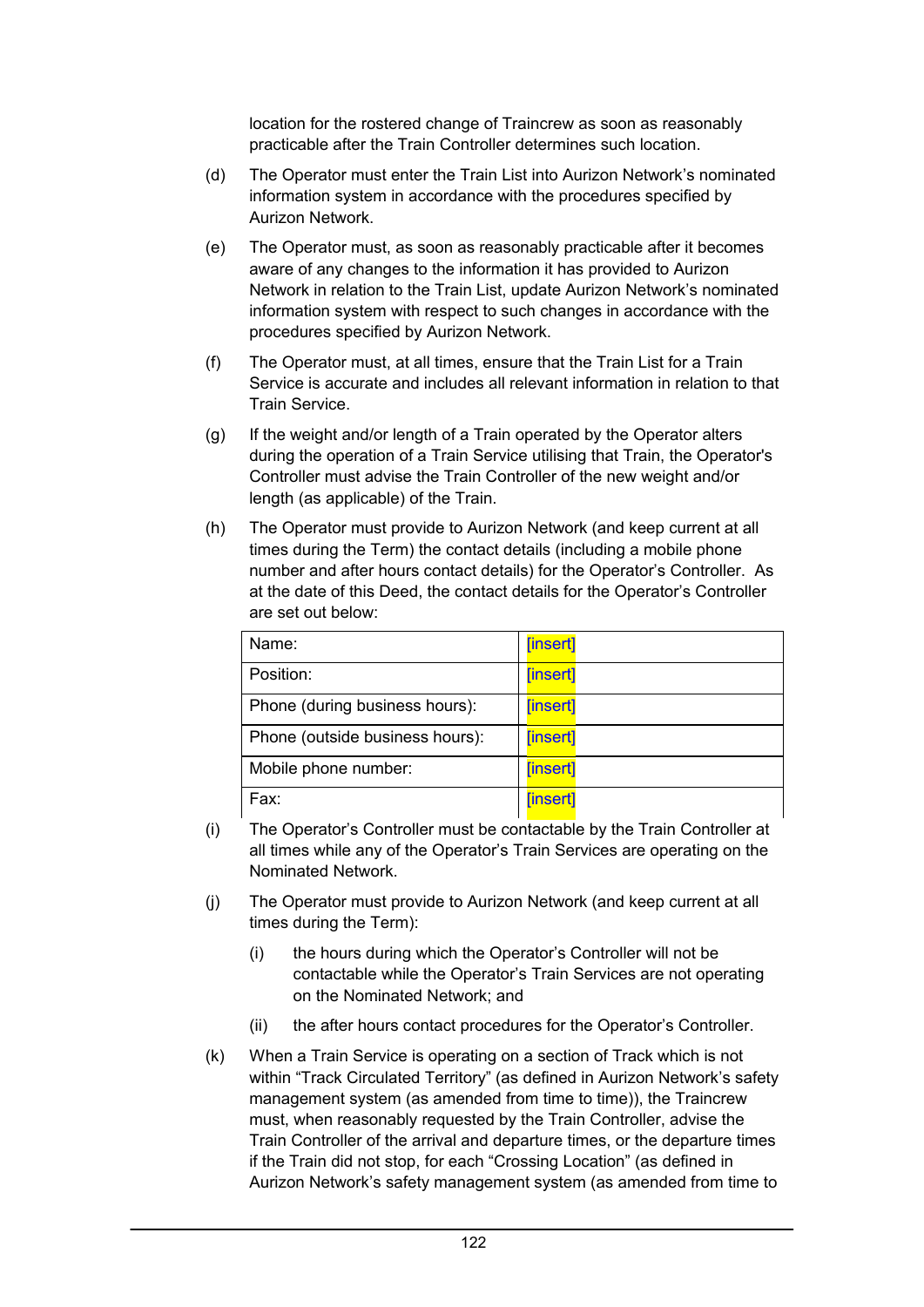time)) that the Train passed through on the Nominated Network.

(l) The Train Controller must enter the arrival and departure times referred to in **item 1.2(k)** of this **schedule 9** into Aurizon Network's nominated information system as soon as reasonably practicable after the advice is received from the Traincrew.

#### **1.3 Train Controller's advice to the Operator**

- (a) As soon as reasonably practicable after becoming aware of any event or circumstances that may affect the performance of the Operator's Train, the Train Controller must provide to the Operator's Controller such information as the Operator's Controller may reasonably require, including:
	- (i) the Train number;
	- (ii) the nature of the event or circumstances; and
	- (iii) the likely impact on the performance of Network Train Services (including any Train Service operated by the Operator).
- (b) When reasonably requested by the Operator's Controller, the Train Controller will provide to the Operator's Controller an estimated time of arrival at any location on the Nominated Network for the Operator's Train.
- (c) When reasonably requested by the Traincrew, the Train Controller will provide information to the Traincrew regarding events or circumstances that may impact on the performance of the Operator's Train.

#### **1.4 Consultation between Train Controller and the Operator**

- (a) The Operator's Controller is responsible for determining whether the initial Traincrew for a Train Service will need to be replaced by a new Traincrew before the relevant Train Service reaches its Destination where such change of Traincrew is not included in the roster provided by the Operator's Controller to the Train Controller under **item 1.2(b)(ii)** of this **schedule 9** (if any) (**Relief**).
- (b) Subject to **item 1.4(c)** of this **schedule 9**, the Traincrew will contact the Operator's Controller to request meal breaks and personal needs breaks (**Traincrew Breaks**) and Relief.
- (c) If the Traincrew cannot establish contact with the Operator's Controller to request a Traincrew Break or Relief, the Traincrew may contact the Train Controller directly to request the relevant Traincrew Break or Relief.
- (d) If the Traincrew submits a request for a Traincrew Break or Relief directly to the Train Controller, the Train Controller must:
	- (i) record the Traincrew's request for a Traincrew Break or Relief (as applicable); and
	- (ii) advise the Operator's Controller that it has received a request for a Traincrew Break or Relief (as applicable) from the Traincrew.
- (e) Upon receiving advice from the Train Controller in accordance with **item 1.4(d)** of this **schedule 9**, the Operator's Controller must verbally acknowledge receipt of that advice from the Train Controller.
- (f) If the Operator's Train Controller or the Traincrew submits a request for a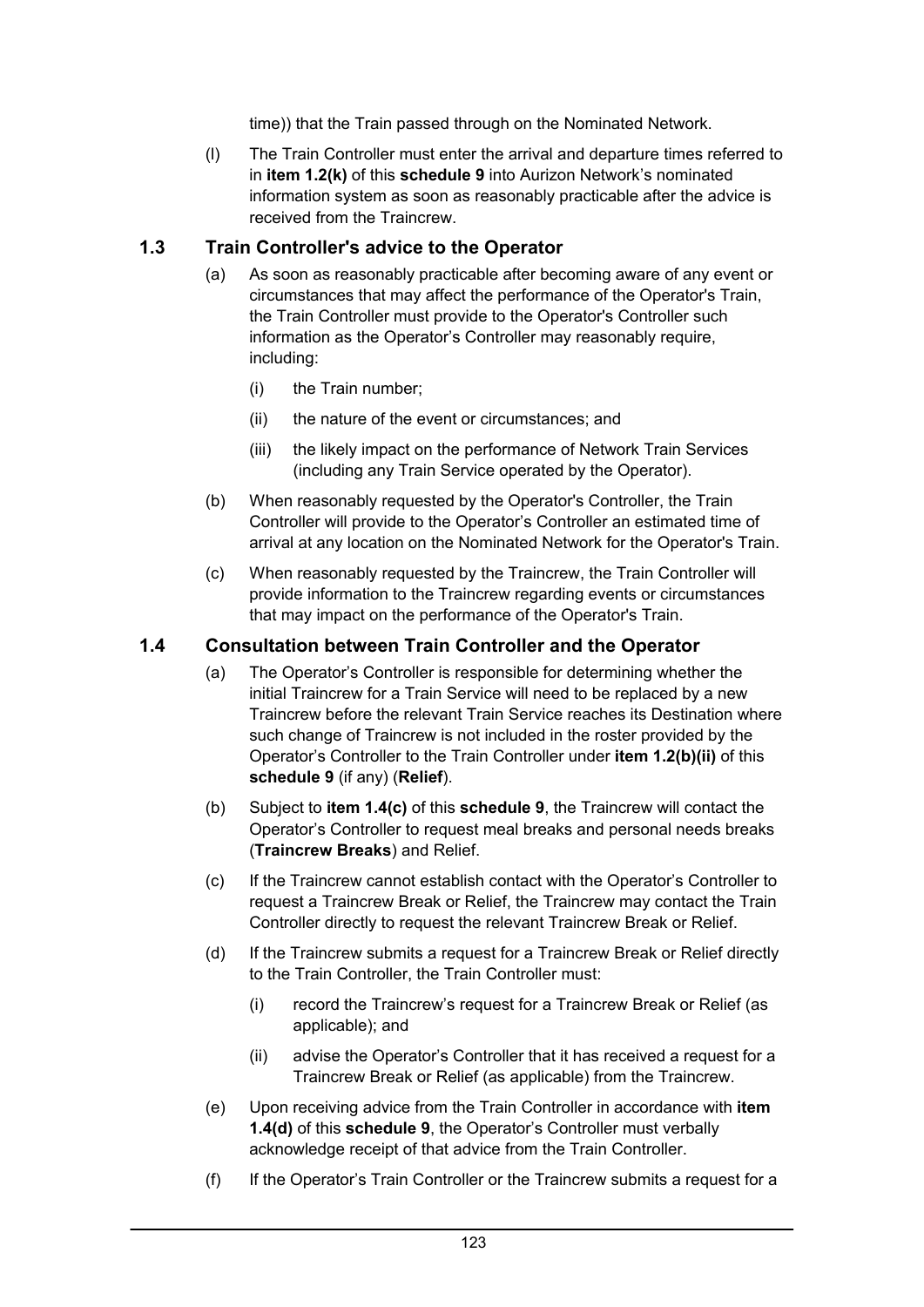Traincrew Break or Relief to the Train Controller, then:

- (i) the Train Controller and the Operator's Controller must consult with each other as to the most appropriate time and location for the Traincrew Break or Relief (as applicable); and
- (ii) the Train Controller must not unreasonably refuse to agree to the time and location for the Traincrew Break or Relief (as applicable).
- (g) If the Train Controller and the Operator's Controller agree the time and location for the requested Traincrew Break or Relief (as applicable), then:
	- (i) the Operator's Controller must:
		- (A) make all the necessary arrangements for the Traincrew Break or Relief (as applicable) and, subject to **item 1.4(h)** of this **schedule 9**, advise the Traincrew of such arrangements; and
		- (B) inform the Train Controller of any changes to the Traincrew's requirements for that Traincrew Break or Relief (as applicable) including any changes to the Traincrew's requirements with respect to the time for that Traincrew Break or Relief (as applicable); and
	- (ii) the Train Controller must advise the Operator's Controller if the estimated time of arrival of the Train at the location for the Traincrew Break or Relief (as applicable) varies by more than 15 minutes from the agreed time for the Traincrew Break or Relief (as applicable).
- (h) If the Operator's Controller is unable to contact the Traincrew directly to provide advice in relation to the arrangements for the Traincrew Break or Relief (as applicable) referred to in **item 1.4(g)** of this **schedule 9**, then the Train Controller may, subject to receiving a request from the Operator's Controller, advise the Traincrew of the arrangements for that Traincrew Break or Relief (as applicable).
- (i) If the Operator's Train Controller informs the Train Controller in accordance with **item 1.4(g)(i)(B)** of this **schedule 9** that the Traincrew's requirements for a Traincrew Break or Relief have changed, then the Train Controller and the Operator's Controller must consult with each other with respect to the relevant changes.

#### **1.5 Radio procedures**

(a) The Operator's Staff must follow the general radio procedures contained in the "Observance of Signals Manual STD/0037/SWK" (as amended from time to time) when using the Train Control radio system.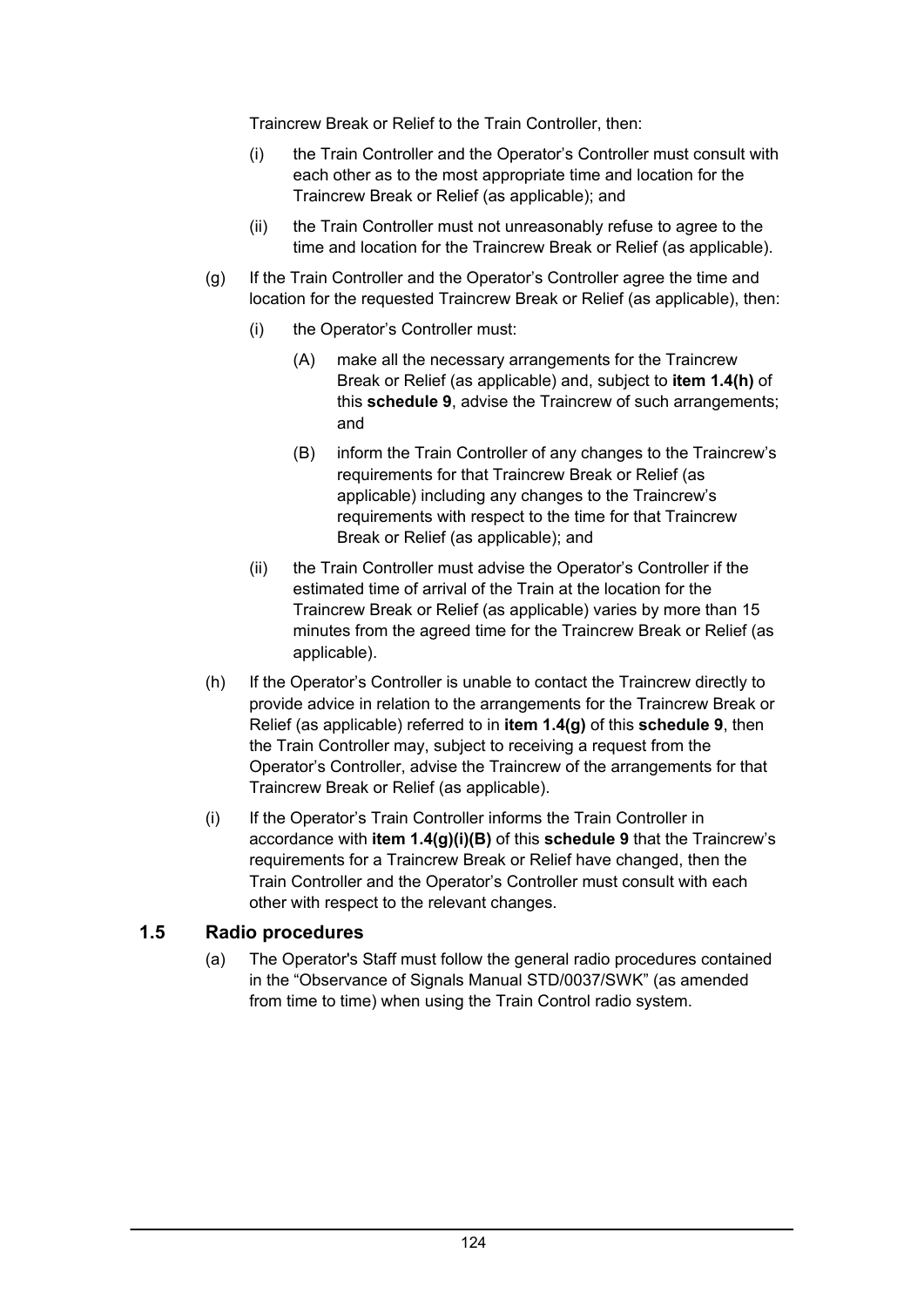(b) The details for access to the Train Control radio system for each of the line sections that comprise the Nominated Network are set out below:

| Line Section:          | [insert] |
|------------------------|----------|
| Channel Number:        | [insert] |
| Line Section:          | [insert] |
| <b>Channel Number:</b> | [insert] |

#### **1.6 Procedures for entering the Nominated Network**

- (a) The Operator must comply with the yard procedures at the Origin for a Train Service (if any) as advised by Aurizon Network.
- (b) The Operator will only enter the Nominated Network upon receipt of the appropriate "Proceed Authority" (as defined in Aurizon Network's safety management system (as amended from time to time)) as advised by Aurizon Network.
- (c) The Operator's Controller must advise the Train Controller of the anticipated departure time of the Operator's Train at least two hours before the Scheduled Time for the departure of the Train or when reasonably requested by the Train Controller. If the anticipated departure time alter from that previously advised to the Train Controller, then the Operator's Controller must advise the Train Controller of the new anticipated departure time as soon as reasonably practicable after it becomes aware of the change.
- (d) The Traincrew for a Train Service must advise the Train Controller when the Train for that Train Service is ready to depart the Origin.
- (e) Prior to the departure of the Train, the Operator must supply the Train driver with the Scheduled Times for that particular Train Service for that particular day.

#### **1.7 Procedures for shunting/entering and exiting yards**

Aurizon Network will advise the Operator of the appropriate procedures for shunting, entering yards and leaving yards en route.

#### **1.8 Procedures for leaving the Nominated Network**

The Operator must comply with yard procedures at the Destination for a Train Service (if any) as advised by Aurizon Network.

#### **1.9 Contact details for party responsible for loading Trains – clause 17.4(c)**

(a) The Operator must provide to Aurizon Network (and keep current at all times during the Term) the contact details for any party responsible for loading the Operator's Trains.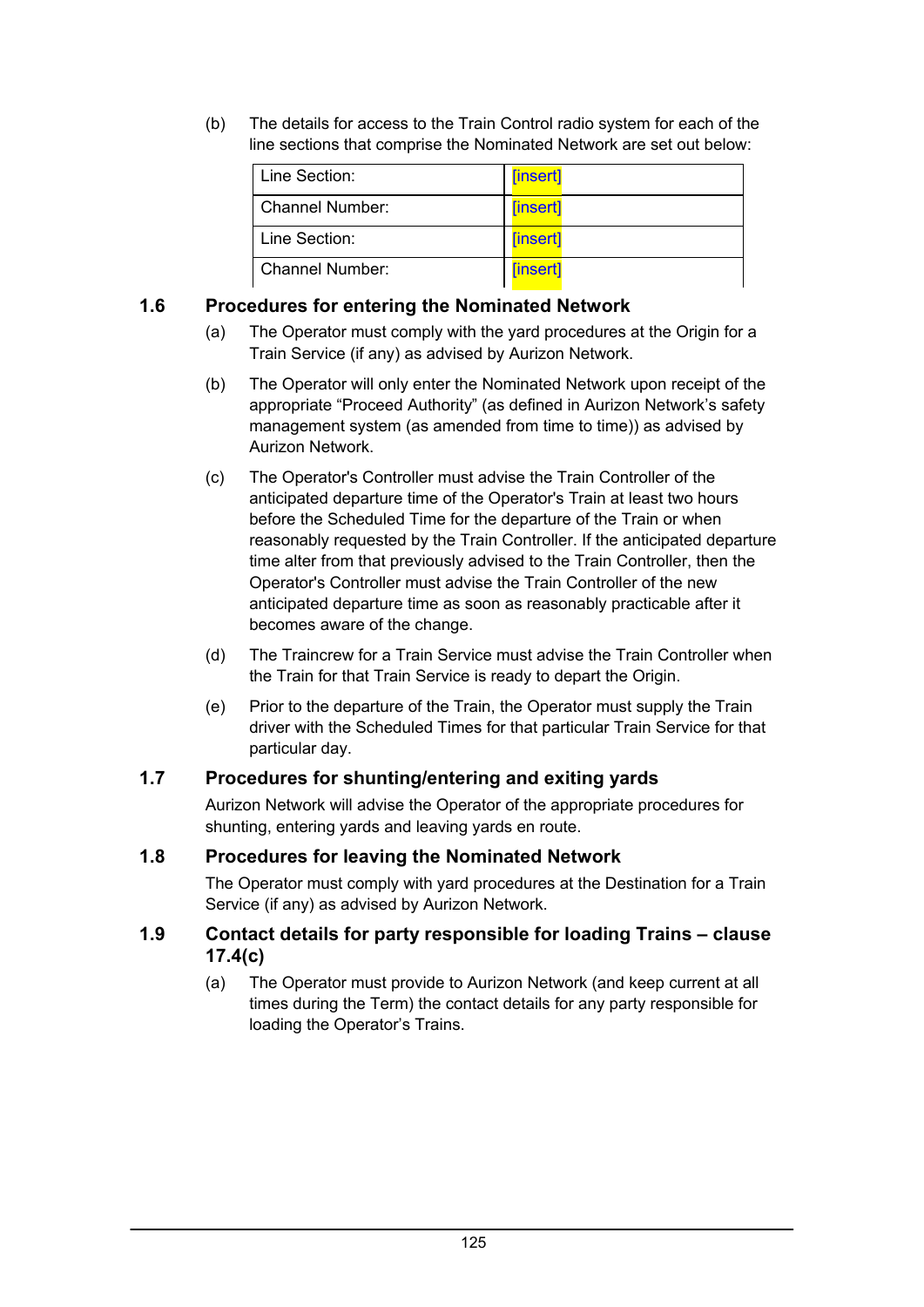(b) As at the date of this Deed, the parties responsible for loading the Operator's Trains are set out below:

| Name     | Phone    | Fax      |
|----------|----------|----------|
| [insert] | [insert] | [insert] |
| [insert] | [insert] | [insert] |
| [insert] | [insert] | [insert] |

### 2 Train Operations Procedures

#### **2.1 Safety Alerts and Safety Notices**

#### **(a) Safety Alerts**

- (i) In this **item 2** of **schedule 9**, **Safety Alert** means a document specified as a "Safety Alert" which notifies the recipient that a serious safety incident that has affected or could affect Aurizon Network, the Operator or any other user of the Infrastructure has occurred. A Safety Alert may include:
	- (A) details in relation to the serious safety incident (for information purposes); and/or
	- (B) information in relation to any immediate actions to be taken in relation to the serious safety incident.
- (ii) Aurizon Network must give a Safety Alert as soon as reasonably practicable after the occurrence of a serious safety incident.
- (iii) Aurizon Network may give the Operator a Safety Alert using the Operator's address for notices specified in **item 2** of **schedule 1**. Without limiting the method of delivery, Aurizon Network may give the Operator a Safety Alert by electronic means.
- (iv) As soon as possible after the receipt of a Safety Alert from Aurizon Network, the Operator must make the Operator's Staff aware of the contents of such Safety Alert.

#### **(b) Safety Notices**

- (i) In this **item 2** of **schedule 9**:
	- (A) **Safety Change** means a temporary or permanent change to Aurizon Network's safety management system.
	- (B) **Safety Notice** means a document specified as a "Safety Notice" which is published by Aurizon Network on a weekly basis for distribution to Aurizon Network's employees and the Operator (if it contains safety information relevant to the Operator) and includes safety information about a Safety Change.
- (ii) Subject to **item 2.1(b)(iii)** of this **schedule 9**, Aurizon Network will include safety information about a Safety Change in a Safety Notice published at least seven days before the date that the Safety Change becomes effective.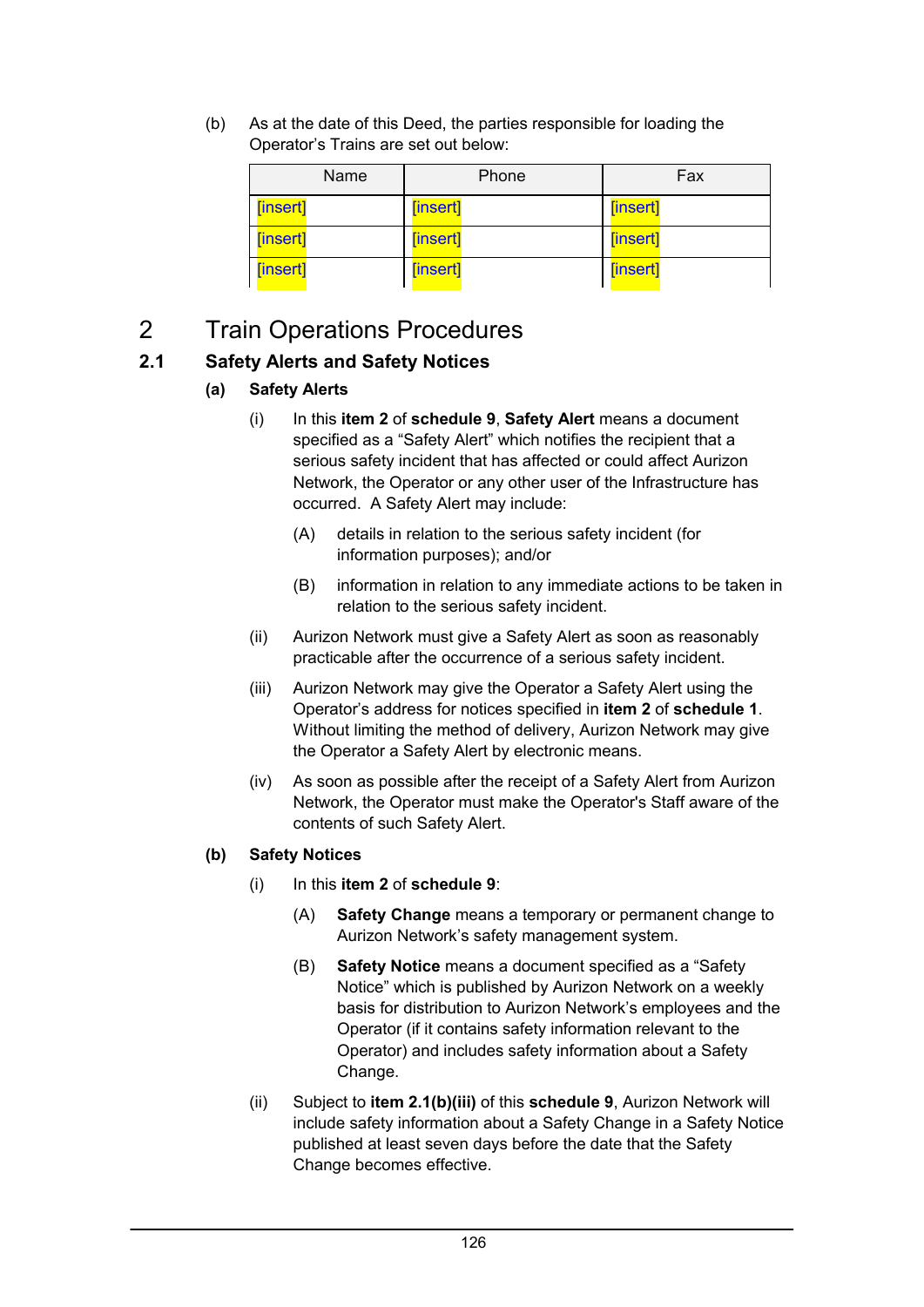- (iii) If:
	- (A) Aurizon Network considers it necessary to communicate certain safety information about a Safety Change; and
	- (B) that safety information has not been published in a Safety Notice at least seven days before the date that the relevant Safety Change will become effective;
	- then, Aurizon Network must:
	- (C) publish that safety information in a Train Notice or a Safety Alert; and
	- (D) as soon as reasonably practicable after publication of that Train Notice or Safety Alert, publish that safety information in a Safety Notice.
- (iv) The Operator must ensure that members of the Operator's Staff who perform Safety Related Work have access to a copy of, or are notified of, any safety information in the Safety Notices relevant to their area of work.
- (v) Aurizon Network may give the Operator a Safety Notice using the Operator's address for notices specified in **item 2** of **schedule 1**. Without limiting the method of delivery, Aurizon Network may give the Operator a Safety Notice by electronic means.

#### **(c) Train Notices**

- (i) In this **item 2** of **schedule 9**, **Train Notice** means a document specified as a "Train Notice" which is published by Aurizon Network on a daily basis (or as otherwise determined by Aurizon Network) for distribution to the Operator and conveys operational instructions, information and messages about Activities on the Infrastructure.
- (ii) The Operator must ensure that all Train Notices are given to members of the Operator's Staff who:
	- (A) are responsible for the operation of Rollingstock used in the operation of a Train Service for a Train Service Type; or
	- (B) work on or near any Track.
- (iii) Aurizon Network may give the Operator a Train Notice using the Operator's address for notices specified in **item 2** of **schedule 1**. Without limiting the method of delivery, Aurizon Network may give the Operator a Train Notice by email.

#### **(d) Safeworking Forms**

(i) Aurizon Network will make available to the Operator access to electronic copies of administrative forms included in Aurizon Network's safety management system which are necessary for the Operator to operate Train Services on the Nominated Network (**Safeworking Forms**).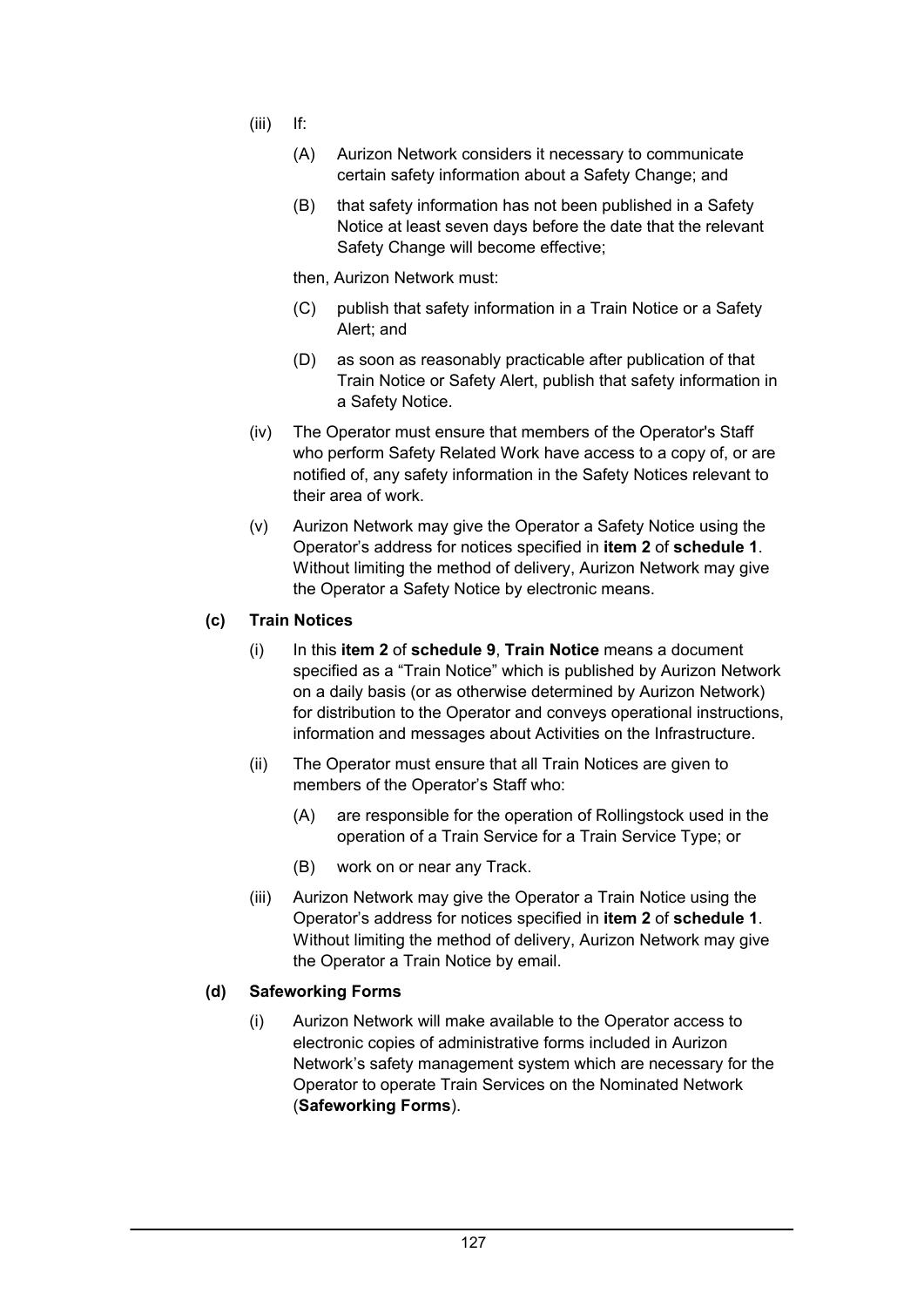(ii) The Operator may obtain a reasonable quantity of Safeworking Forms by submitting a request to the following contact at Aurizon Network:

| Position:      | [insert] |
|----------------|----------|
| Phone:         | [insert] |
| Email address: | [insert] |
| Fax:           | [insert] |

#### **2.2 Operational meetings**

(a) The contact details for the Operator's Representative are set out below:

| Position:      | [insert] |
|----------------|----------|
| Phone:         | [insert] |
| Mobile phone:  | [insert] |
| Email address: | [insert] |
| Fax:           | [insert] |

(b) The contact details for the Aurizon Network Representative are set out below:

| Position:      | [insert] |
|----------------|----------|
| Phone:         | [insert] |
| Mobile phone:  | [insert] |
| Email address: | [insert] |
| Fax:           | [insert] |

- (c) The Operator's Representative and the Aurizon Network Representative (or their nominees) must meet on a monthly basis or as agreed by the Parties for the purpose of:
	- (i) reviewing the achievement of Performance Levels (as that term in defined in the Access Agreement) and other matters affecting the performance of Train Services so as to identify remedial action in relation to recurring problems and to plan action to address potential or known problems;
	- (ii) reviewing requests or proposals by the Operator or Aurizon Network to vary the procedures contained in this **schedule 9**;
	- (iii) reviewing the reliability of the Operator's Rollingstock;
	- (iv) reviewing Operational Constraints;
	- (v) investigating or reviewing breaches or suspected breaches of the Applicable Safeworking Procedures, Applicable Safety Standards or Train Control Directions by the Operator's Staff; and
	- (vi) reviewing any other matters relevant to the performance of this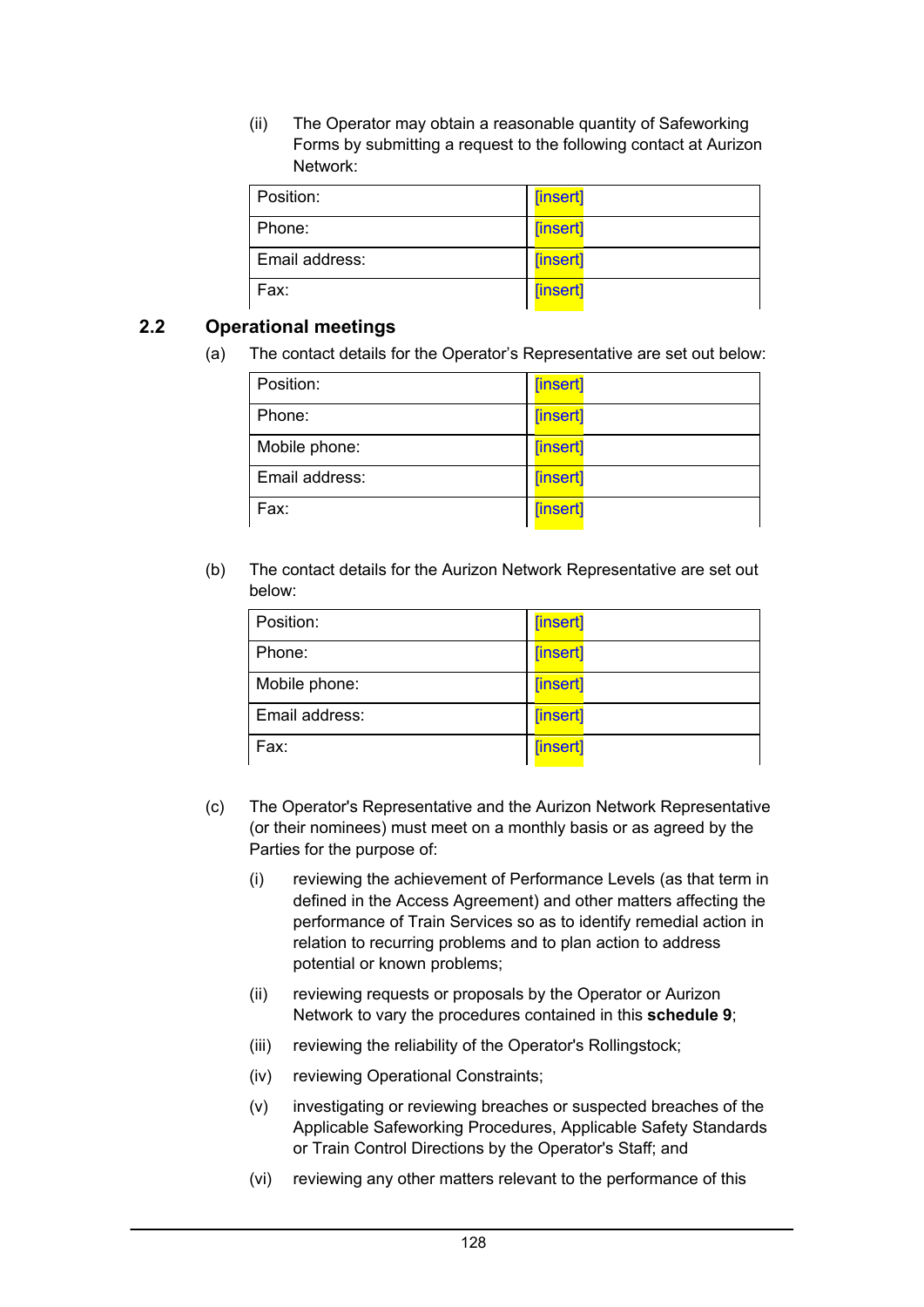Deed.

(d) The Operator's Representative must attend other operational meetings relevant to the operation of Train Movements on the Nominated Network as required by Aurizon Network from time to time.

### 3 Nominated Persons

#### **3.1 Operator's Incident Response Coordinator**

The contact details for the Operator's Incident Response Coordinator are as follows:

| Name:                           | [insert] |
|---------------------------------|----------|
| Position:                       | [insert] |
| Phone (during business hours):  | [insert] |
| Phone (outside business hours): | [insert] |
| Mobile:                         | [insert] |
| Email:                          | [insert] |
| Fax:                            | [insert] |

#### **3.2 Operator's Recovery Team Leader**

The contact details for the Operator's Recovery Team Leader are as follows:

| Name:                           | [insert] |
|---------------------------------|----------|
|                                 |          |
| Position:                       | [insert] |
| Phone (during business hours):  | [insert] |
| Phone (outside business hours): | [insert] |
| Mobile:                         | [insert] |
| Email:                          | [insert] |
| Fax:                            | [insert] |

### 4 Possession Protocols

Aurizon Network must publish the the Possession Protocols (as amended from time to time) on its Website which detail the rules governing the management and scheduling of Planned Possessions and Emergency Possession on the Infrastructure.

## 5 Document Control Procedures

(a) The contact details for the Operator's Document Controller are set out below:

| Name:     | [insert] |
|-----------|----------|
| Position: | [insert] |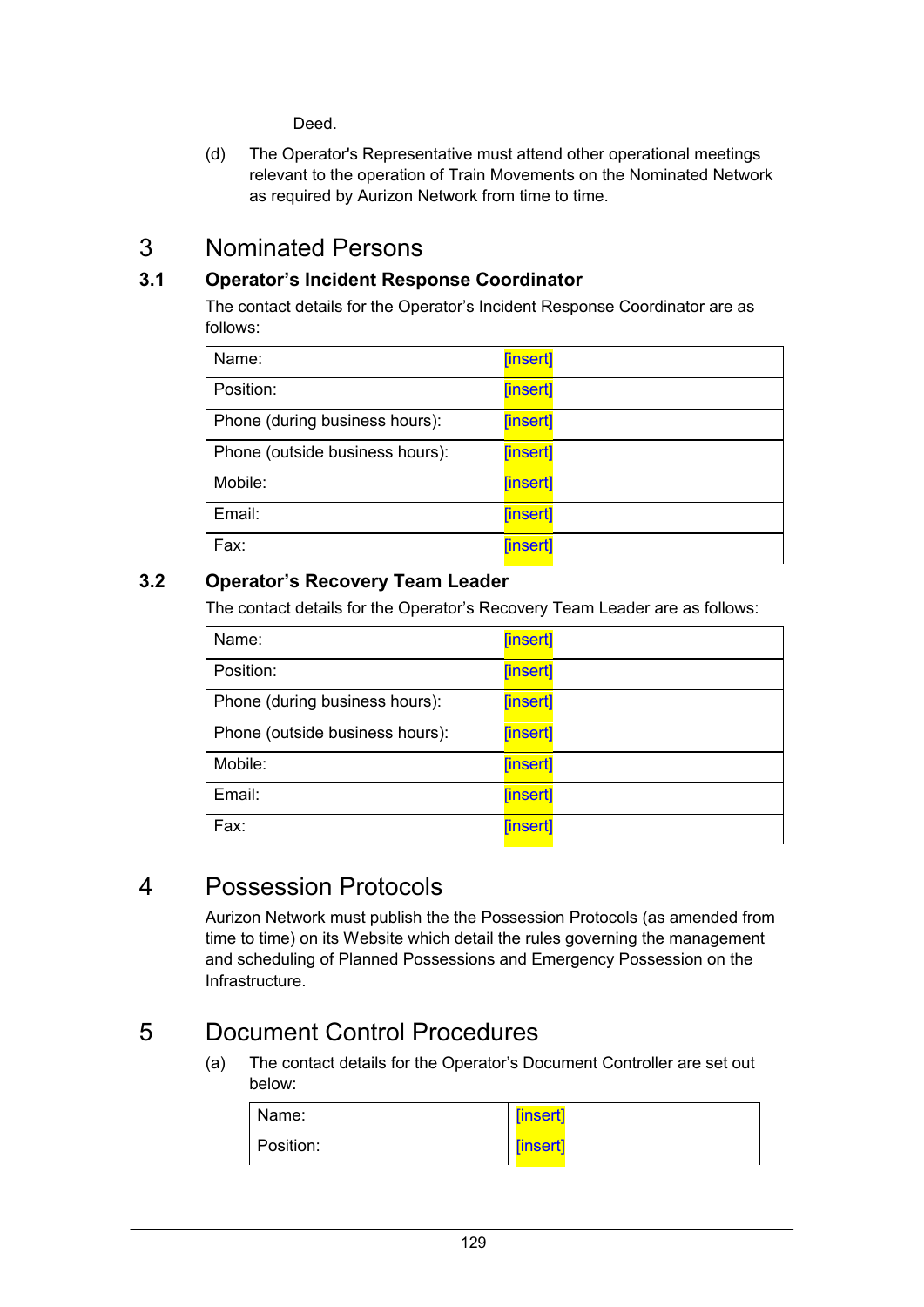| l Phone:          | <b>[insert]</b> |
|-------------------|-----------------|
| l Postal Address: | [insert]        |
| Email Address:    | [insert]        |

- (b) Upon execution of this Deed, Aurizon Network will give the Operator one electronic copy of each of the Applicable Safeworking Procedures and Applicable Safety Standards.
- (c) Aurizon Network will manage updates and revisions of the documents referred to in **item 5(b)** of this **schedule 9**, the Emergency Procedures and the Investigations Procedures in accordance with the provisions of the relevant Australian Standards that apply to document control at that time.
- (d) The Operator is responsible for ongoing distribution of all documents provided to it by or on behalf of Aurizon Network in respect of Aurizon Network's safety management system (including the documents referred to in **item 5(b)** of this **schedule 9**) to the relevant members of the Operator's Staff.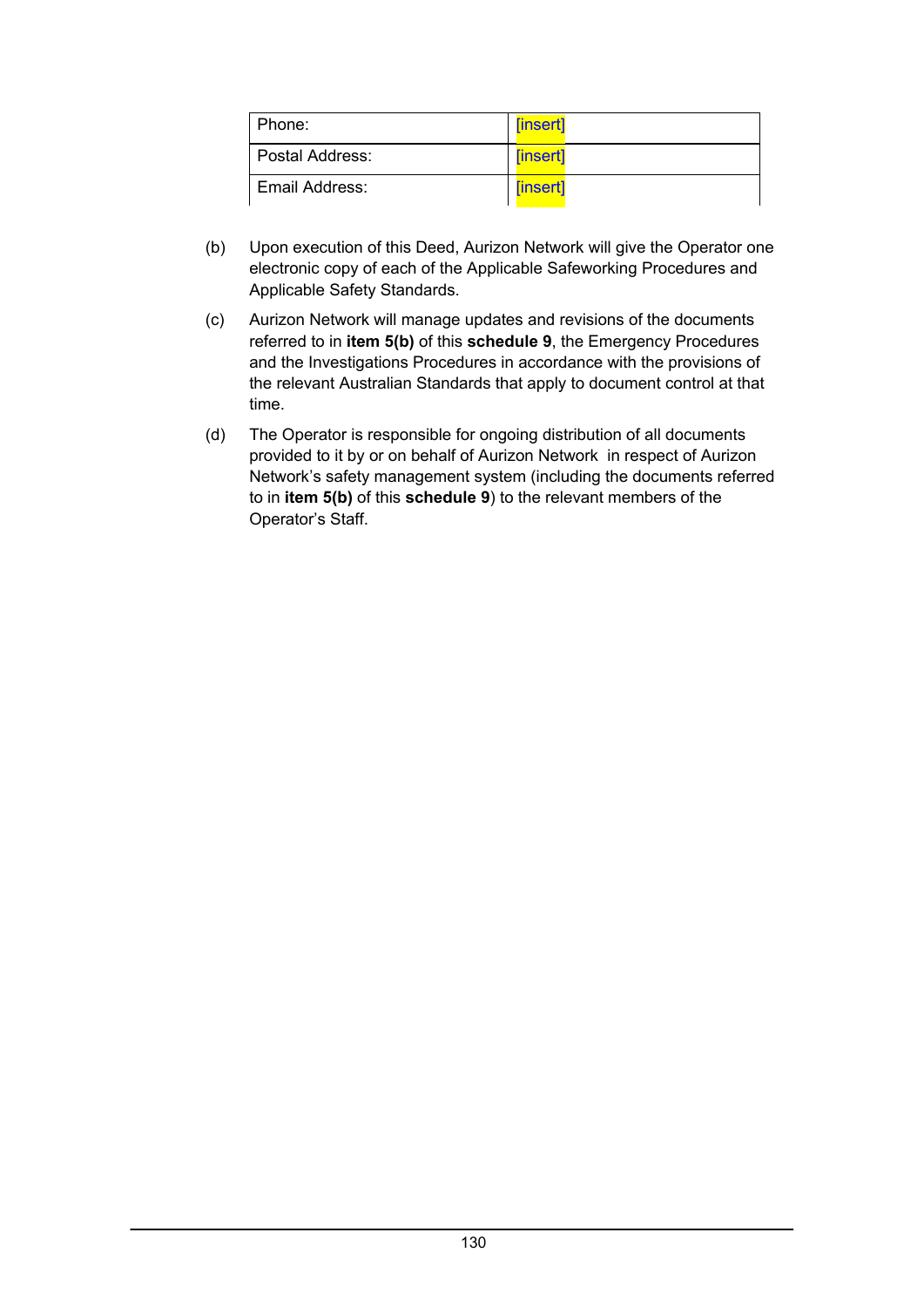### Ancillary Services and Ancillary Services Charges

### 1 Ancillary Services

[**Drafting note**: Arrangements for the provision of Ancillary Services (if any) by Aurizon Network to the Operator will be agreed on a transaction-by-transaction basis and documented in this **schedule 10**.

#### **1.1 Provision of Wayside Equipment** In this **item 1.1** of **schedule 10**:

**Wayside Equipment** means equipment owned by Aurizon Network that is located on or adjacent to the Infrastructure which records data which, if made available to the Operator, could be used by the Operator to monitor the condition of the Operator's Rollingstock, but excludes Weighbridges and Overload Detectors.

[**Drafting note**: Arrangements for the provision of Wayside Equipment by Aurizon Network to the Operator will be an Ancillary Service to be agreed on a transaction-by-transaction basis and documented in this **schedule 10**.]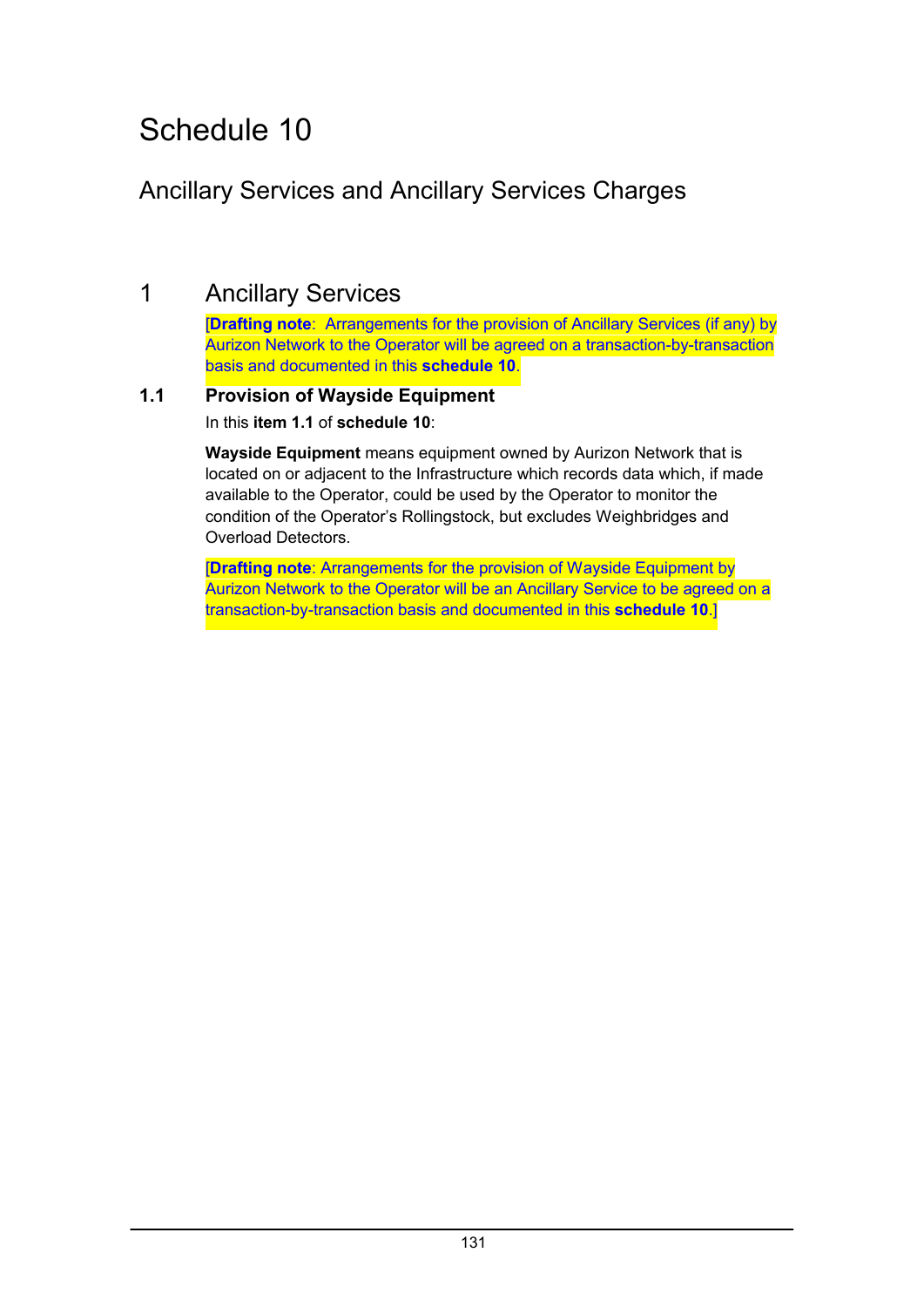Interface Risk Management Plan